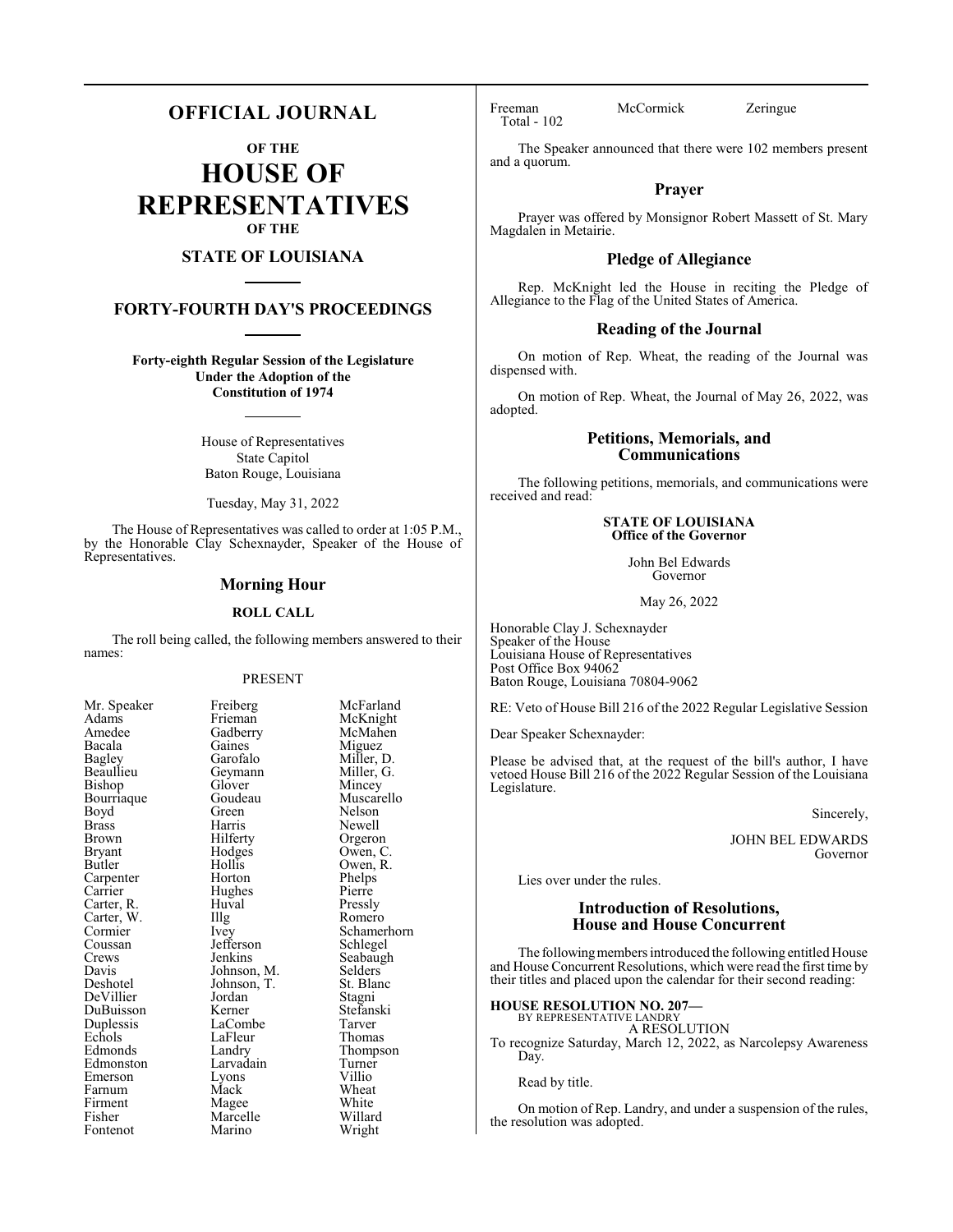# Page 2 HOUSE

44th Day's Proceedings - May 31, 2022

## **HOUSE RESOLUTION NO. 208—** BY REPRESENTATIVE GOUDEAU

A RESOLUTION

To urge and request each public school principal to conduct a safety drill quarterly that specifically addresses the scenario of an active shooter on campus.

Read by title.

Lies over under the rules.

# **HOUSE RESOLUTION NO. 209—**

BY REPRESENTATIVE MINCEY A RESOLUTION

To express the condolences of the House of Representatives upon the death of Richard Bartholomew "Dick" Farmer, III.

Read by title.

On motion of Rep. Mincey, and under a suspension of the rules, the resolution was adopted.

## **HOUSE RESOLUTION NO. 210—** BY REPRESENTATIVE BOYD

A RESOLUTION

To memorialize the United States Congress to support the Water Resources Development Act of 2022, including Congressman Troy Carter's amendment to review recreational hazards along the banks of the Mississippi River, in order to protect lives by alerting the public to dangerous conditions on the river and riverbank.

Read by title.

Lies over under the rules.

## **HOUSE RESOLUTION NO. 211—** BY REPRESENTATIVE FREEMAN

A RESOLUTION

To recognize and commemorate the fiftieth anniversary of the enactment of Title IX and to celebrate its history and impact.

Read by title.

Lies over under the rules.

# **HOUSE RESOLUTION NO. 212—** BY REPRESENTATIVE ZERINGUE

A RESOLUTION

To express support for the Board of Regents' effort, in conjunction with the Louisiana Community and Technical College System and L.E. Fletcher Technical CommunityCollege, to develop the CommunityCollege Resilience Center pilot project at Fletcher's campuses to better serve local communities in the aftermath of disasters and develop more resilient campus locations for the future.

Read by title.

Lies over under the rules.

**HOUSE RESOLUTION NO. 213—** BY REPRESENTATIVE HODGES A RESOLUTION

To express the condolences of the House of Representatives upon the death of Dustin Hamilton and to commend him for his public service.

Read by title.

On motion of Rep. Hodges, and under a suspension of the rules, the resolution was adopted.

# **HOUSE RESOLUTION NO. 214—**

BY REPRESENTATIVES NEWELL AND DUPLESSIS A RESOLUTION To commend Sidney H. Cates, III, for his career of service.

Read by title.

On motion of Rep. Newell, and under a suspension of the rules, the resolution was adopted.

# **HOUSE CONCURRENT RESOLUTION NO. 133—** BY REPRESENTATIVE EMERSON AND SENATOR BOUDREAUX A CONCURRENT RESOLUTION

To commend Glenn Brasseaux, on the occasion of his retirement, for nineteen years of service as mayor of Carencro.

Read by title.

On motion of Rep. Emerson, and under a suspension of the rules, the resolution was adopted.

Ordered to the Senate.

# **Reports of Committees**

The following reports of committees were received and read:

Report of the Committee on House and Governmental Affairs

May 31, 2022

To the Speaker and Members of the House of Representatives:

I am directed by your Committee on House and Governmental Affairs to submit the following report:

House Resolution No. 180, by Wright Reported favorably. (11-0)

House Concurrent Resolution No. 121, by Jordan Reported favorably. (13-0)

House Concurrent Resolution No. 129, by Crews Reported favorably. (12-0)

Senate Concurrent Resolution No. 45, by McMath Reported favorably. (12-0)

Senate Concurrent Resolution No. 46, by McMath Reported favorably. (13-0)

> JOHN M. STEFANSKI Chairman

Report of the Committee on Municipal, Parochial and Cultural Affairs

May 31, 2022

To the Speaker and Members of the House of Representatives:

I am directed by your Committee on Municipal, Parochial and Cultural Affairs to submit the following report:

House Resolution No. 193, by Lyons Reported favorably. (11-0)

House Resolution No. 194, by Hughes Reported favorably. (11-0)

RICK EDMONDS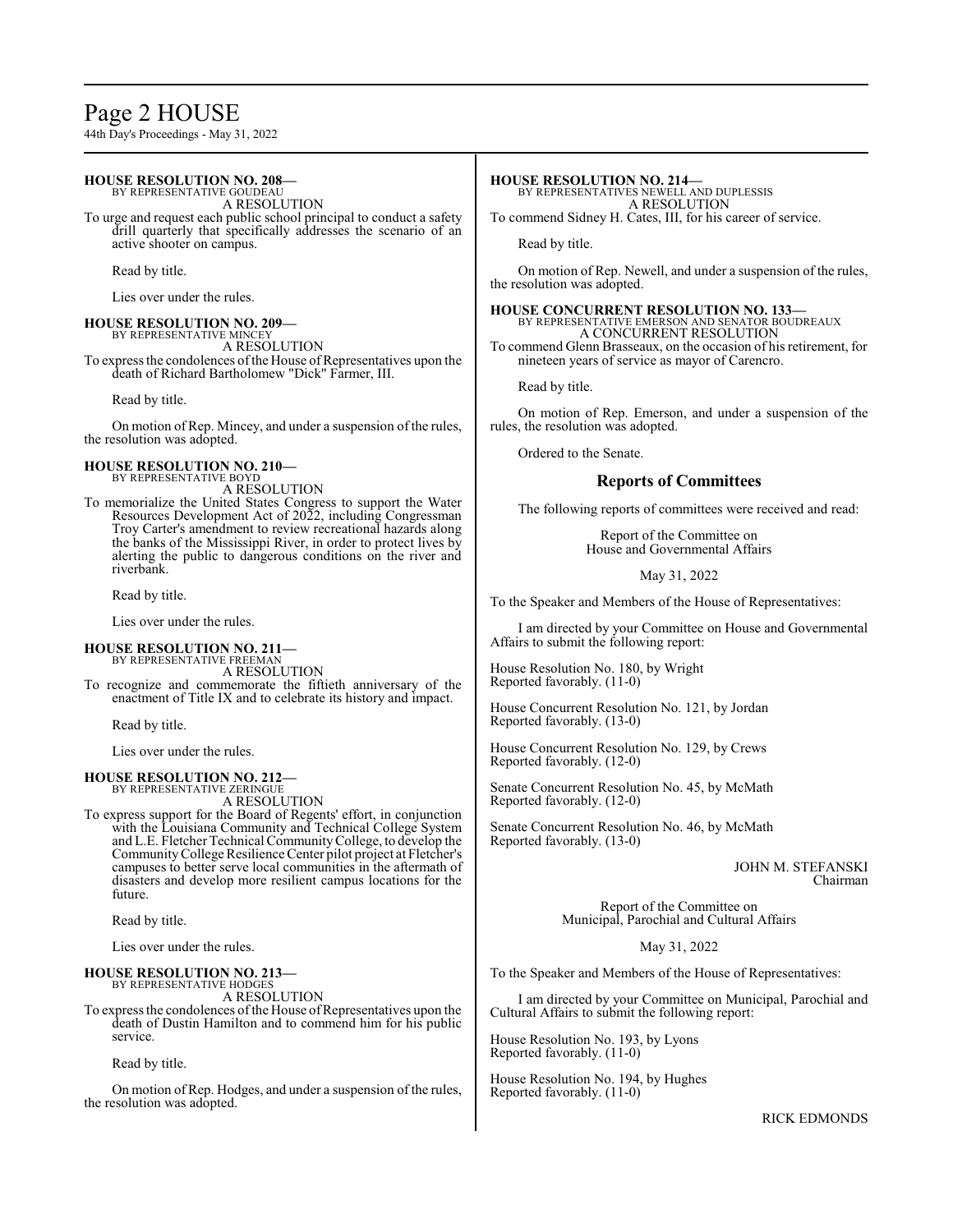# Page 3 HOUSE

44th Day's Proceedings - May 31, 2022

Chairman

Report of the Committee on Transportation, Highways and Public Works

May 31, 2022

To the Speaker and Members of the House of Representatives:

I am directed by your Committee on Transportation, Highways and Public Works to submit the following report:

House Resolution No. 181, by Mincey Reported favorably. (9-0)

Senate Bill No. 498, by Stine Reported with amendments. (10-0)

> MARK WRIGHT Chairman

The above Senate Bills reported favorably or with amendments were referred to the Legislative Bureau.

# **House and House Concurrent Resolutions Lying Over**

The following House and House Concurrent Resolutions lying over were taken up and acted upon as follows:

# **HOUSE RESOLUTION NO. 197—**

BY REPRESENTATIVE ROBBY CARTER A RESOLUTION

To urge and request the Department of Insurance to study and make recommendations to the House of Representatives of the Legislature of Louisiana regarding the effect of dashboard camera installation incentives on automobile insurance rates and to report its findings and recommendations.

Read by title.

Under the rules, the above resolution was referred to the Committee on Insurance.

## **HOUSE RESOLUTION NO. 198—** BY REPRESENTATIVE ROBBY CARTER

A RESOLUTION

To urge and request the Department of Insurance to study and make recommendations to the House of Representatives of the Legislature of Louisiana regarding the effect of excluding advertising expenses in setting automobile insurance rates and to report its findings and recommendations.

Read by title.

Under the rules, the above resolution was referred to the Committee on Insurance.

## **HOUSE RESOLUTION NO. 203—** BY REPRESENTATIVE FRIEMAN

A RESOLUTION

To create the Environmental, Social, and Governance Criteria Task Force to study and make recommendations regarding regulation of the use of environmental, social, and governance (ESG) criteria in lending and investment practices.

Read by title.

Under the rules, the above resolution was referred to the Committee on Commerce.

## **HOUSE RESOLUTION NO. 204—** BY REPRESENTATIVE HUGHES

A RESOLUTION

To urge and request the state Department of Education and each public school governing authority to support and implement effective, evidence-based, high impact tutoring programs as a strategy to combat COVID-19 learning loss.

Read by title.

Under the rules, the above resolution was referred to the Committee on Education.

## **HOUSE RESOLUTION NO. 206—** BY REPRESENTATIVE PHELPS

A RESOLUTION

To urge and request the Louisiana Workforce Commission to study and make recommendations about updating the current fee structure and reimbursement methodology for the Louisiana Rehabilitation Services'Vocational Rehabilitation Programand submit a written report of its findings and recommendations to the House of Representatives of the Legislature of Louisiana not later than thirty days prior to the convening of the 2023 Regular Session.

Read by title.

Under the rules, the above resolution was referred to the Committee on Labor and Industrial Relations.

# **Motion**

On motion of Rep. Jordan, the Committee on Insurance was discharged from further consideration of House Resolution No. 160.

# **HOUSE RESOLUTION NO. 160—** BY REPRESENTATIVE JORDAN

A RESOLUTION

To authorize and direct the Department of Insurance to study and make recommendations to the Louisiana Legislature regarding the effect of mandated uninsured motorist coverage on automobile insurance rates.

Read by title.

On motion of Rep. Jordan, the resolution was ordered passed to its third reading.

# **Motion**

On motion of Rep. Marcelle, the Committee on Education was discharged from further consideration of House Resolution No. 173.

# **HOUSE RESOLUTION NO. 173—** BY REPRESENTATIVE MARCELLE

A RESOLUTION

To create the Student Behavior, Mental Health, and Discipline Task Force to study improving certain policies relative to student behavior and discipline.

Read by title.

On motion of Rep. Marcelle, the resolution was ordered passed to its third reading.

# **Motion**

On motion of Rep. Mincey, the Committee on Education was discharged from further consideration of House Resolution No. 174.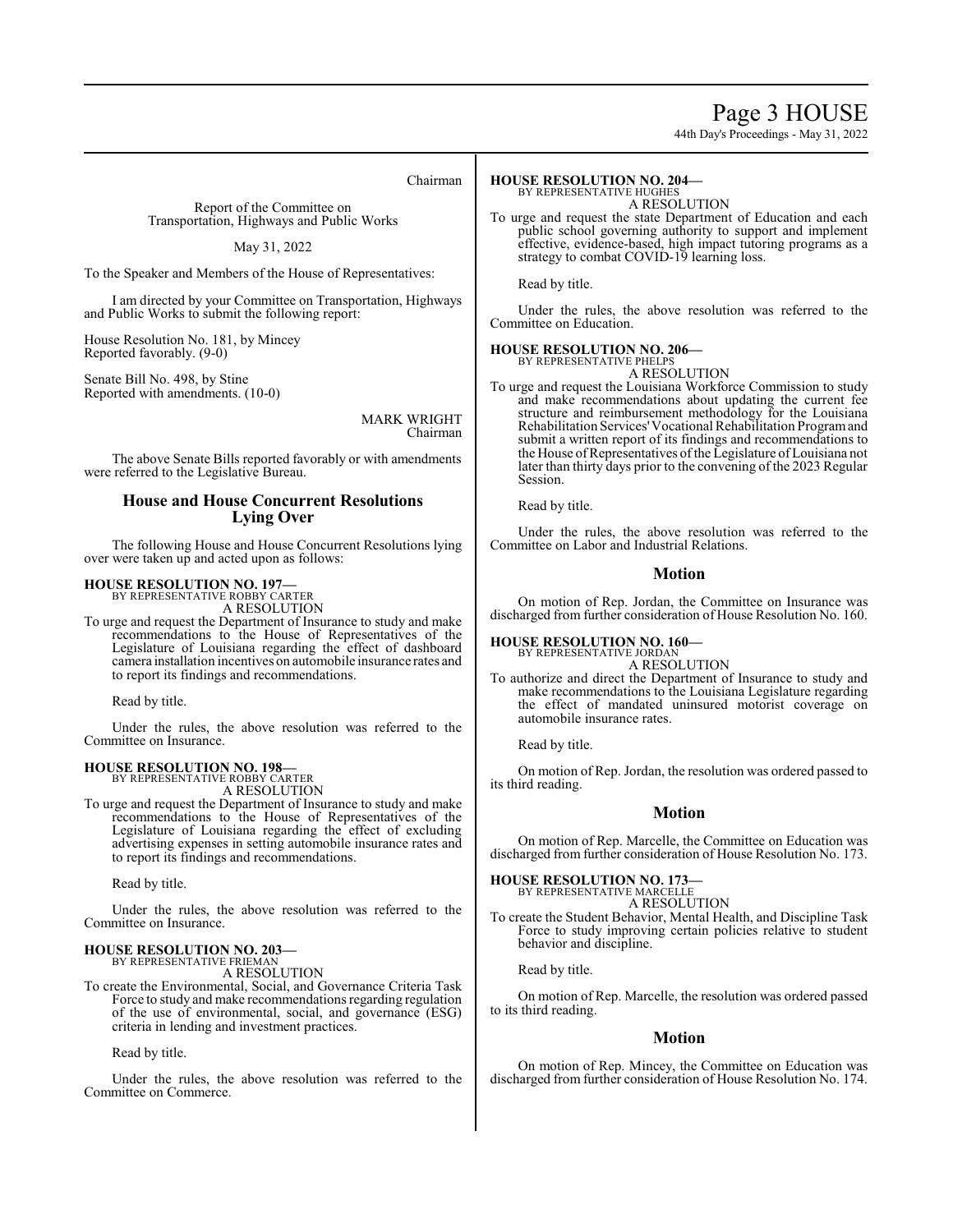# Page 4 HOUSE

44th Day's Proceedings - May 31, 2022

## **HOUSE RESOLUTION NO. 174—** BY REPRESENTATIVE MINCEY

A RESOLUTION

To urge and request the state Department of Education to study federal and state requirements regarding the school and district accountability system and to submit a written report of findings and data supporting such findings to the House of Representatives of the Legislature of Louisiana by February 10, 2023

Read by title.

On motion of Rep. Mincey, the resolution was ordered passed to its third reading.

# **Motion**

On motion of Rep. Mincey, the Committee on Education was discharged from further consideration of House Resolution No. 175.

# **HOUSE RESOLUTION NO. 175—**

BY REPRESENTATIVE MINCEY A RESOLUTION

To urge and request theLouisiana School Boards Association and the Louisiana Association of Public Charter Schools to study the cost of standardized testing associated with state assessments and submit a written report of findings and data supporting such findings to the House of Representatives of the Legislature of Louisiana by January 13, 2023.

Read by title.

On motion of Rep. Mincey, the resolution was ordered passed to its third reading.

# **Motion**

On motion of Rep. Mincey, the Committee on Education was discharged from further consideration of House Resolution No. 176.

# **HOUSE RESOLUTION NO. 176—** BY REPRESENTATIVE MINCEY

A RESOLUTION

To urge and request the state Department of Education to study the cost of curriculum development and to submit a written report of findings and data supporting such findings to the House of Representatives of the Legislature of Louisiana by February 3, 2023.

Read by title.

On motion of Rep. Mincey, the resolution was ordered passed to its third reading.

# **Motion**

On motion of Rep. Magee, the Committee on Education was discharged from further consideration of House Resolution No. 191.

# **HOUSE RESOLUTION NO. 191—**

BY REPRESENTATIVE MAGEE

A RESOLUTION

To direct the State Board of Elementary and Secondary Education to revise the accountability system for schools participating in the Student Scholarships for Educational Excellence Program and submit a written report to the House Committee on Education detailing its revision process not later than sixty days prior to the convening of the 2023 Regular Session of the Legislature.

Read by title.

On motion of Rep. Magee, the resolution was ordered passed to its third reading.

# **Motion**

On motion of Rep. Robert Carter, the Committee on Insurance was discharged from further consideration of House Resolution No. 197.

# **HOUSE RESOLUTION NO. 197—** BY REPRESENTATIVE ROBBY CARTER

A RESOLUTION

To urge and request the Department of Insurance to study and make recommendations to the House of Representatives of the Legislature of Louisiana regarding the effect of dashboard camera installation incentives on automobile insurance rates and to report its findings and recommendations.

Read by title.

On motion of Rep. Robert Carter, the resolution was ordered passed to its third reading.

# **Motion**

On motion of Rep. Robert Carter, the Committee on Insurance was discharged from further consideration of House Resolution No. 198.

# **HOUSE RESOLUTION NO. 198—** BY REPRESENTATIVE ROBBY CARTER

A RESOLUTION

To urge and request the Department of Insurance to study and make recommendations to the House of Representatives of the Legislature of Louisiana regarding the effect of excluding advertising expenses in setting automobile insurance rates and to report its findings and recommendations.

Read by title.

On motion of Rep. Robert Carter, the resolution was ordered passed to its third reading.

# **Motion**

On motion of Rep. Frieman, the Committee on Commerce was discharged from further consideration of House Resolution No. 203.

# **HOUSE RESOLUTION NO. 203—**

BY REPRESENTATIVE FRIEMAN A RESOLUTION

To create the Environmental, Social, and Governance Criteria Task Force to study and make recommendations regarding regulation of the use of environmental, social, and governance (ESG) criteria in lending and investment practices.

Read by title.

On motion of Rep. Frieman, the resolution was ordered passed to its third reading.

# **Motion**

On motion of Rep. Phelps, the Committee on Labor and Industrial Relations was discharged from further consideration of House Resolution No. 206.

# **HOUSE RESOLUTION NO. 206—** BY REPRESENTATIVE PHELPS

A RESOLUTION

To urge and request the Louisiana Workforce Commission to study and make recommendations about updating the current fee structure and reimbursement methodology for the Louisiana Rehabilitation Services'Vocational Rehabilitation Programand submit a written report of its findings and recommendations to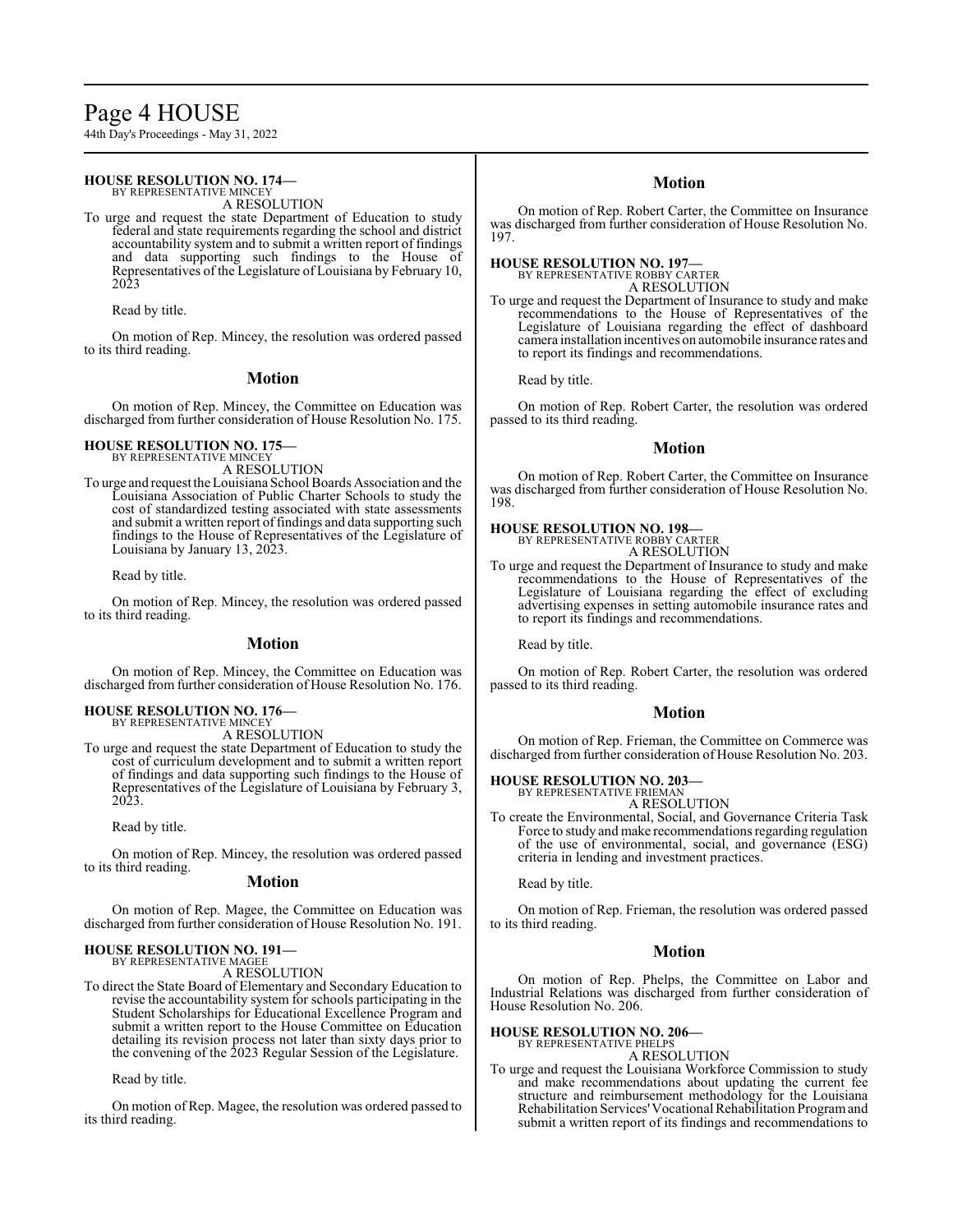44th Day's Proceedings - May 31, 2022

the House of Representatives of the Legislature of Louisiana not later than thirty days prior to the convening of the 2023 Regular Session.

Read by title.

On motion of Rep. Phelps, the resolution was ordered passed to its third reading.

# **Senate Concurrent Resolutions Lying Over**

The following Senate Concurrent Resolutions lying over were taken up and acted upon as follows:

## **SENATE CONCURRENT RESOLUTION NO. 55—** BY SENATOR FESI

A CONCURRENT RESOLUTION

To memorialize the Congress of the United States and urge and request the Federal Reserve Board, the Office of the Comptroller of the Currency, the Federal Deposit Insurance Corporation, the Consumer Financial Protection Bureau, the National Credit Union Administration, and the office of financial institutions to refrain from enacting or adopting laws, rules, regulations, or guidance that restricts the ability of banks, savings and loan associations, savings banks, credit unions, trust companies, or payment processors from offering products or services to the fossil fuel industry.

Read by title.

Under the rules, the above resolution was referred to the Committee on Commerce.

# **SENATE CONCURRENT RESOLUTION NO. 69—** BY SENATORS CORTEZ AND CATHEY

A CONCURRENT RESOLUTION

To commend the Honorable Franklin J. Foil on the occasion of his retirement after thirty years of service in the United States Navy.

Read by title.

On motion of Rep. Freiberg, and under a suspension of the rules, the resolution was concurred in.

# **Motion**

On motion of Rep. Davis, the Committee on Commerce was discharged from further consideration of Senate Concurrent Resolution No. 42.

## **SENATE CONCURRENT RESOLUTION NO. 42—** BY SENATOR TALBOT

A CONCURRENT RESOLUTION

To suspend until sixty days after final adjournment of the 2023 Regular Session of the Legislature of Louisiana the provisions of R.S.  $51:1286(C)(2)(c)$ , which limit the Department of Culture, Recreation and Tourism's purchase of in-state media advertisements to an amount not exceeding ten percent of all funds used for the purchase of media advertisements.

Read by title.

On motion of Rep. Davis, the resolution was ordered passed to its third reading.

# **Motion**

On motion of Rep. Davis, the Committee on Commerce was discharged from further consideration of Senate Concurrent Resolution No. 58.

## **SENATE CONCURRENT RESOLUTION NO. 58—** BY SENATOR PEACOCK

A CONCURRENT RESOLUTION

To express support for the strengthening of the partnership with Taiwan and for the expansion of Taiwan's role on the global stage.

Read by title.

On motion of Rep. Davis, the resolution was ordered passed to its third reading.

# **House and House Concurrent Resolutions Reported by Committee**

The following House and House Concurrent Resolutions reported by committee were taken up and acted upon as follows:

# **HOUSE RESOLUTION NO. 168—**

BY REPRESENTATIVE LANDRY A RESOLUTION

To create a task force on home rule charter and state law provisions relating to the New Orleans Sewerage and Water Board, which is created to study issues related to the revision or repeal of state law provisions that govern the board and to provide a written report of findings and recommendations regarding the best strategies regarding the revision or repeal of state law provisions to the mayor of the city of New Orleans, the New Orleans City Council, and the members of the Orleans Parish legislative delegation serving in the House of Representatives not later than January 31, 2023.

Read by title.

Reported favorably by the Committee on Municipal, Parochial and Cultural Affairs.

On motion of Rep. Edmonds, the resolution was ordered engrossed and passed to its third reading.

# **House Bills and Joint Resolutions on Second Reading Reported by Committee**

The following House Bills and Joint Resolutions on second reading reported by committee were taken up and acted upon as follows:

**HOUSE BILL NO. 498—** BY REPRESENTATIVE GREEN

A JOINT RESOLUTION

Proposing to amend Article III, Sections 2(A)(1) and (3) and (D), 5(A), and 19 of the Constitution of Louisiana and to repeal Article III, Sections 2(A)(4) of the Constitution of Louisiana, to provide for regular legislative sessions; to provide for the timing and duration of such sessions; to provide relative to the date legislators take office; to provide for the effective date of laws enacted during the regular session; to provide for submission of the proposed amendment to the electors; and to provide for related matters.

Read by title.

Reported favorably by the Committee on Appropriations.

Under the rules, the above bill was ordered engrossed and recommitted to the Committee on Civil Law and Procedure.

# **Motion**

Rep. Gregory Miller moved that the Committee on Civil Law and Procedure be discharged from further consideration of House Bill No. 498.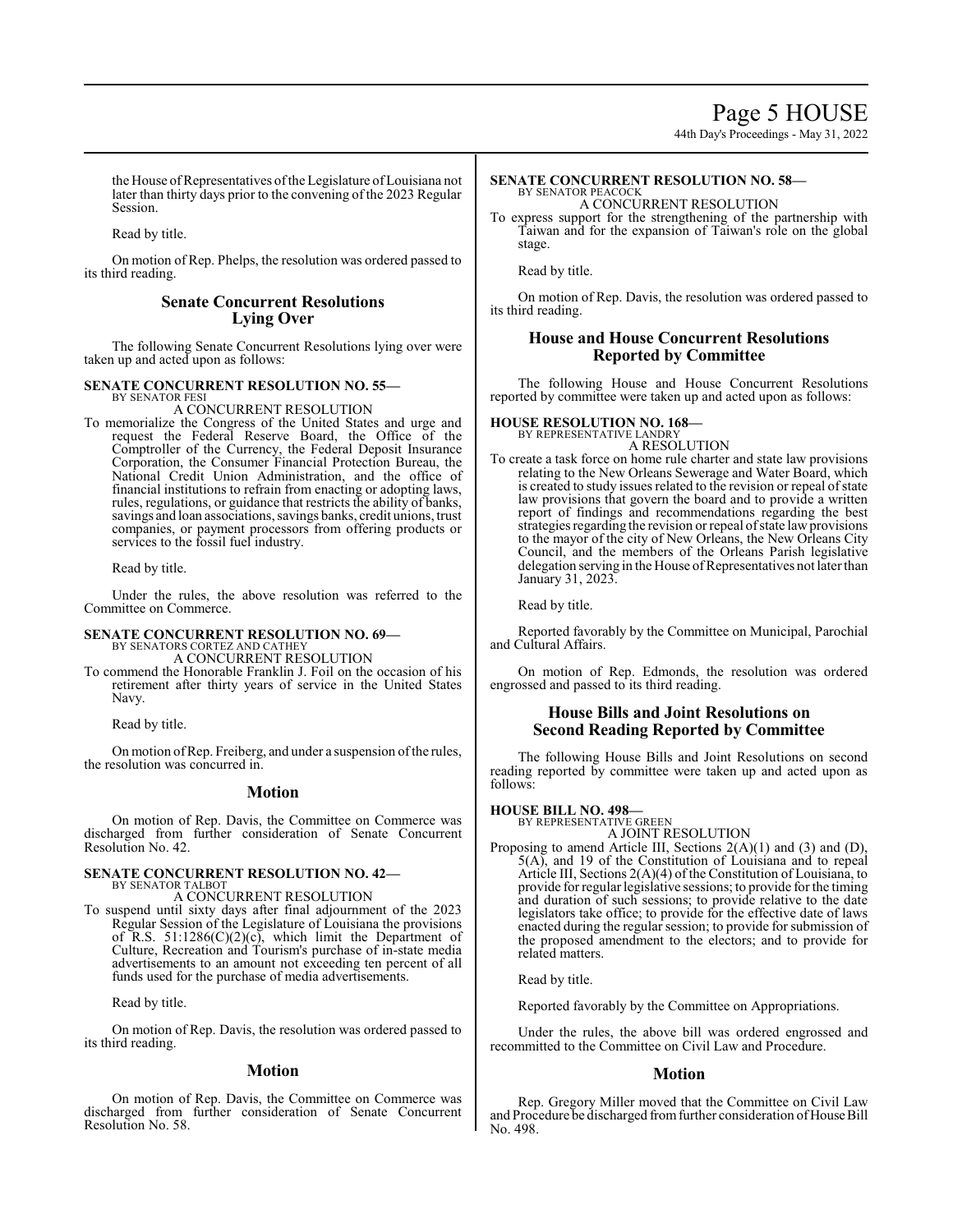# Page 6 HOUSE

44th Day's Proceedings - May 31, 2022

Rep. Thomas objected.

# **Point of Order**

Rep. Jenkins asked for a ruling from the Chair as to what would be the vote requirement to pass the bill to its third reading.

# **Ruling of the Chair**

The Chair ruled it would require a majority of the elected members to pass the bill to its third reading.

By a vote of 78 yeas and 20 nays, the House agreed to discharge the Committee on Civil Law and Procedure from further consideration of the bill.

On motion of Rep. Gregory Miller, the bill was ordered passed to its third reading.

# **Senate Instruments on Second Reading Returned from the Legislative Bureau**

The following Senate Instruments on second reading, returned from the Legislative Bureau, were taken up and acted upon as follows:

**SENATE BILL NO. 497** (Substitute of Senate Bill No. 316 by Senator Cloud)**—** BY SENATOR CLOUD

AN ACT

To enact R.S. 32:381.1, relative to motor vehicles; to provide for prohibited alterations; and to provide for related matters.

Read by title.

Reported favorably by the Committee on Transportation, Highways and Public Works.

Reported without amendments by the Legislative Bureau.

On motion of Rep. Wright, the bill was ordered passed to its third reading.

# **House and House Concurrent Resolutions on Third Reading for Final Consideration**

The following House and House Concurrent Resolutions on third reading for final consideration were taken up and acted upon as follows:

# **HOUSE RESOLUTION NO. 178—** BY REPRESENTATIVE NELSON

A RESOLUTION

To authorize and request the House Ways and Means Committee or a subcommittee thereof to study the state's tax structure, including state tax exemptions and credits, and to make recommendations concerning eliminating the state tax levied on individual and corporate income and corporation franchise taxes and reforming state tax exemptions and credits to the and reforming state tax exemptions legislature prior to the convening of the 2023 Regular Session of the Legislature of Louisiana.

Read by title.

Rep. Nelson moved the adoption of the resolution.

By a vote of 98 yeas and 0 nays, the resolution was adopted.

# **House Concurrent Resolutions Returned from the Senate with Amendments**

The following House Concurrent Resolutions returned from the Senate with amendments to be concurred in by the House were taken up and acted upon as follows:

## **HOUSE CONCURRENT RESOLUTION NO. 15—** BY REPRESENTATIVE CORMIER A CONCURRENT RESOLUTION

To urge and request the Board of Regents to purchase chest compression devices for certain public universities throughout the state.

Read by title.

The above resolution was taken up with the amendments proposed by the Senate.

# **SENATE COMMITTEE AMENDMENTS**

Amendments proposed by Senate Committee on Education to Engrossed House Concurrent Resolution No. 15 by Representative Cormier

# AMENDMENT NO. 1

On page 1, delete lines 2 and 3, and insert the following:

"To urge and request each public postsecondary education management board to purchase at least one chest compression device for each institution under its management."

# AMENDMENT NO. 2

On page 1, line 11, after "arrest" change ";" to "and"

# AMENDMENT NO. 3

On page 1, delete lines 16-21, on page 2 delete lines 1-9, and insert the following:

"urge and request each public postsecondary education management board to purchase at least one chest compression device for each institution under its management."

# AMENDMENT NO. 4

On page 2, delete line 16, and insert the following:

"president of each public postsecondary education management board."

Rep. Cormier moved that the amendments proposed by the Senate be concurred in.

# **ROLL CALL**

The roll was called with the following result:

# YEAS

| Mr. Speaker    | Gadl     |
|----------------|----------|
| Adams          | Gain     |
| Amedee         | Garo     |
| Bacala         | Geyr     |
| Bagley         | Gou      |
| Bishop         | Gree     |
| Bourriaque     | Harr     |
| Boyd           | Hod      |
| Brass          | Hort     |
| Brown          | Hugl     |
| Butler         | Huva     |
| Carpenter      | Ivey     |
| $^\sim$ orriar | $I0$ ffa |

berry McMahen es Miller, D.<br>
ofalo Miller, G. betalo Miller, G.<br>
mann Mincey mann Mincey<br>deau Muscar deau Muscarello<br>
m Nelson en Nelson<br>is Newell Newell ges Orgeron<br>Fon Owen France Company C.<br>
References<br>
References<br>
Phelps hes Phelps<br>al Pressly Pressly Ivey Romero<br>Jefferson Schamer Schamerhorn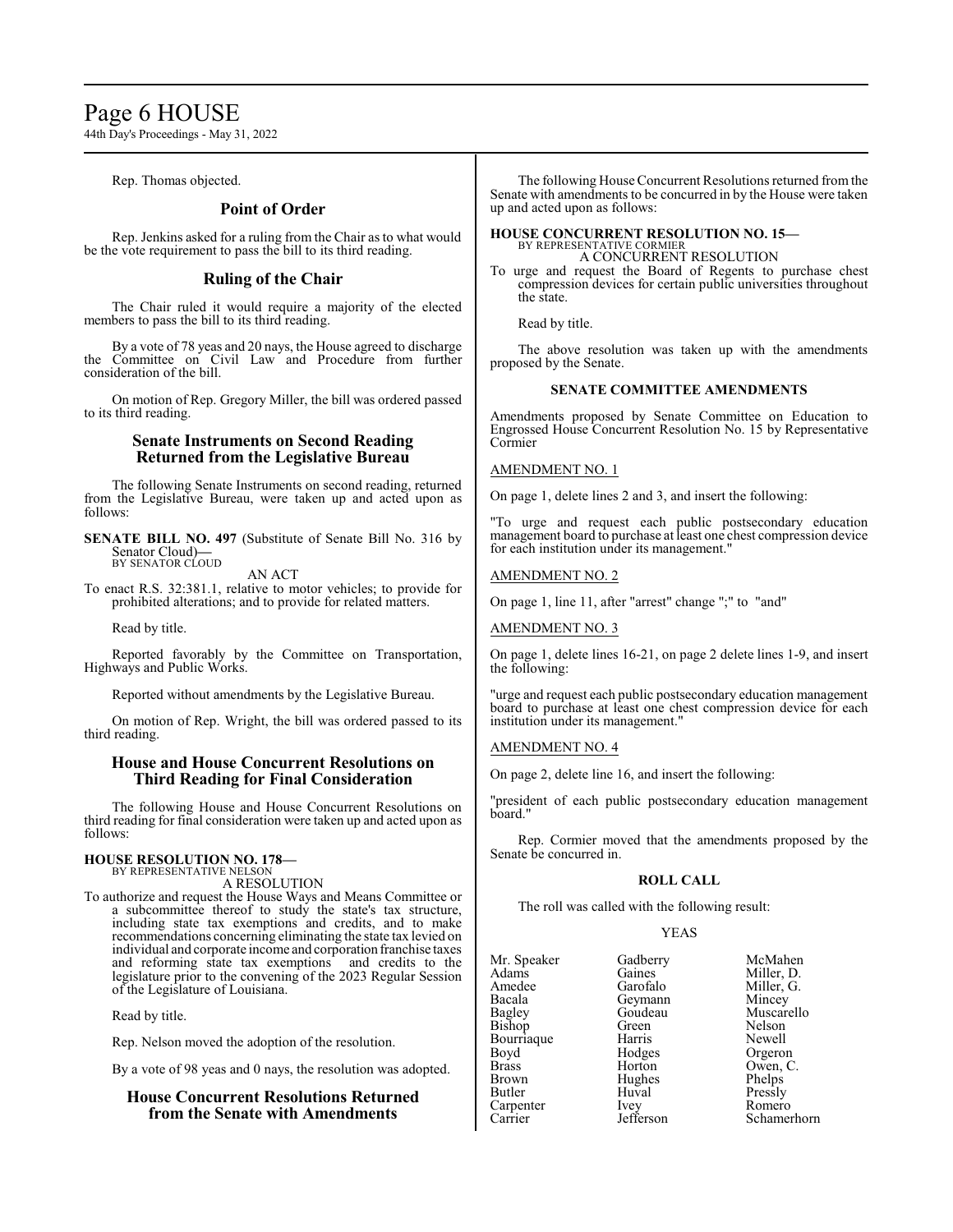# Page 7 HOUSE

44th Day's Proceedings - May 31, 2022

Carter, R. Jenkins Schlegel<br>Carter. W. Johnson, M. Selders Carter, W. Johnson, M. Cormier Jordan Coussan Kerner Stagni<br>Crews LaCombe Stefanski DeVillier DuBuisson Landry Thompson<br>
Duplessis Larvadain Turner Duplessis Larvadain Turner Edmonston Magee Wheat<br>Farnum Marcelle White Farnum Marcelle White<br>
Fisher Marino Willard Fisher Marino<br>Freeman McCorr Freiberg McKnight Total - 79 Emerson Illg Tarver<br>
Firment Mack Zering Fontenot Total - 10

Jordan St. Blanc<br>Kerner Stagni LaCombe<br>LaFleur Stefansk<br>Thomas Lyons Villio<br>
Magee Wheat McCormick<br>McKnight Mack Zeringue<br>Miguez

## NAYS

| Frieman<br>Total - 10                                                       | Seabaugh                                                          |                                       |
|-----------------------------------------------------------------------------|-------------------------------------------------------------------|---------------------------------------|
|                                                                             | <b>ABSENT</b>                                                     |                                       |
| Beaullieu<br>Bryant<br>$\cos$<br>Davis<br>Deshotel<br>Edmonds<br>Total - 16 | Glover<br>Hilferty<br>Hollis<br>Johnson, T.<br>McFarland<br>Moore | Owen, R.<br>Pierre<br>Riser<br>Wright |

The amendments proposed by the Senate were concurred in by the House.

# **Consent to Correct a Vote Record**

Rep. Crews requested the House consent to correct his vote on the Concurrence of the Senate Amendments to House Concurrent Resolution No. 15 from nay to yea, which consent was unanimously granted.

# **HOUSE CONCURRENT RESOLUTION NO. 37—** BY REPRESENTATIVE AMEDEE

A CONCURRENT RESOLUTION

To direct the state Department of Education to publish certain student enrollment information on its website each year.

Read by title.

The above resolution was taken up with the amendments proposed by the Senate.

# **SENATE COMMITTEE AMENDMENTS**

Amendments proposed by Senate Committee on Education to Engrossed House Concurrent Resolution No. 37 by Representative Amedee

# AMENDMENT NO. 1

On page 1, line 2, change "direct" to "urge and request"

# AMENDMENT NO. 2

On page 1, line 18, change "direct" to "urge and request"

Rep. Amedee moved that the amendments proposed by the Senate be concurred in.

**ROLL CALL**

YEAS

Mr. Speaker Freiberg Miguez<br>Adams Frieman Miller. I Adams Frieman Miller, D.<br>Amedee Gadberry Miller, G. Amedee Gadberry Miller, G.<br>Bacala Gaines Mincey Bacala Gaines Mincey Bagley Garofalo Muscarello Beaullieu Geymann Nelson<br>Bishop Goudeau Newell Bourriaque Green<br>Boyd Harris Boyd Harris Owen, C.<br>Brass Hodges Owen, R. Brass Brass Hodges Owen, R.<br>Brown Horton Phelps Brown Horton Phelps<br>Bryant Hughes Pierre Bryant Hughes Pierre<br>Butler Huval Pressl Carpenter IIIg<br>Carrier Ivey Carrier Ivey Schamerhorn<br>Carter, R. Jefferson Schlegel Carter, W. Jenkins Seabaughter, Seabaughter, Seabaughter, Seabaughter, Seabaughter, Seabaughter, Seabaughter, Seabaughter, Seabaughter, Seabaughter, Seabaughter, Seabaughter, Seabaughter, Seabaughter, Seabaughter, Seabaugh Cormier Johnson, M.<br>Coussan Jordan Coussan Jordan St. Blanc<br>Crews Kerner Stagni Crews Kerner Stagni Deshotel LaCombe Stefanski<br>
DeVillier LaFleur Tarver DeVillier LaFleur Tarver DuBuisson Landry<br>
Duplessis Larvadain Duplessis Larvadain Thompson<br>
Echols Lyons Turner Edmonds Mack Villio<br>
Edmonston Magee Wheat Edmonston Magee Wheat<br>Emerson Marcelle White Emerson Marcelle<br>Farnum Marino Farnum Marino Willard<br>Firment McCormick Wright Firment McCormick Wright<br>
Fisher McFarland Zeringue Fisher McFarland<br>Fontenot McKnight McKnight<br>McMahen Freeman Total - 97 Total - 0

Goudeau Newell<br>Green Orgeron Huval Pressly<br>
Illg Romero Jefferson Schlegel<br>Jenkins Seabaugh Extension Lyons Turner<br>
Mack Villio

NAYS

# ABSENT

|                                     | . . <i>.</i>                      |                |
|-------------------------------------|-----------------------------------|----------------|
| Cox<br>Davis<br>Glover<br>Total - 8 | Hilferty<br>Hollis<br>Johnson, T. | Moore<br>Riser |
|                                     |                                   |                |

The amendments proposed by the Senate were concurred in by the House.

# **HOUSE CONCURRENT RESOLUTION NO. 69—**

BY REPRESENTATIVES BRASS, CORMIER, EDMONSTON, FIRMENT,<br>FREIBERG, GADBERRY, HORTON, LARVADAIN, MARINO, PIERRE,<br>SCHAMERHORN, AND SELDERS<br>A CONCURRENT RESOLUTION<br>A CONCURRENT RESOLUTION

To urge and request the State Board of Elementary and Secondary Education, the state Department of Education, the Louisiana Community and Technical College System, and the Louisiana Workforce Commission to collaborate to establish an industrybased credential offered through dual enrollment for the classroom instruction portion of commercial driver's license training.

Read by title.

The above resolution was taken up with the amendments proposed by the Senate.

# **SENATE COMMITTEE AMENDMENTS**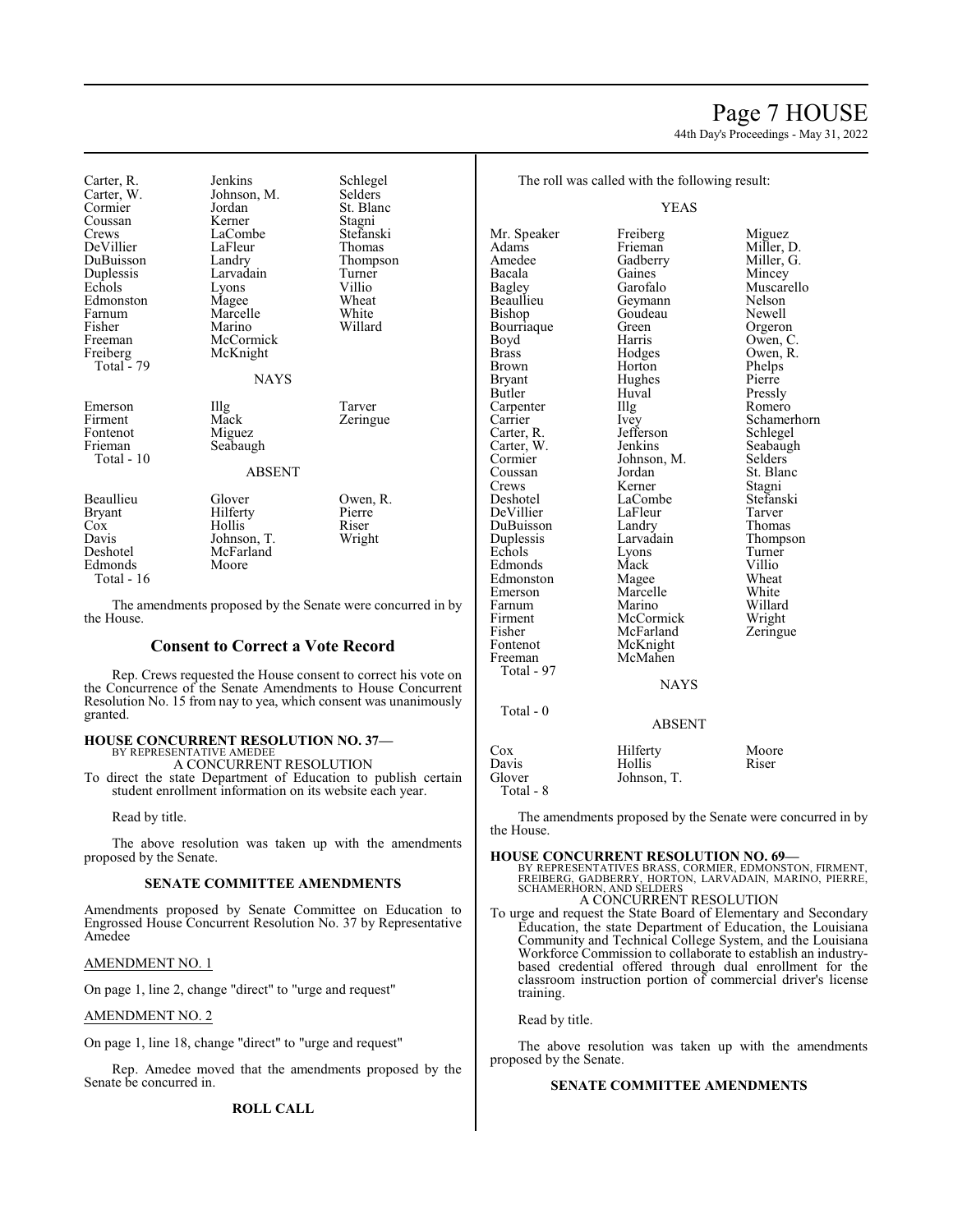# Page 8 HOUSE

44th Day's Proceedings - May 31, 2022

Amendments proposed by Senate Committee on Education to Engrossed House Concurrent Resolution No. 69 by Representative Brass

# AMENDMENT NO. 1

On page 3, delete lines 3 and 4

# AMENDMENT NO. 2

On page 3, line 12, change "charges" to "requests"

Rep. Brass moved that the amendments proposed by the Senate be concurred in.

# **ROLL CALL**

The roll was called with the following result:

# YEAS

| Mr. Speaker   | Frieman       | Miguez      |
|---------------|---------------|-------------|
| Adams         | Gadberry      | Miller, D.  |
| Amedee        | Gaines        | Miller, G.  |
| Bacala        | Garofalo      | Mincey      |
| <b>Bagley</b> | Geymann       | Muscarello  |
| Beaullieu     | Goudeau       | Nelson      |
| Bishop        | Green         | Newell      |
| Bourriaque    | Harris        | Orgeron     |
| Boyd          | Hodges        | Owen, C.    |
| <b>Brass</b>  | Horton        | Owen, R.    |
| Brown         | Hughes        | Phelps      |
| Butler        | Huval         | Pierre      |
| Carrier       | Illg          | Pressly     |
| Carter, R.    | <i>lvey</i>   | Romero      |
| Carter, W.    | Jefferson     | Schamerhorn |
| Cormier       | Jenkins       | Schlegel    |
| Coussan       | Johnson, M.   | Seabaugh    |
| Crews         | Jordan        | Selders     |
| Deshotel      | Kerner        | St. Blanc   |
| DeVillier     | LaCombe       | Stagni      |
| DuBuisson     | LaFleur       | Stefanski   |
| Duplessis     | Landry        | Thomas      |
| Echols        | Larvadain     | Thompson    |
| Edmonds       | Lyons         | Turner      |
| Edmonston     | Mack          | Villio      |
| Emerson       | Magee         | Wheat       |
| Farnum        | Marcelle      | White       |
| Firment       | Marino        | Willard     |
| Fisher        | McCormick     | Wright      |
| Fontenot      | McFarland     | Zeringue    |
| Freeman       | McKnight      |             |
| Freiberg      | McMahen       |             |
| Total - 94    |               |             |
|               | <b>NAYS</b>   |             |
| Total - 0     |               |             |
|               | <b>ABSENT</b> |             |
| <b>Bryant</b> | Glover        | Moore       |
| Carpenter     | Hilferty      | Riser       |
| $\cos$        | Hollis        | Tarver      |
| Davis         | Johnson, T.   |             |
| Total - 11    |               |             |

The amendments proposed by the Senate were concurred in by the House.

# **HOUSE CONCURRENT RESOLUTION NO. 88—**

BY REPRESENTATIVE ECHOLS A CONCURRENT RESOLUTION

To request the Louisiana Department of Health to utilize increased collections from pharmacy rebates to reimburse pharmacists to acquire prescription drugs and then to increase rates for primary care providers in the Medicaid program.

Read by title.

The above resolution was taken up with the amendments proposed by the Senate.

# **SENATE COMMITTEE AMENDMENTS**

Amendments proposed by Senate Committee on Health and Welfare to Engrossed House Concurrent Resolution No. 88 byRepresentative Echols

# AMENDMENT NO. 1

On page 1, line 4, after "providers" insert "and pharmacists"

# AMENDMENT NO. 2

On page 1, between lines 4 and 5, insert the following:

"WHEREAS, pharmacists are highly educated healthcare professionals who provide convenient, high-quality healthcare services, including medication management therapy, immunizations, long-acting injectable medications, disease management, point-of-care testing, and patient assessments and screenings to a great number of patients; and

WHEREAS, Louisiana pharmacists work in partnership with other healthcare entities and providers to improve patient outcomes and public health in this state; and

WHEREAS, funds are paid to the state in the form of a prescription drug rebate through the Medicaid drug rebate program as a result of outpatient prescription drugs dispensed by pharmacists to Medicaid patients; and"

## AMENDMENT NO. 3

On page 1, line 11, after "primary care" delete the remainder of the line and insert "and pharmacy services are a vital component of any healthcare system and are"

# AMENDMENT NO. 4

On page 1, line 13, after "primary care" insert "providers and pharmacists"

# AMENDMENT NO. 5

On page 2, line 11, after "and then" insert ", if funds remain,"

Rep. Echols moved that the amendments proposed bythe Senate be rejected.

# **ROLL CALL**

The roll was called with the following result:

Gadberry<br>Gaines

## YEAS

| <b>NII.</b> Speaker |  |
|---------------------|--|
| Adams               |  |
| Amedee              |  |
| Bacala              |  |
| Bagley              |  |

Mr. Speaker Freiberg McKnight<br>
Adams Frieman McMahen McMahen<br>Miguez Gaines Miller, D.<br>Garofalo Miller, G. Miller, G.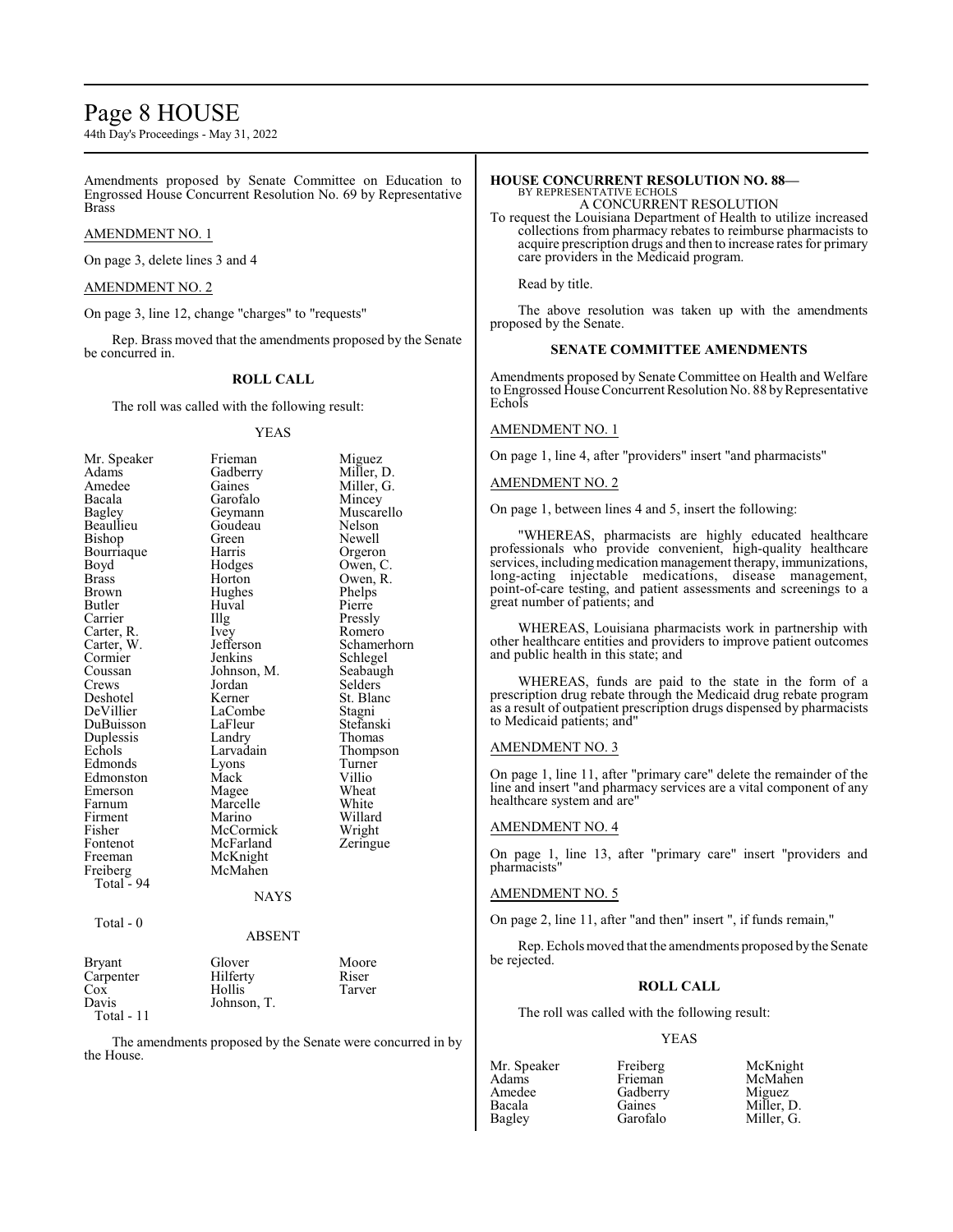Beaullieu Geymann Mincey Bourriaque Green<br>Boyd Harris Boyd Harris Newell<br>Brass Hodges Orgeror Brass Hodges Orgeron Butler Horton Owen, R.<br>
Carpenter Hughes Phelps Carpenter Hughes Phelps<br>
Carrier Huval Pierre Carrier Huval Pierre<br>
Carter, R. Illg Pressly Carter, R. Illg Pressly<br>Carter, W. Ivey Romero Carter, W. Ivey<br>Cormier Jefferson Coussan Jenkins Schlegel<br>Crews Johnson, M. Seabaugh Deshotel Jordan<br>DeVillier Kerner DuBuisson LaCombe Stagni<br>
Duplessis LaFleur Stefanski Duplessis LaFleu<br>Echols Landry Echols Landry Thomas<br>
Edmonds Larvadain Thomas Edmonston Lyons Turner<br>
Emerson Mack Villio Emerson Mack Villio<br>Farnum Magee Wheat Farnum Magee Wheat<br>Firment Marcelle White Firment Marcelle<br>Fisher Marino Fisher Marino Willard Fontenot McCormick Wright<br>
Freeman McFarland Zeringue Total - 96 Total - 0

Johnson, M. Seabaug<br>Jordan Selders

Goudeau Muscarello<br>Green Nelson Owen, C. Cormier Jefferson Schamerhorn<br>
Coussan Jenkins Schlegel Kerner St. Blanc<br>LaCombe Stagni Larvadain Thompson<br>Lyons Turner

# **NAYS**

# ABSENT

| <b>Bryant</b> | Glover      | Moore  |
|---------------|-------------|--------|
| $\cos$        | Hilferty    | Riser  |
| Davis         | Johnson, T. | Tarver |
| Total - 9     |             |        |

McFarland

The amendments proposed by the Senate were rejected.

Conference committee appointment pending.

# **House Bills and Joint Resolutions Returned from the Senate with Amendments**

The following House Bills and Joint Resolutions returned from the Senate with amendments to be concurred in by the House were taken up and acted upon as follows:

## **HOUSE BILL NO. 21—** BY REPRESENTATIVE BACALA

AN ACT

To enact R.S. 11:2225.5 and to repeal R.S. 11:2225(A)(7), relative to the Municipal Police Employees' Retirement System; to establish a funding deposit account; to provide for source of funding therefor; to authorize the board of trustees to adjust employer contribution rates; to provide for cost-of-living adjustments; to provide for funding, eligibility, and payment of cost-of-living adjustments; to provide for payment of system liabilities; and to provide for related matters.

Read by title.

The above bill was taken up with the amendments proposed by the Senate.

# **SENATE COMMITTEE AMENDMENTS**

Amendments proposed by Senate Committee on Retirement to Reengrossed House Bill No. 21 by Representative Bacala

# AMENDMENT NO. 1

On page 3, after line 27, insert:

"Section 3. This Act shall become effective on June 30, 2022; if vetoed by the governor and subsequently approved by the legislature, this Act shall become effective on the day following such approval by the legislature or June 30, 2022, whichever is later."

# **SENATE COMMITTEE AMENDMENTS**

Amendments proposed by Senate Committee on Finance to Reengrossed House Bill No. 21 by Representative Bacala

# AMENDMENT NO. 1

On page 1, line 2, change "11:2225(A)(7)" to "11:107.2, 243(A)(8),  $246(A)(8)$ , and  $2225(A)(7)$ "

# AMENDMENT NO. 2

On page 1, line 5, change "cost-of-living adjustments" to "additional payments to retirees, survivors, and beneficiaries" and after "funding" and before "," insert "of"

# AMENDMENT NO. 3

On page 1, line 6, after "eligibility" and before "," insert "for" and change "cost-of-living adjustments" to "the additional payments"

# AMENDMENT NO. 4

On page 2, delete line 4, and insert  $"B(1)$  Notwithstanding any provision of R.S. 11:103 or 104 to the contrary, for fiscal"

# AMENDMENT NO. 5

On page 2, line 7, after "contribution" and before "determined" insert "rate"

# AMENDMENT NO. 6

On page 2, line 8, change "applicable to" to "determined under R.S.  $11:103$  for"

# AMENDMENT NO. 7

On page 2, line 10, after "contribution" and before "determined" insert "rate"

# AMENDMENT NO. 8

On page 2, line 11, change "applicable to" to "determined under R.S.  $11:103$  for"

## AMENDMENT NO. 9

On page 2, line 13, change "applicable to" to "determined for"

# AMENDMENT NO. 10

On page 2, line 25, after "Louisiana" and before "until" insert "and R.S. 11:103"

# AMENDMENT NO. 11

On page 2, at the end of line 29, insert ","

## AMENDMENT NO. 12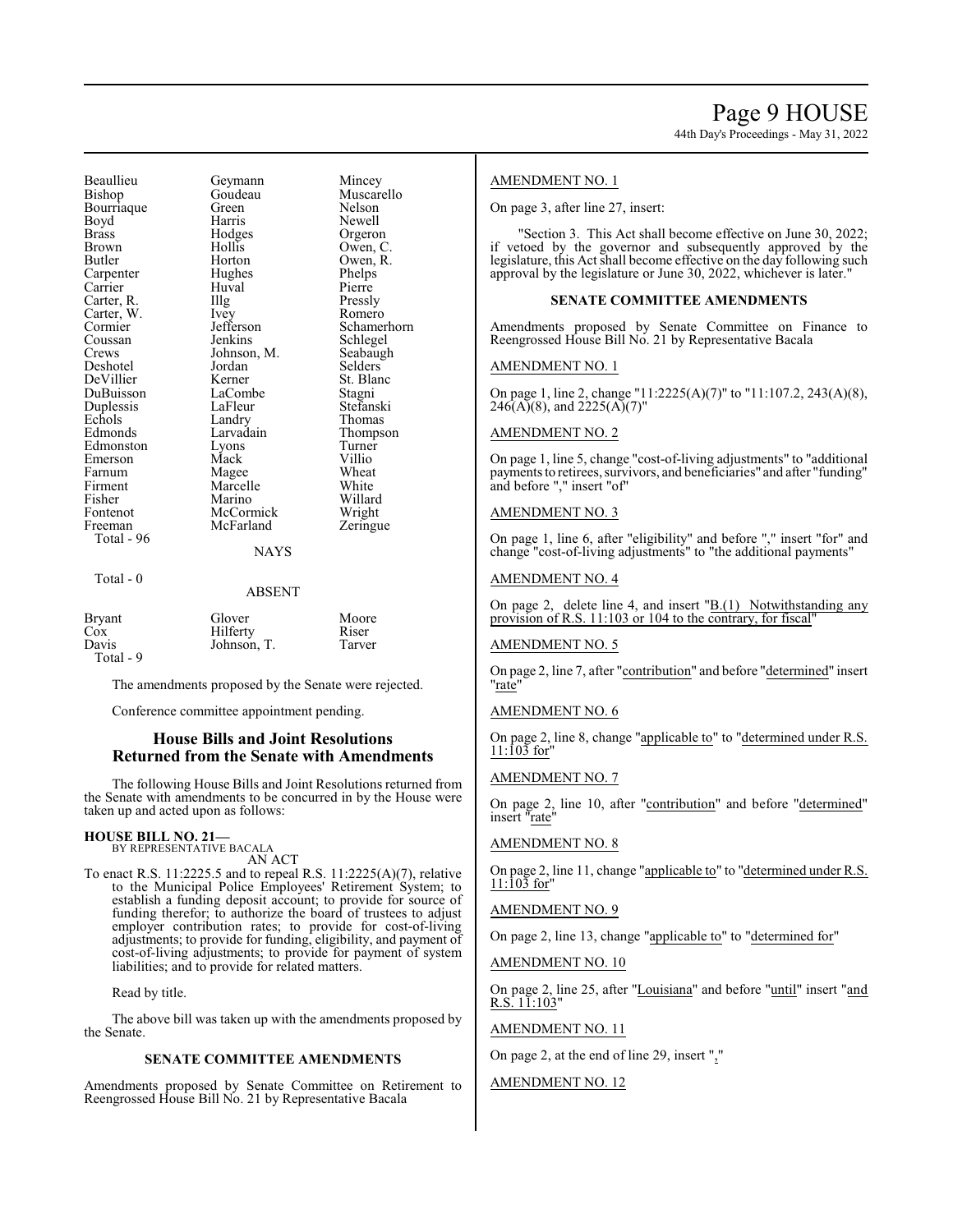# Page 10 HOUSE

44th Day's Proceedings - May 31, 2022

On page 3, delete lines 1 and 2, and insert "to be used solely to pay additional benefits to retirees, survivors, and beneficiaries. The dedicated amount of funds shall be credited to the account."

# AMENDMENT NO. 13

On page 3, lines 4 and 5, change "a cost-of-living adjustment" to "additional benefits to retirees, survivors, and beneficiaries"

# AMENDMENT NO. 14

On page 3, delete line 6, and insert "E. The monies in the account shall not be considered system assets for purposes of

# AMENDMENT NO. 15

On page 3, delete line 8, and at the beginning of line 9 delete "adjustments may" and insert "F.(1) Funding for additional benefits for retirees, survivors, and beneficiaries shall"

# AMENDMENT NO. 16

On page 3, lines 10 and 11, change "cost-of-living adjustment shall only be payable" to "additional benefits shall be payable only"

# AMENDMENT NO. 17

On page 3, line 13, change "cost-of-living adjustment is to be a onetime" to "additional benefit will be a nonrecurring lump-sum"

# AMENDMENT NO. 18

On page 3, line 14, after "increase" and before "." insert "; provided, however, that any additional benefit paid under the provisions ofthis Subsection shall be in the form of a nonrecurring lump sum no more frequently than once in a three-year period"

# AMENDMENT NO. 19

On page 3, line 15, change "cost-of-living adjustment is" to "additional benefit will be calculated"

# AMENDMENT NO. 20

On page 3, lines 15 and 16, change "a retiree or survivor's" to "the"

# AMENDMENT NO. 21

On page 3, line 17, change "is" to "will be"

# AMENDMENT NO. 22

On page 3, lines 17 and 18, change "a cost-of-living adjustment" to "an additional benefit"

# AMENDMENT NO. 23

On page 3, delete lines 19 through 24 and insert:

"(d) Whether a minimum period since benefit commencement longer than the period required in Subparagraph (2)(b) of this Subsection will be required to receive an additional benefit.

(2)(a) The amount of any permanent benefit increase shall not exceed three percent of the benefit to be used in the calculation in accordance with Subparagraph (1)(b) of this Subsection.

(b) No additional benefit shall be payable until at least one year has elapsed since benefit commencement.

(3) Approval of additional benefits for retirees, survivors, and beneficiaries as provided in this'

# AMENDMENT NO. 24

On page 3, line 26, after "to the" and before "provisions" insert "plan"

# AMENDMENT NO. 25

On page 3, line 27, change "11:2225(A)(7) is" to "11:107.2,  $243(A)\overline{(8)}$ ,  $246(A)(8)$ , and  $22\overline{2}5(A)(7)$  are" and change "its" to "their"

Rep. Bacala moved that the amendments proposed by the Senate be concurred in.

# **ROLL CALL**

The roll was called with the following result:

YEAS

Mr. Speaker Frieman McMahen<br>Adams Gadberry Miguez Adams Gadberry<br>Amedee Gaines Amedee Gaines Miller, D.<br>Bacala Garofalo Miller, G. Bacala Garofalo Miller, G. Beaullieu Goudeau Nelson<br>Bishop Green Newell Bishop Green Newell<br>Bourriaque Harris Orgeron Bourriaque Harris<br>Boyd Hodges Boyd Hodges Owen, C. Brass Hollis Owen, R. Brown Horton Pierre<br>Butler Hughes Pressly Carpenter Huv<br>Carrier Hllg Carter, R. Ivey Schlegel<br>Carter, W. Jefferson Seabaugh Carter, W. Jefferson Seabaug<br>Cormier Jenkins Selders Cormier Jenkins Selders<br>Coussan Johnson M St Blanc Johnson, M.<br>Jordan Crews Jordan Stagni Deshotel Kerner Stefanski DuBuisson LaFleur<br>Duplessis Landry Duplessis Landry Thompson<br>
Echols Larvadain Turner Edmonds Lyons Villio Edmonston Mack Wheat<br>Emerson Magee White Emerson Magee White<br>
Farnum Marcelle Willard Firment Marino Wright<br>
Fisher McCormick Zeringue Fisher McCormick<br>Fontenot McFarland McFarland<br>McKnight Freiberg McKnight Total - 94 Total - 0

Geymann Mincey<br>Goudeau Nelson Hughes Pressly<br>Huval Romero Schamerhorn<br>Schlegel LaCombe Tarver<br>
LaFleur Thomas Larvadain Turner<br>Lyons Villio Marcelle Willard<br>
Marino Wright

NAYS

# ABSENT

| Glover      | Muscarello |
|-------------|------------|
| Hilferty    | Phelps     |
| Johnson, T. | Riser      |
| Moore       |            |
|             |            |
|             |            |

The amendments proposed by the Senate, having received a two-thirds vote of the elected members, were concurred in by the House.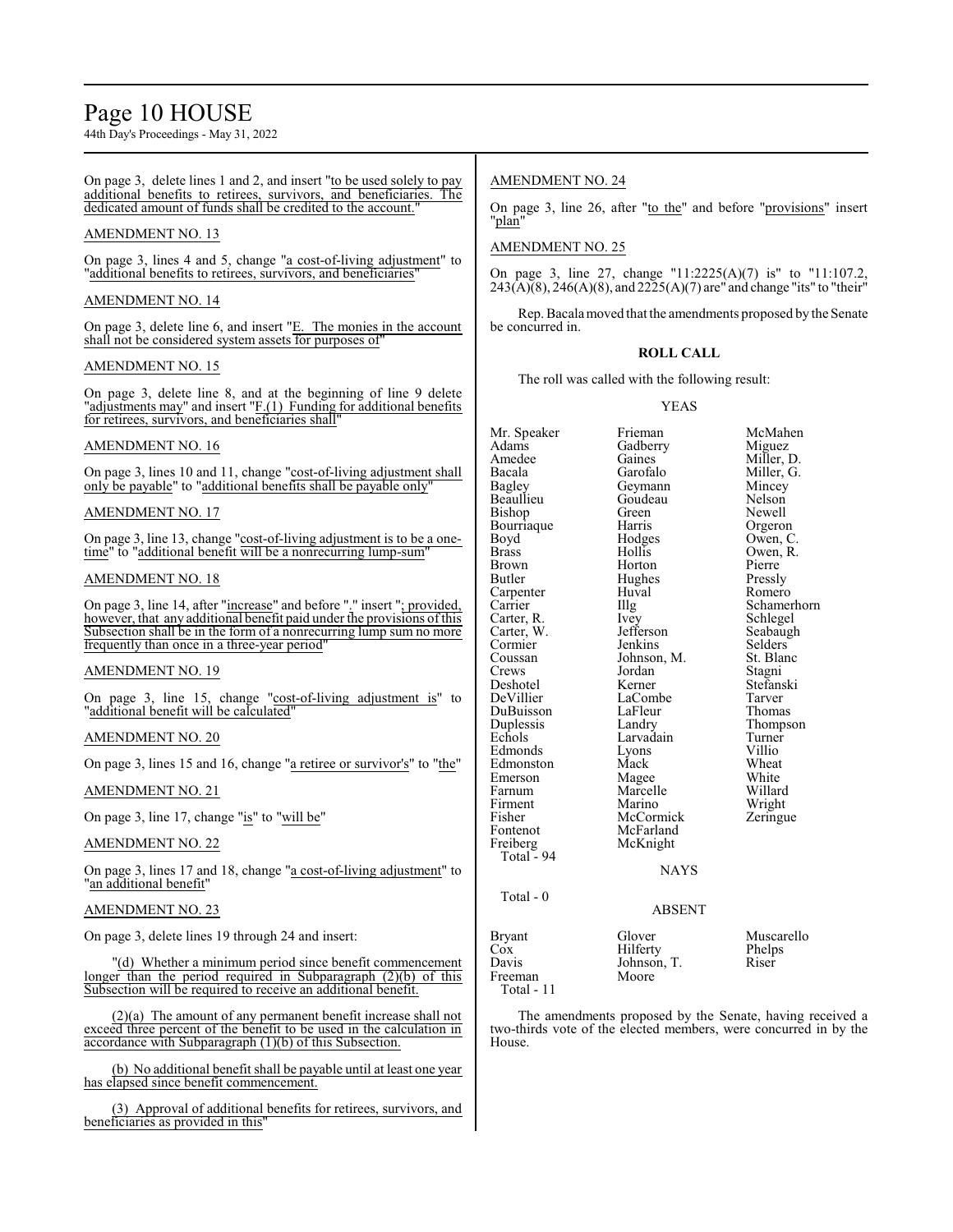44th Day's Proceedings - May 31, 2022

# **HOUSE BILL NO. 129—**

BY REPRESENTATIVES NELSON AND HUGHES AN ACT

To amend and reenact R.S. 32:57.1(A) and (B) and to enact R.S. 32:57.1(D), relative to failure to honor a written promise to appear; to provide relative to notification to the arrested person by the Department of Public Safety and Corrections; to provide relative to the suspension of an operator's license of an arrested person; to provide relative to the payment of fines; to provide relative to payment for suspension when incarcerated; and to provide for related matters.

Read by title.

The above bill was taken up with the amendments proposed by the Senate.

# **SENATE COMMITTEE AMENDMENTS**

Amendments proposed by Senate Committee on Transportation, Highways and Public Works to Reengrossed House Bill No. 129 by Representative Nelson

AMENDMENT NO. 1

On page 1, line 2, after "R.S. 32:57.1(D)" insert "and (E)"

AMENDMENT NO. 2

On page 1, line 10, delete "is" and insert "and (E) are"

AMENDMENT NO. 3

On page 2, line 22, afer "Section." insert "This fee may only be assessed once per summons as described in Section A.

# AMENDMENT NO. 4

On page 2, delete lines 27 though 29 and insert the following:

"D. The failure to appear due to incarceration shall be a valid defense for any violation of this Section, if the arrested person provides evidence of incarceration to the court pursuant to R.S. 15:714. The license shall be renewed and reissued without payment, all failure to appear payments waived, and any other flags reported to the Department of Public Safety and Corrections shall be resolved pursuant to statute.

E. All notices from the Department of Public Safety and Corrections described in Subsections A and B of this Section shall include the following information: the summons information that the individual failed to appear on; the date of the failure to appear; the contact information and name of the court where the person needs to appear; and an explanation of the provisions of Code of Criminal Procedure Art. 885.1 that a person's license shall not be suspended if they are financially unable to pay any fines, fees, or costs related to the ticket and resolution of the pending suspension only requires the person's appearance with the court.

# **LEGISLATIVE BUREAU AMENDMENTS**

Amendments proposed by Legislative Bureau to Reengrossed House Bill No. 129 by Representative Nelson

# AMENDMENT NO. 1

In Senate Committee Amendment No. 3 proposed by the Senate Committee on Transportation, Highways and Public Works and adopted by the Senate on May 24, 2022, on page 1, line 7, following "Section  $\AA$ " and before "." insert "of this Section"

# AMENDMENT NO. 2

In Senate Committee Amendment No. 4 proposed by the Senate Committee on Transportation, Highways and Public Works and adopted by the Senate on May 24, 2022, on page 1, line 17, change 'individual" to "person"

Rep. Nelson moved that the amendments proposed by the Senate be rejected.

# **ROLL CALL**

The roll was called with the following result:

# YEAS

| Mr. Speaker   | Freiberg      | McKnight    |
|---------------|---------------|-------------|
| Adams         | Frieman       | McMahen     |
| Amedee        | Gadberry      | Miguez      |
| Bacala        | Gaines        | Miller, D.  |
| Bagley        | Garofalo      | Miller, G.  |
| Beaullieu     | Geymann       | Mincey      |
| Bishop        | Goudeau       | Muscarello  |
| Bourriaque    | Green         | Nelson      |
| Boyd          | Harris        | Newell      |
| <b>Brass</b>  | Hodges        | Orgeron     |
| Brown         | Hollis        | Owen, C.    |
| Butler        | Horton        | Owen, R.    |
| Carpenter     | Hughes        | Pierre      |
| Carrier       | Huval         | Pressly     |
| Carter, R.    | Illg          | Romero      |
| Carter, W.    | Ivey          | Schamerhorn |
| Cormier       | Jefferson     | Schlegel    |
| Coussan       | Jenkins       | Seabaugh    |
| Crews         | Johnson, M.   | Selders     |
| Deshotel      | Jordan        | St. Blanc   |
| DeVillier     | Kerner        | Stagni      |
| DuBuisson     | LaCombe       | Stefanski   |
| Duplessis     | LaFleur       | Tarver      |
| Echols        | Landry        | Thomas      |
| Edmonds       | Larvadain     | Thompson    |
| Edmonston     | Lyons         | Turner      |
| Emerson       | Mack          | Villio      |
| Farnum        | Magee         | Wheat       |
| Firment       | Marcelle      | White       |
| Fisher        | Marino        | Willard     |
| Fontenot      | McCormick     | Wright      |
| Freeman       | McFarland     | Zeringue    |
| Total - 96    |               |             |
|               | NAYS          |             |
|               |               |             |
| Total - 0     |               |             |
|               | <b>ABSENT</b> |             |
| <b>Bryant</b> | Glover        | Moore       |
| Cox           | Hilferty      | Phelps      |
| Davis         | Johnson, T.   | Riser       |
| Total - 9     |               |             |

The amendments proposed by the Senate were rejected.

Conference committee appointment pending.

# **HOUSE BILL NO. 204—**

BY REPRESENTATIVE GREGORY MILLER AN ACT

To enact R.S. 40:41(C)(1)(f) through (i), relative to the state registrar of vital records; to provide with respect to those parties who may inspect records or be issued a death certificate; and to provide for related matters.

Read by title.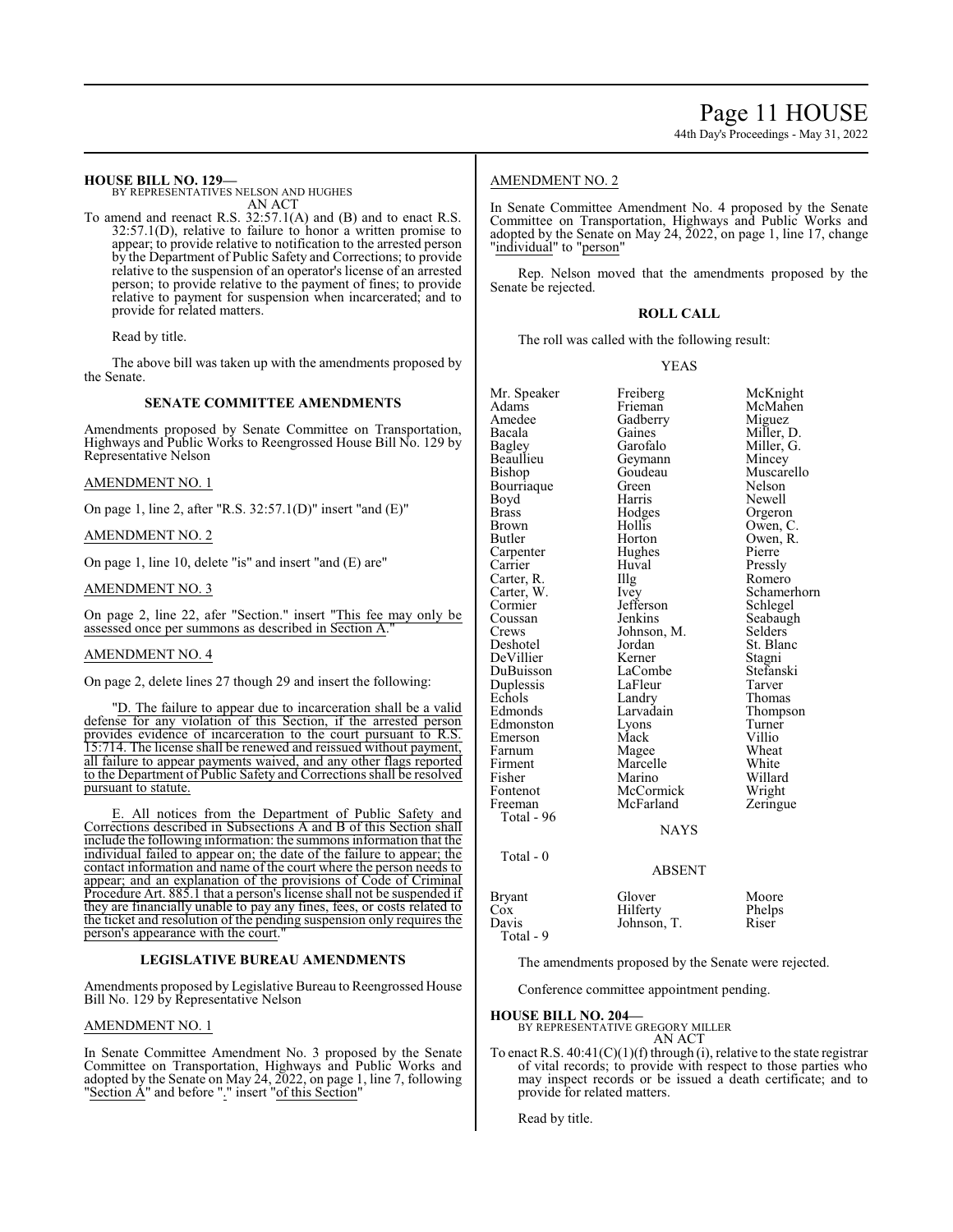# Page 12 HOUSE

44th Day's Proceedings - May 31, 2022

The above bill was taken up with the amendments proposed by the Senate.

# **SENATE FLOOR AMENDMENTS**

Amendments proposed by Senator Peacock to Engrossed House Bill No. 204 by Representative Gregory Miller

# AMENDMENT NO. 1

On page 1, line 17, after "financial institution accounts" insert ", including security accounts,"

Rep. Gregory Miller moved that the amendments proposed by the Senate be concurred in.

# **ROLL CALL**

The roll was called with the following result:

# YEAS

| Mr. Speaker | Freiberg      | McMahen     |
|-------------|---------------|-------------|
| Adams       | Frieman       | Miguez      |
| Amedee      | Gadberry      | Miller, D.  |
| Bacala      | Gaines        | Miller, G.  |
| Bagley      | Garofalo      | Mincey      |
| Beaullieu   | Geymann       | Muscarello  |
| Bishop      | Goudeau       | Nelson      |
| Bourriaque  | Green         | Newell      |
| Boyd        | Harris        | Orgeron     |
| Brass       | Hodges        | Owen, C.    |
| Brown       | Hollis        | Owen, R.    |
| Butler      | Horton        | Pressly     |
| Carpenter   | Hughes        | Romero      |
| Carrier     | Huval         | Schamerhorn |
| Carter, R.  | Illg          | Schlegel    |
| Carter, W.  | Ivey          | Seabaugh    |
| Cormier     | Jefferson     | Selders     |
| Coussan     | Jenkins       | St. Blanc   |
| Crews       | Johnson, M.   | Stagni      |
| Deshotel    | Jordan        | Stefanski   |
| DeVillier   | Kerner        | Tarver      |
| DuBuisson   | LaCombe       | Thomas      |
| Duplessis   | LaFleur       | Thompson    |
| Echols      | Landry        | Turner      |
| Edmonds     | Larvadain     | Villio      |
| Edmonston   | Lyons         | Wheat       |
| Emerson     | Mack          | White       |
| Farnum      | Marcelle      | Willard     |
| Firment     | Marino        | Wright      |
| Fisher      | McCormick     | Zeringue    |
| Fontenot    | McFarland     |             |
| Freeman     | McKnight      |             |
| Total - 94  |               |             |
|             | <b>NAYS</b>   |             |
| Magee       |               |             |
| Total - 1   |               |             |
|             | <b>ABSENT</b> |             |
|             |               |             |
| Bryant      | Hilferty      | Pierre      |
| Cox         | Johnson, T.   | Riser       |
| Davis       | Moore         |             |
| Glover      | Phelps        |             |
| Total - 10  |               |             |
|             |               |             |

The amendments proposed by the Senate were concurred in by the House.

# **HOUSE BILL NO. 284—**

BY REPRESENTATIVE STAGNI AN ACT

To amend and reenact R.S. 37:1339(B)(1) and R.S. 40:2844(B)(3) and (20), relative to boards and commissions; to provide for membership ofthe governing board ofthe Louisiana Emergency Response Network; and to provide for related matters.

Read by title.

The above bill was taken up with the amendments proposed by the Senate.

# **SENATE COMMITTEE AMENDMENTS**

Amendments proposed by Senate Committee on Health and Welfare to Engrossed House Bill No. 284 by Representative Stagni

# AMENDMENT NO. 1

On page 1, line 2, after "R.S. 37:1339(B)(1)" delete "and R.S. 40:2844(B)(3) and (20)"

# AMENDMENT NO. 2

On page 2, delete lines 4 through 18 in their entirety

Rep. Stagni moved that the amendments proposed by the Senate be concurred in.

# **ROLL CALL**

The roll was called with the following result:

# YEAS

Adams Frieman<br>Amedee Gadberry Amedee Gadberry Miller, D.<br>Bacala Garofalo Miller, G. Bacala Garofalo Miller, G.<br>Bagley Geymann Mincey Bagley Geymann<br>Beaullieu Goudeau Bishop Green Nelson<br>Bourriaque Harris Newell Bourriaque Harris<br>Boyd Hodges Boyd Hodges Orgeron<br>Brass Hollis Owen, C Brass Hollis Owen, C. Brown Horton Owen, R.<br>Butler Hughes Pierre Carpenter Huv<br>Carrier Hllg Carrier IIIg Romero<br>Carter, R. Ivey Schame Carter, W. Jefferson<br>Cormier Jenkins Cormier Jenkins Seabaugh<br>Coussan Johnson M. Selders Coussan Johnson, M.<br>Crews Jordan Deshotel Kerner Stagni<br>
DeVillier LaCombe Stefanski DuBuisson LaFleur Tarver Duplessis Landry<br>Echols Larvadain Edmonds Lyons Turner<br>Edmonston Mack Villio Edmonston Mack Villio<br>Emerson Magee Wheat Emerson Magee Wheat<br>
Farnum Marcelle White Firment Marino Willard<br>Fisher McCormick Wright Fisher McCormick Wright<br>
Fontenot McFarland Zeringue Fontenot McFarland<br>Freeman McKnight Total - 95

Hughes Pierre<br>Huval Pressly Jordan St. Blanc<br>Kerner Stagni LaCombe<br>LaFleur Stefans<br>Tarver Marcelle White<br>
Marino Willard McKnight

Mr. Speaker Freiberg McMahen Goudeau Muscarello<br>Green Nelson Ivey Schamerhorn<br>Jefferson Schlegel Larvadain Thompson<br>Lyons Turner

NAYS

Total - 0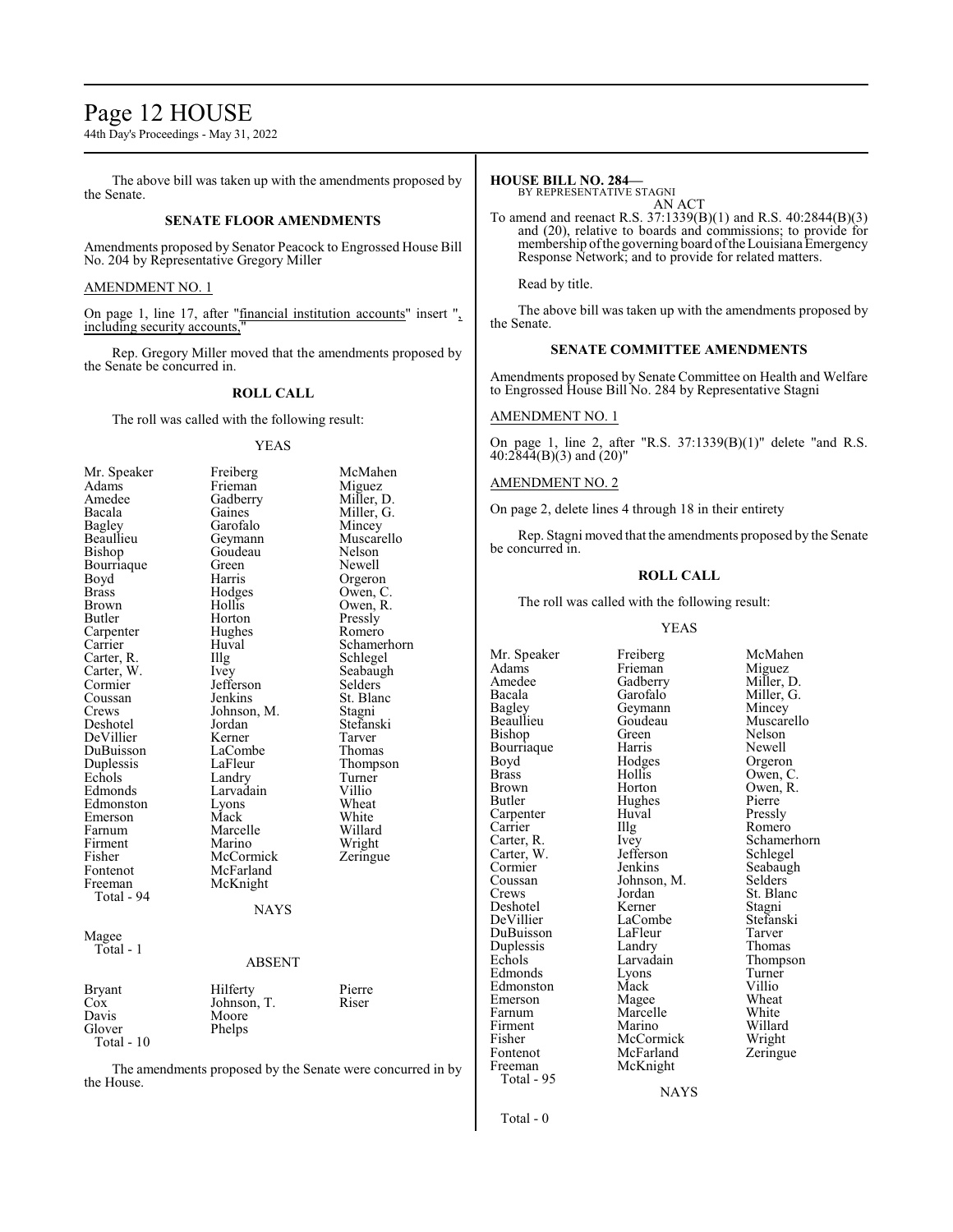# ABSENT

| <b>Bryant</b> | Glover      | Phelps |
|---------------|-------------|--------|
| Cox           | Hilferty    | Riser  |
| Davis         | Johnson, T. |        |
| Gaines        | Moore       |        |
| Total - 10    |             |        |

The amendments proposed by the Senate were concurred in by the House.

# **HOUSE BILL NO. 315—**

BY REPRESENTATIVES TURNER AND EDMONSTON AN ACT

To enact R.S. 17:1960.1, relative to students with disabilities; relative to public school governing authorities; relative to certain publicly funded programs; to create the Blind and Visually Impaired Child's Bill of Rights; and to provide for related matters.

Read by title.

The above bill was taken up with the amendments proposed by the Senate.

# **SENATE COMMITTEE AMENDMENTS**

Amendments proposed by Senate Committee on Education to Reengrossed House Bill No. 315 by Representative Turner

# AMENDMENT NO. 1

On page 1, line 14, between the period "." and "Public" start a new line and insert "B."

# AMENDMENT NO. 2

On page 2, line 8, before the period "." insert "skills"

# AMENDMENT NO. 3

On page 2, line 17, after the period "." delete the remainder of the line, delete lines 18 and 19, and insert the following:

"(4) Teach orientation and mobility skills at the earliest possible age to blind, visually impaired, or deaf-blind students and continuously throughout

# AMENDMENT NO. 4

On page 2, line 21, change "(4) Inform parents" to "(5) Inform the parents or legal guardians'

# AMENDMENT NO. 5

On page 2, delete lines 27-29, on page 3, delete lines 1-3, and insert the following:

"(6) Ensure each Individualized Education Program team:

(a) Provides for braille instruction and assistive technologies for students who qualify for such resources.

(b) Includes a communication plan in the Individualized Education Program for each student that incorporates the student and his parents or legal guardians.

(c) Includes a communication plan in each Individual Accommodation Plan."

# AMENDMENT NO. 6

On page 3, line 11, after "deaf-blind." delete the remainder of the line, delete lines 12-21, and insert the following:

(8) Provide students who are blind, visually impaired, or deafblind full access to all programs in their educational settings.

(9) Place students who are blind, visually impaired, or deafblind in a classroom setting that is best suited to each student's individual needs, including but not limited to social, emotional, and cultural needs, with consideration for the student's degree and type of vision and hearing loss, academic level, modes of communication, and learning style.

(10) Provide students who are blind, visually impaired, or deafblind with free, appropriate education across a full spectrum of educational programs and activities.

(11) Provide students who are blind, visually impaired, or deafblind with"

AMENDMENT NO. 7

On page 3, line 24, after the period "." delete the remainder of the line, on line 25 delete "funded programs shall treat such" and insert the following:

"(12) Treat blind, visually impaired, or deaf-blind"

Rep. Turner moved that the amendments proposed bythe Senate be concurred in.

# **ROLL CALL**

The roll was called with the following result:

# YEAS

Amedee Gadberry<br>Bacala Gaines Bacala Gaines Miller, D.<br>Bagley Garofalo Miller, G. Beaullieu Geymann<br>Bishop Goudeau Bourriaque Green<br>Boyd Harris Boyd Harris Newell<br>Brass Hodges Orgerol Brass Hodges Orgeron Brown Hollis Owen, C.<br>Butler Horton Owen, R. Carpenter Hughe<br>Carrier Huval Carrier Huval Pressly<br>Carter, R. Illg Schame Carter, W. Ivey<br>Cormier Jefferson Coussan Jenkins Selders<br>Crews Johnson, M. St. Blanc Deshotel Jordan<br>DeVillier Kerner DuBuisson LaCombe Tarver<br>
Duplessis LaFleur Thomas Duplessis LaFleur<br>Echols Landry Edmonston Lyons Villio Emerson Mack Wheat<br>
Farnum Magee White Farnum Magee White<br>
Firment Marcelle Willard Firment Marcelle Willard<br>Fisher Marino Wright Fisher Marino Wright<br>Fontenot McCormick Zeringue Fontenot McCormick<br>Freeman McFarland McFarland Total - 95

Mr. Speaker Freiberg McKnight<br>
Adams Frieman McMahen Adams Frieman McMahen<br>Amedee Gadberry Miguez Garofalo Miller, G.<br>Geymann Mincey Goudeau Muscarello<br>Green Nelson Horton Owen, R.<br>Hughes Pierre Illg Schamerhorn<br>Ivev Schlegel Jefferson Seabaugh<br>Jenkins Selders Johnson, M. St. Blanch<br>Jordan Stagni Kerner Stefanski<br>LaCombe Tarver Echols Landry Thompson<br>Edmonds Larvadain Turner Larvadain Turner<br>Lyons Villio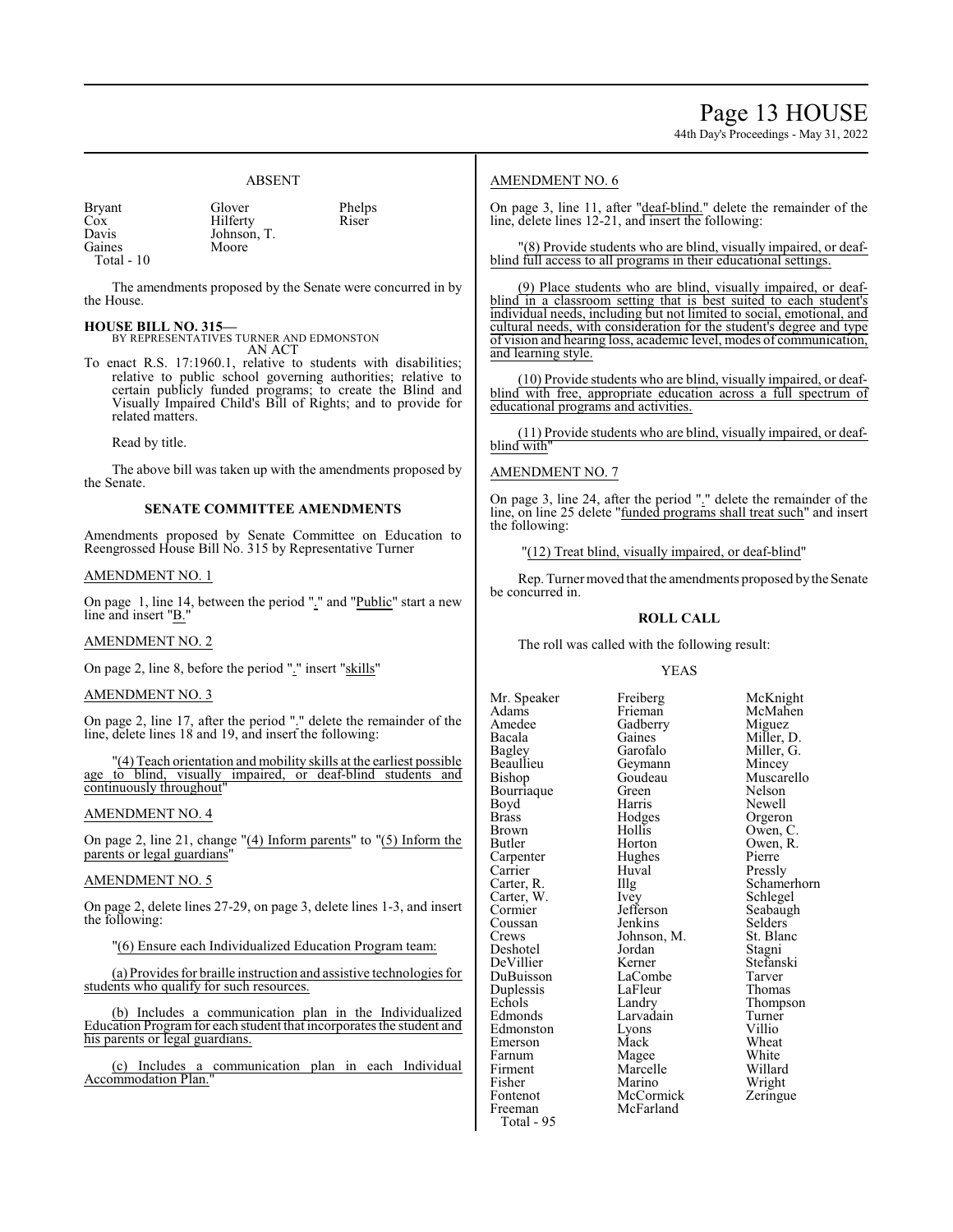# Page 14 HOUSE

44th Day's Proceedings - May 31, 2022

# NAYS

ABSENT

## Total - 0

| <b>Bryant</b><br>Cox<br>Davis<br>Glover | Hilferty<br>Johnson, T.<br>Moore<br>Phelps | Riser<br>Romero |
|-----------------------------------------|--------------------------------------------|-----------------|
| Total $-10$                             |                                            |                 |

The amendments proposed by the Senate were concurred in by the House.

# **Consent to Correct a Vote Record**

Rep. Amedee requested the House consent to record her vote on final passage of House Bill No. 315 as yea, which consent was unanimously granted.

# **HOUSE BILL NO. 324—** BY REPRESENTATIVE ORGERON

AN ACT

To amend and reenact R.S. 56:421(B)(5), (8), (13), and (14) and  $421(C)$  and to enact R.S.  $56:421(B)(15)$ , relative to the composition of the Oyster Task Force; to provide for members appointed by the Louisiana Oyster Dealers and Growers Association; and to provide for related matters.

# Read by title.

The above bill was taken up with the amendments proposed by the Senate.

## **SENATE COMMITTEE AMENDMENTS**

Amendments proposed by Senate Committee on Natural Resources to Reengrossed House Bill No. 324 by Representative Orgeron

## AMENDMENT NO. 1

On page 2, line 2, after "jury" insert:

"who is a properly licensed oyster harvester with documented commercial landings of oysters from Calcasieu Lake, or a properlylicensed seafood dealer with documented commercial purchases of oysters from Calcasieu Lake during the current or preceding license year of appointment as per records of the Louisiana Department of Wildlife and Fisheries."

Rep. Orgeron moved that the amendments proposed by the Senate be concurred in.

# **ROLL CALL**

The roll was called with the following result:

# YEAS

| Mr. Speaker   | Frieman           | Miguez     |
|---------------|-------------------|------------|
| Adams         | Gadberry          | Miller, D. |
| Amedee        | Gaines            | Miller, G. |
| Bacala        | Garofalo          | Mincey     |
| Beaullieu     | Geymann           | Muscarello |
| <b>Bishop</b> | Goudeau           | Nelson     |
| Bourriaque    | Green             | Newell     |
| Boyd          | Harris            | Orgeron    |
| <b>Brass</b>  | Hodges            | Owen, C.   |
| <b>Brown</b>  | Hollis            | Owen, R.   |
| Butler        | Horton            | Pierre     |
| Carpenter     | Huval             | Pressly    |
| Carrier       | $\prod_{i=1}^{n}$ | Romero     |

| Carter, R.<br>Carter, W.<br>Cormier<br>Coussan<br>Crews<br>Deshotel<br>DeVillier<br>DuBuisson<br>Duplessis<br>Echols<br>Edmonds<br>Edmonston<br>Emerson<br>Farnum<br>Firment<br>Fisher<br>Fontenot<br>Freeman<br>Freiberg<br>Total - 94<br>Total - 0 | Ivey<br>Jefferson<br>Jenkins<br>Johnson, M.<br>Jordan<br>Kerner<br>LaCombe<br>LaFleur<br>Landry<br>Larvadain<br>Lyons<br>Mack<br>Magee<br>Marcelle<br>Marino<br>McCormick<br>McFarland<br>McKnight<br>McMahen<br><b>NAYS</b> | Schamerhorn<br>Schlegel<br>Seabaugh<br>Selders<br>St. Blanc<br>Stagni<br>Stefanski<br>Tarver<br>Thomas<br>Thompson<br>Turner<br>Villio<br>Wheat<br>White<br>Willard<br>Wright<br>Zeringue |
|------------------------------------------------------------------------------------------------------------------------------------------------------------------------------------------------------------------------------------------------------|------------------------------------------------------------------------------------------------------------------------------------------------------------------------------------------------------------------------------|-------------------------------------------------------------------------------------------------------------------------------------------------------------------------------------------|
|                                                                                                                                                                                                                                                      | ABSENT                                                                                                                                                                                                                       |                                                                                                                                                                                           |
| Bagley<br><b>Bryant</b><br>$\cos$<br>Davis                                                                                                                                                                                                           | Glover<br>Hilferty<br>Hughes<br>Johnson, T.                                                                                                                                                                                  | Moore<br>Phelps<br>Riser                                                                                                                                                                  |

Total - 11

The amendments proposed by the Senate were concurred in by the House.

# **HOUSE BILL NO. 326—** BY REPRESENTATIVE STEFANSKI

AN ACT

To enact R.S. 4:218.1, relative to horse racing; to provide relative to historical horse racing; to provide relative to license fees; to authorize the Louisiana State Racing Commission to collect a license fee on historical horse racing; and to provide for related matters.

Read by title.

The above bill was taken up with the amendments proposed by the Senate.

# **SENATE COMMITTEE AMENDMENTS**

Amendments proposed by Senate Committee on Judiciary B to Engrossed House Bill No. 326 by Representative Stefanski

# AMENDMENT NO. 1

On page 1, line 9, change "one and one-half" to "four"

Rep. Stefanski moved that the amendments proposed by the Senate be concurred in.

# **ROLL CALL**

The roll was called with the following result:

# YEAS

Amedee Gadberry<br>Bacala Gaines

Mr. Speaker Freiberg McFarland Adams Frieman McKnight<br>Amedee Gadberry McMahen Bacala Gaines Miguez<br>Bagley Geymann Miller, 0 Bagley Geymann Miller, G. Mincey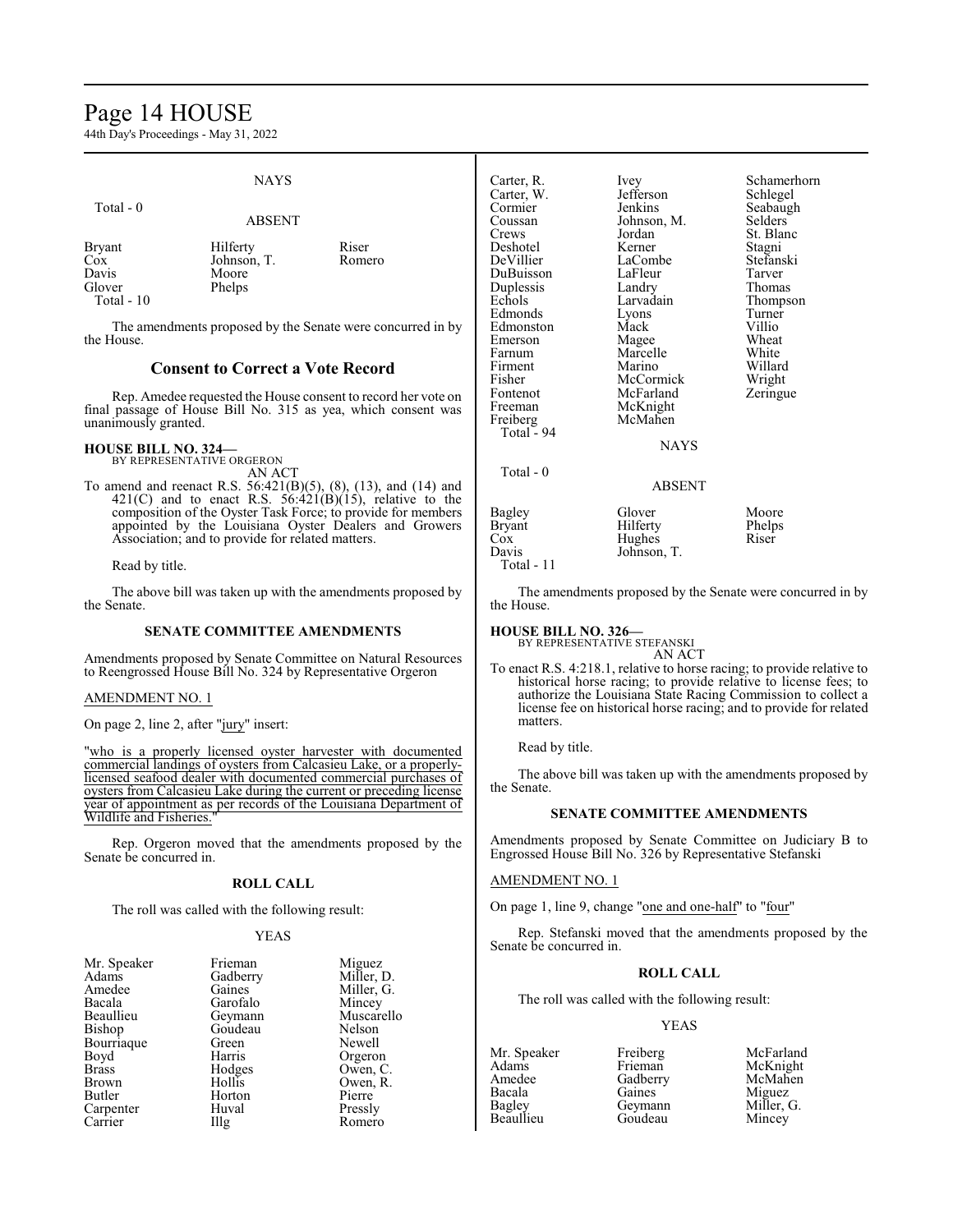44th Day's Proceedings - May 31, 2022

| Bishop<br>Bourriaque<br>Boyd<br>Brass<br>Brown<br>Butler<br>Carpenter<br>Carrier<br>Carter, R.<br>Carter, W.<br>Cormier<br>Coussan<br>Deshotel<br>DeVillier<br>DuBuisson<br>Duplessis<br>Echols<br>Edmonston<br>Emerson<br>Farnum<br>Firment<br>Fisher<br>Fontenot<br>Freeman<br>Total - 90 | Green<br>Harris<br>Hodges<br>Hollis<br>Horton<br>Hughes<br>Huval<br>Illg<br>Ivey<br>Jefferson<br>Jenkins<br>Johnson, M.<br>Jordan<br>Kerner<br>LaCombe<br>LaFleur<br>Landry<br>Larvadain<br>Lyons<br>Mack<br>Magee<br>Marcelle<br>Marino<br>McCormick<br><b>NAYS</b> | Muscarello<br>Nelson<br>Newell<br>Orgeron<br>Owen, C.<br>Pierre<br>Pressly<br>Romero<br>Schamerhorn<br>Schlegel<br>Seabaugh<br>Selders<br>St. Blanc<br>Stagni<br>Stefanski<br>Thomas<br>Thompson<br>Turner<br>Villio<br>Wheat<br>White<br>Willard<br>Wright<br>Zeringue |
|---------------------------------------------------------------------------------------------------------------------------------------------------------------------------------------------------------------------------------------------------------------------------------------------|----------------------------------------------------------------------------------------------------------------------------------------------------------------------------------------------------------------------------------------------------------------------|-------------------------------------------------------------------------------------------------------------------------------------------------------------------------------------------------------------------------------------------------------------------------|
| Total - 0                                                                                                                                                                                                                                                                                   | ABSENT                                                                                                                                                                                                                                                               |                                                                                                                                                                                                                                                                         |
| Bryant<br>Cox<br>Crews<br>Davis<br>Edmonds<br>Total - 15                                                                                                                                                                                                                                    | Garofalo<br>Glover<br>Hilferty<br>Johnson, T.<br>Miller, D.                                                                                                                                                                                                          | Moore<br>Owen, R.<br>Phelps<br>Riser<br>Tarver                                                                                                                                                                                                                          |

The amendments proposed by the Senate were concurred in by the House.

## **HOUSE BILL NO. 345—** BY REPRESENTATIVE ORGERON

AN ACT

To amend and reenact R.S. 17:426(A), relative to toll exemptions for certain school personnel; to provide an exemption from tolls on the Louisiana Highway 1 Bridge for teachers, school bus drivers, and other school employees; to provide for effectiveness; and to provide for related matters.

Read by title.

The above bill was taken up with the amendments proposed by the Senate.

# **SENATE COMMITTEE AMENDMENTS**

Amendments proposed by Senate Committee on Transportation, Highways and Public Works to Reengrossed House Bill No. 345 by Representative Orgeron

# AMENDMENT NO. 1

On page 1, line 4, after "bus" change "drivers" to "operators"

# AMENDMENT NO. 2

On page 1, line 9, after "bus" change "drivers" to "operators"

# AMENDMENT NO. 3

On page 1, line 11, after "bus" change "driver" to "operator" and after "by" delete "the"

# AMENDMENT NO. 5

On page 1, line 12, after "System" delete "within" and insert "under the jurisdiction of "

Rep. Orgeron moved that the amendments proposed by the Senate be concurred in.

# **ROLL CALL**

The roll was called with the following result:

## YEAS

| Mr. Speaker | Freiberg      | McKnight    |
|-------------|---------------|-------------|
| Adams       | Frieman       | McMahen     |
| Amedee      | Gadberry      | Miguez      |
| Bacala      | Gaines        | Miller, D.  |
| Bagley      | Garofalo      | Miller, G.  |
| Beaullieu   | Geymann       | Mincey      |
| Bishop      | Goudeau       | Muscarello  |
| Bourriaque  | Green         | Nelson      |
| Boyd        | Harris        | Newell      |
| Brass       | Hodges        | Orgeron     |
| Brown       | Hollis        | Owen, C.    |
| Butler      | Horton        | Owen, R.    |
| Carpenter   | Hughes        | Pierre      |
| Carrier     | Huval         | Pressly     |
| Carter, R.  | Illg          | Romero      |
| Carter, W.  | Ivey          | Schamerhorn |
| Cormier     | Jefferson     | Schlegel    |
| Coussan     | Jenkins       | Seabaugh    |
| Crews       | Johnson, M.   | Selders     |
| Deshotel    | Jordan        | St. Blanc   |
| DeVillier   | Kerner        | Stagnı      |
| DuBuisson   | LaCombe       | Stefanski   |
| Duplessis   | LaFleur       | Tarver      |
| Echols      | Landry        | Thomas      |
| Edmonds     | Larvadain     | Thompson    |
| Edmonston   | Lyons         | Turner      |
| Emerson     | Mack          | Villio      |
| Farnum      | Magee         | Wheat       |
| Firment     | Marcelle      | White       |
| Fisher      | Marino        | Willard     |
| Fontenot    | McCormick     | Wright      |
| Freeman     | McFarland     | Zeringue    |
| Total - 96  |               |             |
|             | NAYS          |             |
|             |               |             |
| Total - 0   |               |             |
|             | <b>ABSENT</b> |             |
| Bryant      | Glover        | Moore       |
| Cox         | Hilferty      | Phelps      |
| Davis       | Johnson, T.   | Riser       |
| Total - 9   |               |             |

The amendments proposed by the Senate were concurred in by the House.

# **HOUSE BILL NO. 420—** BY REPRESENTATIVE GREGORY MILLER

AN ACT

To amend and reenact R.S. 27:32(A), R.S. 28:64(A)(1), R.S. 29:769(E),R.S. 36:3(introductoryparagraph), 4(B) through (D), 53, 239, 259(A)(introductory paragraph), (B)(introductory paragraph) and (10) through (21), (C)(introductory paragraph), and (D), 359, 409(C), (D), (E), (F)(introductory paragraph), (G), (H), (I), and (J), 459, 478, 610(B) and (C), 769,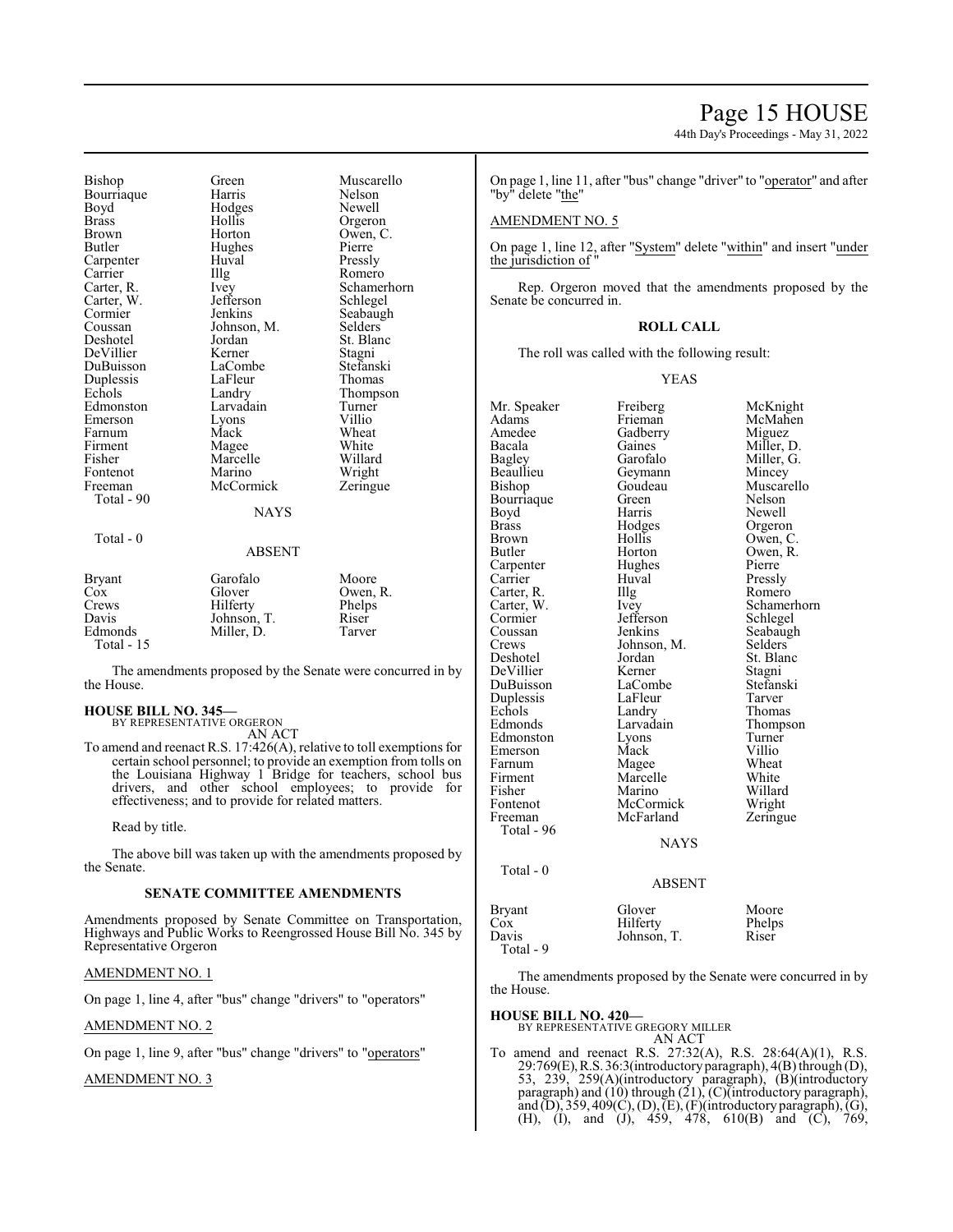# Page 16 HOUSE

44th Day's Proceedings - May 31, 2022

801(introductory paragraph), 801.1(A), 802(introductory paragraph),  $803(A)(1)$ ,  $851(A)$ ,  $901(A)$ , and  $921(A)$ , R.S. 40:1081.8(D) and 1664.11(A)(introductoryparagraph), andR.S. 46:2403(E), to enact R.S. 36:4(B)(35), 259(B)(9) and (D)(8),  $(E)$ ,  $(F)$ , and  $(G)$ ,  $409(A)$ , and  $610(A)$ , and to repeal R.S. 36:4(E)through (BB), 259(B)(23) through (38), 409(K) through (R), 610(D) through (N), 801.3, 802.14, 802.15, 802.18, 803.1, 806, 807, 809, 914, 915, 917, 918, 919, 919.2, 919.3, and 919.4, relative to providing technical corrections for Title 36 of the Louisiana Revised Statutes of 1950; to provide for technical corrections; to provide for re-organization of the structure of Title 36; and to provide for related matters.

Read by title.

The above bill was taken up with the amendments proposed by the Senate.

# **SENATE COMMITTEE AMENDMENTS**

Amendments proposed by Senate Committee on Senate and Governmental Affairs to Reengrossed House Bill No. 420 by Representative Gregory Miller

# AMENDMENT NO. 1

On page 39, between lines 20 and 21, insert the following:

"(H) If Senate Bill No. 414 of the 2022 Regular Session becomes law, Section 1 of that Act shall not become effective.

(I) IfHouse Bill No. 1046 ofthe 2022Regular Session becomes law, the Louisiana State Law Institute is hereby authorized to incorporate the repeal of R.S. 36:610(D)(2) into the Louisiana Revised Statutes of 1950 by removing R.S.  $36:610(B)(3)(b)$  from the reenactments included in this Act and renumbering the Subparagraphs within R.S. 36:610(B)(3) as reenacted by this Act in accordance with such removals.

(J) If House Bill No. 933 of the 2022 Regular Session becomes law, the Louisiana State Law Institute is hereby authorized to incorporate the repeal of R.S. 36:259(B)(28) into the Louisiana Revised Statutes of 1950 by removing R.S. 36:259(G)(6) from the reenactments included in this Act."

Rep. Gregory Miller moved that the amendments proposed by the Senate be concurred in.

# **ROLL CALL**

The roll was called with the following result:

# YEAS

| Mr. Speaker<br>Adams | Frieman<br>Gadberry | McMahen<br>Miguez |
|----------------------|---------------------|-------------------|
| Amedee               | Gaines              | Miller, D.        |
| Bacala               | Garofalo            | Miller, G.        |
| Bagley               | Geymann             | Mincey            |
| Beaullieu            | Goudeau             | Muscarello        |
| Bishop               | Green               | Nelson            |
| Bourriaque           | Harris              | Newell            |
| Boyd                 | Hodges              | Orgeron           |
| <b>Brass</b>         | Hollis              | Owen, C.          |
| Brown                | Horton              | Owen, R.          |
| Butler               | Hughes              | Pierre            |
| Carpenter            | Huval               | Pressly           |
| Carrier              | Illg                | Romero            |
| Carter, R.           | <i>lvey</i>         | Schamerhorn       |
| Carter, W.           | Jefferson           | Schlegel          |
| Cormier              | Jenkins             | Seabaugh          |
| Coussan              | Johnson, M.         | Selders           |

| Jordan        | St. Blanc                                                      |
|---------------|----------------------------------------------------------------|
| Kerner        | Stagni                                                         |
| LaCombe       | Stefanski                                                      |
| LaFleur       | Tarver                                                         |
| Landry        | Thomas                                                         |
| Larvadain     | Thompson                                                       |
|               | Turner                                                         |
| Mack          | Villio                                                         |
|               | Wheat                                                          |
| Marcelle      | White                                                          |
| Marino        | Willard                                                        |
| McCormick     | Wright                                                         |
| McFarland     | Zeringue                                                       |
|               |                                                                |
|               |                                                                |
| <b>NAYS</b>   |                                                                |
|               |                                                                |
|               |                                                                |
| <b>ABSENT</b> |                                                                |
| Glover        | Phelps                                                         |
|               | Riser                                                          |
|               |                                                                |
|               |                                                                |
|               |                                                                |
|               | Lyons<br>Magee<br>McKnight<br>Hilferty<br>Johnson, T.<br>Moore |

The amendments proposed by the Senate were concurred in by the House.

# **HOUSE BILL NO. 477—**

BY REPRESENTATIVES COUSSAN, BISHOP, GEYMANN, TRAVIS JOHNSON, CHARLES OWEN, ST. BLANC, AND ZERINGUE AN ACT

To amend and reenact R.S. 16:51(A)(1), (5), (7), (14), (15), (16), (18), (19), (21), (24), (29), (32), (36), and (37), relative to assistant district attorneys; to provide for additional assistant district attorneys for certain judicial districts; to provide for an effective date; and to provide for related matters.

Read by title.

The above bill was taken up with the amendments proposed by the Senate.

# **SENATE COMMITTEE AMENDMENTS**

Amendments proposed by Senate Committee on Judiciary B to Reengrossed House Bill No. 477 by Representative Coussan

# AMENDMENT NO. 1

On page 3, line 1, after "effective" change "upon" to "when"

# AMENDMENT NO. 2

On page 3, line 3, after "Act" and before the period "." insert "becomes effective"

# AMENDMENT NO. 3

On page 3, delete lines 4 through 7 and insert the following:

"Section 3. The provisions of this Section and Section 2 of this Act shall become effective upon signature by the governor or, if not signed by the governor, upon expiration of the time for bills to become law without signature by the governor, as provided by Article III, Section 18 of the Constitution of Louisiana. If vetoed by the governor and subsequently approved by the legislature, the provisions of this Section and Section 2 of this Act shall become effective on the day following such approval."

# **SENATE COMMITTEE AMENDMENTS**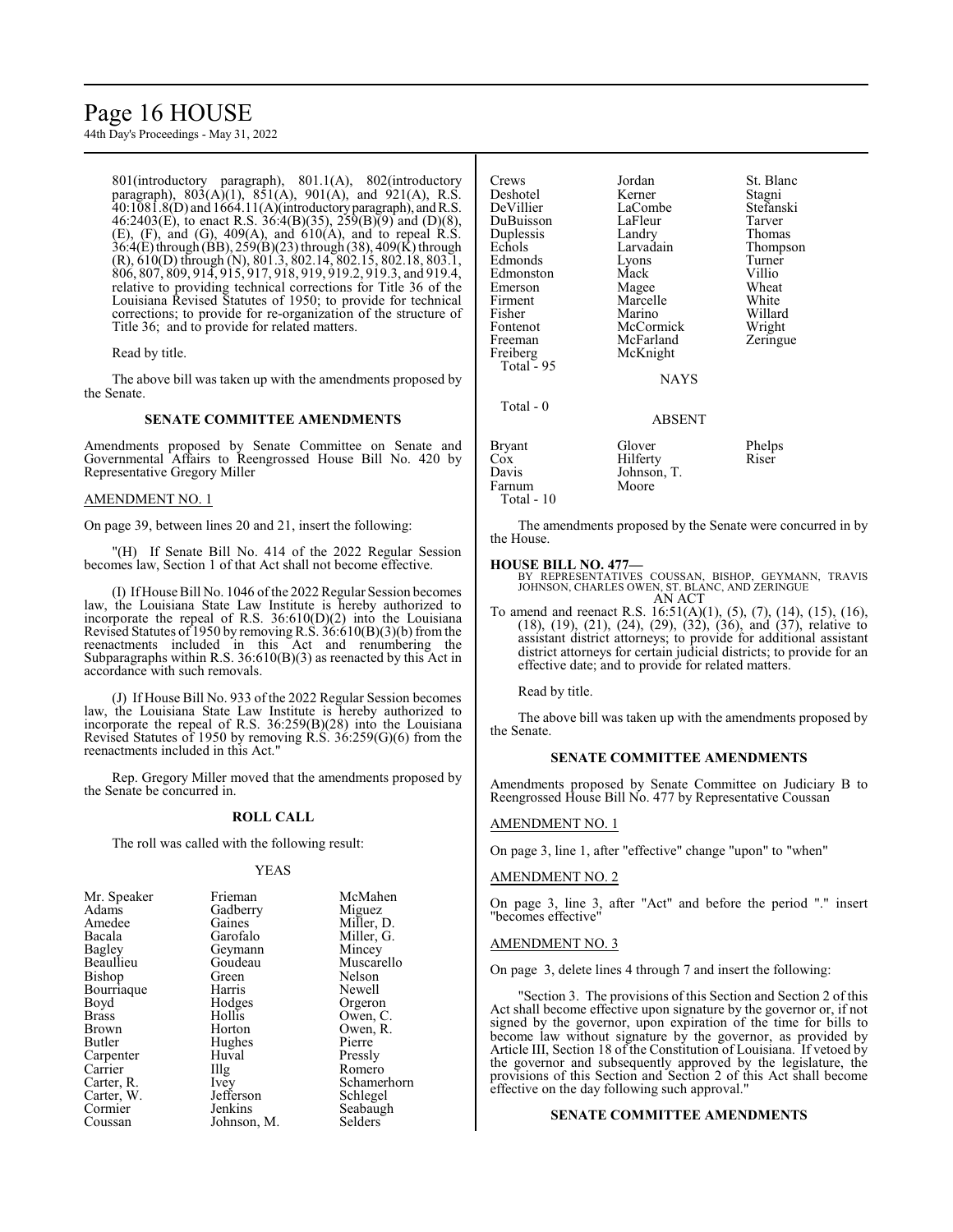# Page 17 HOUSE

44th Day's Proceedings - May 31, 2022

Amendments proposed by Senate Committee on Finance to Reengrossed House Bill No. 477 by Representative Coussan

# AMENDMENT NO. 1

On page 1, delete line 2 in its entirety and insert the following:

"To amend and reenact R.S. 16:51(A)(introductory paragraph), (1), (5), (7), (12), (14), (15), (16), (18), (19), (21), (24), (26), (27), (29),"

# AMENDMENT NO. 2

On page 1, line 3, after "(32)," and before "(36)," insert "(34),"

# AMENDMENT NO. 3

On page 1, line 7, change "R.S.  $16:51(A)(1)$ ," to "R.S.  $16:5\overline{1}(\overline{A})$ (introductory paragraph),  $(1)$ ,"

# AMENDMENT NO. 4

On page 2, after line 29, add the following:

"Section 2. R.S. 16:51(A)(introductory paragraph), (12), (14), (18), (19), (26), (27), (32), and (34) are hereby amended and reenacted to read as follows:

# §51. Assistant district attorneys

A. The district attorney of each judicial district and of the parish of Orleans shall appoint a first assistant district attorney and such other assistant district attorneys for his respective judicial district or for the parish of Orleans as may be necessary, the total number of assistant district attorneys in each judicial district and in the parish of Orleans to be not less than as hereinafter set forth the following:

\* \* \*

(12) In the Twelfth Judicial District, seven eight assistant district attorneys;

\* \* \*

(14) In the Fourteenth Judicial District, twenty-three twentyfive assistant district attorneys;

\* \* \*

(18) In the Eighteenth Judicial District, ten thirteen assistant district attorneys;

(19) In the Nineteenth Judicial District, forty-eight fifty-five assistant district attorneys;

\* \* \*

(26) In the Twenty-Sixth Judicial District, twelve thirteen assistant district attorneys;

(27) In the Twenty-Seventh Judicial District, eleven twelve assistant district attorneys;

\* \* \*

(32) In the Thirty-Second Judicial District, nineteen twenty-one assistant district attorneys;

\* \* \*

(34) In the Thirty-Fourth Judicial District, eight nine assistant district attorneys;

\* \* \*"

# AMENDMENT NO. 5

On page 3, at the beginning of line 1, change "Section 2." to "Section  $3.(\hat{A})'$ 

# AMENDMENT NO. 6

On page 3, between lines 3 and 4, insert the following:

"(B) In accordance with R.S. 16:54, the additional number of assistant district attorneys provided by Section 2 of this Act shall become effective if and when the Governor's Advisory and Review Commission on Assistant District Attorneys approves the additional number of district attorneys. If any additional district attorney position provided for in Section 2 of this Act is not approved by the Governor's Advisory and Review Commission on Assistant District Attorneys, such lack of approval shall not affect other additional positions provided for in Section 2 of this Act, and to this end the provisions of Section 2 of this Act are hereby declared severable."

# AMENDMENT NO. 7

In Amendment No. 3 by the Senate Committee on Judiciary B (#3370), on page 1, at the beginning of line 7, change "Section 3." to "Section 4."

# AMENDMENT NO. 8

In Amendment No. 3 by the Senate Committee on Judiciary B (#3370), on page 1, line 7, after "this Section and" and before "of this Act" change "Section 2" to " Section 3"

# AMENDMENT NO. 9

In Amendment No. 3 by the Senate Committee on Judiciary B (#3370), on page 1, line 11, after "this Section and" and before "of this Act" change "Section 2" to "Section 3"

Rep. Coussan moved that the amendments proposed by the Senate be concurred in.

# **ROLL CALL**

The roll was called with the following result:

Johnson, M.

# YEAS

Mr. Speaker Freiberg McFarland<br>Adams Frieman McKnight Adams Frieman McKnight Amedee Gadberry<br>Bacala Gaines Bacala Gaines Miguez Bagley Garofalo Mincey Bishop Goude<br>Boyd Green Boyd Green Newell<br>Brass Harris Orgero Brass Harris Orgeron<br>Brown Hodges Owen, C Brown Hodges Owen, C.<br>Butler Hollis Owen, R. Carpenter Horton Pierre<br>
Carrier Hughes Pressly Carter, R. Huv<br>Carter, W. Huy Cormier Ivey Schlegel<br>Coussan Jefferson Seabaugh Coussan Jefferson<br>Crews Jenkins Crews Jenkins Selders<br>Deshotel Johnson, M. St. Blanc

Geymann Muscarello<br>Goudeau Nelson Hollis Owen, R.<br>Horton Pierre Hughes Pressly<br>Huval Romero Carter, W. Illg Schamerhorn<br>
Cormier Ivev Schlegel DeVillier Jordan Stagni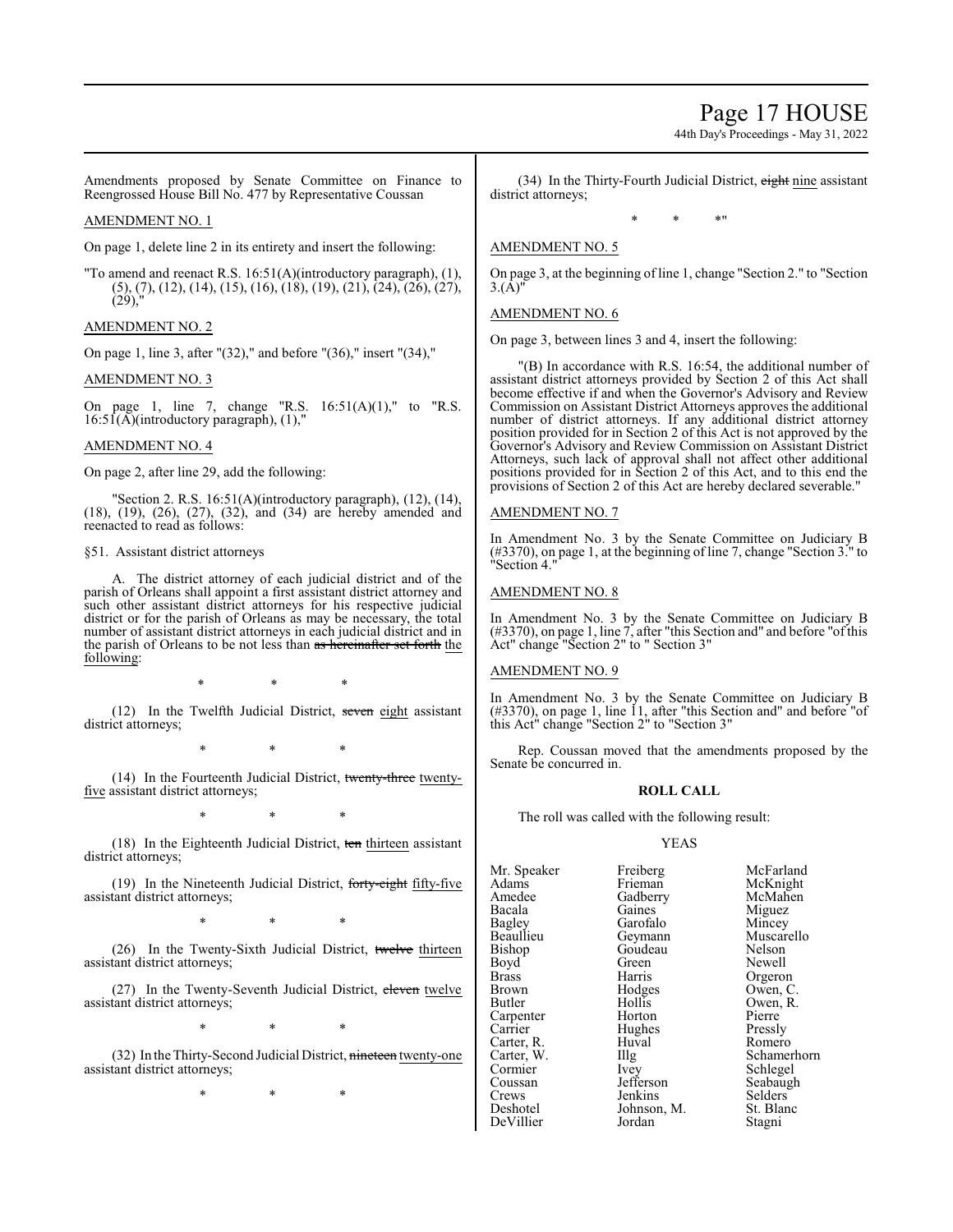# Page 18 HOUSE

44th Day's Proceedings - May 31, 2022

| DuBuisson<br>Duplessis<br>Echols<br>Edmonds<br>Edmonston<br>Emerson<br>Farnum<br>Firment<br>Fisher<br>Fontenot<br>Freeman<br>Total - 93<br>Total - 0 | Kerner<br>LaCombe<br>LaFleur<br>Landry<br>Larvadain<br>Lyons<br>Mack<br>Magee<br>Marcelle<br>Marino<br>McCormick<br>NAYS | Stefanski<br>Tarver<br>Thomas<br>Thompson<br>Turner<br>Villio<br>Wheat<br>White<br>Willard<br>Wright<br>Zeringue |
|------------------------------------------------------------------------------------------------------------------------------------------------------|--------------------------------------------------------------------------------------------------------------------------|------------------------------------------------------------------------------------------------------------------|
|                                                                                                                                                      | ABSENT                                                                                                                   |                                                                                                                  |
| Bourriaque<br><b>Bryant</b><br>Cox<br>Davis<br>Total - 12                                                                                            | Glover<br>Hilferty<br>Johnson, T.<br>Miller, D.                                                                          | Miller, G.<br>Moore<br>Phelps<br>Riser                                                                           |

The amendments proposed by the Senate were concurred in by the House.

# **HOUSE BILL NO. 495—**

BY REPRESENTATIVES SCHLEGEL, ADAMS, AMEDEE, BACALA,<br>BRASS,CORMIER,DAVIS,DEVILLIER,FREEMAN,FREIBERG,GREEN,<br>HARRIS, HODGES, JEFFERSON, MIKE JOHNSON, MCFARLAND,<br>NEWELL,CHARLES OWEN,PIERRE,SELDERS,ST.BLANC,TARVER, THOMPSON, AND WRIGHT

AN ACT

To amend and reenact R.S. 17:282.4(C)(1)(introductory paragraph) and (c) and  $286(A)$  and to enact R.S. 17:282.4(G) and (H), relative to suicide prevention and violence in schools; to require training on related topics for certain students; to provide for requirements of the state Department of Education; to require formation of student organizations; to provide for effectiveness; and to provide for related matters.

Read by title.

The above bill was taken up with the amendments proposed by the Senate.

# **SENATE COMMITTEE AMENDMENTS**

Amendments proposed by Senate Committee on Education to Reengrossed House Bill No. 495 by Representative Schlegel

# AMENDMENT NO. 1

On page 4, line 3, after "shall" delete "offer" and insert "allow the creation of"

Rep. Schlegel moved that the amendments proposed by the Senate be concurred in.

# **ROLL CALL**

The roll was called with the following result:

Geymann<br>Goudeau

# YEAS

Mr. Speaker Freiberg McKnight<br>
Adams Frieman McMahen Adams Frieman McMahen<br>Amedee Gadberry Miguez Amedee Gadberry<br>Bacala Gaines Bacala Gaines Miller, D.<br>Bagley Garofalo Miller, G. Bagley Garofalo Miller, G.<br>Beaullieu Geymann Mincey Bishop Goudeau Muscarello<br>Bourriaque Green Nelson Bourriaque

| Boyd          | Harris        | Newell      |
|---------------|---------------|-------------|
| <b>Brass</b>  | Hodges        | Orgeron     |
| Brown         | Hollis        | Owen, C.    |
| Butler        | Horton        | Owen, R.    |
| Carpenter     | Hughes        | Pierre      |
| Carrier       | Huval         | Pressly     |
| Carter, R.    | Illg          | Romero      |
| Carter, W.    | Ivey          | Schamerhorn |
| Cormier       | Jefferson     | Schlegel    |
| Coussan       | Jenkins       | Seabaugh    |
| Crews         | Johnson, M.   | Selders     |
| Deshotel      | Jordan        | St. Blanc   |
| DeVillier     | Kerner        | Stagni      |
| DuBuisson     | LaCombe       | Stefanski   |
| Duplessis     | LaFleur       | Tarver      |
| Echols        | Landry        | Thomas      |
| Edmonds       | Larvadain     | Thompson    |
| Edmonston     | Lyons         | Turner      |
| Emerson       | Mack          | Villio      |
| Farnum        | Magee         | Wheat       |
| Firment       | Marcelle      | White       |
| Fisher        | Marino        | Willard     |
| Fontenot      | McCormick     | Wright      |
| Freeman       | McFarland     | Zeringue    |
| Total - 96    |               |             |
|               | <b>NAYS</b>   |             |
| Total - 0     |               |             |
|               | <b>ABSENT</b> |             |
| <b>Bryant</b> | Glover        | Moore       |
| Cox           | Hilferty      | Phelps      |
| Davis         | Johnson, T.   | Riser       |
| Total - 9     |               |             |

The amendments proposed by the Senate were concurred in by the House.

# **HOUSE BILL NO. 512—**

BY REPRESENTATIVES ZERINGUE, FIRMENT, FISHER, GADBERRY,<br>LARVADAIN, MCFARLAND, ROMERO, TARVER, THOMPSON, AND<br>WHITE

AN ACT To amend and reenact R.S. 32:1306(C)(1)(c) and 1311(E)(2) and (3) and to repeal R.S.  $32:1306(\text{C})(5)$ , relative to an annual commercial motor vehicle inspection; to repeal provisions relative to the annual fee or charge along with the percentage retained by the inspector and the percentage transferred to certain offices for a commercial motor vehicle inspection; to exempt commercial vehicles from the required one-year or twoyear certificates of inspection; and to provide for related matters.

Read by title.

The above bill was taken up with the amendments proposed by the Senate.

# **LEGISLATIVE BUREAU AMENDMENTS**

Amendments proposed by Legislative Bureau to Reengrossed House Bill No. 512 by Representative Zeringue

# AMENDMENT NO. 1

On page 1, line 2, following " $1311(E)(2)$ " delete "and  $(3)$ "

# AMENDMENT NO. 2

On page 1, line 3, following "32:1306(C)(5)" and before ", relative" insert "and  $1311(E)(3)$ "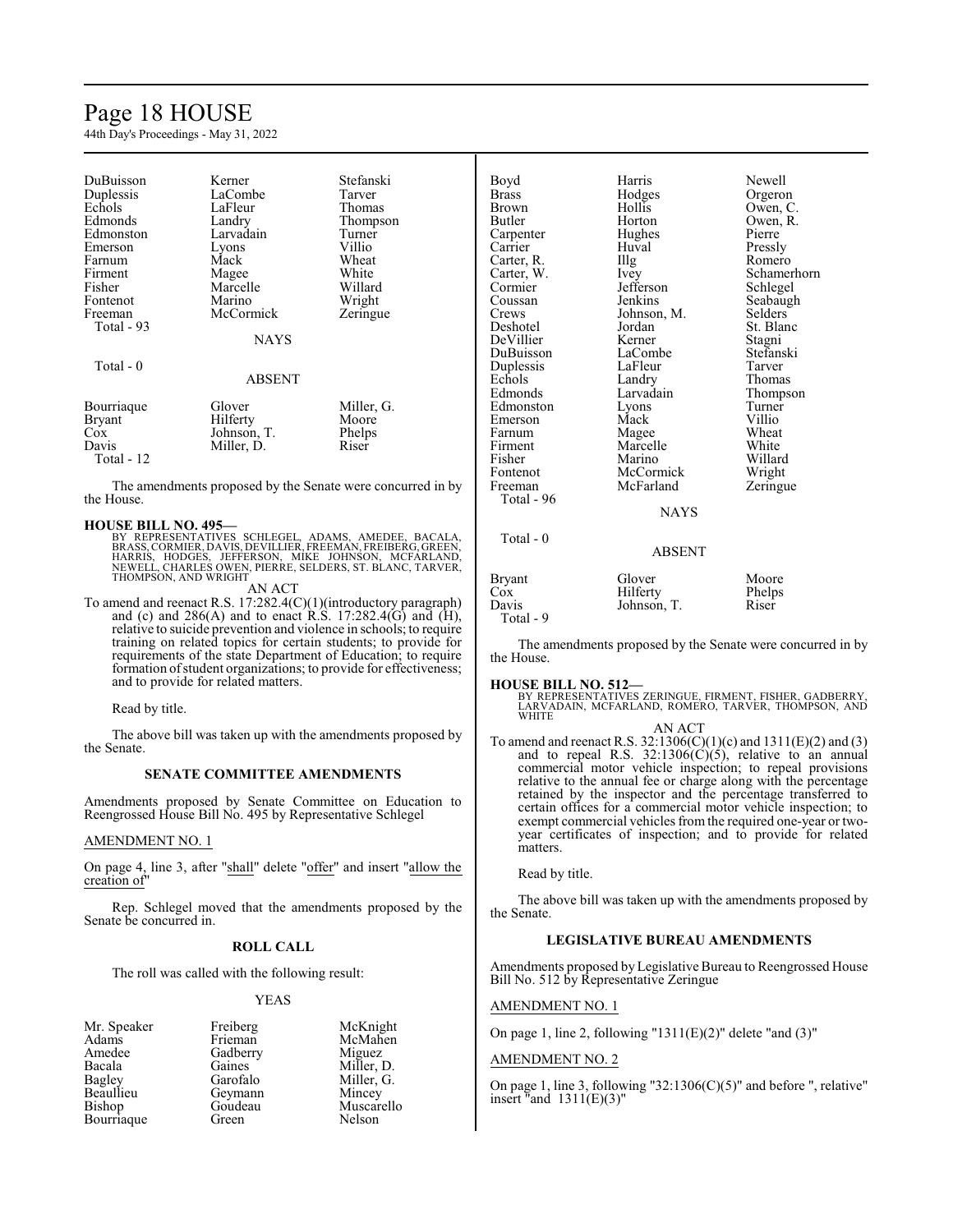# Page 19 HOUSE

44th Day's Proceedings - May 31, 2022

# AMENDMENT NO. 3

On page 1, line 9, following " $1311(E)(2)$ " delete "and  $(3)$ "

# AMENDMENT NO. 4

On page 2, delete line 20 and insert "Section 2. R.S. 32:1306(C)(5) and  $1311(E)(3)$  are hereby repealed in their entirety."

Rep. Zeringue moved that the amendments proposed by the Senate be rejected.

# **ROLL CALL**

The roll was called with the following result:

# YEAS

| Mr. Speaker  | Freeman     | McFarland   |
|--------------|-------------|-------------|
| Adams        | Freiberg    | McKnight    |
| Amedee       | Frieman     | McMahen     |
| Bacala       | Gadberry    | Miguez      |
| Bagley       | Gaines      | Miller, D.  |
| Beaullieu    | Garofalo    | Miller, G.  |
| Bishop       | Geymann     | Mincey      |
| Bourriaque   | Green       | Muscarello  |
| Boyd         | Harris      | Nelson      |
| <b>Brass</b> | Hodges      | Newell      |
| Brown        | Hollis      | Owen, C.    |
| Bryant       | Horton      | Owen, R.    |
| Butler       | Hughes      | Phelps      |
| Carpenter    | Huval       | Pierre      |
| Carrier      | Illg        | Pressly     |
| Carter, R.   | Ivey        | Romero      |
| Carter, W.   | Jefferson   | Schamerhorn |
| Cormier      | Jenkins     | Schlegel    |
| Coussan      | Johnson, M. | Seabaugh    |
| Crews        | Johnson, T. | Selders     |
| Deshotel     | Jordan      | St. Blanc   |
| DeVillier    | Kerner      | Stagni      |
| DuBuisson    | LaCombe     | Stefanski   |
| Duplessis    | LaFleur     | Tarver      |
| Echols       | Landry      | Thomas      |
| Edmonds      | Larvadain   | Thompson    |
| Edmonston    | Lyons       | Turner      |
| Emerson      | Mack        | Villio      |
| Farnum       | Magee       | Wheat       |
| Firment      | Marcelle    | Willard     |
| Fisher       | Marino      | Wright      |
| Fontenot     | McCormick   | Zeringue    |
| Total - 96   |             |             |
|              | NAYS        |             |
|              |             |             |
| Total - 0    |             |             |
|              | ABSENT      |             |
|              |             |             |

Total - 9

Cox Goudeau Orgeron<br>
Davis Hilferty Riser Davis Hilferty Riser<br>Glover Moore White Glover Moore White

The amendments proposed by the Senate were rejected.

Conference committee appointment pending.

# **Speaker Pro Tempore Magee in the Chair**

**HOUSE BILL NO. 557—** BY REPRESENTATIVES WILLARD AND LANDRY AN ACT

To enact Subpart E of Part I of Chapter 5-E of Title 40 of the Louisiana Revised Statutes of 1950, to be comprised of R.S. 40:1248.21, relative to the dispensation of contraceptives; to provide for the Louisiana Department of Health relative to requiring health plans of the state Medicaid program to provide reimbursement for a six-month supply of contraceptive drugs dispensed at one time; to provide for a required usage period; to provide for definitions; and to provide for related matters.

Read by title.

The above bill was taken up with the amendments proposed by the Senate.

# **SENATE FLOOR AMENDMENTS**

Amendments proposed by Senator Fred Mills to Reengrossed House Bill No. 557 by Representative Willard

AMENDMENT NO. 1

On page 2, line 1, after "follow all" insert "licensing and"

# **SENATE FLOOR AMENDMENTS**

Amendments proposed by Senator Mizell to Reengrossed House Bill No. 557 by Representative Willard

# AMENDMENT NO. 1

On page 1, line 7, after "definitions;" insert "to provide for applicability;"

# AMENDMENT NO. 2

On page 2, after line 7, insert the following:

"C. Nothing in this Section shall apply to any drug, medicine, or other substance prescribed, dispensed, or distributed that is intended to induce an abortion.

Rep. Willard moved that the amendments proposed by the Senate be concurred in.

# **ROLL CALL**

The roll was called with the following result:

# YEAS

| Adams         | Freiberg    | McKnight    |
|---------------|-------------|-------------|
| Amedee        | Frieman     | McMahen     |
| Bacala        | Gadberry    | Miguez      |
| <b>Bagley</b> | Garofalo    | Miller, D.  |
| Beaullieu     | Geymann     | Miller, G.  |
| Bishop        | Goudeau     | Mincey      |
| Bourriaque    | Green       | Muscarello  |
| Boyd          | Harris      | Nelson      |
| <b>Brass</b>  | Hodges      | Newell      |
| Brown         | Hollis      | Owen, C.    |
| <b>Bryant</b> | Horton      | Owen, R.    |
| Butler        | Hughes      | Pierre      |
| Carrier       | Huval       | Pressly     |
| Carter, R.    | Illg        | Romero      |
| Carter, W.    | Ivey        | Schamerhorn |
| Cormier       | Jefferson   | Schlegel    |
| Coussan       | Jenkins     | Seabaugh    |
| Crews         | Johnson, M. | Selders     |
| Deshotel      | Johnson, T. | St. Blanc   |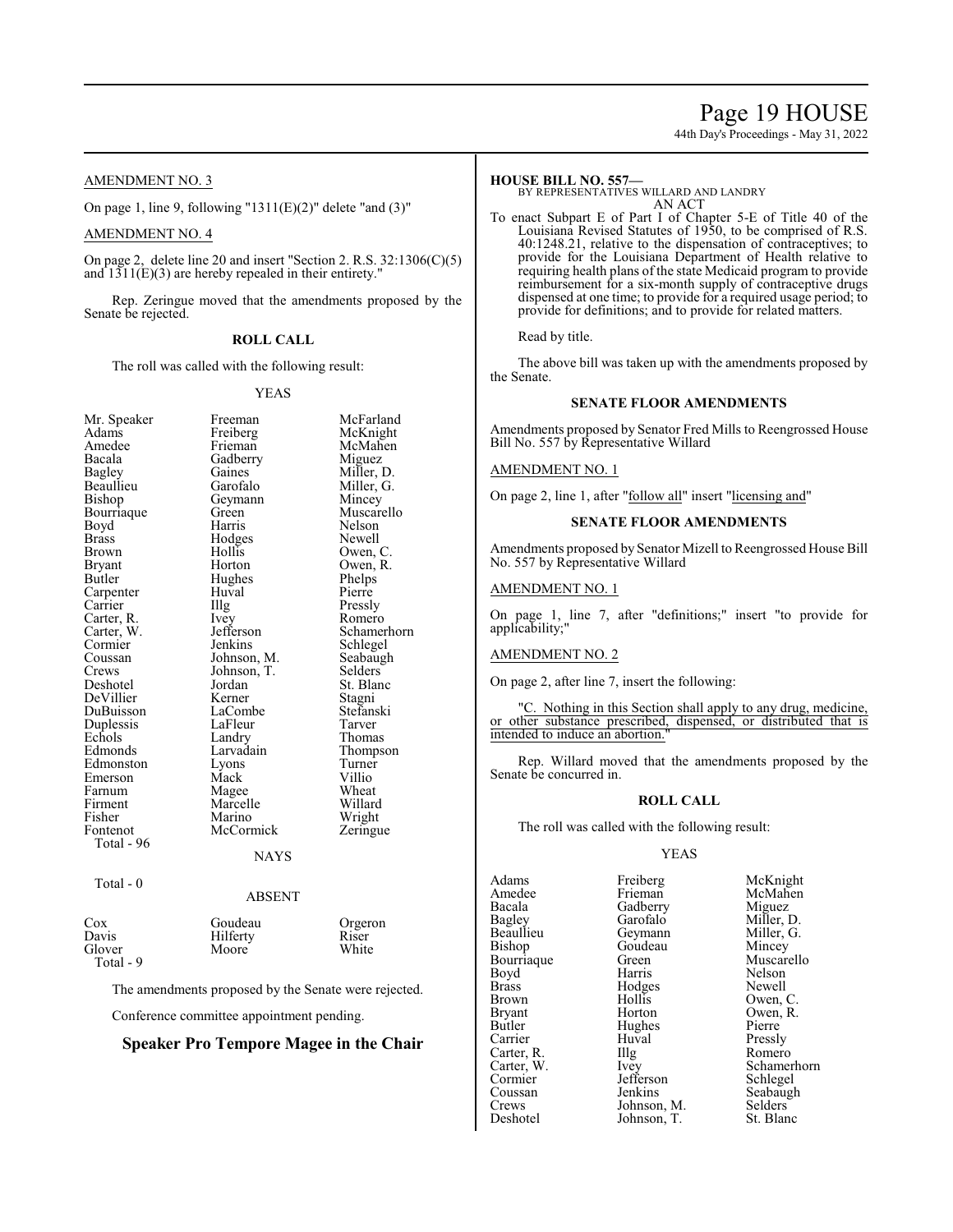# Page 20 HOUSE

44th Day's Proceedings - May 31, 2022

| DeVillier   | Jordan      | Stagni    |
|-------------|-------------|-----------|
| DuBuisson   | Kerner      | Stefanski |
| Duplessis   | LaCombe     | Tarver    |
| Echols      | LaFleur     | Thomas    |
| Edmonds     | Landry      | Thompson  |
| Edmonston   | Larvadain   | Turner    |
| Emerson     | Lyons       | Villio    |
| Farnum      | Mack        | Wheat     |
| Firment     | Marcelle    | White     |
| Fisher      | Marino      | Willard   |
| Fontenot    | McCormick   | Wright    |
| Freeman     | McFarland   | Zeringue  |
| Total - 93  |             |           |
|             | <b>NAYS</b> |           |
| Total - 0   |             |           |
|             | ABSENT      |           |
| Mr. Speaker | Gaines      | Moore     |
| Carpenter   | Glover      | Orgeron   |
| $\cos$      | Hilferty    | Phelps    |
| Davis       | Magee       | Riser     |
|             |             |           |

Total - 12

The amendments proposed by the Senate were concurred in by the House.

## **HOUSE BILL NO. 658—** BY REPRESENTATIVE STAGNI

AN ACT

To amend and reenact R.S. 32:422.2, relative to the Louisiana Advisory Council on Driver Education membership; to modify the rules, regulations, and standards to include driver education providers; to increase the membership of the council; to remove the additional two-year cap on members appointed to the council; to increase the number of unexcused absences; to modify the procedure for council vacancies and appointment of council officers; to provide for council meeting venues; and to provide for related matters.

Read by title.

The above bill was taken up with the amendments proposed by the Senate.

# **SENATE COMMITTEE AMENDMENTS**

Amendments proposed by Senate Committee on Transportation, Highways and Public Works to Engrossed House Bill No. 658 by Representative Stagni

# AMENDMENT NO. 1

On page 1, line 18, change "thirteen" to "seven" and after "members" insert "and five non-voting members"

# AMENDMENT NO. 2

On page 2, delete lines 11 through 13 and insert the following:

"(4) One representative of the office of motor vehicles, licensing and certification division, appointed from a list of three nominated by the commissioner of the office of motor vehicles."

# AMENDMENT NO. 3

On page 2, line 15, delete "from a list of three persons nominated"

# AMENDMENT NO. 4

On page 2, line 23, after "Paragraphs", delete the remainder of the line and insert, "(1) through (3) of Subsection B of"

# **LEGISLATIVE BUREAU AMENDMENTS**

Amendments proposed by Legislative Bureau to Engrossed House Bill No. 658 by Representative Stagni

# AMENDMENT NO. 1

Delete Senate Committee Amendment No. 4 proposed by the Senate Committee on Transportation, Highways and Public Works to Engrossed House Bill No. 658 and adopted by the Senate on May 24, 2022

# AMENDMENT NO. 2

On page 2, line 23, change "(8)" to "(3)"

Rep. Stagni moved that the amendments proposed by the Senate be concurred in.

# **ROLL CALL**

The roll was called with the following result:

# YEAS

Owen, R.<br>Phelps

Mr. Speaker Freiberg McKnight<br>
Adams Frieman McMahen Adams Frieman McMahen<br>Amedee Gadberry Miguez Amedee Gadberry<br>Bacala Gaines Bacala Gaines Miller, D.<br>Bagley Garofalo Miller, G. Bagley Garofalo Miller, G.<br>Beaullieu Geymann Mincey Beaullieu Geymann<br>Bishop Goudeau Goudeau Muscarello<br>Green Nelson Bourriaque Green<br>Boyd Harris Boyd Harris Newell Brass Hodges Orgeron Brown Hollis Owen, C.<br>Bryant Horton Owen, R. Butler Hughes Phelps<br>
Carpenter Huval Pierre Carpenter Huval Pierre<br>Carrier Huyal Pressly Carrier IIIg Pressly<br>Carter, R. Ivey Romero Carter, R. Ivey Romero<br>Carter, W. Jefferson Schamerhorn Carter, W. Jefferson<br>Cormier Jenkins Cormier Jenkins Schlegel<br>Coussan Johnson, M. Seabaugh Coussan Johnson, M. Seabaughter Seabaughter<br>Crews Johnson, T. Selders Crews Johnson, T.<br>Deshotel Jordan Jordan St. Blanc<br>
Kerner Stagni DeVillier Kerner Stagni<br>DuBuisson LaCombe Stefanski LaCombe Stefans<br>LaFleur Tarver Duplessis LaFleu<br>
Echols Landrv Echols Landry Thomas<br>
Edmonds Larvadain Thomas Larvadain Thompson<br>
Lyons Turner Edmonston Lyons Turner<br>Emerson Mack Villio Emerson Mack Villio Farnum Magee Wheat<br>Firment Marcelle White Firment Marcelle<br>Fisher Marino Fisher Marino Willard<br>Fontenot McCormick Wright Fontenot McCormick Wright<br>
Freeman McFarland Zeringue McFarland Total - 99 **NAYS**  Total - 0 ABSENT Cox Glover Moore<br>Davis Hilferty Riser Hilferty

Total - 6

The amendments proposed by the Senate were concurred in by the House.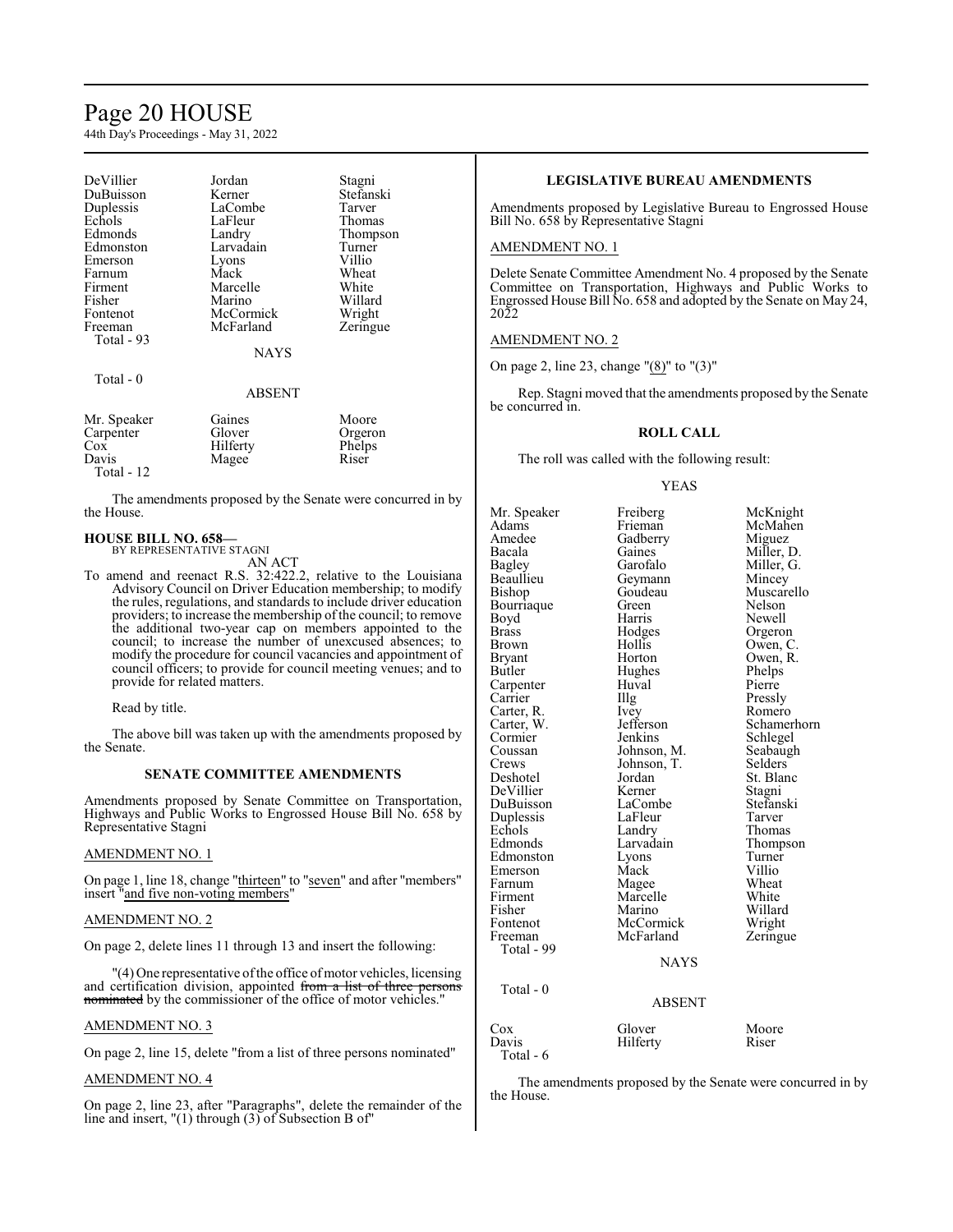# Page 21 HOUSE

44th Day's Proceedings - May 31, 2022

| <b>HOUSE BILL NO. 682-</b><br>BY REPRESENTATIVE BROWN<br>AN ACT<br>To enact R.S. 22:1679, relative to a claims adjuster database; to<br>require the Department of Insurance to create and maintain a<br>database of claims adjusters working in this state; to provide<br>requirements for each profile in the database; to provide for | Edmonston<br>Emerson<br>Farnum<br>Firment<br>Fisher<br>Fontenot<br>Freeman                                                                                                                                                                                                                             | Lyons<br>Mack<br>Magee<br>Marcelle<br>Marino<br>McCormick<br>McFarland | Turner<br>Villio<br>Wheat<br>White<br>Willard<br>Wright<br>Zeringue                                                                         |
|-----------------------------------------------------------------------------------------------------------------------------------------------------------------------------------------------------------------------------------------------------------------------------------------------------------------------------------------|--------------------------------------------------------------------------------------------------------------------------------------------------------------------------------------------------------------------------------------------------------------------------------------------------------|------------------------------------------------------------------------|---------------------------------------------------------------------------------------------------------------------------------------------|
| accessibility by the public; and to provide for related matters.                                                                                                                                                                                                                                                                        | Total - 99                                                                                                                                                                                                                                                                                             | <b>NAYS</b>                                                            |                                                                                                                                             |
| Read by title.                                                                                                                                                                                                                                                                                                                          |                                                                                                                                                                                                                                                                                                        |                                                                        |                                                                                                                                             |
| Speaker Schexnayder in the Chair                                                                                                                                                                                                                                                                                                        | Total - 0                                                                                                                                                                                                                                                                                              | <b>ABSENT</b>                                                          |                                                                                                                                             |
| The above bill was taken up with the amendments proposed by<br>the Senate.                                                                                                                                                                                                                                                              | Cox<br>Davis<br>Total - 6                                                                                                                                                                                                                                                                              | Glover<br>Hilferty                                                     | Moore<br>Riser                                                                                                                              |
| SENATE COMMITTEE AMENDMENTS                                                                                                                                                                                                                                                                                                             |                                                                                                                                                                                                                                                                                                        |                                                                        |                                                                                                                                             |
| Amendments proposed by Senate Committee on Insurance to<br>Reengrossed House Bill No. 682 by Representative Brown                                                                                                                                                                                                                       | the House.                                                                                                                                                                                                                                                                                             |                                                                        | The amendments proposed by the Senate were concurred in by                                                                                  |
| <b>AMENDMENT NO. 1</b>                                                                                                                                                                                                                                                                                                                  | <b>HOUSE BILL NO. 709-</b>                                                                                                                                                                                                                                                                             | BY REPRESENTATIVE SELDERS<br>AN ACT                                    |                                                                                                                                             |
| On page 1, line 18, after "licensed" insert "or registered"                                                                                                                                                                                                                                                                             |                                                                                                                                                                                                                                                                                                        |                                                                        | To enact R.S. 40:2154(C), relative to behavioral health services; to<br>provide relative to services of facilities, agencies, institutions, |
| <b>AMENDMENT NO. 2</b>                                                                                                                                                                                                                                                                                                                  |                                                                                                                                                                                                                                                                                                        |                                                                        | societies, corporations, partnerships, unincorporated                                                                                       |
| On page 2, delete line 3, and insert the following:                                                                                                                                                                                                                                                                                     | associations, and groups licensed as behavioral health services<br>providers by the Louisiana Department of Health; to authorize<br>such providers to furnish services to clients and patients<br>regardless of the location of those persons within the state; and<br>to provide for related matters. |                                                                        |                                                                                                                                             |
| "(7) The information set forth in R.S. 22:43(B) for any<br>complaints filed against the claim adjuster."                                                                                                                                                                                                                                |                                                                                                                                                                                                                                                                                                        |                                                                        |                                                                                                                                             |
| <b>AMENDMENT NO. 3</b>                                                                                                                                                                                                                                                                                                                  | Read by title.                                                                                                                                                                                                                                                                                         |                                                                        |                                                                                                                                             |
| On page 2, below line 10, insert "Section 2. This Act shall become<br>effective on January 1, 2023."                                                                                                                                                                                                                                    | the Senate.                                                                                                                                                                                                                                                                                            |                                                                        | The above bill was taken up with the amendments proposed by                                                                                 |

**SENATE COMMITTEE AMENDMENTS**

Amendments proposed by Senate Committee on Health and Welfare to Engrossed House Bill No. 709 by Representative Selders

# AMENDMENT NO. 1

On page 1, line 2, change "R.S. 40:2154(C)" to "R.S. 40:2155(B)(3)"

# AMENDMENT NO. 2

On page 1, delete lines 3 through 5 and insert "services of behavioral health services providers licensed by the Louisiana Department of Health; to authorize such providers to"

# AMENDMENT NO. 3

On page 1, line 9, change "R.S. 40:2154(C)" to "R.S. 40:2155(B)(3)"

AMENDMENT NO. 4

On page 1, delete lines 10 through 16 and insert the following:

"§2155. Licensure of behavioral health services providers

\* \* \*

B. \* \* \* \*

(3) A licensed mental health professional or a provisionally licensed mental health professional acting within his scope of practice, who is employed by a behavioral health service provider licensed pursuant to this Part, may provide professional outpatient psychiatric services to any established client or patient, regardless of the client's or patient's particular location within the state.

effective on January 1, 2023.

Rep. Brown moved that the amendments proposed by the Senate be concurred in.

# **ROLL CALL**

The roll was called with the following result:

## YEAS

| Mr. Speaker | Freiberg    | McKn          |
|-------------|-------------|---------------|
| Adams       | Frieman     | McMa          |
| Amedee      | Gadberry    | Migue         |
| Bacala      | Gaines      | Miller        |
| Bagley      | Garofalo    | Miller        |
| Beaullieu   | Geymann     | Mince         |
| Bishop      | Goudeau     | Musca         |
| Bourriaque  | Green       | <b>Nelson</b> |
| Boyd        | Harris      | Newel         |
| Brass       | Hodges      | Orgero        |
| Brown       | Hollis      | Owen,         |
| Bryant      | Horton      | Owen,         |
| Butler      | Hughes      | Phelps        |
| Carpenter   | Huval       | Pierre        |
| Carrier     | Illg        | Pressl        |
| Carter, R.  | Ivey        | Romer         |
| Carter, W.  | Jefferson   | Schan         |
| Cormier     | Jenkins     | Schleg        |
| Coussan     | Johnson, M. | Seabai        |
| Crews       | Johnson, T. | Selder        |
| Deshotel    | Jordan      | St. Bla       |
| DeVillier   | Kerner      | Stagni        |
| DuBuisson   | LaCombe     | Stefan        |
| Duplessis   | LaFleur     | Tarver        |
| Echols      | Landry      | Thoma         |
| Edmonds     | Larvadain   | Thomp         |

iberg McKnight<br>eman McMahen man McMahen<br>
herry Miguez Miguez nes Miller, D.<br>ofalo Miller, G. ofalo Miller, G.<br>mann Mincey mann Mincey<br>Ideau Muscare Muscarello en Nelson<br>Tis Newell ris Newell<br>Iges Orgeror lges Orgeron<br>lis Owen, C lis Owen, C.<br>ton Owen, R. ton Owen, R.<br>
rhes Phelns shes Phelps<br>
Pierre Pierre Pressly Romero Experience Schamerhorn<br>
Schlegel<br>
Schlegel kins Schlegel<br>Inson, M. Seabaugl Seabaugh<br>Selders lan St. Blanc<br>
ner Stagni ombe Stefanski's<br>Dur Tarver Purchen Late Late Tarver<br>
Duplession Contract Thomas<br>
Duplessing Tarver<br>
Duplessing Tarver<br>
Duplessing Tarver<br>
Duplessing Tarver<br>
Duplessing Tarver<br>
Duplessing Tarver<br>
Duplessing Tarver<br>
Duplessing Tarver<br>
Duplessing Tarve dry Thomas<br>vadain Thomps Thompson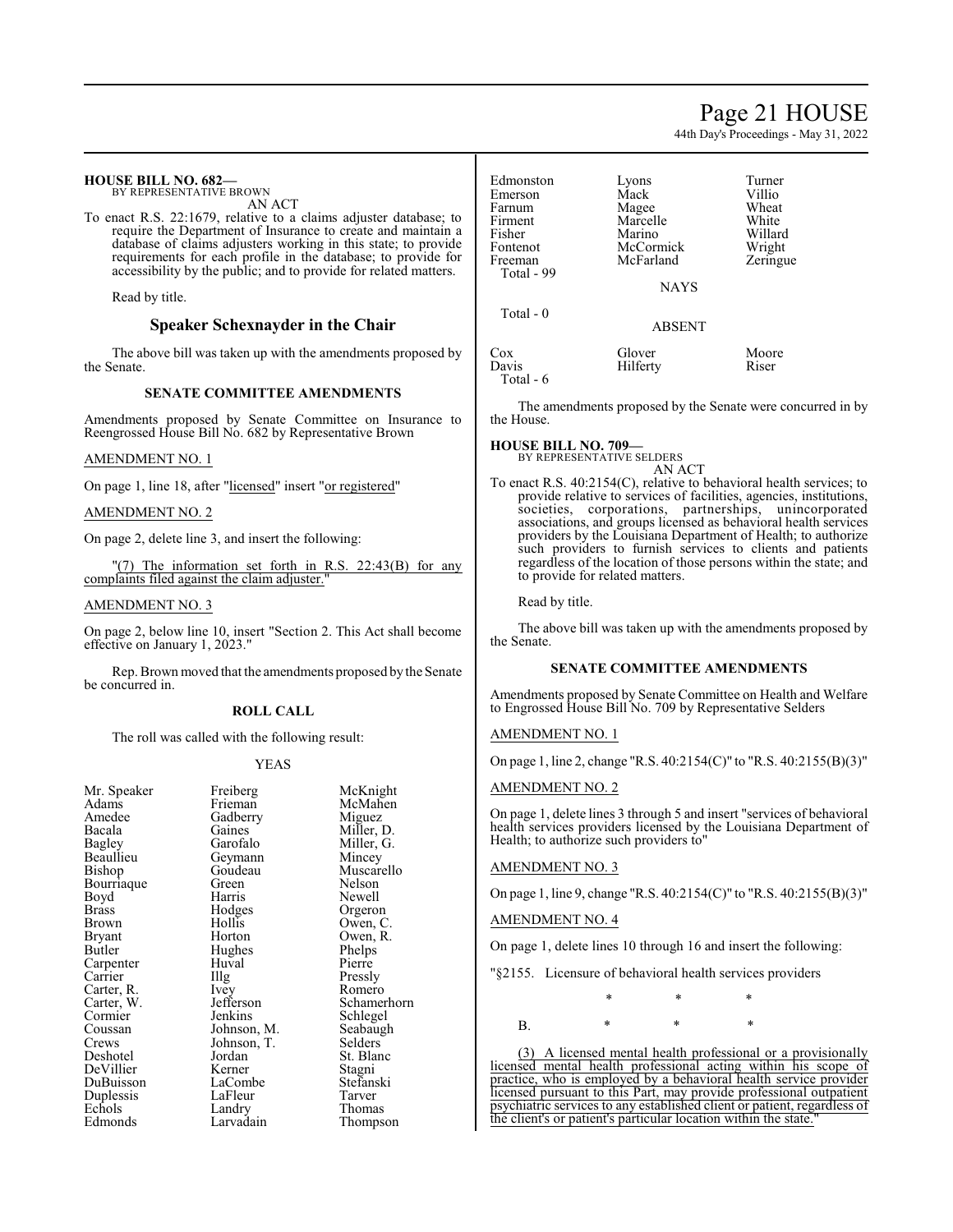# Page 22 HOUSE

44th Day's Proceedings - May 31, 2022

Rep. Selders moved that the amendments proposed by the Senate be concurred in.

# **ROLL CALL**

The roll was called with the following result:

# YEAS

| Mr. Speaker | Freiberg    | McKnight    |
|-------------|-------------|-------------|
| Adams       | Frieman     | McMahen     |
| Amedee      | Gadberry    | Miguez      |
| Bacala      | Gaines      | Miller, D.  |
| Bagley      | Garofalo    | Miller, G.  |
| Beaullieu   | Geymann     | Mincey      |
| Bishop      | Goudeau     | Muscarello  |
| Bourriaque  | Green       | Nelson      |
| Boyd        | Harris      | Newell      |
| Brass       | Hodges      | Orgeron     |
| Brown       | Hollis      | Owen, C.    |
| Bryant      | Horton      | Owen, R.    |
| Butler      | Hughes      | Phelps      |
| Carpenter   | Huval       | Pierre      |
| Carrier     | Illg        | Pressly     |
| Carter, R.  | <i>lvey</i> | Romero      |
| Carter, W.  | Jefferson   | Schamerhorn |
| Cormier     | Jenkins     | Schlegel    |
| Coussan     | Johnson, M. | Seabaugh    |
| Crews       | Johnson, T. | Selders     |
| Deshotel    | Jordan      | St. Blanc   |
| DeVillier   | Kerner      | Stagni      |
| DuBuisson   | LaCombe     | Stefanski   |
| Duplessis   | LaFleur     | Thomas      |
| Echols      | Landry      | Thompson    |
| Edmonds     | Larvadain   | Turner      |
| Edmonston   | Lyons       | Villio      |
| Emerson     | Mack        | Wheat       |
| Farnum      | Magee       | White       |
| Firment     | Marcelle    | Willard     |
| Fisher      | Marino      | Wright      |
| Fontenot    | McCormick   | Zeringue    |
| Freeman     | McFarland   |             |
| Total - 98  |             |             |
|             | NAYS        |             |
|             |             |             |
| Total - 0   |             |             |

# ABSENT

| $\cos$    | Hilferty | Tarver |
|-----------|----------|--------|
| Davis     | Moore    |        |
| Glover    | Riser    |        |
| Total - 7 |          |        |

The amendments proposed by the Senate were concurred in by the House.

# **Speaker Pro Tempore Magee in the Chair**

## **HOUSE BILL NO. 717—**

BY REPRESENTATIVE MCMAHEN

AN ACT

To amend and reenact R.S. 40:1248.1(6) and 1248.3(1) and (2), relative to financing by the state Medicaid program of health services in certain parishes; to provide with respect to a local healthcare provider participation program; to designate the parishes in which the program may be operated; and to provide for related matters.

Read by title.

The above bill was taken up with the amendments proposed by the Senate.

# **SENATE COMMITTEE AMENDMENTS**

Amendments proposed by Senate Committee on Health and Welfare to Engrossed House Bill No. 717 by Representative McMahen

# AMENDMENT NO. 1

On page 1, line 2, change "R.S. 40:1248.1(6) and 1248.3(1) and (2)," to "R.S.  $40:1248.1(6)$ ,  $1248.3(1)$  and  $(2)$ , and  $1248.7(C)(1)$ ,"

# AMENDMENT NO. 2

On page 1, line 5, after "operated;" insert "to provide for the use of monies in the local provider participation fund;"

# AMENDMENT NO. 3

On page 1, line 7, change "R.S. 40:1248.1(6) and 1248.3(1) and (2)" to "R.S. 40:1248.1(6), 1248.3(1) and (2), and 1248.7(C)(1)"

# AMENDMENT NO. 4

On page 2, after line 25, insert the following:

"§1248.7. Local provider participation fund; authorized uses

\* \* \*

C. Monies in the local provider participation fund may be used only for one or more of the following purposes:

(1) To fund intergovernmental transfers from a parish to the state to provide the nonfederal share of a program of Medicaid payments for the benefit of rural institutional providers or other hospitals healthcare providers in the parish authorized under the Medicaid state plan.

# $*$  \*  $*$  \*  $*$  "

Rep. McMahen moved that the amendments proposed by the Senate be rejected.

# **ROLL CALL**

The roll was called with the following result:

## YEAS

|             | McKnight                                                                            |
|-------------|-------------------------------------------------------------------------------------|
|             | McMahen                                                                             |
|             | Miguez                                                                              |
|             | Miller, D.                                                                          |
|             | Miller, G.                                                                          |
|             |                                                                                     |
|             | Mincey                                                                              |
|             | Muscarello                                                                          |
|             | Nelson                                                                              |
| Hilferty    | Newell                                                                              |
| Hodges      | Orgeron                                                                             |
| Hollis      | Owen, C.                                                                            |
| Horton      | Owen, R.                                                                            |
| Hughes      | Phelps                                                                              |
| Huval       | Pressly                                                                             |
| Illg        | Romero                                                                              |
| Ivey        | Schamerhorn                                                                         |
| Jefferson   | Schlegel                                                                            |
| Jenkins     | Seabaugh                                                                            |
| Johnson, M. | Selders                                                                             |
| Johnson, T. | St. Blanc                                                                           |
| Jordan      | Stagni                                                                              |
| Kerner      | Stefanski                                                                           |
| LaCombe     | Tarver                                                                              |
| LaFleur     | Thomas                                                                              |
|             | Freiberg<br>Frieman<br>Gadberry<br>Gaines<br>Garofalo<br>Goudeau<br>Green<br>Harris |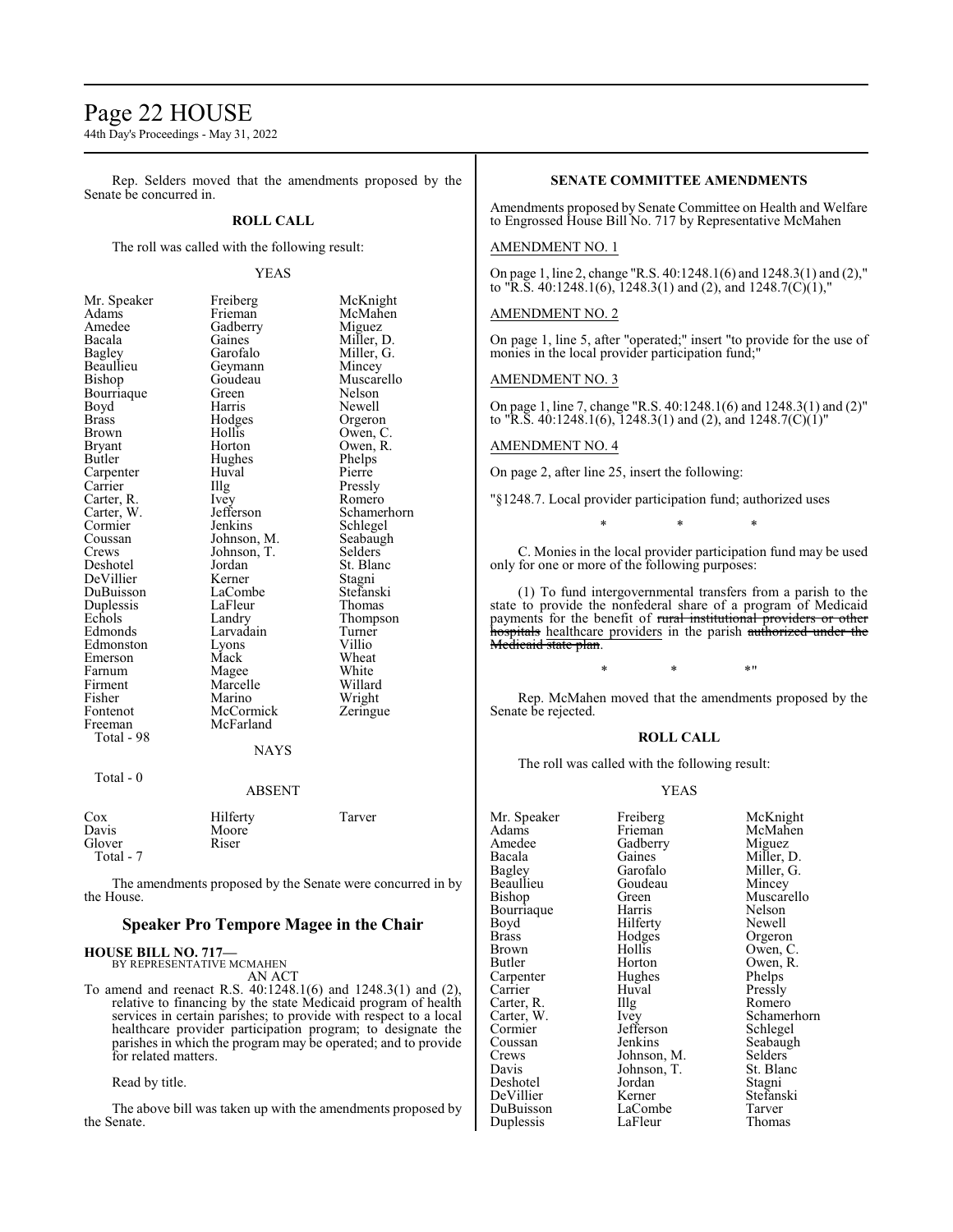# Page 23 HOUSE

44th Day's Proceedings - May 31, 2022

| Echols<br>Edmonds<br>Edmonston<br>Emerson<br>Farnum<br>Firment<br>Fisher<br>Fontenot<br>Freeman<br>Total - 98 | Landry<br>Larvadain<br>Lyons<br>Mack<br>Magee<br>Marcelle<br>Marino<br>McCormick<br>McFarland | Thompson<br>Turner<br>Villio<br>Wheat<br>White<br>Willard<br>Wright<br>Zeringue |
|---------------------------------------------------------------------------------------------------------------|-----------------------------------------------------------------------------------------------|---------------------------------------------------------------------------------|
|                                                                                                               | <b>NAYS</b>                                                                                   |                                                                                 |
| Total - 0                                                                                                     | <b>ABSENT</b>                                                                                 |                                                                                 |
| <b>Bryant</b><br>$\Gamma$ <sub>a</sub> .                                                                      | Glover<br>$M_{\odot}$                                                                         | Riser                                                                           |

Cox Moore<br>Gevmann Pierre Geymann Total - 7

The amendments proposed by the Senate were rejected.

Conference committee appointment pending.

# **HOUSE BILL NO. 927—**

BY REPRESENTATIVES SELDERS, CARPENTER, FREIBERG, AND MCKNIGHT

AN ACT

To amend and reenact R.S. 17:1855.2 and to enact R.S. 17:3351.22, relative to university laboratory schools; to authorize a tuition increase at certain laboratory schools; to provide a maximum increase amount; and to provide for related matters.

Read by title.

The above bill was taken up with the amendments proposed by the Senate.

# **SENATE COMMITTEE AMENDMENTS**

Amendments proposed by Senate Committee on Education to Engrossed House Bill No. 927 by Representative Selders

# AMENDMENT NO. 1

On page 1, line 2, delete "amend and reenact R.S. 17:1855.2 and to"

# AMENDMENT NO. 2

On page 1, line 6, delete "R.S. 1855.2 is hereby amended and reenacted and"

# AMENDMENT NO. 3

On page 1, delete lines 8 through 20, and on page 2, delete lines 1 through 5

# **LEGISLATIVE BUREAU AMENDMENTS**

Amendments proposed by Legislative Bureau to Engrossed House Bill No. 927 by Representative Selders

## AMENDMENT NO. 1

In Senate Committee Amendment No. 2 proposed by the Senate Committee on Education and adopted by the Senate on May 24, 2022, on page 1, line 4, following "R.S." and before "1855.2" insert "17:"

Rep. Selders moved that the amendments proposed by the Senate be concurred in.

# **ROLL CALL**

The roll was called with the following result:

YEAS

| Mr. Speaker<br>Adams<br>Bagley<br>Beaullieu<br>Boyd<br>Brass<br>Brown<br>Carpenter<br>Carrier<br>Carter, R.<br>Cormier<br>Coussan<br>Davis<br>Deshotel<br>DeVillier<br>DuBuisson<br>Duplessis<br>Echols<br>Edmonston<br>Farnum<br>Fisher<br>Freeman<br>Freiberg<br>Total $-69$ | Gadberry<br>Gaines<br>Goudeau<br>Green<br>Harris<br>Hollis<br>Hughes<br>Huval<br>Illg<br>Ivey<br>Jefferson<br>Jenkins<br>Johnson, M.<br>Johnson, T.<br>Jordan<br>Kerner<br>LaCombe<br>LaFleur<br>Landry<br>Larvadain<br>Lyons<br>Magee<br>Marcelle<br><b>NAYS</b> | Marino<br>McFarland<br>McKnight<br>Miller, D.<br>Miller, G.<br>Mincey<br>Muscarello<br>Newell<br>Owen, C.<br>Phelps<br>Pierre<br>Romero<br>Schamerhorn<br>Schlegel<br>Selders<br>St. Blanc<br>Stagni<br>Stefanski<br>Villio<br>Wheat<br>White<br>Willard<br>Zeringue |
|--------------------------------------------------------------------------------------------------------------------------------------------------------------------------------------------------------------------------------------------------------------------------------|-------------------------------------------------------------------------------------------------------------------------------------------------------------------------------------------------------------------------------------------------------------------|----------------------------------------------------------------------------------------------------------------------------------------------------------------------------------------------------------------------------------------------------------------------|
| Amedee<br>Bacala<br>Bourriaque<br>Butler<br>Crews<br>Edmonds<br>Emerson<br>Firment<br>Fontenot<br>Total - 27                                                                                                                                                                   | Frieman<br>Garofalo<br>Geymann<br>Hodges<br>Horton<br>Mack<br>McCormick<br>McMahen<br>Miguez<br><b>ABSENT</b>                                                                                                                                                     | Nelson<br>Orgeron<br>Pressly<br>Seabaugh<br>Tarver<br>Thomas<br>Thompson<br>Turner<br>Wright                                                                                                                                                                         |
|                                                                                                                                                                                                                                                                                |                                                                                                                                                                                                                                                                   |                                                                                                                                                                                                                                                                      |
| Bishop<br>Bryant<br>Carter, W.<br>Total - 9                                                                                                                                                                                                                                    | $\cos$<br>Glover<br>Hilferty                                                                                                                                                                                                                                      | Moore<br>Owen, R.<br>Riser                                                                                                                                                                                                                                           |

The amendments proposed by the Senate, failing to receive a two-thirds vote of the elected members, were not concurred in by the House.

Conference Committee appointments pending.

# **HOUSE BILL NO. 1064** (Substitute for House Bill No. 1023 by Representative Farnum)**—** BY REPRESENTATIVES FARNUM, BOURRIAQUE, WILFORD CARTER, DAVIS, GEYMANN, ROMERO, AND TARVER AND SENATOR STINE AN ACT

To amend and reenact R.S. 6:337 and 338, relative to the disbursement of insurance proceeds for damages to residential property; to provide for prompt endorsement; to require prompt payment to borrower-payees in certain circumstances; to require placement of settlement proceeds in a segregated account; to provide for requirements for a residential mortgagee or mortgage servicer; to provide for the payment of proceeds relative to additional living expenses and contents insurance; to provide for notice by a mortgagee or mortgage servicer in certain circumstances; to provide for the release of proceeds held by a mortgagee or mortgage servicer; to provide for civil money penalties; to provide for the payment of interest accrued on settlement proceeds; to provide for release of excess funds upon written request; to provide for applicability; and to provide for related matters.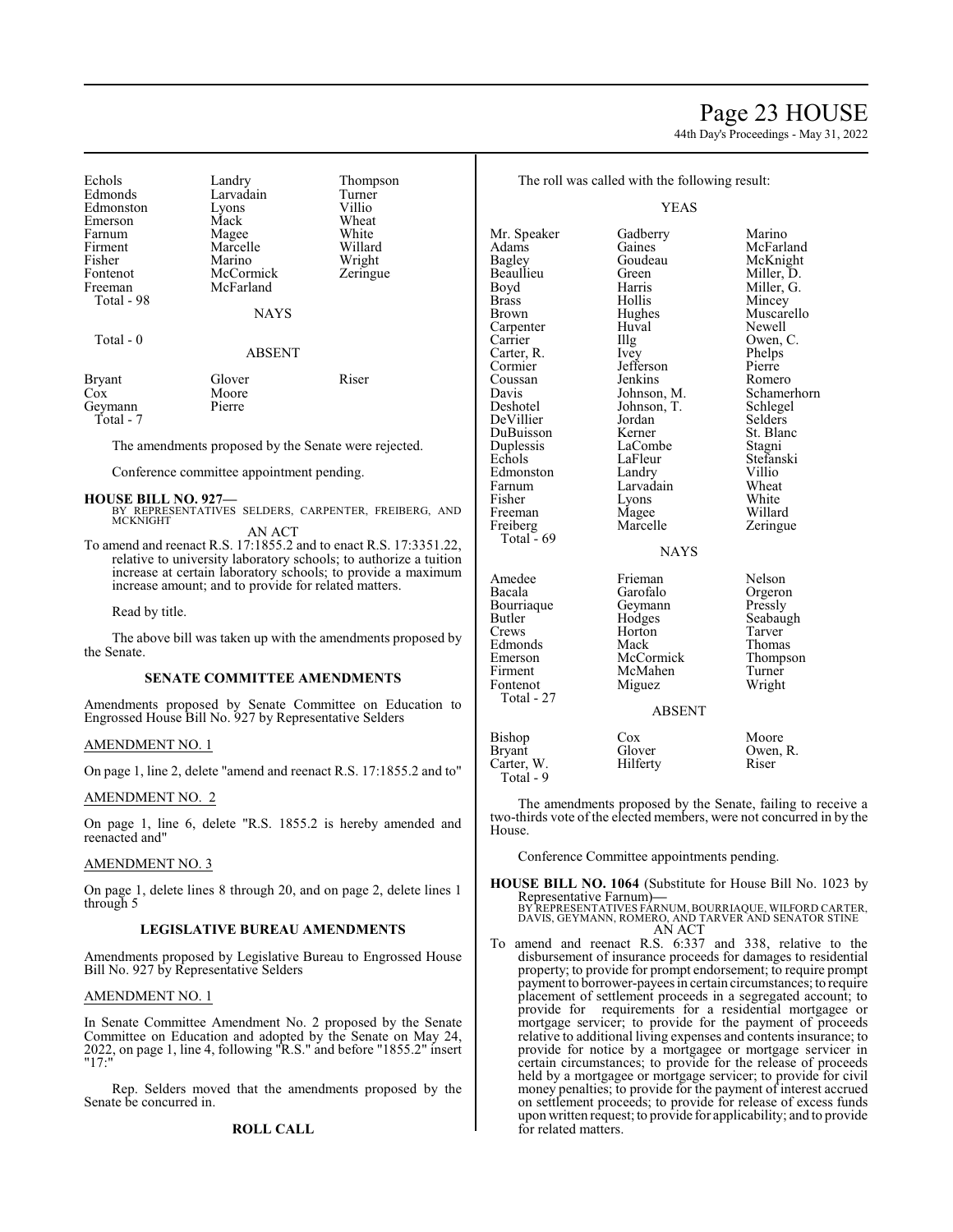# Page 24 HOUSE

44th Day's Proceedings - May 31, 2022

# Read by title.

The above bill was taken up with the amendments proposed by the Senate.

# **SENATE COMMITTEE AMENDMENTS**

Amendments proposed by Senate Committee on Commerce, Consumer Protection and International Affairs to Reengrossed House Bill No. 1064 by Representative Farnum

# AMENDMENT NO. 1

On page 2, line 17, after "endorsement." insert "The segregated account may at the discretion of the mortgagee or mortgage servicer be an individual deposit account for each borrower-payee or a master account containing subaccounts for each borrower-payee.

# AMENDMENT NO. 2

On page 5, line 25, after "this Section" insert "and R.S. 6:338"

# AMENDMENT NO. 3

On page 6, line 13, after "to provide" and before "endorsements" delete "its" and insert "their its"

# AMENDMENT NO. 4

On page 6, line 18, after "B." delete the remainder of the line and delete line 19

# AMENDMENT NO. 5

On page 6, line 20, delete "considered to be excess funds."

# AMENDMENT NO. 6

On page 7, delete lines 19 through 21and insert the following:

"E. The commissioner shall have the power to enact and promulgate rules and regulations as may be necessary or appropriate to implement the provisions of this Section. The provisions of this Section shall not impair the contractual rights of a mortgagee or mortgage servicer related to all loan balances and accrued interest as described in Paragraphs  $(B)(1)$  and  $(2)$  of this Section.

# **SENATE FLOOR AMENDMENTS**

Amendments proposed by Senator Fred Mills to Reengrossed House Bill No. 1064 by Representative Farnum

# AMENDMENT NO. 1

On page 3, at the beginning of line 7, change "C." to "C.(1)"

AMENDMENT NO. 2

On page 3, line 15, after "Section." delete the remainder of the line and delete lines 16 through 18

# AMENDMENT NO. 3

On page 3, line 19, change "D. $(1)$ " to "D."

# AMENDMENT NO. 4

On page 5, line 14, change " $E(1)$ " to " $D(1)$ "

# AMENDMENT NO. 5

On page 5, line 25, change " $E$ ." to " $E$ ."

# AMENDMENT NO. 6

On page 5, line 28, change " $G$ ." to " $F$ ."

Rep. Farnum moved that the amendments proposed by the Senate be concurred in.

# **ROLL CALL**

The roll was called with the following result:

# YEAS

| Mr. Speaker   | Freeman       | McFarland      |
|---------------|---------------|----------------|
| Adams         | Freiberg      | McKnight       |
| Amedee        | Frieman       | McMahen        |
| Bacala        | Gadberry      | Miguez         |
| Bagley        | Gaines        | Miller, G.     |
| Beaullieu     | Garofalo      | Mincey         |
| Bishop        | Geymann       | Muscarello     |
| Bourriaque    | Goudeau       | <b>Nelson</b>  |
| Boyd          | Green         | Newell         |
| <b>Brass</b>  | Harris        | Orgeron        |
| <b>Brown</b>  | Hodges        | Owen, C.       |
| <b>Bryant</b> | Hollis        | Phelps         |
| Butler        | Horton        | Pierre         |
| Carpenter     | Hughes        | Pressly        |
| Carrier       | Huval         | Romero         |
| Carter, R.    | IIIg          | Schamerhorn    |
| Carter, W.    | Ivey          | Schlegel       |
| Cormier       | Jefferson     | Seabaugh       |
| Crews         | Jenkins       | <b>Selders</b> |
| Davis         | Johnson, M.   | St. Blanc      |
| Deshotel      | Johnson, T.   | Stagni         |
| DeVillier     | Jordan        | Stefanski      |
| DuBuisson     | Kerner        | Tarver         |
| Duplessis     | LaCombe       | Thomas         |
| Echols        | LaFleur       | Thompson       |
| Edmonds       | Landry        | Turner         |
| Edmonston     | Larvadain     | Villio         |
| Emerson       | Lyons         | Wheat          |
| Farnum        | Mack          | White          |
| Firment       | Magee         | Willard        |
| Fisher        | Marino        | Wright         |
| Fontenot      | McCormick     | Zeringue       |
| Total - 96    |               |                |
|               | <b>NAYS</b>   |                |
| Total - $0$   |               |                |
|               | <b>ABSENT</b> |                |
| Coussan       | Hilferty      | Moore          |
| Cox           | Marcelle      | Owen, R.       |

Glover Miller, D. Riser Total - 9

The amendments proposed by the Senate were concurred in by the House.

# **Speaker Schexnayder in the Chair**

# **House Bills and Joint Resolutions on Third Reading and Final Passage**

The following House Bills and Joint Resolutions on third reading and final passage were taken up and acted upon as follows: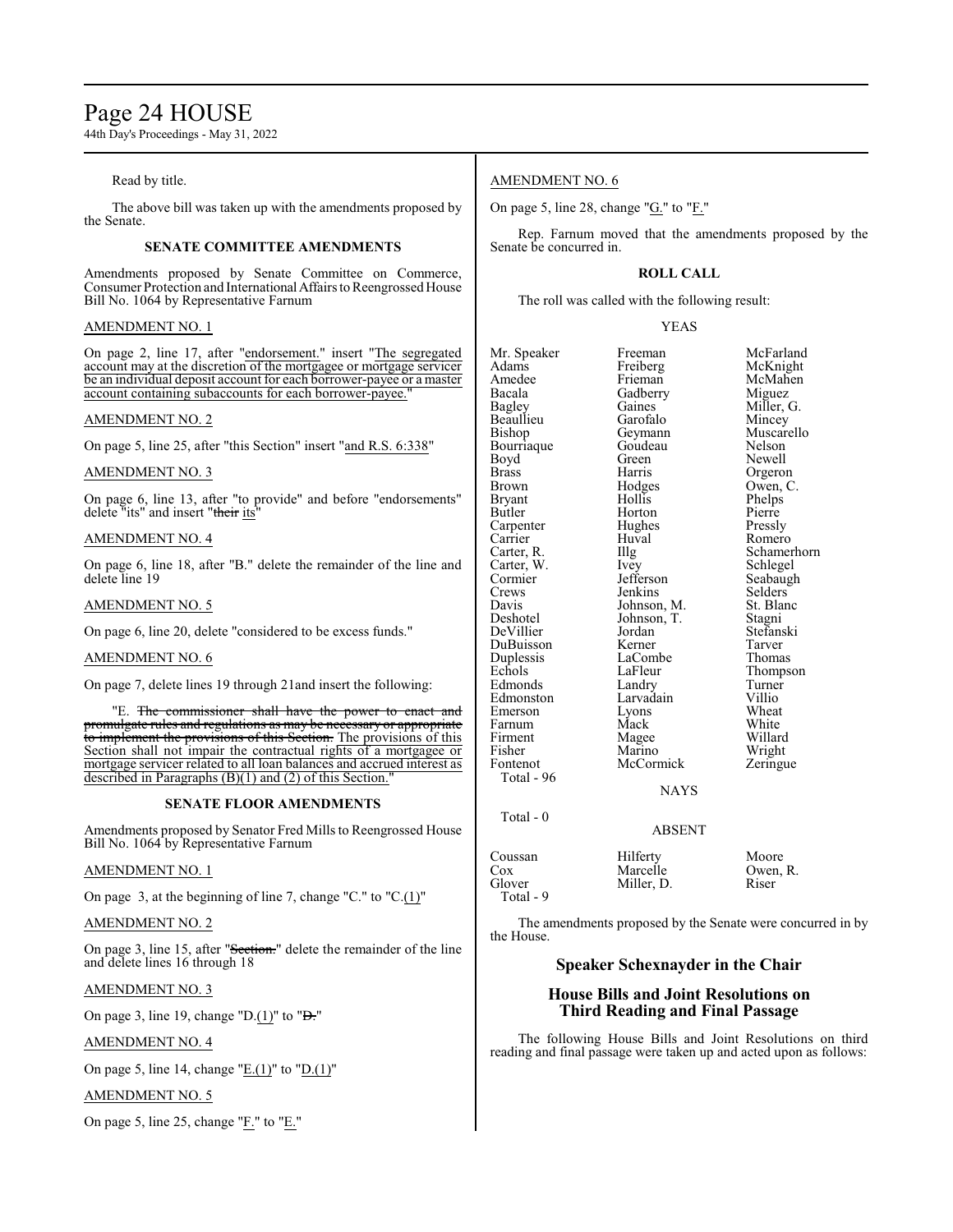# Page 25 HOUSE

44th Day's Proceedings - May 31, 2022

## **HOUSE BILL NO. 126—** BY REPRESENTATIVE ROMERO

AN ACT

To enact R.S. 23:1603.1, relative to unemployment compensation benefits; to prohibit the disqualification of benefits based upon COVID-19 vaccine requirements; to provide for an experience rating record; and to provide for related matters.

Read by title.

Rep. Romero sent up floor amendments which were read as follows:

# **HOUSE FLOOR AMENDMENTS**

Amendments proposed by Representative Romero to Engrossed House Bill No. 126 by Representative Romero

# AMENDMENT NO. 1

On page 1, line 3, after "requirements;" delete the remainder of the line and at the beginning of line 4, delete "for an experience rating record;"

# AMENDMENT NO. 2

On page 1, at the beginning of line 9, delete  $"_{A}$ ."

# AMENDMENT NO. 3

On page 1, delete lines 12 and 13 in their entirety

On motion of Rep. Romero, the amendments were adopted.

Rep. Romero moved the final passage of the bill, as amended.

# **ROLL CALL**

The roll was called with the following result:

## YEAS

| Mr. Speaker | Freiberg    | Mincey   |
|-------------|-------------|----------|
| Adams       | Frieman     | Muscar   |
| Amedee      | Gadberry    | Nelson   |
| Bacala      | Garofalo    | Orgeror  |
| Bagley      | Geymann     | Owen, 0  |
| Beaullieu   | Goudeau     | Pressly  |
| Bishop      | Harris      | Romerc   |
| Bourriaque  | Hodges      | Schame   |
| Butler      | Hollis      | Schlege  |
| Carrier     | Horton      | Seabaug  |
| Coussan     | Huval       | St. Blan |
| Crews       | Illg        | Stagni   |
| Davis       | Ivey        | Stefansl |
| Deshotel    | Johnson, M. | Tarver   |
| DeVillier   | Kerner      | Thomas   |
| DuBuisson   | Mack        | Thomps   |
| Echols      | Magee       | Turner   |
| Edmonds     | McCormick   | Villio   |
| Edmonston   | McFarland   | Wheat    |
| Emerson     | McKnight    | White    |
| Farnum      | McMahen     | Wright   |
| Firment     | Miguez      | Zeringu  |
| Fontenot    | Miller, G.  |          |
| Total - 68  |             |          |
|             | NAYS        |          |
|             |             |          |

Gadberry Nelson<br>Garofalo Orgeron Garofalo Orgeron<br>Geymann Owen, C. Geymann Owen, Owen, Coudeau Goudeau<br>Harris Harris Romero<br>Hodges Schame Hodges Schamerhorn<br>Hollis Schlegel Hollis Schlegel<br>Horton Seabaugl Horton Seabaugh<br>
Huval St. Blanc Huval St. Blanc<br>Illg Stagni Illg Stagni<br>Ivey Stefans Johnson, M.<br>Kerner Kerner Thomas<br>
Mack Thomas Magee Turner<br>
McCormick Villio McCormick Villio<br>
McFarland Wheat McFarland Wheat<br>
McKnight White McKnight White<br>
McMahen Wright McMahen<br>Miguez Miller, G.

# **NAYS**

Boyd Gaines Marcelle<br>Brass Green Miller, D Brass Green Miller, D.<br>Bryant Hughes Newell Carpenter

Hughes Newell<br>Jefferson Phelps

Muscarello<br>Nelson

Stefanski<br>Tarver

Thompson<br>Turner

Zeringue

Carter, R. Jenkins Pierre Carter, W. Jordan<br>Cormier LaFleur Cormier LaFleur Willard Fisher Landry<br>Freeman Larvada Total - 25

Glover

Larvadain

# ABSENT

Brown Hilferty Marino<br>Cox Johnson, T. Moore Cox Johnson, T. Moore<br>Duplessis LaCombe Owen, R. Total - 12

LaCombe Ower<br>Lyons Riser

The Chair declared the above bill was finally passed.

The title of the above bill was read and adopted.

Rep. Romero moved to reconsider the vote by which the above bill was finally passed, and, on his own motion, the motion to reconsider was laid on the table.

## **HOUSE BILL NO. 353—** BY REPRESENTATIVE ROMERO

AN ACT

To enact Part III of Chapter 3 of Title 23 of the Louisiana Revised Statutes of 1950, to be comprised of R.S. 23:271, relative to employment; to provide for COVID-19 vaccine requirements; to provide for a waiver; to provide the means for an employee to be tested; and to provide for related matters.

Read by title.

Rep. Romero sent up floor amendments which were read as follows:

# **HOUSE FLOOR AMENDMENTS**

Amendments proposed by Representative Romero to Engrossed House Bill No. 353 by Representative Romero

## AMENDMENT NO. 1

On page 1, line 19, after "employer" and before "cover" change "shall" to "may"

On motion of Rep. Romero, the amendments were adopted.

Rep. Edmonston sent up floor amendments which were read as follows:

# **HOUSE FLOOR AMENDMENTS**

Amendments proposed by Representative Edmonston to Engrossed House Bill No. 353 by Representative Romero

# AMENDMENT NO. 1

On page 1, line 3, change "R.S. 23:271" to "R.S. 23:271 and 272"

# AMENDMENT NO. 2

On page 1, line 5, after "tested;" and before "and" insert the following:

"to provide for vaccine requirements; to provide for written documentation against vaccine requirements; to provide for exemptions provided for in federal laws and regulations; to provide for reasonable accommodations; to provide for unlawful employment practices;"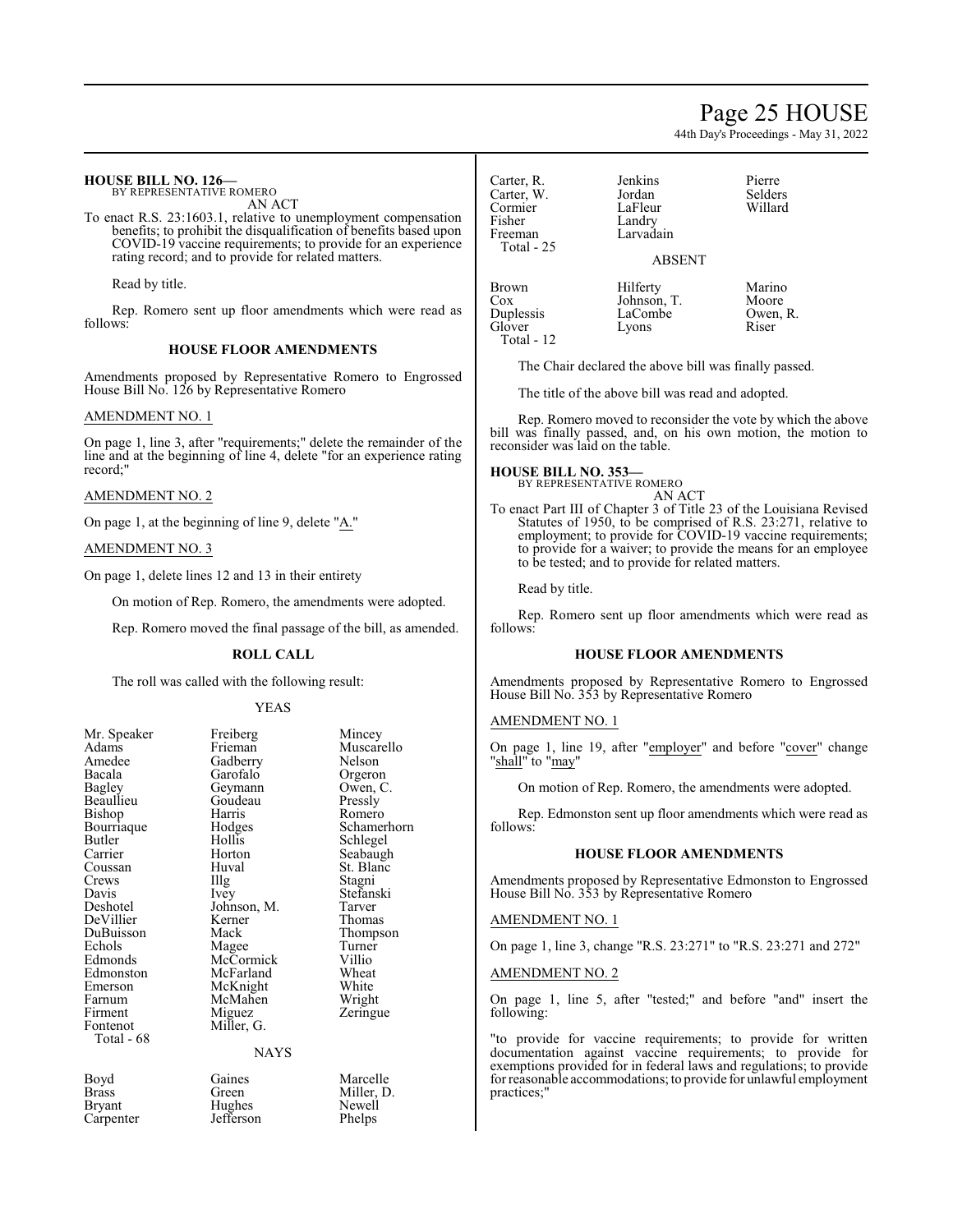# Page 26 HOUSE

44th Day's Proceedings - May 31, 2022

# AMENDMENT NO. 3

On page 1, line 8, change "R.S. 23:271" to "R.S. 23:271 and 272"

# AMENDMENT NO. 4

On page 1, after line 19, add the following:

"§272. Vaccine requirements; exemptions

An employer that requires a vaccine for an employee shall waive the requirement if the employee, or, if the employee is a minor, the employee's parent or legal guardian, submits either of the following to the employer:

A written statement from a physician or signed by a physician stating that receiving the vaccine is contraindicated for medical reasons.

(2) A written dissent or statement of a deeply held religious or philosophical belief against receiving the vaccine.

B. An employer shall accept exemptions that are allowable under the Civil Rights Act of 1964 and the Americans with Disabilities Act of 1990 and offer reasonable accommodations.

No employer shall discharge any employee or otherwise discriminate against any employee with respect to his compensation, terms, conditions, or privileges of employment because of his refusal to adhere to a vaccine requirement.

D. Notwithstanding any provision of law to the contrary, each appropriate state agency shall ensure that a business in this state complies with the provisions of this Section as a condition of obtaining a license or permit for authorization as necessary to conduct business in this state."

Rep. Edmonston moved the adoption of the amendments.

Rep. Robert Carter objected.

By a vote of 59 yeas and 36 nays, the amendments were adopted.

Rep. Romero moved the final passage of the bill, as amended.

# **ROLL CALL**

The roll was called with the following result:

# YEAS

| Mr. Speaker | Fontenot          | Mincey         |
|-------------|-------------------|----------------|
| Amedee      | Frieman           | Muscar         |
| Bacala      | Gadberry          | Nelson         |
| Bagley      | Garofalo          | Orgeror        |
| Beaullieu   | Geymann           | Owen, $\theta$ |
| Bishop      | Goudeau           | Owen, 1        |
| Butler      | Harris            | Pressly        |
| Carrier     | Hodges            | Romero         |
| Coussan     | Hollis            | Schame         |
| Crews       | Horton            | Schlege        |
| Davis       | Huval             | Seabaug        |
| Deshotel    | $\prod_{i=1}^{n}$ | St. Blar       |
| DeVillier   | Kerner            | <b>Stefans</b> |
| DuBuisson   | Mack              | Tarver         |
| Echols      | McCormick         | Thomas         |
| Edmonds     | McFarland         | Thomp:         |
| Edmonston   | McKnight          | Villio         |
| Emerson     | McMahen           | Wheat          |
| Farnum      | Miguez            | Wright         |
| Firment     | Miller, G.        | Zeringu        |
|             |                   |                |

Muscarello<br>Nelson Gadberry Nelson<br>Garofalo Orgeron Garofalo Orgeron<br>Geymann Owen, C. Geymann Owen, C.<br>Goudeau Owen, R. Goudeau Owen,<br>Harris Pressly Hodges Romero<br>Hollis Schame Hollis Schamerhorn<br>Horton Schlegel Horton Schlegel<br>Huval Seabaugl Huval Seabaugh<br>Illg St. Blanc Illg St. Blanc<br>
Kerner Stefanski Kerner Stefanski<br>Mack Tarver Tarver<br>Thomas Thompson<br>Villio McKnight Villio<br>
McMahen Wheat McMahen Wheat<br>
Miguez Wright Miller, G. Zeringue

| Total - 60                                                                                                                                                     | <b>NAYS</b>                                                                                                                                     |                                                                                                                   |
|----------------------------------------------------------------------------------------------------------------------------------------------------------------|-------------------------------------------------------------------------------------------------------------------------------------------------|-------------------------------------------------------------------------------------------------------------------|
| Adams<br>Bourriaque<br>Boyd<br>Brass<br>Bryant<br>Carpenter<br>Carter, R.<br>Carter, W.<br>Cormier<br>Duplessis<br>Fisher<br>Freeman<br>Freiberg<br>Total - 37 | Gaines<br>Green<br>Hughes<br>Jefferson<br>Jenkins<br>Johnson, M.<br>Johnson, T.<br>Jordan<br>LaCombe<br>LaFleur<br>Landry<br>Larvadain<br>Lyons | Marcelle<br>Marino<br>Miller, D.<br>Newell<br>Phelps<br>Pierre<br>Selders<br>Stagni<br>Turner<br>White<br>Willard |
|                                                                                                                                                                | <b>ABSENT</b>                                                                                                                                   |                                                                                                                   |
| Brown<br>Cox<br>Glover                                                                                                                                         | Hilferty<br>Ivey<br>Magee                                                                                                                       | Moore<br>Riser                                                                                                    |

The Chair declared the above bill was finally passed.

The title of the above bill was read and adopted.

Rep. Romero moved to reconsider the vote by which the above bill was finally passed, and, on his own motion, the motion to reconsider was laid on the table.

# **HOUSE BILL NO. 792—**

Total - 8

BY REPRESENTATIVES PHELPS, BOYD, LANDRY, MOORE, AND NEWELL AND SENATOR BARROW AN ACT

To enact R.S. 17:182, relative to literacy instruction; to provide for a literacy initiative for public school students in grades six through twelve; to provide for funding; to provide for requirements of the state Department of Education; and to provide for related matters.

Read by title.

Rep. Phelps sent up floor amendments which were read as follows:

# **HOUSE FLOOR AMENDMENTS**

Amendments proposed by Representative Phelps to Engrossed House Bill No. 792 by Representative Phelps

# AMENDMENT NO. 1

On page 3, delete lines 3 through 7

AMENDMENT NO. 2

On page 3, at the beginning of line 8, change "(b)" to "(a)"

AMENDMENT NO. 3

On page 3, at the beginning of line 17, change "(c)" to "(b)"

# AMENDMENT NO. 4

On page 3, at the beginning of line 18, change "(d)" to "(c)"

On motion of Rep. Phelps, the amendments were adopted.

Rep. Phelps moved the final passage of the bill, as amended.

# **ROLL CALL**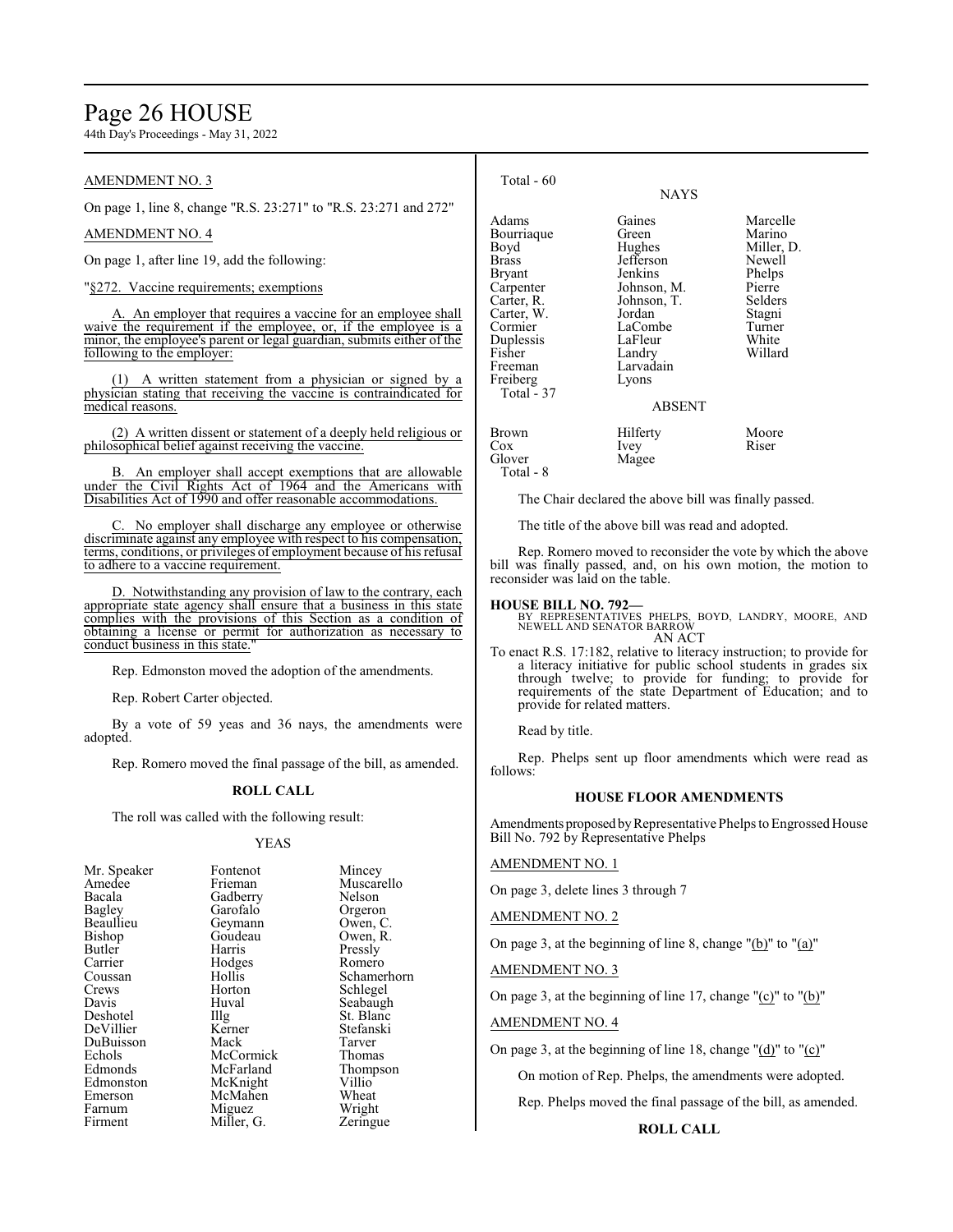44th Day's Proceedings - May 31, 2022

The roll was called with the following result:

YEAS

Bourriaque Goude<br>Boyd Green Carpenter Hughe<br>Carrier Huval Carter, R. Illg<br>Carter, W. Ivey Cormier Jefferson<br>Coussan Jenkins Duplessis LaFleur<br>Echols Landry Total - 99

Mr. Speaker Freeman McKnight<br>
Adams Freiberg McMahen Freiberg Amedee Frieman Miguez<br>Bacala Gadberry Miller, l Bacala Gadberry Miller, D. Gaines Miller, G.<br>Garofalo Mincey Beaullieu Garofalo Mincey<br>Bishop Geymann Muscarello Geymann Muscar<br>Goudeau Nelson Boyd Green Newell<br>Brass Harris Orgeror Brass Harris Orgeron<br>Brown Hodges Owen, C Brown Hodges Owen, C.<br>Bryant Hollis Owen, R. Bryant Hollis Owen, R. Horton Phelps<br>Hughes Pierre Carrier Huval Pressly<br>Carter, R. Illg Romero Carter, W. Ivey Schamerhorn<br>
Cormier Jefferson Schlegel Coussan Jenkins Seabaugh<br>Crews Johnson M. Selders Crews Johnson, M. Selders Davis Johnson, T. St. Blanc Johnson, T. St. Bla<br>Jordan Stagni Deshotel Jordan Stagni DeVillier Kerner Stefans<br>DuBuisson LaCombe Tarver DuBuisson LaCombe Tarver Echols Landry Thompson<br>Edmonds Larvadain Turner Larvadain Turner<br>Lyons Villio Edmonston Lyons Villio<br>
Emerson Magee Wheat Emerson Magee Wheat<br>
Farnum Marcelle White Marcelle White<br>
Marino Willard Firment Marino Willard<br>Fisher McCormick Wright Fisher McCormick Wright<br>
Fontenot McFarland Zeringue McFarland NAYS

Total - 0

# ABSENT

| Cox       | Hilferty | Moore |
|-----------|----------|-------|
| Glover    | Mack     | Riser |
| Total - 6 |          |       |

The Chair declared the above bill was finally passed.

The title of the above bill was read and adopted.

Rep. Phelps moved to reconsider the vote by which the above bill was finally passed, and, on her own motion, the motion to reconsider was laid on the table.

# **Senate Bills and Joint Resolutions on Third Reading and Final Passage**

The following Senate Bills and Joint Resolutions on third reading and final passage were taken up and acted upon as follows:

# **SENATE BILL NO. 315—**

- BY SENATORS WOMACK, ABRAHAM, BERNARD, BOUIE, CATHEY,<br>CONNICK, CORTEZ, FESI, FOIL, JACKSON, LAMBERT, MCMATH,<br>FRED MILLS, ROBERT MILLS, MIZELL, MORRIS, PEACOCK, POPE,<br>SMITH, STINE, TALBOT, TARVER AND WHITE AN ACT
- To amend and reenact R.S. 40:967(B)(4) and to enact R.S. 14:2(B)(8) and R.S. 40:967(F) and 1024.1, relative to fentanyl; to provide for enhanced criminal penalties for certain acts involving fentanyl; to provide for the possession or sale of fentanyl testing equipment; and to provide for related matters.

Read by title.

# **Motion**

On motion of Rep. Bryant, the bill was returned to the calendar.

# **Notice of Intention to Call**

Pursuant to House Rule No. 8.20(A), Rep. Bryant gave notice of his intention to call Senate Bill No. 315 from the calendar on Wednesday, June 1, 2022.

# **SENATE BILL NO. 317—** BY SENATOR FOIL

AN ACT To amend and reenact R.S. 17:2137 and to repeal R.S. 17:1997.1, 1997.2, and 2136, relative to residency requirements and public postsecondary tuition fees for residents of other states; to provide relative to resident classifications of members and veterans of the United States Armed Forces and their dependents; and to provide for related matters.

Read by title.

Rep. Charles Owen moved the final passage of the bill.

# **ROLL CALL**

The roll was called with the following result:

## YEAS

| Mr. Speaker<br>Adams<br>Amedee<br>Bacala<br><b>Bagley</b><br>Beaullieu<br>Bishop<br>Bourriaque<br>Boyd<br><b>Brass</b><br>Brown<br>Bryant<br>Butler<br>Carpenter<br>Carrier<br>Carter, R.<br>Carter, W.<br>Cormier<br>Coussan<br>Crews<br>Davis<br>Deshotel<br>DeVillier<br>DuBuisson<br>Duplessis<br>Echols<br>Edmonds<br>Edmonston<br>Emerson<br>Farnum<br>Firment<br>Fisher<br>Fontenot<br>Total - 97<br>Total - 0 | Freeman<br>Freiberg<br>Frieman<br>Gadberry<br>Gaines<br>Garofalo<br>Geymann<br>Goudeau<br>Green<br>Harris<br>Hodges<br>Hollis<br>Horton<br>Hughes<br>Huval<br>Illg<br>Ivey<br>Jefferson<br>Jenkins<br>Johnson, M.<br>Jordan<br>Kerner<br>LaCombe<br>LaFleur<br>Landry<br>Larvadain<br>Lyons<br>Mack<br>Magee<br>Marcelle<br>Marino<br>McCormick<br>McFarland<br><b>NAYS</b> | McKnight<br>McMahen<br>Miguez<br>Miller, D.<br>Miller, G.<br>Mincey<br>Muscarello<br>Nelson<br>Newell<br>Owen, C.<br>Owen, R.<br>Phelps<br>Pierre<br>Pressly<br>Schamerhorn<br>Schlegel<br>Seabaugh<br>Selders<br>St. Blanc<br>Stagni<br>Stefanski<br>Tarver<br>Thomas<br>Thompson<br>Turner<br>Villio<br>Wheat<br>White<br>Willard<br>Wright<br>Zeringue |
|-----------------------------------------------------------------------------------------------------------------------------------------------------------------------------------------------------------------------------------------------------------------------------------------------------------------------------------------------------------------------------------------------------------------------|-----------------------------------------------------------------------------------------------------------------------------------------------------------------------------------------------------------------------------------------------------------------------------------------------------------------------------------------------------------------------------|-----------------------------------------------------------------------------------------------------------------------------------------------------------------------------------------------------------------------------------------------------------------------------------------------------------------------------------------------------------|
|                                                                                                                                                                                                                                                                                                                                                                                                                       | <b>ABSENT</b>                                                                                                                                                                                                                                                                                                                                                               |                                                                                                                                                                                                                                                                                                                                                           |
| Cox                                                                                                                                                                                                                                                                                                                                                                                                                   | Johnson. T.                                                                                                                                                                                                                                                                                                                                                                 | Riser                                                                                                                                                                                                                                                                                                                                                     |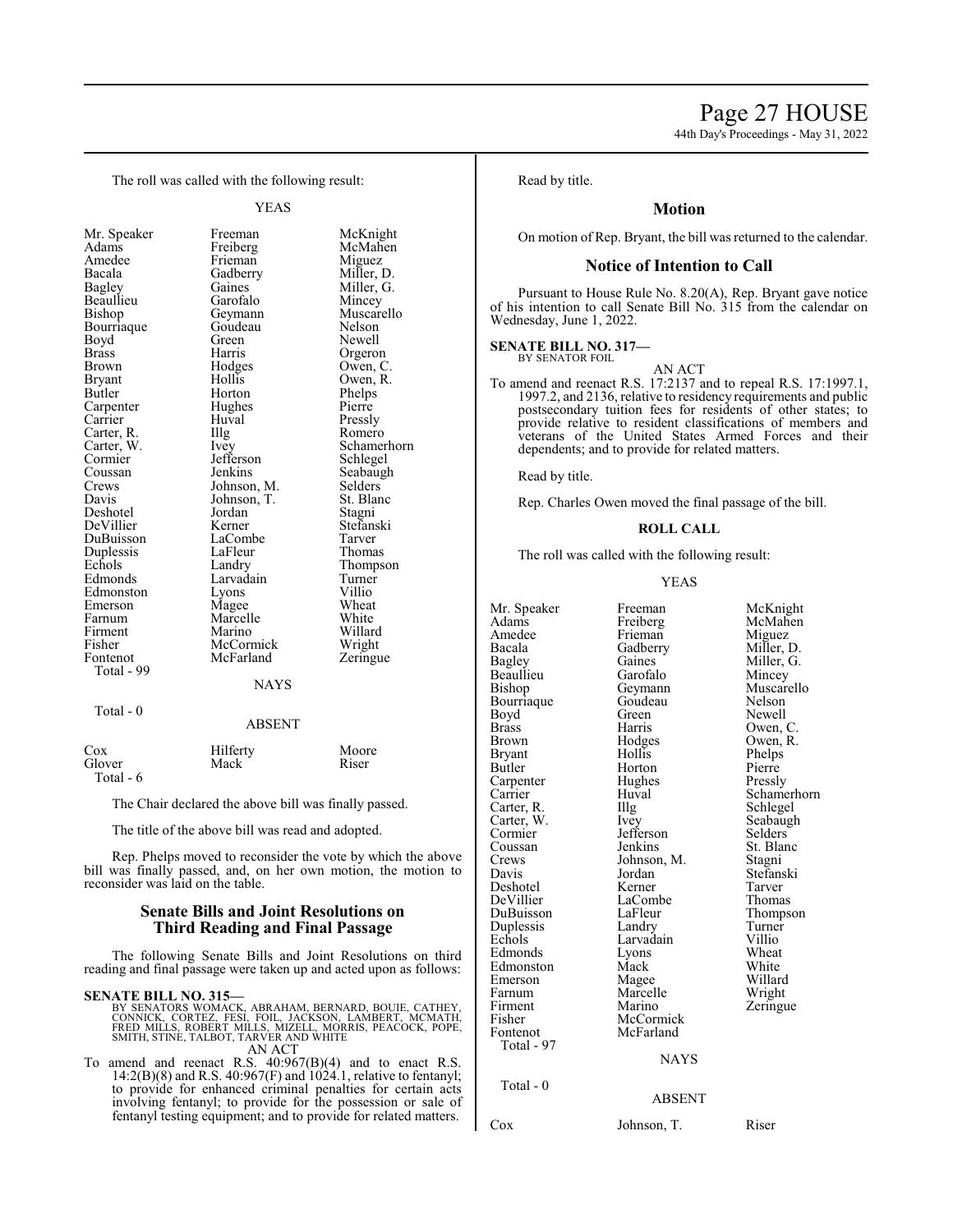# Page 28 HOUSE

44th Day's Proceedings - May 31, 2022

| Glover    | Moore   | Romero |
|-----------|---------|--------|
| Hilfertv  | Orgeron |        |
| Total - 8 |         |        |

The Chair declared the above bill was finally passed.

Rep. Charles Owen moved to reconsider the vote by which the above bill was finally passed, and, on his own motion, the motion to reconsider was laid on the table.

# **SENATE BILL NO. 379—** BY SENATOR PEACOCK

AN ACT

To amend and reenact R.S. 14:95.1(A), relative to illegal carrying and discharge of weapons; to prohibit possession of a firearm or carrying a concealed weapon by persons convicted of certain felonies; to provide for consideration of certain juvenile offenses; and to provide for related matters.

Read by title.

# **Motion**

On motion of Rep. Villio, the bill was returned to the calendar.

**SENATE BILL NO. 393—** BY SENATOR WHITE

AN ACT

To amend and reenact R.S. 14:95.1(D) and to enact R.S. 14:2(B)(29) and 95.1(E), relative to crimes of violence; to designate the crime of possession of firearm or carrying concealed weapon by a person convicted of certain felonies as a crime of violence; to provide for an effective date; and to provide for related matters.

Read by title.

# **Motion**

On motion of Rep. Seabaugh, the bill was returned to the calendar.

# **Notice of Intention to Call**

Pursuant to House Rule No. 8.20(A), Rep. Seabaugh gave notice of his intention to call Senate Bill No. 393 from the calendar on Wednesday, June 1, 2022.

## **SENATE BILL NO. 396—** BY SENATOR MORRIS

AN ACT

To amend and reenact Code of Criminal Procedure Art. 331(A)(1), relative to bail; to provide relative to bail obligations after a conviction; to provide relative to the rights of the district attorney; to provide relative to the obligations owed at the time of conviction; to provide relative to a judgment of bond forfeiture; and to provide for related matters.

Read by title.

# **Motion**

On motion of Rep. Magee, the bill was returned to the calendar.

# **SENATE BILL NO. 407—** BY SENATOR BOUIE

AN ACT

To enact R.S. 17:436.1(N), relative to the administration of medication at public schools; to require public school governing authorities to adopt a policy requiring the storage of autoinjectable epinephrine in certain classrooms; to provide for teachers in those classrooms be provided certain information; to

provide for notification of the policy; and to provide for related **matters** 

Read by title.

Rep. Hughes moved the final passage of the bill.

# **ROLL CALL**

The roll was called with the following result:

## YEAS

| Mr. Speaker   | Freeman       | McFarland   |
|---------------|---------------|-------------|
| Adams         | Freiberg      | McKnight    |
| Amedee        | Frieman       | McMahen     |
| Bacala        | Gadberry      | Miguez      |
| <b>Bagley</b> | Gaines        | Miller, D.  |
| Beaullieu     | Garofalo      | Miller, G.  |
| Bishop        | Goudeau       | Mincey      |
| Bourriaque    | Green         | Muscarello  |
| Boyd          | Harris        | Nelson      |
| <b>Brass</b>  | Hodges        | Newell      |
| <b>Brown</b>  | Hollis        | Orgeron     |
| <b>Bryant</b> | Horton        | Owen, C.    |
| Butler        | Hughes        | Owen, R.    |
| Carpenter     | Huval         | Phelps      |
| Carrier       | Illg          | Pierre      |
| Carter, R.    | Ivey          | Pressly     |
| Carter, W.    | Jefferson     | Romero      |
| Cormier       | Jenkins       | Schamerhorn |
| Coussan       | Johnson, M.   | Schlegel    |
| Davis         | Johnson, T.   | Selders     |
| Deshotel      | Jordan        | St. Blanc   |
| DeVillier     | Kerner        | Stagni      |
| DuBuisson     | LaCombe       | Stefanski   |
| Duplessis     | LaFleur       | Thomas      |
| Echols        | Landry        | Thompson    |
| Edmonds       | Larvadain     | Turner      |
| Edmonston     | Lyons         | Villio      |
| Emerson       | Mack          | Wheat       |
| Farnum        | Magee         | White       |
| Firment       | Marcelle      | Willard     |
| Fisher        | Marino        | Wright      |
| Fontenot      | McCormick     | Zeringue    |
| Total - 96    |               |             |
|               | <b>NAYS</b>   |             |
| Total - 0     |               |             |
|               | <b>ABSENT</b> |             |
|               |               |             |
| $\cos$        | Glover        | Riser       |
| Crews         | Hilferty      | Seabaugh    |
| Geymann       | Moore         | Tarver      |

The Chair declared the above bill was finally passed.

Rep. Hughes moved to reconsider the vote by which the above bill was finally passed, and, on his own motion, the motion to reconsider was laid on the table.

**SENATE BILL NO. 46—** BY SENATOR ALLAIN

Total - 9

AN ACT

To amend and reenact R.S. 13:783(F)(7), relative to expenses of the clerks of court; to provide for insurance premium costs for certain retirees; and to provide for related matters.

Read by title.

Rep. St. Blanc moved the final passage of the bill.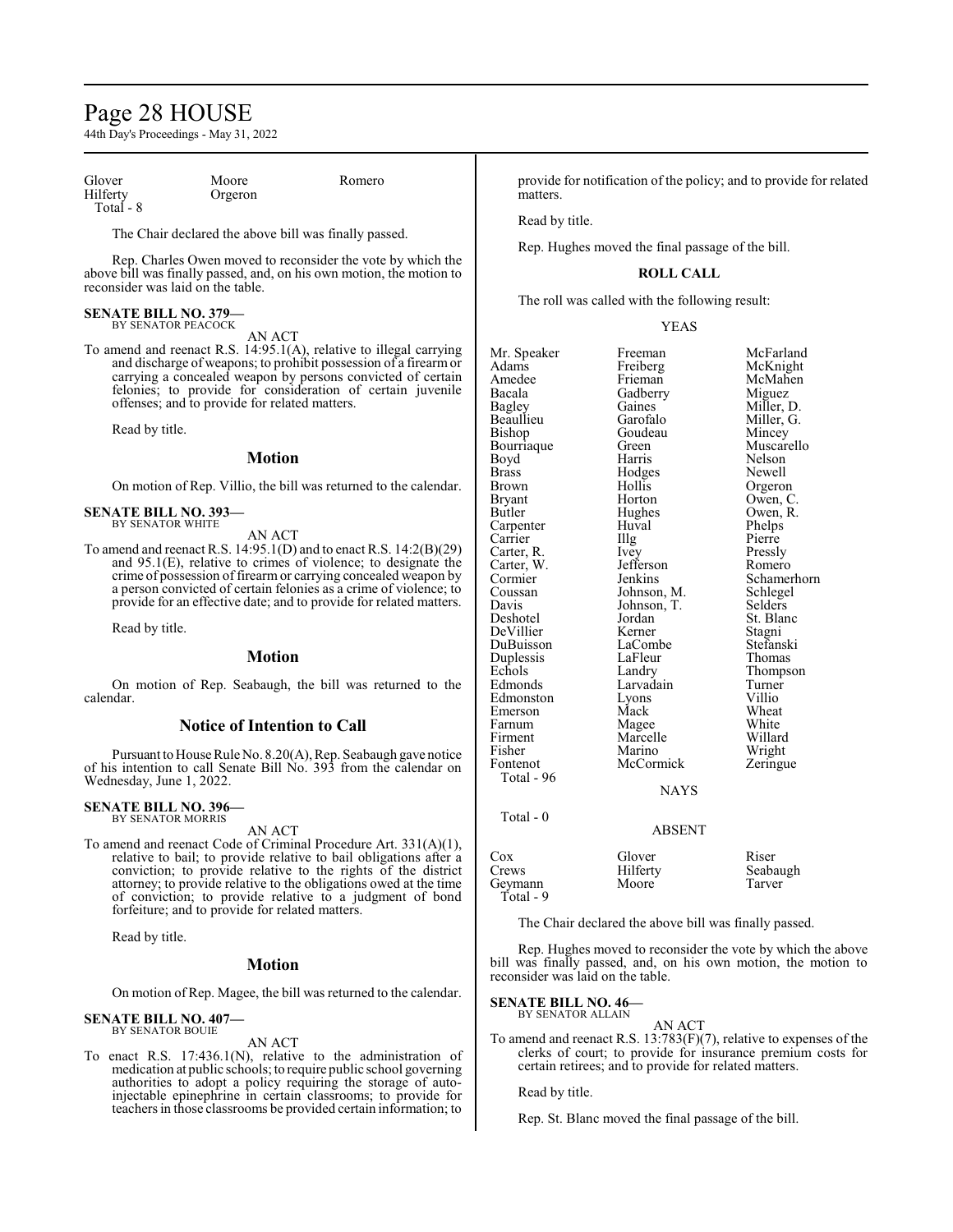# **ROLL CALL**

The roll was called with the following result:

# YEAS

Bacala Gaines<br>Bagley Garofalo Brass Hodges<br>Brown Hollis Cormier Jefferson<br>Coussan Jenkins Echols LaFleur<br>Edmonds Landry Fisher Marcelle<br>Fontenot Marino Total - 95 Total - 0

Mr. Speaker Freiberg McFarland<br>Adams Frieman McKnight Adams Frieman McKnight<br>Amedee Gadberry McMahen Amedee Gadberry McMahen<br>Bacala Gaines Miguez Bagley Garofalo Miller, D. Beaullieu Goudeau Miller, G.<br>Bishop Green Mincey Green Mincey<br>Harris Muscarello Bourriaque Harris Muscarello Hilferty<br>Hodges Newell Brown Hollis Orgeron<br>Bryant Horton Owen, C Bryant Horton Owen, C.<br>Butler Hughes Owen, R. Hughes Owen, R.<br>Huval Phelps Carpenter Huval Phelps<br>Carrier Hughes Pierre Carrier IIIg Pierre<br>Carter, R. Ivey Pressly Carter, R. Ivey Pressly<br>
Cormier Jefferson Romero Coussan Jenkins Schamerhorn<br>
Davis Johnson, M. Schlegel Davis Johnson, M. Schlege<br>Deshotel Johnson, T. Selders Johnson, T.<br>Jordan St. Blanc DeVillier Jordan St. Blanck<br>DuBuisson Kerner Stagni DuBuisson Kerner Stagni Duplessis LaCombe Stefansk<br>Echols LaFleur Thomas Landry Thompson<br>Larvadain Turner Edmonston Larvadain Turner<br>
Emerson Lyons Wheat Emerson Lyons Wheat<br>
Farnum Mack White Farnum Mack White<br>
Firment Magee Willard Firment Magee Willard<br>Fisher Marcelle Wright Zeringue Freeman McCormick **NAYS** ABSENT Carter, W. Glover Tarver

| Cancel, M.   | <b>OIU VEL</b> | 1 ai v Ci |
|--------------|----------------|-----------|
| Cox          | Moore          | Villio    |
| Crews        | Riser          |           |
| Geymann      | Seabaugh       |           |
| Total - $10$ |                |           |
|              |                |           |

The Chair declared the above bill was finally passed.

Rep. St. Blanc moved to reconsider the vote by which the above bill was finally passed, and, on his own motion, the motion to reconsider was laid on the table.

## **SENATE BILL NO. 51—** BY SENATOR MIZELL

AN ACT

To amend and reenact R.S. 13:721 and 722, relative to the Twenty-Second Judicial District Court; to provide for an additional commissioner for the Twenty-Second Judicial District Court; to authorize commissioners to preside over cases involving domestic violence; to authorize commissioners to preside over civil cases; to provide for the residency requirements of the commissioners; to provide for the salary of commissioners; to provide for the duties and powers of the commissioners; to provide for temporary orders and recommendations for final judgments; to provide for procedure and delays to request a hearing before a district court judge to traverse the recommendations of the commissioner; to reaffirm the jurisdiction and authority of the district judges to accept, reject, or modify the findings or recommendations of the commissioners; to provide for appeals; and to provide for related matters.

Read by title.

Rep. White moved the final passage of the bill.

# **ROLL CALL**

The roll was called with the following result:

## YEAS

| Mr. Speaker   | Frieman       | McFarland   |
|---------------|---------------|-------------|
| Adams         | Gadberry      | McKnight    |
| Bagley        | Gaines        | McMahen     |
| Beaullieu     | Garofalo      | Miguez      |
| Bishop        | Geymann       | Miller, D.  |
| Bourriaque    | Goudeau       | Miller, G.  |
| Boyd          | Green         | Muscarello  |
| Brass         | Harris        | Nelson      |
| Brown         | Hilferty      | Newell      |
| <b>Bryant</b> | Hodges        | Orgeron     |
| Butler        | Hollis        | Owen, C.    |
| Carpenter     | Hughes        | Owen, R.    |
| Carrier       | Huval         | Phelps      |
| Carter, R.    | Illg          | Pierre      |
| Cormier       | <i>lvey</i>   | Pressly     |
| Coussan       | Jefferson     | Romero      |
| Davis         | Jenkins       | Schamerhorn |
| Deshotel      | Johnson, M.   | Schlegel    |
| DeVillier     | Johnson, T.   | Selders     |
| DuBuisson     | Jordan        | St. Blanc   |
| Duplessis     | Kerner        | Stagni      |
| Echols        | LaCombe       | Stefanski   |
| Edmonds       | LaFleur       | Thomas      |
| Edmonston     | Landry        | Thompson    |
| Emerson       | Larvadain     | Turner      |
| Farnum        | Lyons         | Villio      |
| Firment       | Mack          | Wheat       |
| Fisher        | Magee         | White       |
| Fontenot      | Marcelle      | Willard     |
| Freeman       | Marino        | Wright      |
| Freiberg      | McCormick     | Zeringue    |
| Total - 93    |               |             |
|               | <b>NAYS</b>   |             |
| Total - 0     |               |             |
|               | <b>ABSENT</b> |             |
| Amedee        | Crews         | Moore       |
| Bacala        | Glover        | Riser       |
| Carter, W.    | Horton        | Seabaugh    |
| $\cos$        | Mincey        | Tarver      |
| Total - 12    |               |             |

The Chair declared the above bill was finally passed.

Rep. White moved to reconsider the vote by which the above bill was finally passed, and, on her own motion, the motion to reconsider was laid on the table.

# **SENATE BILL NO. 396—**

BY SENATOR MORRIS AN ACT

To amend and reenact Code of Criminal Procedure Art. 331(A)(1), relative to bail; to provide relative to bail obligations after a conviction; to provide relative to the rights of the district attorney; to provide relative to the obligations owed at the time of conviction; to provide relative to a judgment of bond forfeiture; and to provide for related matters.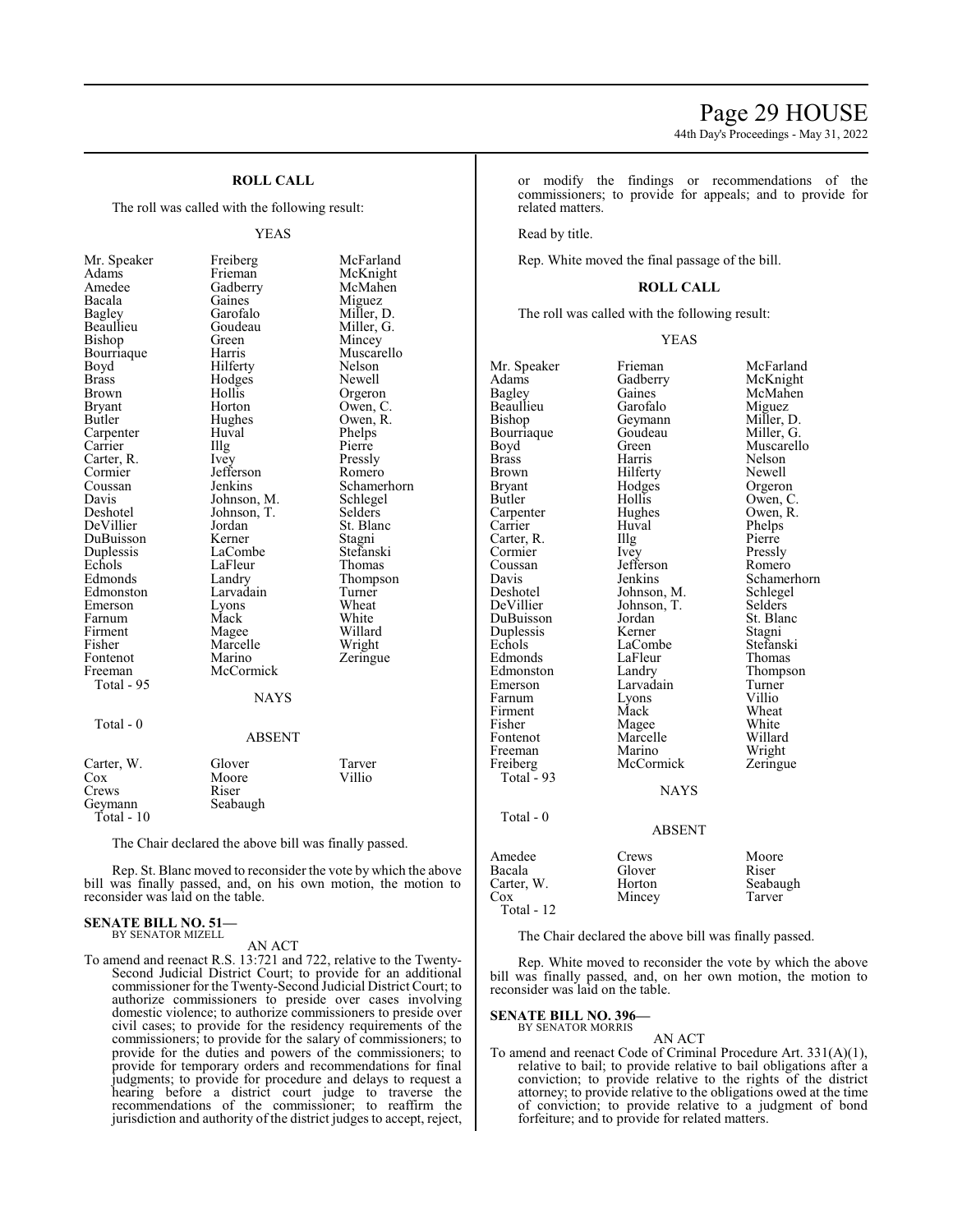# Page 30 HOUSE

44th Day's Proceedings - May 31, 2022

Called from the calendar.

Read by title.

Rep. Bacala moved the final passage of the bill.

# **ROLL CALL**

The roll was called with the following result:

# YEAS

Bacala Gadberry<br>Bagley Gaines Bourriaque Goude<br>Boyd Green Brown Hilferty<br>Bryant Hodges Carter, W. Illg<br>Cormier Ivey Coussan Jefferson<br>Crews Jenkins Echols LaFleur<br>Edmonds Landry Fontenot Total - 99 Total - 0 Total - 6

Mr. Speaker Freeman McCormick<br>Adams Freiberg McFarland Adams Freiberg McFarland Amedee Frieman McKnight<br>Bacala Gadberry McMahen Bagley Gaines Miguez<br>Beaullieu Garofalo Miller, l Beaullieu Garofalo Miller, D.<br>Bishop Geymann Miller, G. Geymann Miller, Goudeau Mincey Boyd Green Muscarello<br>Brass Harris Nelson Brass Harris Nelson Bryant Hodges Orgeron<br>Butler Hollis Owen, C Hollis Owen, C.<br>Horton Phelps Carpenter Horton Phelps<br>
Carrier Hughes Pierre Hughes Pierre<br>Huyal Pressly Carter, R. Huval Pressly Cormier Ivey Schamerhorn<br>
Coussan Jefferson Schlegel Crews Jenkins Seabaugh<br>Davis Johnson, M. Selders Davis Johnson, M. Selders<br>Deshotel Johnson, T. St. Blanc Johnson, T. St. Blanch<br>Jordan Stagni DeVillier Jordan Stagni DuBuisson Kerner Stefans<br>Duplessis LaCombe Tarver Duplessis LaCombe Tarver Landry Thompson<br>Larvadain Turner Edmonston Larvadain Turner Emerson Lyons Villio<br>
Farnum Mack Wheat Farnum Mack Wheat<br>Firment Mage White Firment Magee White<br>
Fisher Marcelle Willard Marcelle Willard<br>
Marino Wright NAYS ABSENT

| Moore    | Riser    |
|----------|----------|
| Owen, R. | Zeringue |
|          |          |
|          |          |

The Chair declared the above bill was finally passed.

Rep. Bacala moved to reconsider the vote by which the above bill was finally passed, and, on his own motion, the motion to reconsider was laid on the table.

## **SENATE BILL NO. 88—** BY SENATOR FRED MILLS

AN ACT

To amend and reenact R.S. 13:5554(G)(2) and (V), relative to the St. Martin Parish Sheriff's Office group insurance; to provide for payments of life and health insurance premium costs for retirees; to provide for eligibility requirements; and to provide for related matters.

Read by title.

Rep. Huval moved the final passage of the bill.

# **ROLL CALL**

The roll was called with the following result:

# YEAS

Mr. Speaker Freeman McFarland<br>
Adams Freiberg McKnight Adams Freiberg McKnight Amedee Frieman McMahen<br>Bacala Gadberry Miguez Bacala Gadberry<br>Bagley Gaines Bagley Gaines Miller, D.<br>Beaullieu Garofalo Miller, G. Beaullieu Garofalo Miller, G.<br>Bishop Goudeau Mincey Bourriaque Green<br>Boyd Harris Boyd Harris Nelson<br>Brass Hilferty Newell Brass Hilferty Newell<br>Brown Hodges Orgeron Brown Hodges<br>Bryant Hollis Bryant Hollis Owen, C.<br>Butler Horton Pierre Carpenter Hughe<br>Carrier Huval Carrier Huval Romero<br>Carter, R. Illg Schamer Carter, W. Ivey<br>Cormier Jefferson Cormier Jefferson Seabaugh<br>
Coussan Jenkins Selders Coussan Jenkins Selders<br>Crews Johnson M St Blanc Crews Johnson, M. St. Bla<br>
Davis Johnson, T. Stagni Davis Johnson, T.<br>Deshotel Jordan DeVillier Kerner Tarver<br>DuBuisson LaCombe Thomas DuBuisson LaComb<br>
Duplessis LaFleur Duplessis LaFleur Thompson<br>
Echols Landry Turner Echols Landry Turner<br>Edmonds Larvadain Villio Edmonston Lyons Wheat<br>Farnum Mack White Farnum Mack<br>Firment Magee Firment Magee Willard<br>Fisher Marino Wright Fisher Marino Wright<br>Fontenot McCormick Zeringue Total - 96 Total - 0

**McCormick NAYS** 

Goudeau Mincey<br>Green Muscarello Horton Pierre<br>Hughes Pressly Illg Schamerhorn<br>Ivey Schlegel Jordan Stefanski<br>Kerner Tarver Larvadain Villio<br>Lyons Wheat

# ABSENT

Cox Glover Owen, R.<br>Emerson Marcelle Phelps Emerson Marcelle Phelp<br>
Geymann Moore Riser Geymann Total - 9

The Chair declared the above bill was finally passed.

Rep. Huval moved to reconsider the vote by which the above bill was finally passed, and, on his own motion, the motion to reconsider was laid on the table.

## **SENATE BILL NO. 93—** BY SENATOR CATHEY

AN ACT

To enact R.S. 49:164.1, relative to state symbols; to provide for the official state butterfly; and to provide for related matters.

Read by title.

Rep. Echols moved the final passage of the bill.

# **ROLL CALL**

The roll was called with the following result: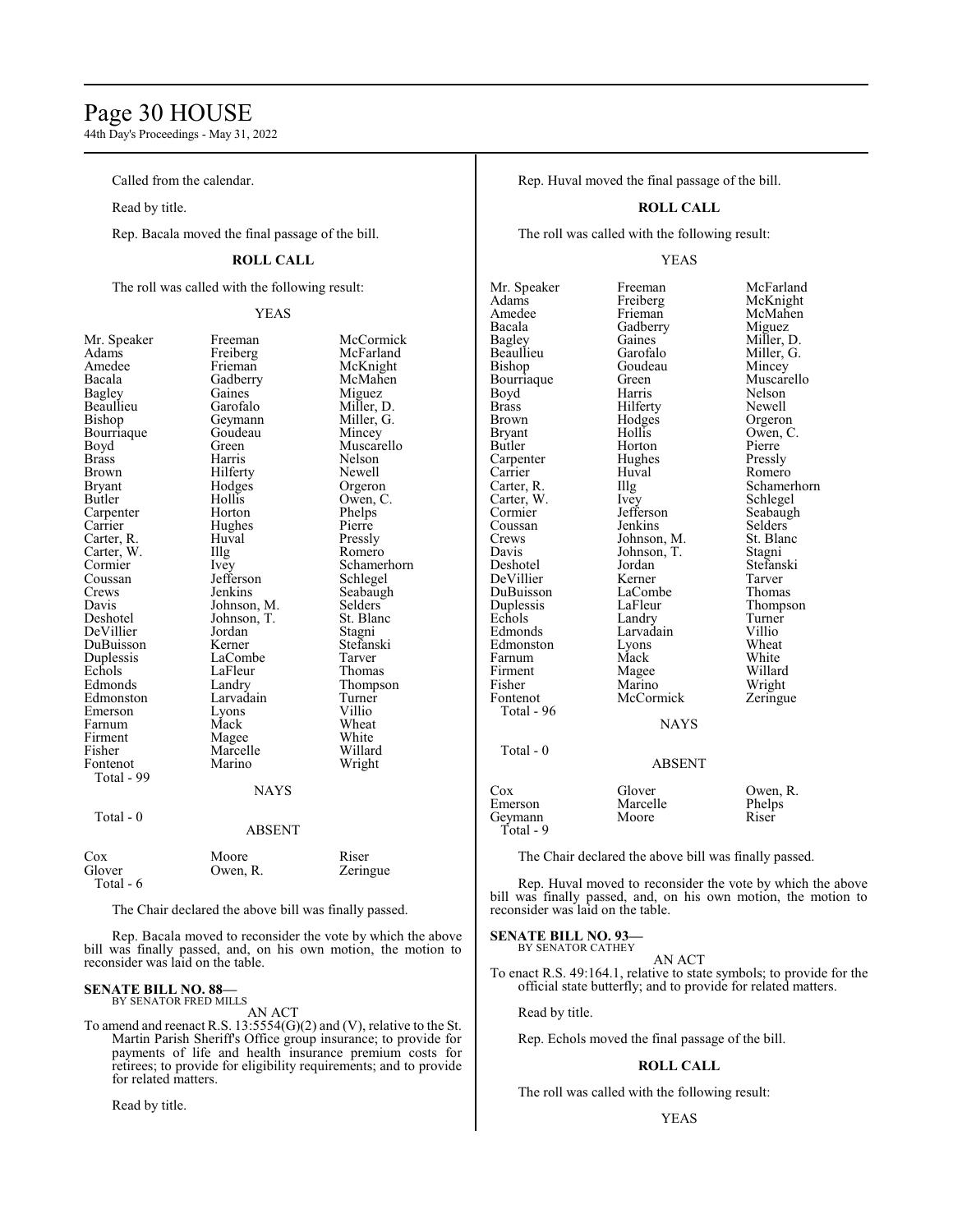# Page 31 HOUSE

44th Day's Proceedings - May 31, 2022

Mr. Speaker Frieman McCormick<br>Adams Gadberry McFarland Adams Gadberry McFarland<br>Amedee Gaines McKnight Amedee Gaines McKnight<br>Bacala Garofalo McMahen Bacala Garofalo McMahen **Bourriaque** Brass Harris Mincey Brown Hilferty Muscarello<br>Butler Hodges Newell Carpenter Hollis Owen,<br>Carrier Horton Pierre Carter, W. Hughes Pressly<br>Cormier Huval Romero Cormier Huv<br>Crews Hllg Crews Illg Schlegel<br>
Davis Ivev Seabaug Davis Ivey Seabaugh<br>Deshotel Jefferson Selders DeVillier Jenkins St. Blanch<br>DuBuisson Johnson, M. Stagni DuBuisson Johnson, M. Stagni Duplessis Johnson, T.<br>Echols Jordan Edmonds Kerner Turner<br>Edmonston LaCombe Villio Edmonston LaCombe Villio<br>
Emerson LaFleur Wheat Emerson LaFleur Wheat<br>Firment Landry White Firment Landry White<br>
Fisher Larvadain Willard Fontenot Lyons<br>Freeman Mack Freeman Mack<br>Freiberg Marcelle Freiberg Marcelle Total - 82 Bagley Farnum Nelson<br>Bishop Magee Schame Carter, R. Marino<br>Coussan Miguez Total - 12

Goudeau Miller, D.<br>Green Miller, G. Hodges Newell<br>Hollis Owen, R. Horton Pierre<br>
Hughes Pressly Jefferson Selders<br>Jenkins St. Blanc Jordan Thomas<br>
Kerner Turner Larvadain Willard<br>Lyons Wright **NAYS** 

Magee Schamerhorn<br>Marino Stefanski Zeringue

| Boyd          | Glover   | Phelps   |
|---------------|----------|----------|
| <b>Bryant</b> | Moore    | Riser    |
| Cox           | Orgeron  | Thompson |
| Geymann       | Owen, C. |          |
| $Total - 11$  |          |          |

The Chair declared the above bill was finally passed.

ABSENT

Rep. Echols moved to reconsider the vote by which the above bill was finally passed, and, on his own motion, the motion to reconsider was laid on the table.

# **Consent to Correct a Vote Record**

Rep. Carpenter requested the House consent to record her vote on final passage of Senate Bill No. 93 as yea, which consent was unanimously granted.

## **SENATE BILL NO. 101—** BY SENATOR CATHEY

AN ACT

To amend and reenact R.S. 13:1900(D), relative to city and municipal courts; to provide relative to a traffic violations bureau; to provide with respect to a traffic violations bureau in city courts in Ouachita Parish; to provide for an effective date; and to provide for related matters.

Read by title.

Rep. Echols moved the final passage of the bill.

# **ROLL CALL**

The roll was called with the following result:

Mr. Speaker Fontenot McCormick<br>
Adams Freeman McKnight Adams Freeman McKnight<br>Amedee Freiberg McMahen Amedee Freiberg McMahen<br>Bacala Frieman Miguez Bagley Gadberry Miller,<br>Beaullieu Gaines Mincey Beaullieu Gaines<br>Bishop Garofalo Bourriaque Geymann Nelson<br>Boyd Goudeau Newell Boyd Goudeau<br>Brass Green Brass Green Orgeron<br>Brown Harris Owen, C Brown Harris Owen, C.<br>Bryant Hilferty Owen, R. Bryant Hilferty Owen, R.<br>Butler Hodges Pierre Hodges<br>Hollis Carpenter Hollis Pressly<br>Carrier Horton Romero Carrier Horton Romero<br>Carter, R. Huval Schamer Carter, W. Illg<br>Cormier Ivev Cormier Ivey Seabaugh<br>Coussan Jefferson Selders Coussan Jefferson<br>Crews Jenkins Crews Jenkins St. Blanc<br>
Davis Johnson, M. Stagni Davis Johnson, M. Stagni DeVillier Jordan Tarver DuBuisson Kerner<br>
Duplessis LaCombe Duplessis LaCombe Thompson<br>
Echols LaFleur Turner Edmonds Landry Wheat<br>Edmonston Larvadain White Edmonston Larvad<br>Emerson Lyons Farnum Mack<br>Firment Magee Firment Magee Zeringue<br>Fisher Marino Marino Total - 95 Total - 0

# YEAS

Frieman Miguez<br>Gadberry Miller, G. Garofalo Muscarello<br>Geymann Nelson Huval Schamerhorn<br>
Illg Schlegel Johnson, T. Stefans<br>Jordan Tarver LaFleur Turner<br>Landry Wheat External Lyons<br>
External Muslim Wright<br>
Muslim Wright

NAYS

# ABSENT

# Cox McFarland Riser<br>
Glover Miller D. Villio Miller, D.<br>Moore

The Chair declared the above bill was finally passed.

Rep. Echols moved to reconsider the vote by which the above bill was finally passed, and, on his own motion, the motion to reconsider was laid on the table.

# **SENATE BILL NO. 379**

Hughes Moore<br>Marcelle Phelps

Marcelle Total - 10

BY SENATOR PEACOCK

AN ACT To amend and reenact R.S. 14:95.1(A), relative to illegal carrying and discharge of weapons; to prohibit possession of a firearmor carrying a concealed weapon by persons convicted of certain felonies; to provide for consideration of certain juvenile offenses; and to provide for related matters.

Called from the calendar.

Read by title.

# **Speaker Pro Tempore Magee in the Chair**

Rep. Frieman sent up floor amendments which were read as follows:

# **HOUSE FLOOR AMENDMENTS**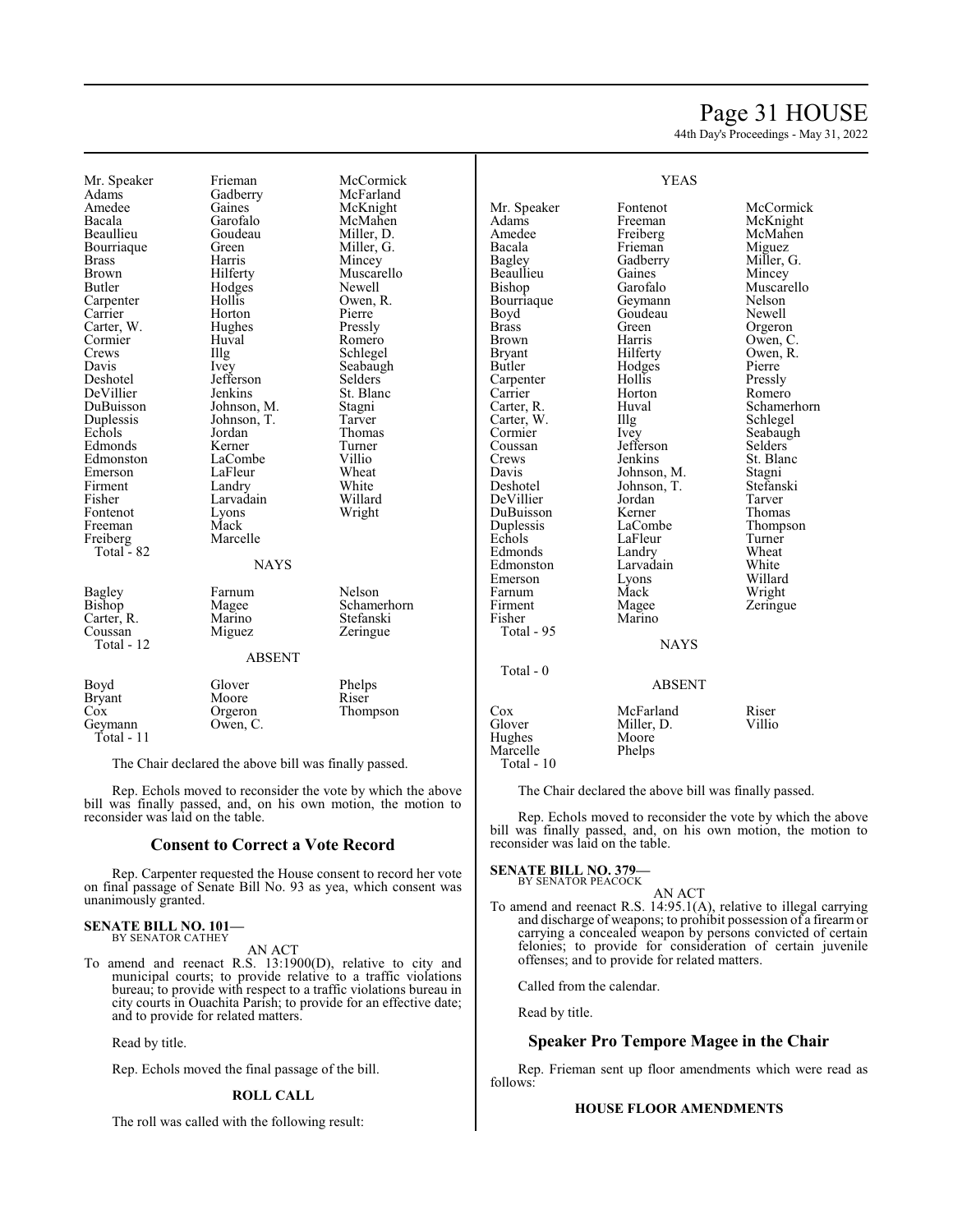# Page 32 HOUSE

44th Day's Proceedings - May 31, 2022

Amendments proposed by Representative Frieman to Engrossed Senate Bill No. 379 by Senator Peacock

# AMENDMENT NO. 1

On page 2, line 7, after " $(2)$ " delete " $(a)$ "

# AMENDMENT NO. 2

On page 2, delete lines 12 through 16 in their entirety

On motion of Rep. Frieman, the amendments were adopted.

# **Speaker Schexnayder in the Chair**

# **Motion**

Rep. Coussan moved that the bill be returned to the calendar.

Rep. Villio objected.

By a vote of 41 yeas and 57 nays, the motion failed to pass.

# **Motion**

Rep. Edmonds moved the previous question be ordered on the entire subject matter.

Rep. Pressly objected.

By a vote of 83 yeas and 16 nays, the House agreed to order the previous question on the entire subject matter.

Rep. Villio moved the final passage of the bill, as amended.

# **ROLL CALL**

The roll was called with the following result:

# YEAS

| Mr. Speaker   | Gadberry          | Miller  |
|---------------|-------------------|---------|
| Bacala        | Garofalo          | Mince   |
| Beaullieu     | Geymann           | Orgero  |
| <b>Bishop</b> | Harris            | Owen,   |
| Bourriaque    | Hilferty          | Owen.   |
| Butler        | Hodges            | Pressl  |
| Carrier       | Hollis            | Scham   |
| Coussan       | Horton            | Schleg  |
| Crews         | Hughes            | Seabai  |
| Davis         | Huval             | St. Bla |
| Deshotel      | $\prod_{i=1}^{n}$ | Stagni  |
| DeVillier     | Johnson, M.       | Stefan  |
| DuBuisson     | Kerner            | Tarver  |
| Echols        | Mack              | Thoma   |
| Edmonds       | Magee             | Turner  |
| Emerson       | McCormick         | Villio  |
| Farnum        | McFarland         | Wheat   |
| Firment       | McKnight          | Wrigh   |
| Fontenot      | McMahen           | Zering  |
| Frieman       | Miguez            |         |
| Total - 59    |                   |         |
|               | NAYS              |         |
|               |                   |         |

Carpenter

Gadberry Miller, G.<br>Garofalo Mincey Garofalo Mincey<br>Geymann Orgeron Geymann Harris Owen, C.<br>Hilferty Owen, R. Hodges<br>Hollis Horton Schlegel<br>Hughes Seabaugh Hughes Seabaugh<br>Huval St. Blanc Huval St. Blanc<br>Illg Stagni Johnson, M. Stefanski<br>Kerner Tarver Kerner<br>Mack Magee Turner<br>
McCormick Villio McCormick Villio<br>
McFarland Wheat McFarland Wheat<br>
McKnight Wright McKnight<br>
McMahen Zeringue McMahen Miguez

# **NAYS**

Adams Fisher Lyons<br>Amedee Freeman Marcelle Amedee Freeman Marcell<br>
Bagley Freiberg Marino Bagley Freiberg<br>Boyd Gaines Boyd Gaines Miller, D.<br>Brass Green Muscarell Bryant Jefferson Newell<br>Carpenter Jenkins Phelps

Owen, R.<br>Pressly Hollis Schamerhorn<br>
Horton Schlegel Thomas<br>Turner

Brass Green Muscarello<br>Brown Ivey Nelson Ivey Nelson<br>Jefferson Newell

| Carter, R.<br>Carter, W.<br>Cormier<br>Duplessis<br>Edmonston<br>Total - 39 |  |
|-----------------------------------------------------------------------------|--|
| Cox<br>Glover<br>Goudeau                                                    |  |

Total - 7

Jordan Pierre<br>LaCombe Romero LaCombe<br>
LaFleur Selders LaFleur Selder<br>
Landry White Landry White<br>Larvadain Willard Larvadain ABSENT

Johnson, T. Thompson

The Chair declared the above bill was finally passed.

Rep. Villio moved to reconsider the vote bywhich the above bill was finally passed, and, on her own motion, the motion to reconsider was laid on the table.

## **SENATE BILL NO. 107—** BY SENATOR LUNEAU

AN ACT

Moore<br>Riser

To amend and reenact R.S. 23:1553(G), to enact R.S. 49:191(13), and to repeal R.S. 49:191(10)(l), relative to the Louisiana Workforce Commission; to provide for the re-creation of the Louisiana Workforce Commission and all statutory entities made a part of the department by law; to provide for the effective termination date for all statutory authority for the existence of such statutory entities; to provide for the reauthorization ofthe Incumbent Worker Training Programwithin the Louisiana Workforce Commission; and to provide for related matters.

Read by title.

Rep. Carpenter moved the final passage of the bill.

# **ROLL CALL**

The roll was called with the following result:

# YEAS

Amedee Gadberry<br>Bacala Gaines Beaullieu Geymann<br>Bishop Goudeau Bourriaque Green<br>Boyd Harris Brown Hodges<br>Bryant Hollis Cormier Jefferson<br>Coussan Jenkins Duplessis LaFleu<br>
Echols Landry Emerson

Mr. Speaker Freiberg McKnight<br>
Adams Frieman McMahen Adams Frieman McMahen<br>Amedee Gadberry Miguez Bacala Gaines Miller, D.<br>Bagley Garofalo Miller, G. Bagley Garofalo Miller, G.<br>Beaullieu Geymann Mincey Goudeau Muscarello<br>Green Nelson Boyd Harris Newell<br>Brass Hilferty Orgeron Brass Hilferty Orgeron<br>Brown Hodges Owen C Bryant Hollis Owen, R.<br>Butler Horton Phelps Horton Phelps<br>Hughes Pierre Carpenter Hughes Pierre<br>Carrier Huval Presslv Carrier Huval Pressly Carter, R. Illg Romero<br>Carter, W. Ivey Schame Carter, W. Ivey Schamerhorn<br>
Cormier Jefferson Schlegel Coussan Jenkins Seabaugh<br>Crews Johnson, M. Selders Crews Johnson, M. Selders<br>Davis Johnson, T. St. Blanc Johnson, T. St. Blanch<br>Jordan Stagni Deshotel Jordan Stagni<br>
DeVillier Kerner Stefanski DeVillier Kerner Stefans<br>DuBuisson LaCombe Tarver DuBuisson LaCombe Tarver<br>
Duplessis LaFleur Thomas Echols Landry Thompson<br>Edmonds Larvadain Turner Larvadain Turner<br>Lyons Villio Edmonston Lyons Villio<br>Emerson Mack Wheat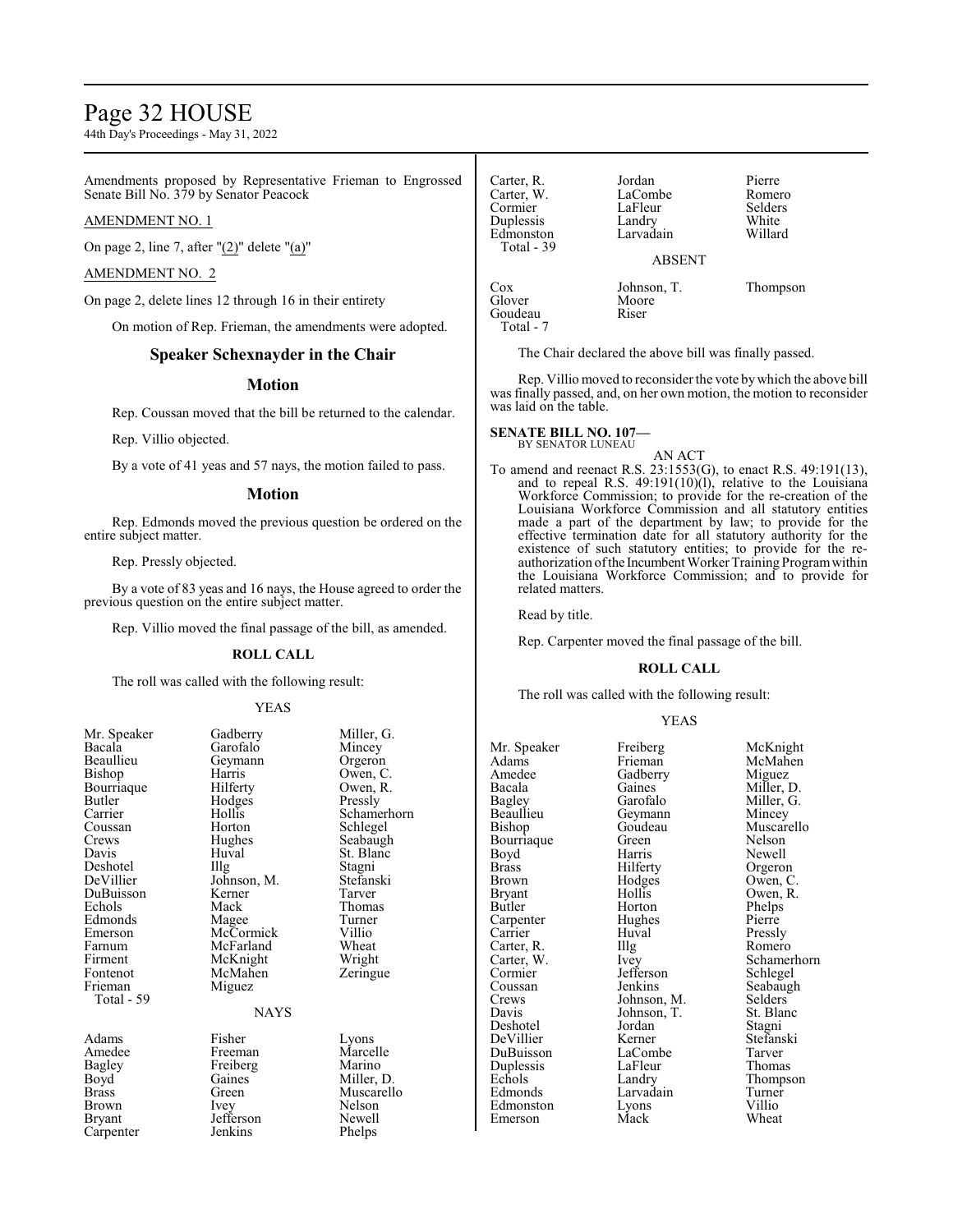# Page 33 HOUSE

44th Day's Proceedings - May 31, 2022

| Farnum<br>Firment                                                                                                                                                                                                                                | Magee<br>Marcelle                              | White<br>Willard                                                                                                                 | Total - 98                                                                                                                                                                                     | <b>NAYS</b>                                           |                                                                                      |
|--------------------------------------------------------------------------------------------------------------------------------------------------------------------------------------------------------------------------------------------------|------------------------------------------------|----------------------------------------------------------------------------------------------------------------------------------|------------------------------------------------------------------------------------------------------------------------------------------------------------------------------------------------|-------------------------------------------------------|--------------------------------------------------------------------------------------|
| Fisher<br>Fontenot<br>Freeman                                                                                                                                                                                                                    | Marino<br>McCormick<br>McFarland               | Wright<br>Zeringue                                                                                                               | Total - 0                                                                                                                                                                                      | <b>ABSENT</b>                                         |                                                                                      |
| Total - 101                                                                                                                                                                                                                                      | <b>NAYS</b>                                    |                                                                                                                                  | Cox                                                                                                                                                                                            | Kerner                                                | St. Blanc                                                                            |
| Total - 0                                                                                                                                                                                                                                        | <b>ABSENT</b>                                  |                                                                                                                                  | Farnum<br>Glover<br>Total - 7                                                                                                                                                                  | Moore<br>Riser                                        |                                                                                      |
| Cox                                                                                                                                                                                                                                              | Moore                                          |                                                                                                                                  |                                                                                                                                                                                                | The Chair declared the above bill was finally passed. |                                                                                      |
| Glover<br>Total - 4                                                                                                                                                                                                                              | Riser                                          |                                                                                                                                  |                                                                                                                                                                                                |                                                       | Rep. Michael Johnson moved to reconsider the vote by which                           |
| The Chair declared the above bill was finally passed.                                                                                                                                                                                            |                                                |                                                                                                                                  | the above bill was finally passed, and, on his own motion, the motion<br>to reconsider was laid on the table.                                                                                  |                                                       |                                                                                      |
| reconsider was laid on the table.                                                                                                                                                                                                                |                                                | Rep. Carpenter moved to reconsider the vote by which the above<br>bill was finally passed, and, on her own motion, the motion to | <b>SENATE BILL NO. 115—</b>                                                                                                                                                                    | AN ACT                                                | BY SENATORS MIZELL AND BARROW AND REPRESENTATIVES FREIBERG, MOORE, NEWELL AND PHELPS |
| <b>SENATE BILL NO. 111—</b><br>BY SENATOR LUNEAU<br>AN ACT                                                                                                                                                                                       |                                                |                                                                                                                                  | To enact R.S. 40:2405.7(D) and (E), relative to mandatory training<br>by peace officers regarding human trafficking; to provide<br>reporting requirements; and to provide for related matters. |                                                       |                                                                                      |
| To repeal Chapter 5-K of Title 25 of the Louisiana Revised Statutes<br>of 1950 comprised of R.S. 25:380.81 through 380.87 and R.S.<br>$36:744(F)(1)(b)$ , relative to the Tioga Heritage Park and<br>Museum; and to provide for related matters. |                                                | Read by title.                                                                                                                   |                                                                                                                                                                                                |                                                       |                                                                                      |
|                                                                                                                                                                                                                                                  |                                                |                                                                                                                                  | Rep. White moved the final passage of the bill.                                                                                                                                                |                                                       |                                                                                      |
| Read by title.                                                                                                                                                                                                                                   |                                                |                                                                                                                                  | <b>ROLL CALL</b>                                                                                                                                                                               |                                                       |                                                                                      |
| Rep. Michael Johnson moved the final passage of the bill.                                                                                                                                                                                        |                                                | The roll was called with the following result:                                                                                   |                                                                                                                                                                                                |                                                       |                                                                                      |
|                                                                                                                                                                                                                                                  | <b>ROLL CALL</b>                               |                                                                                                                                  | <b>YEAS</b>                                                                                                                                                                                    |                                                       |                                                                                      |
|                                                                                                                                                                                                                                                  | The roll was called with the following result: |                                                                                                                                  | Mr. Speaker<br>Adams                                                                                                                                                                           | Freiberg<br>Frieman                                   | McKnight<br>McMahen                                                                  |
|                                                                                                                                                                                                                                                  | <b>YEAS</b>                                    |                                                                                                                                  | Amedee<br>Bacala                                                                                                                                                                               | Gadberry<br>Gaines                                    | Miguez<br>Miller, D.                                                                 |
| Mr. Speaker<br>Adams                                                                                                                                                                                                                             | Freiberg<br>Frieman                            | McKnight<br>McMahen                                                                                                              | Bagley<br>Beaullieu<br>Bishop                                                                                                                                                                  | Garofalo<br>Geymann<br>Goudeau                        | Miller, G.<br>Mincey<br>Muscarello                                                   |
| Amedee<br>Bacala                                                                                                                                                                                                                                 | Gadberry<br>Gaines                             | Miguez<br>Miller, D.                                                                                                             | Bourriaque                                                                                                                                                                                     | Green                                                 | Newell                                                                               |
| Bagley                                                                                                                                                                                                                                           | Garofalo                                       | Miller, G.                                                                                                                       | Boyd                                                                                                                                                                                           | Harris                                                | Orgeron                                                                              |
| Beaullieu                                                                                                                                                                                                                                        | Geymann                                        | Mincey                                                                                                                           | <b>Brass</b>                                                                                                                                                                                   | Hilferty                                              | Owen, C.                                                                             |
| Bishop                                                                                                                                                                                                                                           | Goudeau                                        | Muscarello                                                                                                                       | Brown                                                                                                                                                                                          | Hodges                                                | Owen, R.                                                                             |
| Bourriaque                                                                                                                                                                                                                                       | Green                                          | Nelson                                                                                                                           | <b>Bryant</b>                                                                                                                                                                                  | Hollis                                                | Phelps                                                                               |
| Boyd                                                                                                                                                                                                                                             | Harris                                         | Newell                                                                                                                           | Butler                                                                                                                                                                                         | Horton                                                | Pierre                                                                               |
| <b>Brass</b>                                                                                                                                                                                                                                     | Hilferty                                       | Orgeron                                                                                                                          | Carpenter                                                                                                                                                                                      | Hughes                                                | Pressly                                                                              |
| Brown                                                                                                                                                                                                                                            | Hodges                                         | Owen, C.                                                                                                                         | Carrier                                                                                                                                                                                        | Huval                                                 | Romero                                                                               |
| <b>Bryant</b>                                                                                                                                                                                                                                    | Hollis                                         | Owen, R.                                                                                                                         | Carter, R.                                                                                                                                                                                     | Illg                                                  | Schamerhorn                                                                          |
| $R$ utler                                                                                                                                                                                                                                        | $H$ <sub>O</sub> rton                          | <b>Phelne</b>                                                                                                                    | Carter, W.                                                                                                                                                                                     | Ivey                                                  | Schlegel                                                                             |

Carpenter Hughe<br>
Carrier Huval Carter, R. Illg<br>Carter, W. Ivey Cormier Jefferson<br>Coussan Jenkins Davis Johnson, T.<br>Deshotel Jordan DuBuisson LaFleur<br>Duplessis Landry

Bryant Hollis Owen, R.<br>Butler Horton Phelps Horton Phelps<br>Hughes Pierre Huval Pressly<br>Illg Romero Carter, W. Ivey Schamerhorn<br>
Cormier Jefferson Schlegel Coussan Jenkins Seabaugh<br>Crews Johnson, M. Selders Crews Johnson, M. Selders<br>Davis Johnson, T. Stagni Deshotel Jordan Stefanski<br>DeVillier LaCombe Tarver LaCombe<br>
LaFleur Thomas Duplessis Landry Thompson<br>
Echols Larvadain Turner Larvadain Turner<br>Lyons Villio Edmonds Lyons Villio<br>Edmonston Mack Wheat Edmonston Mack Wheat<br>
Emerson Magee White Emerson Magee White<br>
Firment Marcelle Willard Firment Marcelle Willard<br>Fisher Marino Wright Fisher Marino Wright<br>Fontenot McCormick Zeringue Fontenot McCormick<br>Freeman McFarland McFarland

Carter, W. Ivey Schlegel<br>
Cormier Jefferson Seabaugl Coussan Jenkins Selders<br>Crews Johnson, M. St. Blanc Crews Johnson, M. St. Blanch<br>Davis Johnson, T. Stagni Davis Johnson, T.<br>Deshotel Jordan DeVillier Kerner Tarver<br>DuBuisson LaCombe Thomas DuBuisson LaComb<br>
Duplessis LaFleur Duplessis LaFleur Thompson<br>Echols Landry Turner Echols Landry Turner<br>Edmonds Larvadain Villio Edmonston Lyons Wheat<br>Emerson Mack White Emerson Mack White<br>
Farnum Magee Willard Farnum Magee Willard Firment Marcelle Wright Fisher Marino Zeringue<br>Fontenot McCormick Zeringue Fontenot McCormick<br>Freeman McFarland Total - 100

Total - 0

Jefferson Seabaugh<br>Jenkins Selders

Jordan Stefanski<br>Kerner Tarver

Larvadain Villio<br>
Lyons Wheat

McFarland

NAYS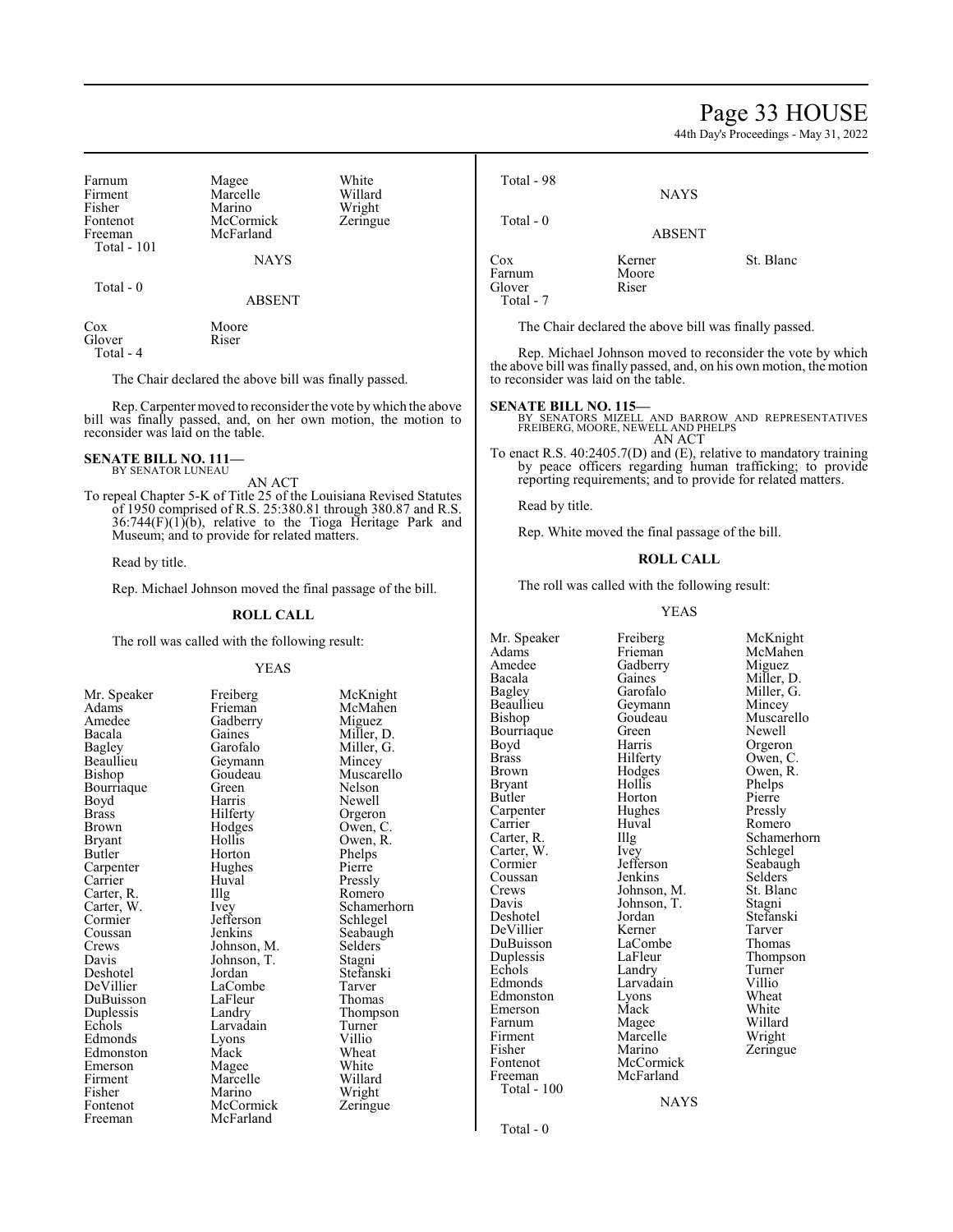# Page 34 HOUSE

44th Day's Proceedings - May 31, 2022

# ABSENT

Moore Riser

| Cox.      |  |
|-----------|--|
| Glover    |  |
| Total - 5 |  |

Nelson

The Chair declared the above bill was finally passed.

Rep. White moved to reconsider the vote by which the above bill was finally passed, and, on her own motion, the motion to reconsider was laid on the table.

## **SENATE BILL NO. 140—** BY SENATOR ABRAHAM

# AN ACT

To enact R.S.  $13:5554(G)(4)(d)$ , (e), (f), and (g), relative to insurance benefits for certain sheriffs and deputies; to provide for eligibility requirements for the payment of insurance premium costs for retired sheriffs and deputies of the Acadia Parish Sheriff's Office; and to provide for related matters.

Read by title.

# **Motion**

On motion of Rep. Stefanski, the bill was returned to the calendar.

# **Notice of Intention to Call**

Pursuant to House Rule No. 8.20(A), Rep. Stefanski gave notice of his intention to call Senate Bill No. 140 from the calendar on Wednesday, June 1, 2022.

### **SENATE BILL NO. 159—** BY SENATOR WARD

AN ACT

To enact R.S. 13:5554(MM), relative to the Iberville Parish Sheriff's Office group insurance; to provide for payments of life and health insurance premium costs for retirees; to provide for eligibility requirements; and to provide for related matters.

Read by title.

Rep. Brown moved the final passage of the bill.

# **ROLL CALL**

The roll was called with the following result:

# YEAS

| Mr. Speaker   | Freiberg    | McFarland   |
|---------------|-------------|-------------|
| Adams         | Frieman     | McKnight    |
| Amedee        | Gadberry    | McMahen     |
| Bacala        | Gaines      | Miguez      |
| Bagley        | Garofalo    | Miller, D.  |
| Beaullieu     | Geymann     | Miller, G.  |
| Bishop        | Goudeau     | Mincey      |
| Bourriaque    | Green       | Muscarello  |
| Boyd          | Harris      | Newell      |
| Brass         | Hilferty    | Orgeron     |
| <b>Brown</b>  | Hodges      | Owen, C.    |
| <b>Bryant</b> | Hollis      | Owen, R.    |
| Butler        | Horton      | Phelps      |
| Carpenter     | Hughes      | Pierre      |
| Carrier       | Huval       | Pressly     |
| Carter, R.    | Illg        | Romero      |
| Cormier       | <i>lvey</i> | Schamerhorn |
| Coussan       | Jefferson   | Seabaugh    |
| Crews         | Jenkins     | Selders     |
| Davis         | Johnson, M. | St. Blanc   |

| Deshotel<br>DeVillier<br>DuBuisson<br>Duplessis<br>Echols<br>Edmonds<br>Edmonston<br>Emerson<br>Farnum<br>Firment<br>Fisher<br>Fontenot<br>Freeman<br>Total - 98<br>$Total - 0$ | Johnson, T.<br>Jordan<br>Kerner<br>LaCombe<br>LaFleur<br>Landry<br>Larvadain<br>Lyons<br>Mack<br>Magee<br>Marcelle<br>Marino<br>McCormick<br><b>NAYS</b><br>ABSENT | Stagni<br>Stefanski<br>Tarver<br>Thomas<br>Thompson<br>Turner<br>Villio<br>Wheat<br>White<br>Willard<br>Wright<br>Zeringue |
|---------------------------------------------------------------------------------------------------------------------------------------------------------------------------------|--------------------------------------------------------------------------------------------------------------------------------------------------------------------|----------------------------------------------------------------------------------------------------------------------------|
|                                                                                                                                                                                 |                                                                                                                                                                    |                                                                                                                            |
| Carter, W.<br>$\cos$<br>Glover<br>Total - 7                                                                                                                                     | Moore<br>Nelson<br>Riser                                                                                                                                           | Schlegel                                                                                                                   |

The Chair declared the above bill was finally passed.

Rep. Brown moved to reconsider the vote by which the above bill was finally passed, and, on his own motion, the motion to reconsider was laid on the table.

## **SENATE BILL NO. 201—** BY SENATOR JACKSON

AN ACT To amend and reenact R.S.  $33:5151(C)(1)$  and (2), relative to health insurance coverage offered by parish governments to their employees and officials; to provide that the district public defender and his employees or contract attorneys may participate in such insurance coverage; and to provide for related matters.

Read by title.

Rep. Magee moved the final passage of the bill.

# **ROLL CALL**

The roll was called with the following result:

# YEAS

Mr. Speaker Freiberg McKnight<br>
Adams Frieman McMahen Adams Frieman McMahen<br>Amedee Gadberry Miguez Amedee Gadberry<br>Bacala Gaines Bacala Gaines Miller, D.<br>Bagley Garofalo Miller, G. Bagley Garofalo Miller, G. Beaullieu Geymann<br>Bishop Goudeau Bourriaque Green<br>Boyd Harris Boyd Harris Orgeron<br>Brass Hilferty Owen, C Brass Hilferty Owen, C.<br>Brown Hodges Owen, R. Bryant Hollis Phelps<br>Butler Horton Pierre Carpenter Huv<br>Carrier Hllg Carrier Illg Romero<br>Carter, R. Ivey Schame Carter, W. Jefferson<br>Cormier Jenkins Cormier Jenkins Seabaugh<br>Coussan Johnson, M. Selders Coussan Johnson, M. Selders<br>Crews Johnson, T. St. Blanc Crews Johnson, T.<br>Davis Jordan Davis Jordan Stagni

Hodges Owen, R.<br>Hollis Phelps Horton Pierre<br>
Huval Pressly Deshotel Kerner Stefanski

Goudeau Muscarello<br>Green Newell Ivey Schamerhorn<br>Jefferson Schlegel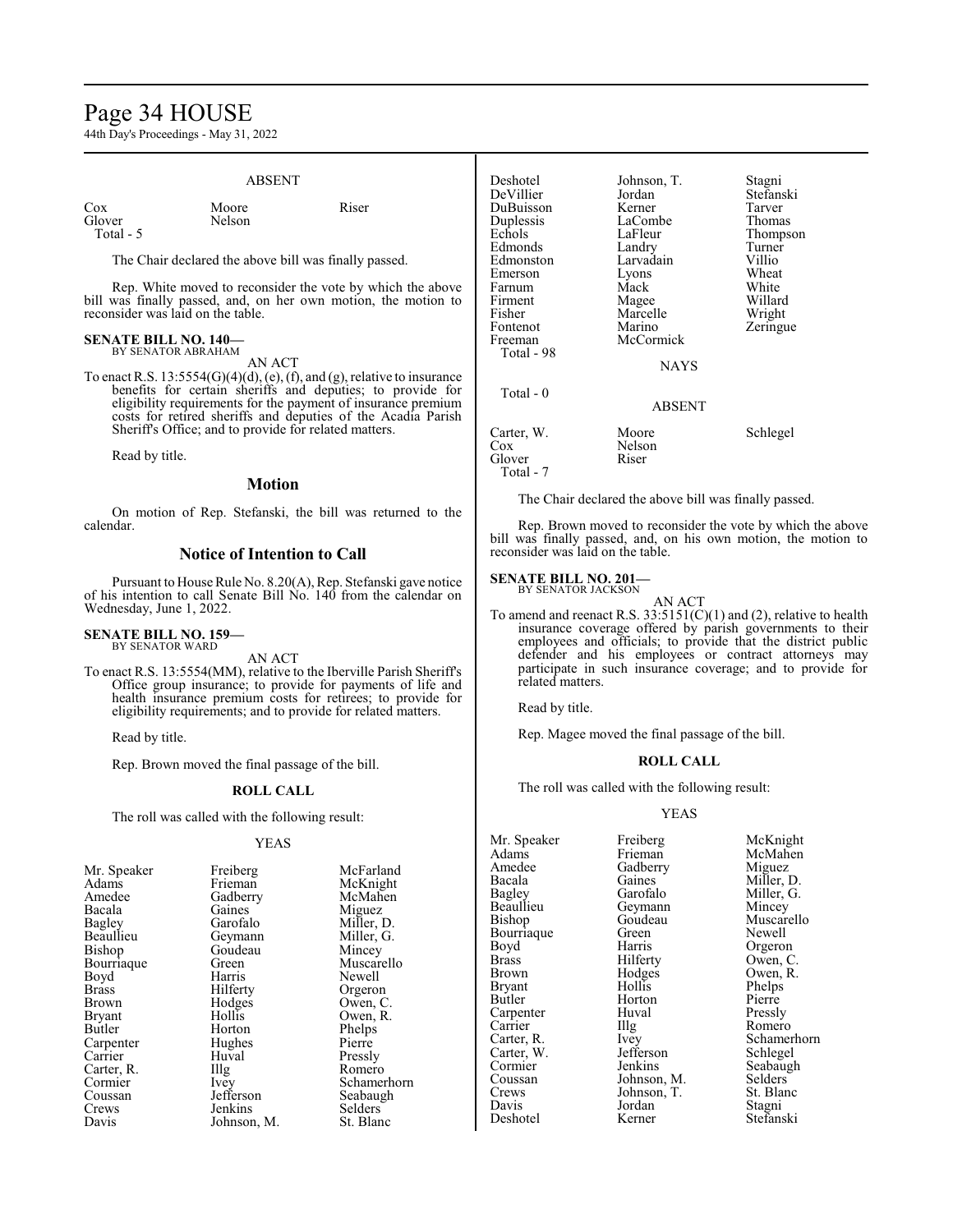# Page 35 HOUSE

44th Day's Proceedings - May 31, 2022

Zeringue

| DeVillier<br>DuBuisson<br>Duplessis<br>Echols<br>Edmonds<br>Edmonston<br>Emerson<br>Farnum<br>Firment<br>Fisher<br>Freeman<br>Total - 97 | LaCombe<br>LaFleur<br>Landry<br>Larvadain<br>Lyons<br>Mack<br>Magee<br>Marcelle<br>Marino<br>McCormick<br>McFarland | Thomas<br>Thompson<br>Turner<br>Villio<br>Wheat<br>White<br>Willard<br>Wright<br>Zeringue |
|------------------------------------------------------------------------------------------------------------------------------------------|---------------------------------------------------------------------------------------------------------------------|-------------------------------------------------------------------------------------------|
|                                                                                                                                          | <b>NAYS</b>                                                                                                         |                                                                                           |
| Total - 0                                                                                                                                | <b>ABSENT</b>                                                                                                       |                                                                                           |
| Cox<br>Fontenot<br>$\sim$                                                                                                                | Hughes<br>Moore<br><b>AT 1</b>                                                                                      | Riser<br>Tarver                                                                           |

Glover Nelson Total - 8

The Chair declared the above bill was finally passed.

Rep. Magee moved to reconsider the vote by which the above bill was finally passed, and, on his own motion, the motion to reconsider was laid on the table.

# **SENATE BILL NO. 215—** BY SENATOR LUNEAU

AN ACT

To amend and reenact R.S. 33:2501.1 and to enact R.S. 33:2561.1, relative to certain municipal fire and police civil service boards; to authorize attorney fees for the appealing employee when a decision of the employee's appointing authority is reversed under certain circumstances; and to provide for related matters.

Read by title.

Rep. Stagni moved the final passage of the bill.

## **ROLL CALL**

The roll was called with the following result:

## YEAS

| Mr. Speaker | Freiberg          | McFarland   |
|-------------|-------------------|-------------|
| Adams       | Frieman           | McKnight    |
| Bacala      | Gadberry          | McMahen     |
| Bagley      | Gaines            | Miller, D.  |
| Beaullieu   | Garofalo          | Miller, G.  |
| Bishop      | Geymann           | Mincey      |
| Bourriaque  | Goudeau           | Muscarello  |
| Boyd        | Green             | Nelson      |
| Brass       | Harris            | Newell      |
| Brown       | Hilferty          | Orgeron     |
| Bryant      | Hollis            | Owen, C.    |
| Butler      | Horton            | Owen, R.    |
| Carpenter   | Hughes            | Phelps      |
| Carrier     | Huval             | Pierre      |
| Carter, R.  | $\prod_{i=1}^{n}$ | Romero      |
| Carter, W.  | Ivey              | Schamerhorn |
| Cormier     | Jefferson         | Schlegel    |
| Coussan     | Jenkins           | Seabaugh    |
| Davis       | Johnson, M.       | Selders     |
| Deshotel    | Johnson, T.       | St. Blanc   |
| DeVillier   | Jordan            | Stagni      |
| DuBuisson   | Kerner            | Stefanski   |
| Duplessis   | LaCombe           | Tarver      |
| Echols      | LaFleur           | Thompson    |
| Edmonds     | Landry            | Turner      |
|             |                   |             |

Edmonston Larvadain Villio Emerson Lyons Wheat<br>
Farnum Mack White<br>
Mack White Farnum Mack<br>Fisher Magee Fisher Magee Willard<br>Fontenot Marcelle Wright Fontenot Marcelle<br>Freeman Marino Total - 93 NAYS Amedee Hodges Pressly<br>Crews McCormick Thomas McCormick<br>Miguez Firment Total - 8 ABSENT Cox Moore<br>Glover Riser Glover Total - 4

The Chair declared the above bill was finally passed.

Rep. Stagni moved to reconsider the vote by which the above bill was finally passed, and, on his own motion, the motion to reconsider was laid on the table.

# **Consent to Correct a Vote Record**

Rep. Amedee requested the House consent to correct her vote on final passage of Senate Bill No. 215 from yea to nay, which consent was unanimously granted.

## **SENATE BILL NO. 275—** BY SENATOR ABRAHAM

AN ACT

To enact Chapter 15-B of Title 33 of the Louisiana Revised Statutes of 1950, to be comprised ofR.S. 33:5081 through 5089, relative to affiliates and subsidiaries of local housing authority members; to authorize the pooling of coverage risks; to authorize the pooling of coverage risks that the board of the risk management organization agencydeems appropriate; to provide for definitions; and to provide for related matters.

Read by title.

# **Motion**

On motion ofRep. Farnum, the bill was returned to the calendar.

# **Notice of Intention to Call**

Pursuant to House Rule No. 8.20(A), Rep. Farnum gave notice of his intention to call Senate Bill No. 275 from the calendar on Wednesday, June 1, 2022.

**SENATE BILL NO. 311—** BY SENATOR MILLIGAN

AN ACT

To enact R.S. 29:726(E)(30) and (31), relative to the Governor's Office of Homeland Security and Emergency Preparedness; to provide for authority and responsibilities; to provide for promulgation of rules; to provide for an annual emergency preparedness class; to provide for disbursement of assets and diversion of resources during an emergency; and to provide for related matters.

Read by title.

# **Motion**

On motion of Rep. Michael Johnson, the bill was returned to the calendar.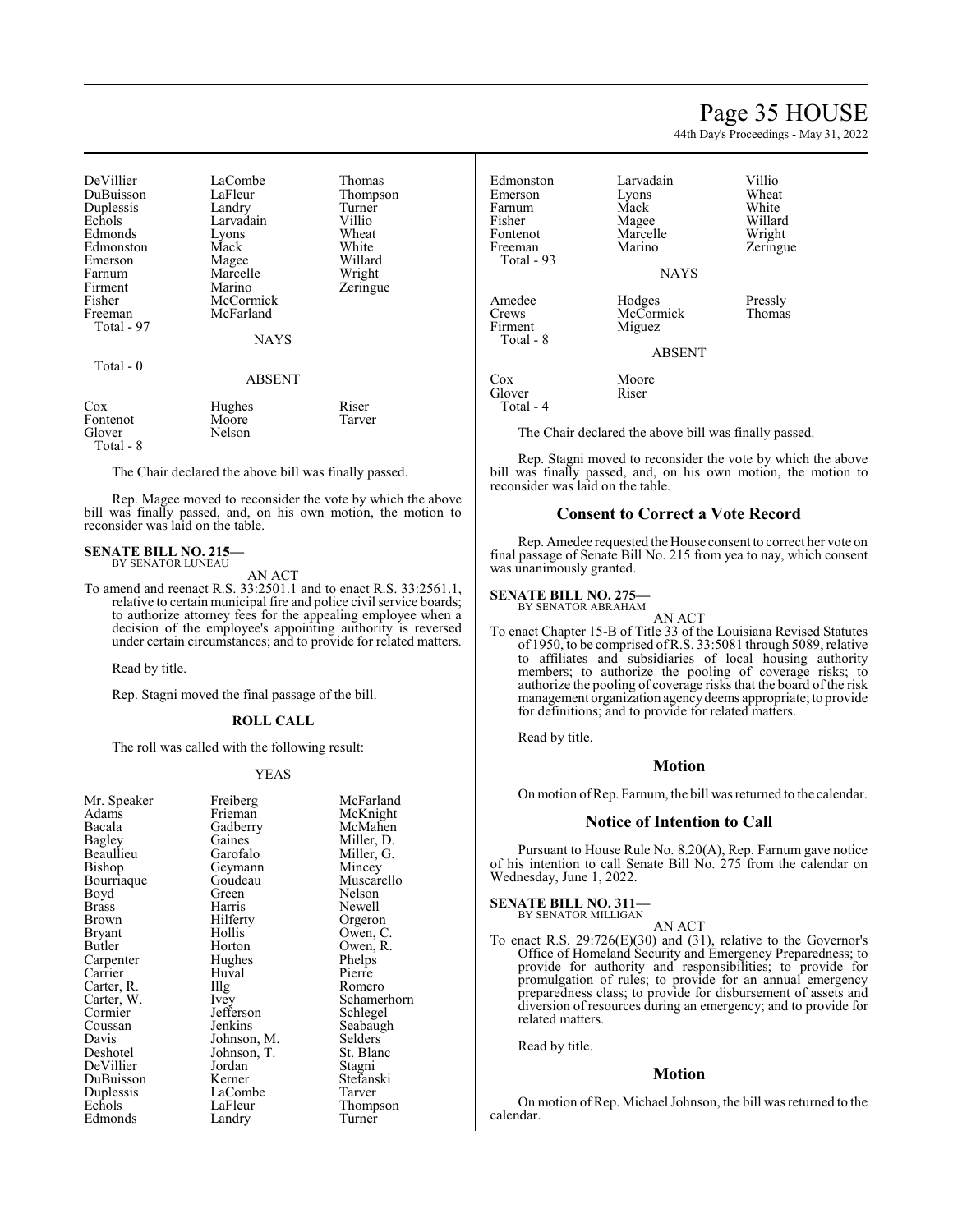# Page 36 HOUSE

44th Day's Proceedings - May 31, 2022

# **Notice of Intention to Call**

Pursuant to House Rule No. 8.20(A), Rep. Michael Johnson gave notice of his intention to call Senate Bill No. 311 from the calendar on Friday, June 3, 2022.

# **SENATE BILL NO. 313—** BY SENATOR CLOUD

AN ACT

To enact R.S. 33:441(D), relative to Mayor's court; to provide relative to training requirements for mayors and magistrates; to provide relative to verification of training; to provide relative to continuing education; and to provide for related matters.

Read by title.

# **Motion**

On motion of Rep. Stagni, the bill was returned to the calendar.

# **Notice of Intention to Call**

Pursuant to House Rule No. 8.20(A), Rep. Stagni gave notice of his intention to call Senate Bill No. 313 from the calendar on Wednesday, June 1, 2022.

## **SENATE BILL NO. 319—** BY SENATOR FOIL

AN ACT

To amend, reenact, and redesignate R.S. 29:183, 198, 205, 215, 220, 220a, 223 and 232, and to enact R.S. 29:204a, 206a, 214, 217a, 221a, 221b, 222a, 223a, 224, 230, 231a, 231b, 231c, 231d, 231e, and 231f, relative to the Louisiana Code of Military Justice; to provide for punitive articles; to redesignate certain punitive articles to conform with the Uniform Code of Military Justice; to provide for the offense of malingering; to provide for the offense of misconduct as a prisoner; to provide for the offense of fraudulent enlistment, appointment or separation; to provide for the offense of forgery; to provide for the offense of wearing unauthorized insignia, decoration, badge, ribbon, device, or lapel button; to provide for endangerment offenses; to provide for the offense of communicating threats; to provide for the offense of wrongful broadcast or distribution of intimate visual images; to provide for the offense of sexual assault; to provide for the offense of depositing obscene matter in the mail; to provide for the offense of fraudulent use of credit cards, debit cards, or other access devices; to provide for the offense of false pretenses to obtain services; to provide for the offense of receiving stolen property; to provide for offenses concerning government computers; to provide for the offense of making, drawing, or uttering check, draft, or order without sufficient funds; to provide for frauds against the government; to provide for the offense of stalking; to provide for the offense of subornation of perjury; to provide for the offense of obstructing justice; to provide for the offense of misprision of serious offense; to provide for the offense of wrongful refusal to testify; to provide for the offense of prevention of unauthorized seizure of property; to provide for the offense of noncompliance with procedural rules; to provide for the offense of retaliation; and to provide for related matters.

Read by title.

Rep. Gaines sent up floor amendments which were read as follows:

# **HOUSE FLOOR AMENDMENTS**

Amendments proposed by Representative Gaines to Reengrossed Senate Bill No. 319 by Senator Foil

# AMENDMENT NO. 1

On page 12, line 15, after "States" and before the comma "," insert "or injury to the state of Louisiana"

# AMENDMENT NO. 2

On page 16, line 22, after "States" and before the comma "," insert "or for the state of Louisiana"

On motion of Rep. Gaines, the amendments were adopted.

Rep. Charles Owen moved the final passage of the bill, as amended.

## **ROLL CALL**

The roll was called with the following result:

## YEAS

Mr. Speaker Freeman McFarland<br>
Adams Freiberg McKnight Adams Freiberg McKnight Amedee Frieman McMahen<br>Bacala Gadberry Miguez Bacala Gadberry Miguez Bagley Garofalo Miller, D. Beaullieu Geymann Miller, executive Goudeau Miller, executive Goudeau Mincey Bishop Goudeau<br>Bourriaque Green Bourriaque Green Muscarello<br>
Boyd Harris Nelson Boyd Harris Nelson<br>Brass Hilferty Orgero Brass Filerty Orgeron<br>Brown Hodges Owen, C Brown Hodges Owen, C.<br>Bryant Hollis Owen, R. Bryant Hollis Owen, R.<br>Butler Horton Phelps Horton Phelps<br>Hughes Pierre Carpenter Hughe<br>Carrier Huval Huval Pressly<br>
Illg Romero Carter, R.<br>Carter, W. Carter, W. Ivey Schamerhorn<br>
Cormier Iefferson Schlegel Cormier Jefferson Schlegel<br>Coussan Jenkins Seabaug Coussan Jenkins Seabaugh<br>Crews Johnson, M. Selders Crews Johnson, M. Selders<br>Davis Johnson, T. St. Blanc Johnson, T. St. Bla<br>Jordan Stagni Deshotel Jordan Stagni DeVillier Kerner Stefans<br>DuBuisson LaCombe Tarver DuBuisson LaCombe Tarver<br>
Duplessis LaFleur Thomas Duplessis LaFleur<br>Echols Landry Echols Landry Thompson<br>
Edmonds Larvadain Turner Larvadain Turner<br>
Lyons Villio Edmonston Lyons Villio<br>Emerson Mack Wheat Emerson Mack Wheat<br>
Farnum Magee White Farnum Magee White Firment Marcelle Willard<br>Fisher Marino Wright Fisher Marino Wright<br>
Fontenot McCormick Zeringue McCormick Total - 99 NAYS Total - 0 ABSENT Cox Glover Newell<br>Gaines Moore Riser Moore Total - 6

The Chair declared the above bill was finally passed.

Rep. Charles Owen moved to reconsider the vote by which the above bill was finally passed, and, on his own motion, the motion to reconsider was laid on the table.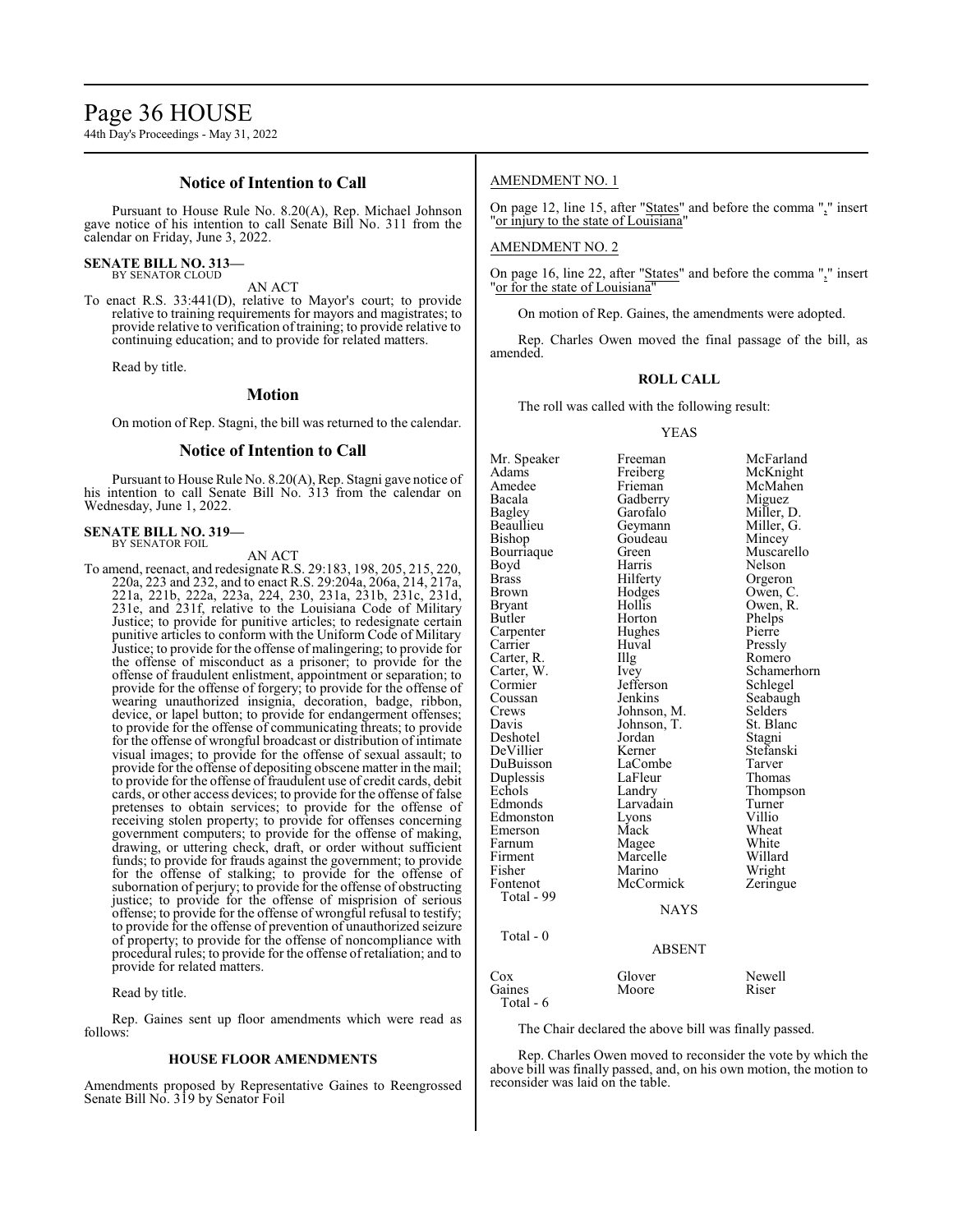# Page 37 HOUSE

44th Day's Proceedings - May 31, 2022

## **SENATE BILL NO. 332—** BY SENATOR HENRY

AN ACT

To amend and reenact R.S. 26:80(A)(2) and 280(A)(2), relative to the office of alcohol and tobacco control; to provide relative to permits; to provide relative to residency requirements; to remove the two-year residency requirement for alcohol retail permits; and to provide for related matters.

Read by title.

# **Motion**

On motion of Rep. Mack, the bill was returned to the calendar.

# **Notice of Intention to Call**

Pursuant to House Rule No. 8.20(A), Rep. Mack gave notice of his intention to call Senate Bill No. 332 from the calendar on Wednesday, June 1, 2022.

**SENATE BILL NO. 383—** BY SENATOR PEACOCK

AN ACT

To amend and reenact R.S. 37:223 relative to advertisements; to provide for advertisements of legal services; to require certain disclosures; to provide for terms and conditions; and to provide for related matters.

Read by title.

Rep. Seabaugh moved the final passage of the bill.

# **ROLL CALL**

The roll was called with the following result:

| Mr. Speaker        |
|--------------------|
| Adams              |
| Amedee             |
| Bacala             |
| Bagley             |
| Beaullieu          |
| Bishop             |
| Bourriaque         |
| <b>Brown</b>       |
| <b>Butler</b>      |
|                    |
| Carrier<br>Coussan |
| Crews              |
| Davis              |
| DeVillier          |
| DuBuisson          |
| Echols             |
|                    |
| Edmonds            |
| Edmonston          |
| Emerson            |
| Farnum             |
| Firment            |
| Fisher             |
| Fontenot           |
| Freiberg           |
| 75<br>Total -      |
|                    |
|                    |

Carpenter Jefferson<br>Carter, R. Jenkins

YEAS Frieman Miguez<br>Gadberry Miller, Gadberry Miller, G.<br>Gaines Mincey Gaines Mincey<br>Garofalo Muscare Goudeau<br>Harris Harris Orgeron<br>Hodges Owen, C Hodges Owen, C.<br>Hollis Owen, R. Horton<br>Huval Huval Romero<br>Illg Schamer Johnson, M. Seabaug<br>Johnson, T. Selders Johnson, T.<br>Jordan Jordan St. Blanc<br>Kerner Stagni LaCombe Stefans<br>LaFleur Tarver LaFleur<br>Mack Magee Turne<br>
Marino Villio Marino Villio<br>McCormick Wheat McCormick Wheat<br>
McFarland White McFarland White<br>
McKnight Wright McKnight<br>McMahen NAYS Boyd Freeman Marcelle<br>Brass Green Miller, D Brass Green Miller, D.

Muscarello<br>Nelson Owen, R.<br>Pressly Illg Schamerhorn<br>Ivev Schlegel Schlegel<br>Seabaugh Stagni<br>Stefanski Thomas<br>Turner Zeringue Hughes Newel<br>Jefferson Pierre Thompson

| Carter, W.<br>Cormier<br>Duplessis<br>Total - 22 | Landry<br>Larvadain<br>Lyons | Willard         |
|--------------------------------------------------|------------------------------|-----------------|
|                                                  | <b>ABSENT</b>                |                 |
| Cox<br>Deshotel<br>Geymann<br>Total - 8          | Glover<br>Hilferty<br>Moore  | Phelps<br>Riser |

The Chair declared the above bill was finally passed.

Rep. Seabaugh moved to reconsider the vote bywhich the above bill was finally passed, and, on his own motion, the motion to reconsider was laid on the table.

# **Consent to Correct a Vote Record**

Rep. Mincey requested the House consent to record his vote on final passage of Senate Bill No. 383 as yea, which consent was unanimously granted.

**SENATE BILL NO. 398** (Substitute of Senate Bill No. 373 by Senator Peacock)**—** BY SENATOR PEACOCK

AN ACT To amend and reenact R.S. 13:3049.1(B) and 3105(A), relative to juror compensation; to provide for the compensation rate of jurors for attendance in court; to provide relative to an allowance for mileage; to provide for an effective date; and to provide for related matters.

Read by title.

Rep. Seabaugh moved the final passage of the bill.

## **ROLL CALL**

The roll was called with the following result:

# YEAS

Mr. Speaker Freiberg McMahen<br>Adams Frieman Miguez Adams Frieman<br>Amedee Gadberry Amedee Gadberry Miller, D.<br>Bacala Gaines Miller, G. Bacala Gaines Miller, G.<br>Bagley Garofalo Mincey Bagley Garofalo<br>Beaullieu Geymann Beaullieu Geymann Muscarello<br>Bishop Goudeau Nelson Bourriaque Green<br>Boyd Harris Boyd Harris Orgeron<br>Brass Hodges Owen, C Brass Hodges Owen, C. Brown Hollis Owen, R.<br>Bryant Horton Phelps Bryant Horton Phelps<br>Butler Hughes Pierre Carpenter Huv<br>Carrier Huy Carrier Illg Romero<br>Carter, R. Ivey Schamer Carter, W. Jefferson Schwarter, W. September 31, 1996 Cormier Jenkins Seabaugh<br>Coussan Johnson, M. Selders Coussan Johnson, M. Selders Crews Johnson, T. St. Blanc Crews Johnson, T.<br>Davis Jordan Davis Jordan Stagni Deshotel Kerner Stefanski<br>DeVillier LaCombe Tarver DuBuisson LaFleur Thomas<br>
Duplessis Landry Thompson Duplessis Landry Thomp<br>Echols Larvadain Turner Edmonds Lyons Villio Edmonston Mack Wheat<br>
Emerson Magee White Emerson Magee

Goudeau Nelson<br>Green Newell Hughes Pierre<br>Huval Pressly Ivey Schamerhorn<br>Jefferson Schlegel LaCombe Tarver<br>
LaFleur Thomas Larvadain Turne<br>Lyons Villio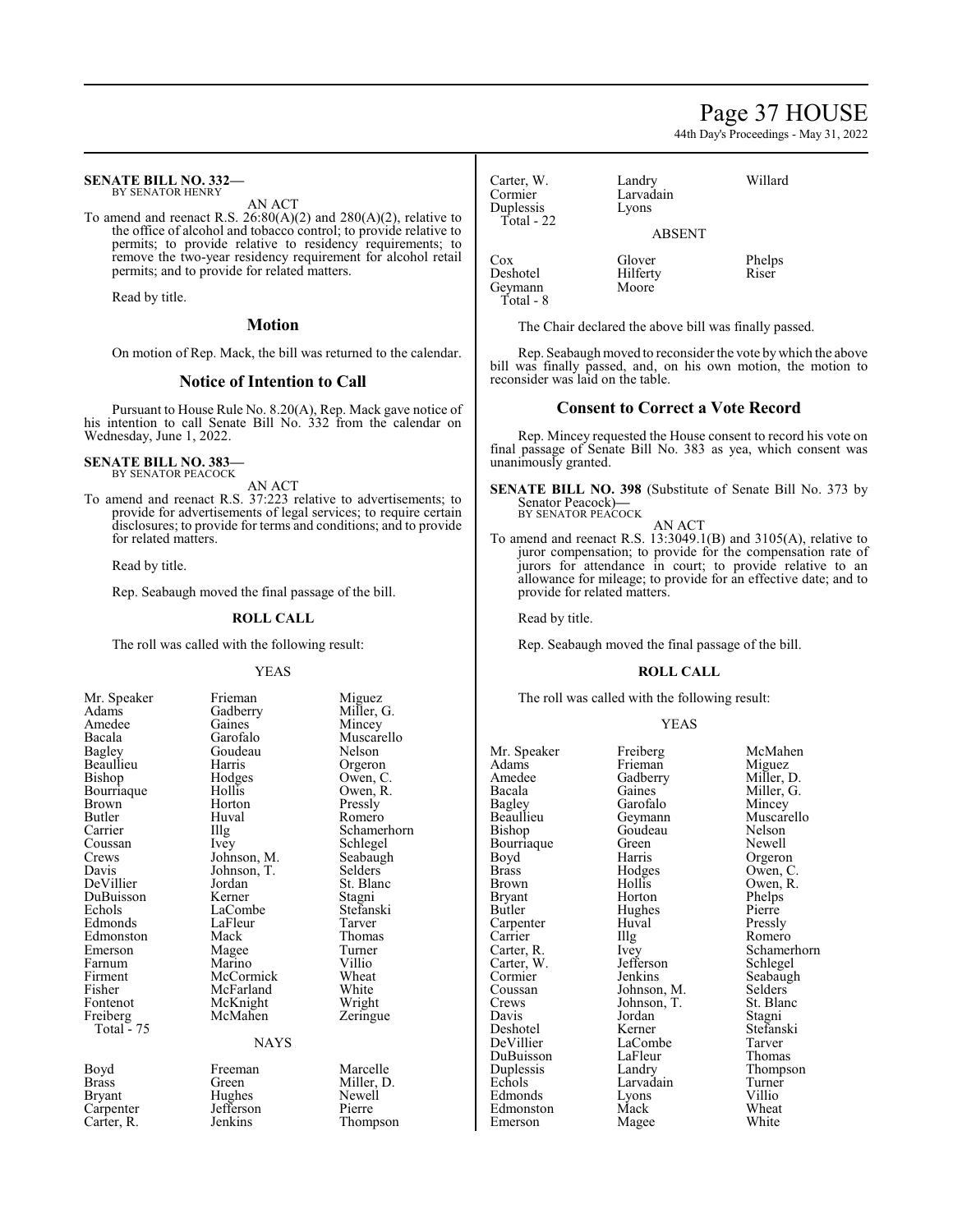# Page 38 HOUSE

44th Day's Proceedings - May 31, 2022

| Farnum<br>Firment<br>Fisher<br>Fontenot<br>Freeman<br>Total $-100$ | Marcelle<br>Marino<br>McCormick<br>McFarland<br>McKnight<br><b>NAYS</b> | Willard<br>Wright<br>Zeringue |
|--------------------------------------------------------------------|-------------------------------------------------------------------------|-------------------------------|
| Total $-0$                                                         | <b>ABSENT</b>                                                           |                               |
| Cox<br>Glover<br>Total - 5                                         | Hilferty<br>Moore                                                       | Riser                         |

The Chair declared the above bill was finally passed.

Rep. Seabaugh moved to reconsider the vote by which the above bill was finally passed, and, on his own motion, the motion to reconsider was laid on the table.

# **Consent to Correct a Vote Record**

Rep. Kerner requested the House consent to record his vote on final passage of Senate Bill No. 398 as yea, which consent was unanimously granted.

## **SENATE BILL NO. 402—** BY SENATOR ABRAHAM

AN ACT

To amend and reenact R.S. 13:4165(F)(7) and to enact R.S.  $13:4165(F)(9)$  and  $(10)$ , relative to courts and judicial procedure; to provide for the appointment, duties, powers, and compensation of special masters; and to provide for related matters.

Read by title.

# **Motion**

On motion ofRep. Farnum, the bill was returned to the calendar.

# **Notice of Intention to Call**

Pursuant to House Rule No. 8.20(A), Rep. Farnum gave notice of his intention to call Senate Bill No. 402 from the calendar on Wednesday, June 1, 2022.

**SENATE BILL NO. 437—** BY SENATOR ROBERT MILLS AND REPRESENTATIVES MCFARLAND AND SEABAUGH AN ACT

To enact Part IV-A of Chapter 28 of Title 3 of the Louisiana Revised Statutes of 1950, to be comprised of R.S. 3:4345.1 through 3:4345.16, relative to forestry and agriculture; to authorize the creation of the timber and agriculture transportation group selfinsurance fund; to provide with respect to group self-insurance funds; to provide for requirements; to provide for definitions; to provide with respect to the qualifications for membership; to provide for regulatory authority; to provide for excess or reinsurance insurance; to provide for the management of assets and investments; to provide for liabilities and the payment of claims; to provide for audits, examinations, and investigations; to provide for licensed insurance producers; to provide for insolvencies; to provide for civil actions for enforcement; to provide for reporting; to provide penalties for noncompliance; to provide for due process rights; to provide for dissolution; and to provide for related matters.

Read by title.

Rep. Seabaugh sent up floor amendments which were read as follows:

# **HOUSE FLOOR AMENDMENTS**

Amendments proposed by Representative Seabaugh to Reengrossed Senate Bill No. 437 by Senator Robert Mills

# AMENDMENT NO. 1

On page 18, line 18, after "for" and before "approval" change "his" to "its"

AMENDMENT NO. 2

On page 23, at the end of line 19, change "his" to "its"

AMENDMENT NO. 3

On page 24, line 22, after "by the" and before "to make" change "commissioner" to "department"

# AMENDMENT NO. 4

On page 35, after line 22, insert the following:

"Section 2. This Act shall become effective upon signature by the governor or, if not signed by the governor, upon expiration of the time for bills to become law without signature by the governor, as provided by Article III, Section 18 of the Constitution of Louisiana. If vetoed by the governor and subsequently approved by the legislature, this Act shall become effective on the day following such approval."

On motion of Rep. Seabaugh, the amendments were adopted.

Rep. Seabaugh moved the final passage of the bill, as amended.

## **ROLL CALL**

The roll was called with the following result:

## YEAS

| Mr. Speaker  | Freiberg    | McKn    |
|--------------|-------------|---------|
| Adams        | Frieman     | McMa    |
| Amedee       | Gadberry    | Migue   |
| Bacala       | Gaines      | Miller, |
| Bagley       | Garofalo    | Miller, |
| Beaullieu    | Geymann     | Mince   |
| Bishop       | Goudeau     | Musca   |
| Bourriaque   | Green       | Nelsor  |
| Boyd         | Harris      | Newel   |
| <b>Brass</b> | Hodges      | Orgero  |
| Brown        | Hollis      | Owen,   |
| Bryant       | Horton      | Owen,   |
| Butler       | Hughes      | Phelps  |
| Carrier      | Huval       | Pierre  |
| Carter, R.   | Illg        | Pressly |
| Carter, W.   | Ivey        | Romer   |
| Cormier      | Jefferson   | Scham   |
| Coussan      | Jenkins     | Schleg  |
| Crews        | Johnson, M. | Seabaı  |
| Davis        | Johnson, T. | Selder  |
| Deshotel     | Jordan      | St. Bla |
| DeVillier    | Kerner      | Stagni  |
| DuBuisson    | LaCombe     | Stefan  |
| Duplessis    | LaFleur     | Tarver  |
| Echols       | Landry      | Thoma   |
| Edmonds      | Larvadain   | Thomp   |
| Edmonston    | Lyons       | Turner  |
| Emerson      | Mack        | Villio  |

McKnight McMahen Miguez Miller, D. Miller, G. Mincey Muscarello Nelson Newell Orgeron Owen, C. Owen, R. Phelps Pierre Pressly Romero Schamerhorn Schlegel Seabaugh Selders St. Blanc Stagni Stefanski<br>Tarver Thomas Thompson Turner<br>Villio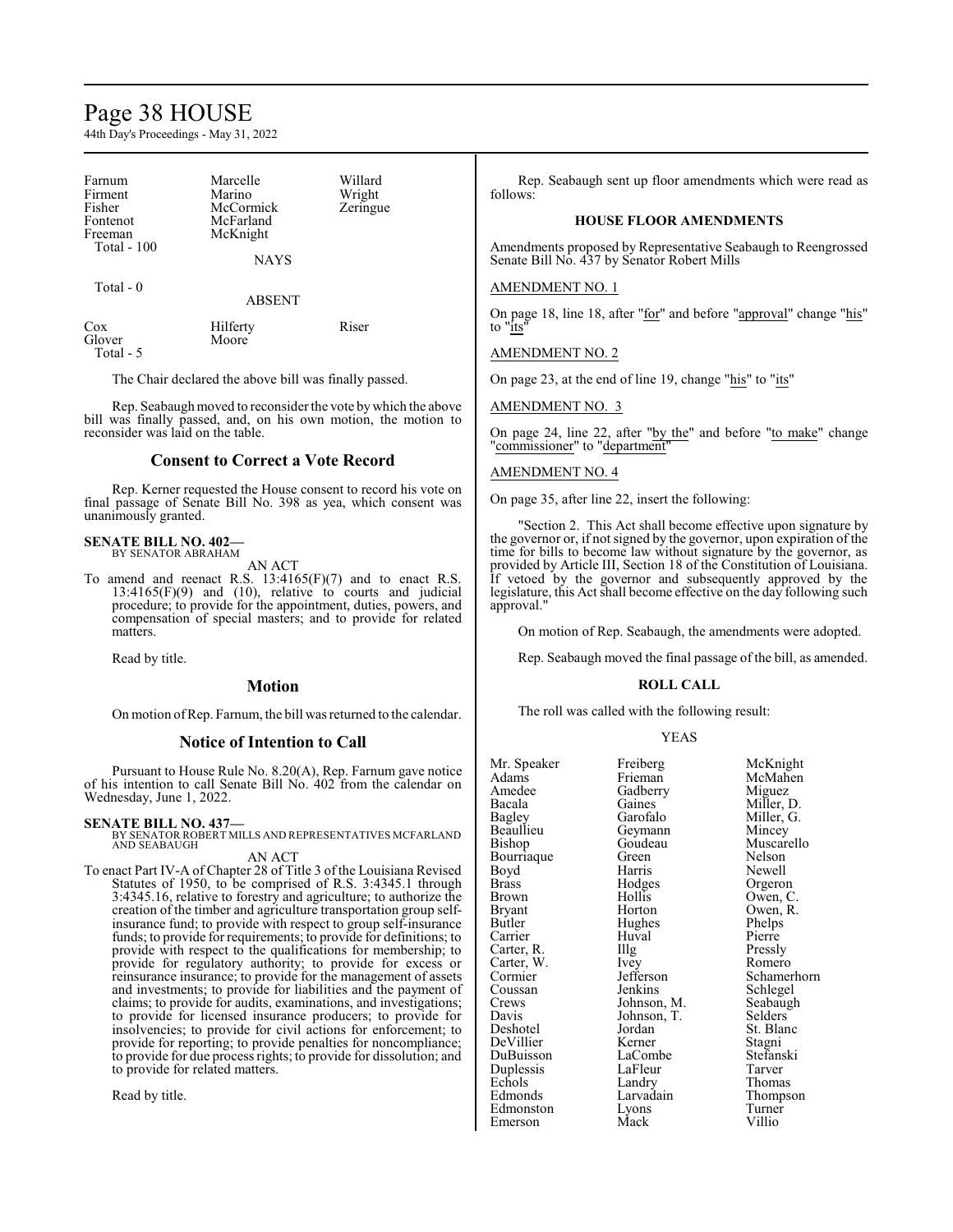# Page 39 HOUSE

44th Day's Proceedings - May 31, 2022

| Farnum      |             | Wheat    |
|-------------|-------------|----------|
|             | Magee       |          |
| Firment     | Marcelle    | White    |
| Fisher      | Marino      | Willard  |
| Fontenot    | McCormick   | Wright   |
| Freeman     | McFarland   | Zeringue |
| Total - 99  |             |          |
|             | <b>NAYS</b> |          |
| $Total - 0$ |             |          |

ABSENT

| Carpenter | Glover   | Moore |
|-----------|----------|-------|
| Cox       | Hilferty | Riser |
| Total - 6 |          |       |

The Chair declared the above bill was finally passed.

Rep. Seabaugh moved to reconsider the vote by which the above bill was finally passed, and, on his own motion, the motion to reconsider was laid on the table.

## **SENATE BILL NO. 450—** BY SENATOR STINE

AN ACT

To amend and reenact R.S. 26:271.1(A), relative to microbreweries; to provide for retail sales on or off premises; to provide for transfers; to provide for conditions; and to provide for related matters.

Read by title.

Rep. Mincey sent up floor amendments which were read as follows:

# **HOUSE FLOOR AMENDMENTS**

Amendments proposed by Representative Mincey to Reengrossed Senate Bill No. 450 by Senator Stine

# AMENDMENT NO. 1

On page 1, delete line 2 in its entirety and insert "To amend and reenact R.S. 26:241(17), 271(A)(5), and 271.1(A) and (B), relative to microbreweries; to provide for definitions; to provide relative to certain permits; to provide for retail"

# AMENDMENT NO. 2

On page 1, delete line 6 in its entirety and insert the following:

"Section 1. R.S. 26:241(17), 271(A)(5), and 271.1(A) and (B) are hereby amended and reenacted to read as follows:

§241. Definitions

\* \* \*

(17) "Microbrewery"means a retail establishment wherein beer and other malt beverages are brewed in small quantities, not to exceed twelve thousand five hundred barrels per year, and where such beverages are sold at retail for consumption on or off the licensed premises or at wholesale in accordance with R.S. 26:271.1.

\* \* \*

§271. Permits required; fees

A. Before engaging in the business of dealing in malt beverages or beverages of low alcoholic content, all manufacturers, wholesale and retail dealers, and microbrewers shall obtain from the commissioner, according to established rules and regulations, a permit to conduct each separate manufacturing, wholesale, retail, or

microbrewery business and shall pay for each permit a fee not to exceed the amounts provided for in the following schedule and in accordance with regulations promulgated pursuant to the provisions of the Administrative Procedure Act for each year the permit is valid:

\* \* \*

(5) Microbrewer, which authorizes the holder of a Retailers, Class A permit to engage in the brewing of beer and other malt beverages at a single location in an amount not to exceed twelve thousand five hundred barrels, and which further authorizes the sale at retail of such brewed beverages from that location or at wholesale in accordance with R.S.  $26:27\overline{1}$ .1 – one thousand dollars.

\* \* \*

AMENDMENT NO. 3

On page 1, at the end of line 7, insert "and limited sales at wholesale"

# AMENDMENT NO. 4

On page 1, line 8, after "a" and before "microbrewer's" insert "Class A retail permit and a'

AMENDMENT NO. 5

On page 1, line 13, after "premises" change the comma "," to a period "." and delete the remainder of the line

# AMENDMENT NO. 6

On page 2, between lines 13 and 14 insert the following:

"B. The provisions of this Section shall not authorize the holder of a microbrewer's permit to sell the manufactured beverages at wholesale. Notwithstanding any provision of this Chapter to the contrary, a microbrewer may contract with a licensed wholesaler in accordance with R.S. 26:801 et seq. for the purpose of distributing the products brewed by the microbrewer at its licensed premises to other retail dealers licensed pursuant to this Chapter and to special events licensed pursuant to R.S. 26:793.

Rep. Mincey moved the adoption of the amendments.

Rep. Magee objected.

By a vote of 18 yeas and 73 nays, the amendments were rejected.

Rep. Magee moved the final passage of the bill.

# **ROLL CALL**

The roll was called with the following result:

# YEAS

| Mr. Speaker   | Freiberg | McKnight   |
|---------------|----------|------------|
| Adams         | Frieman  | McMahen    |
| Amedee        | Gadberry | Miguez     |
| Bacala        | Gaines   | Miller, D. |
| Bagley        | Garofalo | Miller, G. |
| Beaullieu     | Geymann  | Muscarello |
| <b>Bishop</b> | Goudeau  | Nelson     |
| Bourriaque    | Green    | Newell     |
| Boyd          | Harris   | Owen, C.   |
| <b>Brass</b>  | Hodges   | Owen, R.   |
| <b>Brown</b>  | Hollis   | Phelps     |
| <b>Bryant</b> | Horton   | Pierre     |
| Butler        | Hughes   | Pressly    |
| Carpenter     | Huval    | Romero     |

eman McMahen<br>1berry Miguez 19 Miguez<br>
1991 Miller, I<br>
Miller, I nes Miller, D.<br>
ofalo Miller, G. vertical control of a series and Miller, G.<br>Bagden Muscarell ymann Muscarello<br>udeau Nelson udeau Nelson<br>en Newell Newell rris Owen, C. dges Owen, R.<br>Ilis Phelps lis Phelps<br>
ton Pierre Hughes Pressly<br>Huval Romerc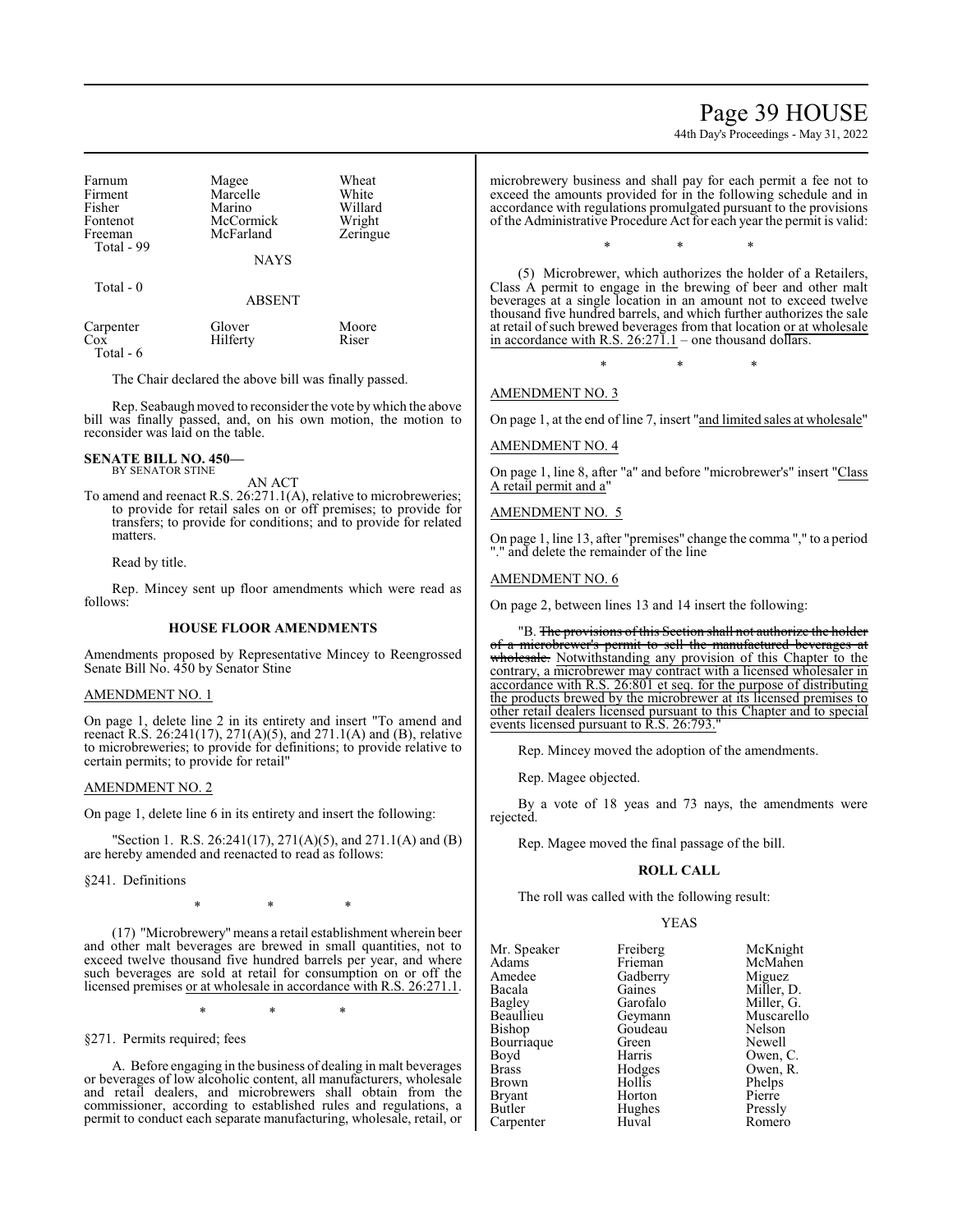# Page 40 HOUSE

44th Day's Proceedings - May 31, 2022

| Carrier<br>Carter, R.<br>Carter, W.<br>Cormier<br>Coussan<br>Crews<br>Deshotel<br>DeVillier<br>DuBuisson<br>Duplessis<br>Echols<br>Edmonston<br>Emerson<br>Farnum<br>Firment<br>Fisher<br>Fontenot<br>Freeman<br>Total - 94 | Illg<br>Ivey<br>Jefferson<br>Jenkins<br>Johnson, T.<br>Jordan<br>Kerner<br>LaCombe<br>LaFleur<br>Landry<br>Larvadain<br>Lyons<br>Mack<br>Magee<br>Marcelle<br>Marino<br>McCormick<br>McFarland<br>NAYS | Schamerhorn<br>Schlegel<br>Seabaugh<br>Selders<br>St. Blanc<br>Stefanski<br>Tarver<br>Thomas<br>Thompson<br>Turner<br>Villio<br>Wheat<br>White<br>Willard<br>Wright<br>Zeringue |
|-----------------------------------------------------------------------------------------------------------------------------------------------------------------------------------------------------------------------------|--------------------------------------------------------------------------------------------------------------------------------------------------------------------------------------------------------|---------------------------------------------------------------------------------------------------------------------------------------------------------------------------------|
| Mincey<br>Total - 1                                                                                                                                                                                                         | ABSENT                                                                                                                                                                                                 |                                                                                                                                                                                 |
| Cox<br>Davis<br>Edmonds<br>Glover<br>Total - 10                                                                                                                                                                             | Hilferty<br>Johnson, M.<br>Moore<br>Orgeron                                                                                                                                                            | Riser<br>Stagni                                                                                                                                                                 |

The Chair declared the above bill was finally passed.

Rep. Magee moved to reconsider the vote by which the above bill was finally passed, and, on his own motion, the motion to reconsider was laid on the table.

## **SENATE BILL NO. 480—**

Mincey

| BY SENATORS BOUDREAUX AND CORTEZ |  |
|----------------------------------|--|
| AN ACT                           |  |

To amend and reenact the introductory paragraph of R.S.  $34:291(B)(1)$  and  $292(B)(1)(b)$  through (f), to enact R.S.  $34:291(B)(3)$  and  $292(B)(1)(g)$ , and to repeal R.S. 34:291.1 and 295, relative to the Lafayette Economic Development Authority; to provide for oversight responsibility; to remove certain responsibilities for examinations and investigations; to provide for board appointment; to provide for transition; to provide for an effective date; and to provide for related matters.

Read by title.

# **Motion**

On motion of Rep. Coussan, the bill was returned to the calendar.

# **Notice of Intention to Call**

Pursuant to House Rule No. 8.20(A), Rep. Coussan gave notice of his intention to call Senate Bill No. 480 from the calendar on Wednesday, June 1, 2022.

## **SENATE BILL NO. 485—** BY SENATOR BOUIE

AN ACT

To amend and reenact R.S. 33:9091.25(B) and (D), relative to Orleans Parish; to provide relative to the Delachaise Security and Improvement District; to provide relative to the boundaries and governance of the district; and to provide for related matters.

Read by title.

Rep. Hughes moved the final passage of the bill.

## **ROLL CALL**

The roll was called with the following result:

YEAS

Mr. Speaker Fontenot McFarland<br>Adams Freeman McKnight Adams Freeman McKnight<br>Amedee Freiberg McMahen Amedee Freiberg McMahen<br>Bacala Frieman Miguez Bacala Frieman Miguez<br>Bagley Gadberry Miller, D. Bagley Gadberry Miller, D.<br>Beaullieu Geymann Miller, G. Beaullieu Geymann Miller,<br>Bishop Goudeau Mincey Goudeau Bourriaque Green Muscarello<br>
Boyd Harris Nelson Boyd Harris Nelson<br>Brass Hollis Newell Brass Hollis Newell Brown Horton Orgeron Bryant Hughes Owen, C Bryant Hughes Owen, C.<br>Butler Huval Pierre Huval Pierre<br>Illg Pressly Carpenter Illg<br>Carrier Ivev Carrier Ivey Romero<br>Carter, R. Jefferson Schamer Jefferson Schamerhorn<br>Jenkins Schlegel Carter, W. Jenkins Schlegel<br>
Cormier Johnson, M. Seabaugh Cormier Johnson, M. Seabaugh<br>Coussan Johnson, T. St. Blanc Coussan Johnson, T.<br>Crews Jordan Jordan Stagni<br>Kerner Stefanski Deshotel Kerner Stefanski LaCombe Thomas<br>
LaFleur Thompson DuBuisson LaFleur Thomp<br>
Duplessis Landry Turner Duplessis Landry Turner<br>
Echols Larvadain Villio Larvadain Villio<br>
Lyons Wheat Edmonds Lyons Wheat<br>Edmonston Mack White Edmonston Mack White<br>
Emerson Magee Willard Emerson Magee Willard<br>Farnum Marcelle Wright Farnum Marcelle<br>Firment Marino Firment Marino Zeringue<br>Fisher McCormick Zeringue McCormick Total - 92 NAYS Total - 0 ABSENT Cox Hilferty Riser<br>Davis Hodges Selders Davis Hodges Selders Gaines Moore<br>Garofalo Owen, Garofalo Owen, R.<br>Glover Phelps

Total - 13

The Chair declared the above bill was finally passed.

Rep. Hughes moved to reconsider the vote by which the above bill was finally passed, and, on his own motion, the motion to reconsider was laid on the table.

## **SENATE BILL NO. 493** BY SENATOR HEWITT

AN ACT

Phelps

To enact R.S. 38:1674.16.1, relative to drainage districts; to provide relative to parishes with a population between 245,000 and 265,000; to provide for the levy of a maintenance and operation tax; to provide for an effective date; and to provide for related matters.

Read by title.

Rep. DuBuisson moved the final passage of the bill.

# **ROLL CALL**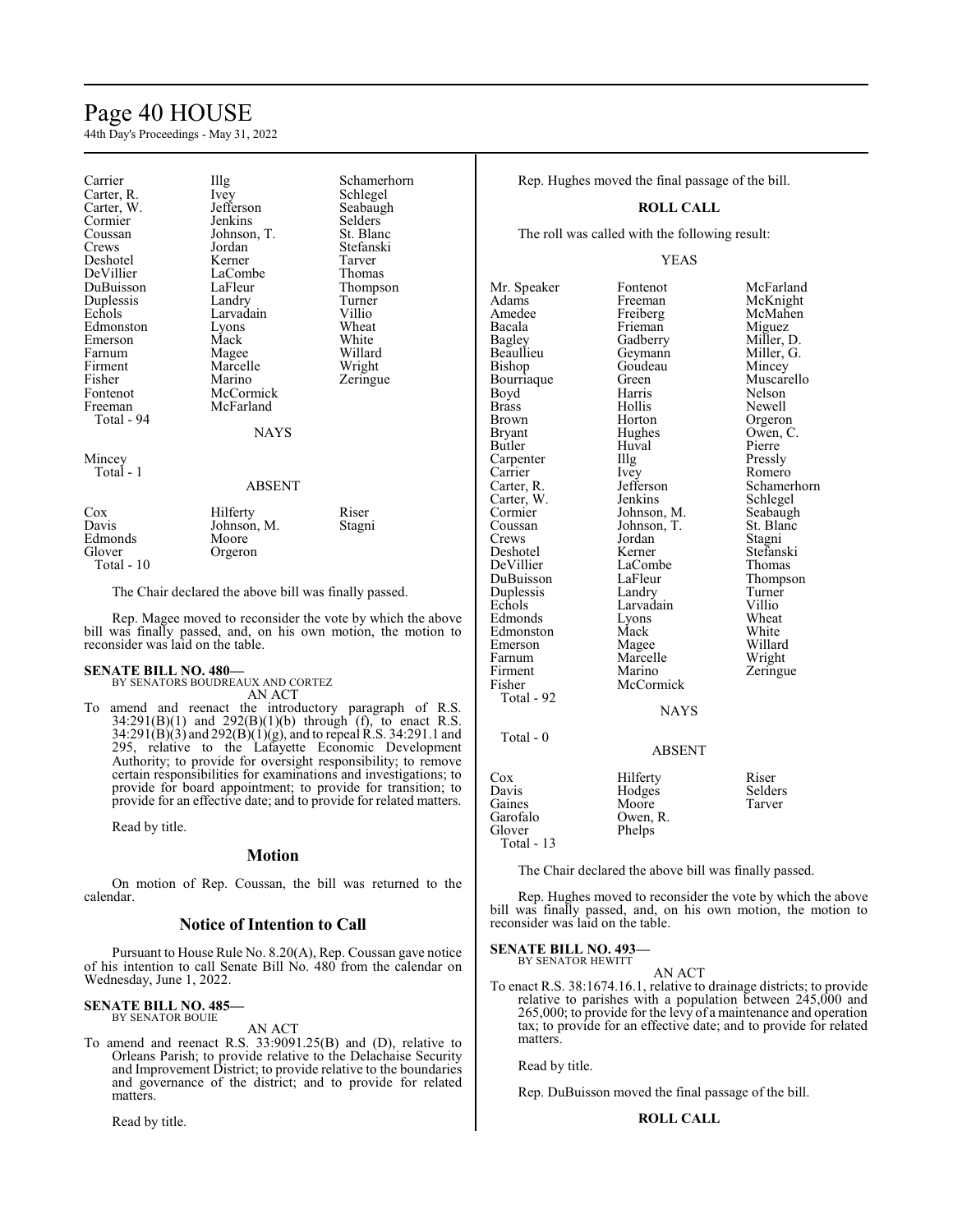# Page 41 HOUSE

44th Day's Proceedings - May 31, 2022

The roll was called with the following result:

Beaullieu Geymann<br>Bishop Goudeau Bourriaque Green<br>Boyd Harris Carpenter Huv<br>Carrier Hllg Carter, W. Jefferson<br>Cormier Jenkins Duplessis LaFleu<br>
Echols Landry Fontenot McCormick<br>Freeman McFarland Total - 98

YEAS Mr. Speaker Freiberg McKnight<br>Adams Frieman McMahen Adams Frieman McMahen<br>Amedee Gadberry Miguez Amedee Gadberry Miguez Bacala Gaines Miller, D. Bagley Garofalo Miller, G. Goudeau Muscarello<br>Green Nelson Boyd Harris Newell<br>Brass Hodges Orgero Brass Hodges Orgeron Brown Hollis Owen, C.<br>Bryant Horton Phelps Bryant Horton Phelps<br>Butler Hughes Pierre Hughes Pierre<br>Huval Pressly Carrier IIIg Romero<br>Carter, R. Ivey Schamer Ivey Schamerhorn<br>Jefferson Schlegel Cormier Jenkins Seabaugh<br>Coussan Johnson, M. Selders Coussan Johnson, M. Selders<br>Crews Johnson, T. St. Blanc Johnson, T. St. Blanch<br>Jordan Stagni Deshotel Jordan Stagni DeVillier Kerner Stefans<br>DuBuisson LaCombe Tarver DuBuisson LaCombe Tarver Echols Landry Thompson<br>Edmonds Larvadain Turner Larvadain Turner<br>Lyons Villio Edmonston Lyons Villio Emerson Mack Wheat<br>
Farnum Magee White Farnum Magee White<br>
Firment Marcelle Willard Firment Marcelle Willard<br>
Fisher Marino Wright Fisher Marino Wright<br>Fontenot McCormick Zeringue McFarland

# NAYS

Total - 0

# ABSENT

| Cox       | Hilferty | Riser |
|-----------|----------|-------|
| Davis     | Moore    |       |
| Glover    | Owen, R. |       |
| Total - 7 |          |       |

The Chair declared the above bill was finally passed.

Rep. DuBuisson moved to reconsider the vote by which the above bill was finally passed, and, on her own motion, the motion to reconsider was laid on the table.

# **Acting Speaker Stefanski in the Chair**

# **Suspension of the Rules**

On motion of Rep. Geymann, the rules were suspended in order to take up and consider House and House Concurrent Resolutions on Third Reading for Final Consideration at this time.

# **House and House Concurrent Resolutions on Third Reading for Final Consideration**

The following House and House Concurrent Resolutions on third reading for final consideration were taken up and acted upon as follows:

## **HOUSE RESOLUTION NO. 17—** BY REPRESENTATIVE GEYMANN

A RESOLUTION

To amend and readopt House Rule 7.19 of the Rules of Order of the House of Representatives to provide procedures for the appropriation of federal disaster funds for ordinary recurring expenses.

Called from the calendar.

Read by title.

Rep. Geymann moved the adoption of the resolution.

By a vote of 94 yeas and 0 nays, the resolution was adopted.

# **HOUSE RESOLUTION NO. 116—**

- BY REPRESENTATIVES EDMONSTON, AMEDEE, BUTLER, ECHOLS,<br>FIRMENT, FRIEMAN, GADBERRY, HODGES, HORTON, MCCORMICK,<br>CHARLES OWEN, SCHAMERHORN, SEABAUGH, AND TARVER A RESOLUTION
- To express the concern of the House of Representatives of the Legislature ofLouisiana with respect to any potential agreement with the World Health Organization relating to global pandemic response for the United States.

Called from the calendar.

Read by title.

Rep. Edmonston moved the adoption of the resolution.

By a vote of 63 yeas and 28 nays, the resolution was adopted.

# **HOUSE RESOLUTION NO. 162—**

BY REPRESENTATIVE IVEY A RESOLUTION

To amend and readopt House Rule 2.11 of the Rules of Order of the House of Representatives to provide relative to the Sergeant at Arms of the House of Representatives.

Called from the calendar.

Read by title.

# **Motion**

On motion of Rep. Ivey, the resolution was returned to the calendar.

# **Notice of Intention to Call**

Pursuant to House Rule No. 8.20(A), Rep. Ivey gave notice of his intention to call House Resolution No.162 from the calendar on Wednesday, June 1, 2022.

# **House Bills and Joint Resolutions on Third Reading and Final Passage**

The following House Bills and Joint Resolutions on third reading and final passage were taken up and acted upon as follows:

# **HOUSE BILL NO. 987—**

BY REPRESENTATIVE DESHOTEL AN ACT

To amend and reenact R.S. 44:4.1(B)(35) and to enact Chapter 12-B of Title 51 of the Louisiana Revised Statutes of 1950, to be comprised of R.S. 51:1381 through 1397, relative to data privacy; to provide definitions; to provide for applicability; to provide for consumer rights; to require a response to a request; to provide for the responsibilities of a processor and a controller; to provide for deidentified data; to provide limitations; to provide for investigative powers; to provide for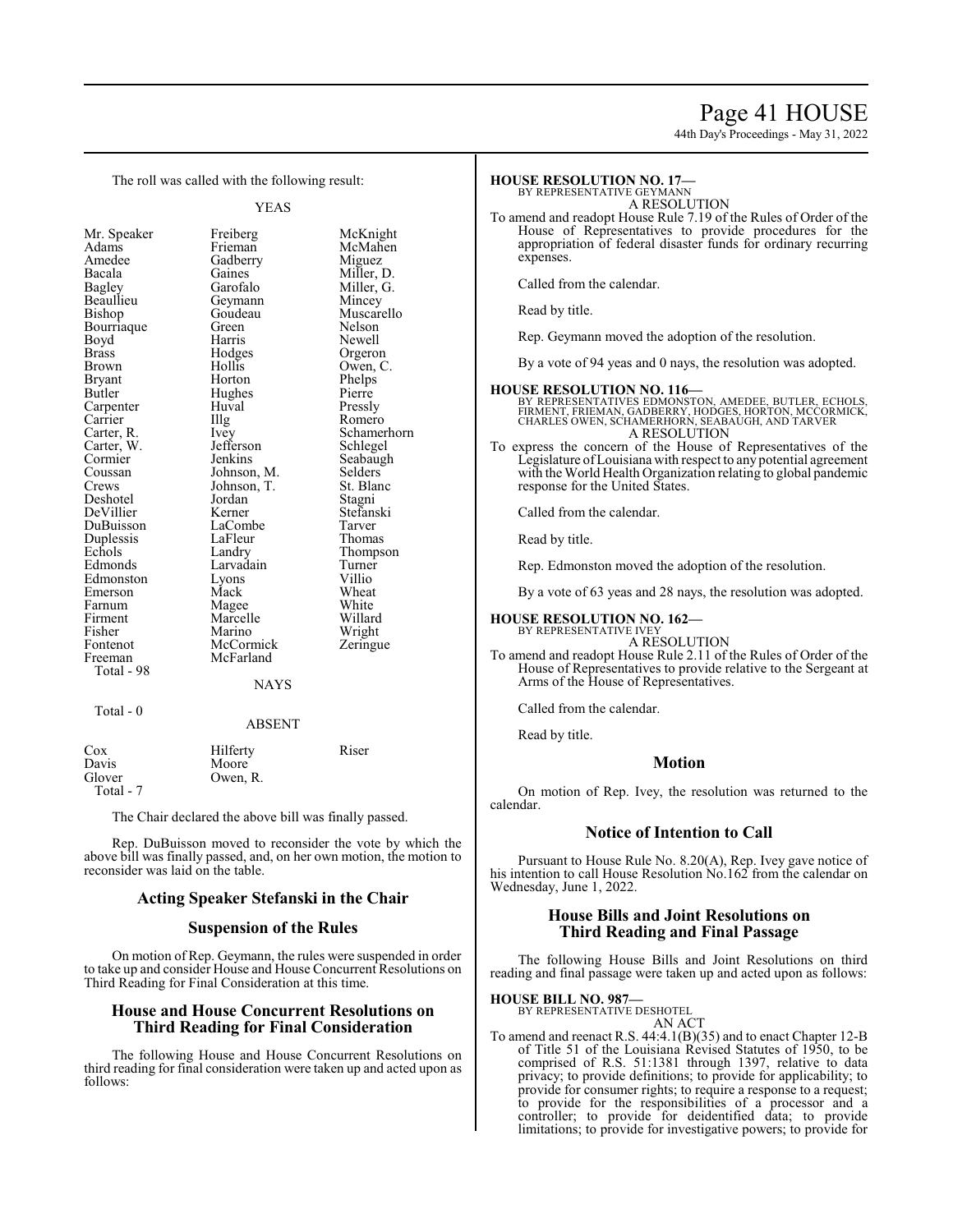# Page 42 HOUSE

44th Day's Proceedings - May 31, 2022

enforcement; to provide for a civil fine; to provide for a data assessment; to provide for a public records exception; to create an account; to require a report; and to provide for related matters.

Called from the calendar.

Read by title.

Rep. Horton, on behalf of the Legislative Bureau, sent up floor amendments which were read as follows:

# **HOUSE FLOOR AMENDMENTS**

Amendments proposed by Representative Horton on behalf of the Legislative Bureau to Reengrossed House Bill No. 987 by Representative Deshotel

# AMENDMENT NO. 1

On page 5, line 10, change "R.S. 12:01" to "R.S. 12:201"

AMENDMENT NO. 2

On page 10, line 20, delete "Sec."

AMENDMENT NO. 3

On page 10, line 21, delete "Sec."

AMENDMENT NO. 4

On page 10, line 22, delete "Sec."

AMENDMENT NO. 5

On page 10, line 24, delete "Sec."

On motion of Rep. Horton, the amendments were adopted.

Rep. Deshotel sent up floor amendments which were read as follows:

# **HOUSE FLOOR AMENDMENTS**

Amendments proposed by Representative Deshotel to Reengrossed House Bill No. 987 by Representative Deshotel

# AMENDMENT NO. 1

On page 5, line 16, delete the period "." and insert "and publicly available information."

# AMENDMENT NO. 2

On page 7, delete line 3 in its entirety and insert in lieu thereof:

# "(cc) An individual's sex."

# AMENDMENT NO. 3

On page 12, delete lines 18 and 19 in their entirety and insert in lieu thereof:

"(3) Obtain a copy or accurate summary of the consumer's personal data that the consumer provided to the controller within the twelve months preceding the consumer's request, in a format that satisfies all of the following:

AMENDMENT NO. 4

On page 12, line 25, delete the period "." and insert "that the consumer provided to the controller."

On motion of Rep. Deshotel, the amendments were adopted.

Rep. Deshotel sent up floor amendments which were read as follows:

# **HOUSE FLOOR AMENDMENTS**

Amendments proposed by Representative Deshotel to Reengrossed House Bill No. 987 by Representative Deshotel

AMENDMENT NO. 1

On page 9, line 25, delete the period "." and insert in lieu thereof "of Technical Requirements for Pharmaceuticals for Human Use."

AMENDMENT NO. 2

On page 12, line 26, delete "A consumer has the right to opt" and insert in lieu thereof "Opt"

AMENDMENT NO. 3

On page 14, line 4, change "provision" to "provisions"

AMENDMENT NO. 4

On page 14, line 8, change " $D(1)$ " to " $C(1)$ "

AMENDMENT NO. 5

On page 14, line 23, change "E." to "D."

AMENDMENT NO. 6

On page 17, line 24, change "attempting" to "attempt"

On motion of Rep. Deshotel, the amendments were adopted.

# **Motion**

On motion of Rep. Deshotel, the bill, as amended, was returned to the calendar.

# **HOUSE BILL NO. 1022—**

BY REPRESENTATIVE AMEDEE AN ACT

To enact Chapter 5 of Title V of Book III of Title 9 of the Louisiana Revised Statutes of 1950, to be comprised of R.S. 9:2800.81 through 2800.85, relative to liability-free products; to provide relative to declination of a liability-free product; to provide for a civil remedy; to provide for legislative intent; to provide for definitions; to provide for exceptions; to provide for attorney fees and costs; to provide for public policy; to provide for an effective date; and to provide for related matters.

Called from the calendar.

Read by title.

Rep. Horton, on behalf of the Legislative Bureau, sent up floor amendments which were read as follows:

# **HOUSE FLOOR AMENDMENTS**

Amendments proposed by Representative Horton on behalf of the Legislative Bureau to Engrossed House Bill No. 1022 by Representative Amedee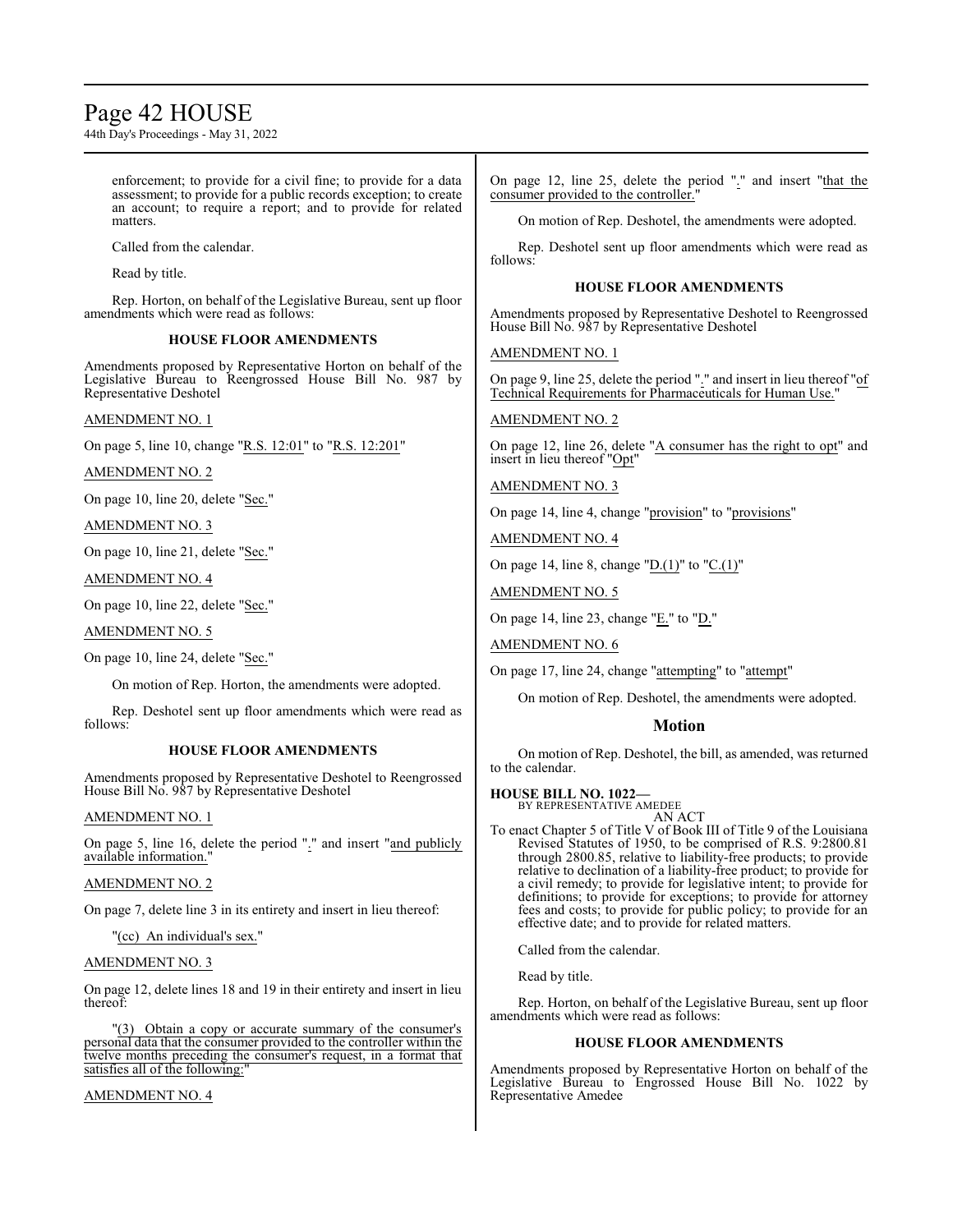# Page 43 HOUSE

44th Day's Proceedings - May 31, 2022

# AMENDMENT NO. 1

On page 3, line 10, following "other than" delete "the"

On motion of Rep. Horton, the amendments were adopted.

Rep. Amedee sent up floor amendments which were read as follows:

# **HOUSE FLOOR AMENDMENTS**

Amendments proposed by Representative Amedee to Engrossed House Bill No. 1022 by Representative Amedee

# AMENDMENT NO. 1

On page 1, at the end of line 16, delete "Products." and insert "Products" and a period "."

# AMENDMENT NO. 2

On page 2, line 12, after "junior college, college" and before "or" insert a comma ","

# AMENDMENT NO. 3

On page 2, line 13, after "university" and before "that"insert a comma ","

# AMENDMENT NO. 4

On page 3, line 7, after "product" and before "manufacturer" delete "whose" and insert "of which the"

# AMENDMENT NO. 5

On page 3, line 22, after "agencies," and before "educational" delete "or<sup>"</sup> and insert "and"

# AMENDMENT NO. 6

On page 3, line 28, after "extent" and before "such" insert "that"

# AMENDMENT NO. 7

On page 4, at the end of line 5, insert "that"

On motion of Rep. Amedee, the amendments were adopted.

Rep. Amedee moved the final passage of the bill, as amended.

# **ROLL CALL**

The roll was called with the following result:

## YEAS

| Amedee     | Frieman   | Miguez      |
|------------|-----------|-------------|
| Crews      | Hodges    | Orgeron     |
| Echols     | Horton    | Owen, C.    |
| Edmonston  | Mack      | Schamerhorn |
| Emerson    | McCormick |             |
| Total - 14 |           |             |

# NAYS

Adams Gaines Miller, D.<br>Bacala Garofalo Miller. G. Bacala Garofalo Miller, G. Bagley Goudeau Mincey<br>Beaullieu Green Muscaro Bishop Harris Nelson Bourriaque Boyd Hughes Owen, R.

Green Muscarello<br>
Harris Nelson

Brass Huval Phelps<br>Brown Illg Pierre Brown Illg Pierre Bryant Ivey Pressly<br>Butler Befferson Romero Carpenter Jenkins Schlegel<br>Carrier Johnson, M. Seabaugh Carrier Johnson, M.<br>Carter, R. Johnson, T. Carter, R. Johnson, T. Selders Cormier Jordan St. Blanc<br>
Coussan Kerner Stagni Coussan Kerner Stagni DuBuisson LaFleur Tarver<br>
Duplessis Landry Thomas Duplessis Landry<br>Edmonds Larvadain Farnum Lyons Turner<br>
Firment Magee Villio Firment Magee Villio<br>Fisher Marcelle Wheat Fontenot Marino White<br>
Freeman McFarland Willard Freeman McFarland Willard<br>
Freiberg McKnight Wright Freiberg McKnight<br>Gadberry McMahen Total - 81

Jefferson Romero<br>
Jenkins Schlegel LaCombe Stefans<br>LaFleur Tarver Marcelle Wheat<br>
Marino White

# Larvadain Thompson<br>Lyons Turner Zeringue

# ABSENT

Mr. Speaker DeVillier Moore<br>Carter, W. Geymann Riser Carter, W.<br>Cox Deshotel

Total - 10

Glover<br>Hollis

The Chair declared the above bill failed to pass.

# **Senate Bills and Joint Resolutions on Third Reading and Final Passage**

The following Senate Bills and Joint Resolutions on third reading and final passage were taken up and acted upon as follows:

## **SENATE BILL NO. 126—** BY SENATOR CATHEY

AN ACT To amend and reenact R.S. 17:350.21(A) and (C), relative to funding of laboratory schools; to authorize the University of Louisiana at Monroe to receive state funding for a laboratory school; and to provide for related matters.

Called from the calendar.

Read by title.

# **Motion**

On motion of Rep. Harris, the bill was returned to the calendar.

# **Notice of Intention to Call**

Pursuant to House Rule No. 8.20(A), Rep. Harris gave notice of his intention to call Senate Bill No. 126 from the calendar on Wednesday, June 1, 2022.

## **SENATE BILL NO. 141—** BY SENATOR MORRIS

## AN ACT

To enact R.S. 22:860.1, relative to insurance contract requirements; to prohibit insurers from requiring or requesting a vaccination status for individuals, family members, and businesses; to prohibit insurers from requiring or requesting that a business adopt policies and procedures for vaccination status, or from requiring or requesting information on whether a business has adopted such policies and procedures; to prohibit the use of vaccination status for underwriting purposes; to prohibit insurers from using vaccination status for underwriting purposes; to provide for definitions; and to provide for related matters.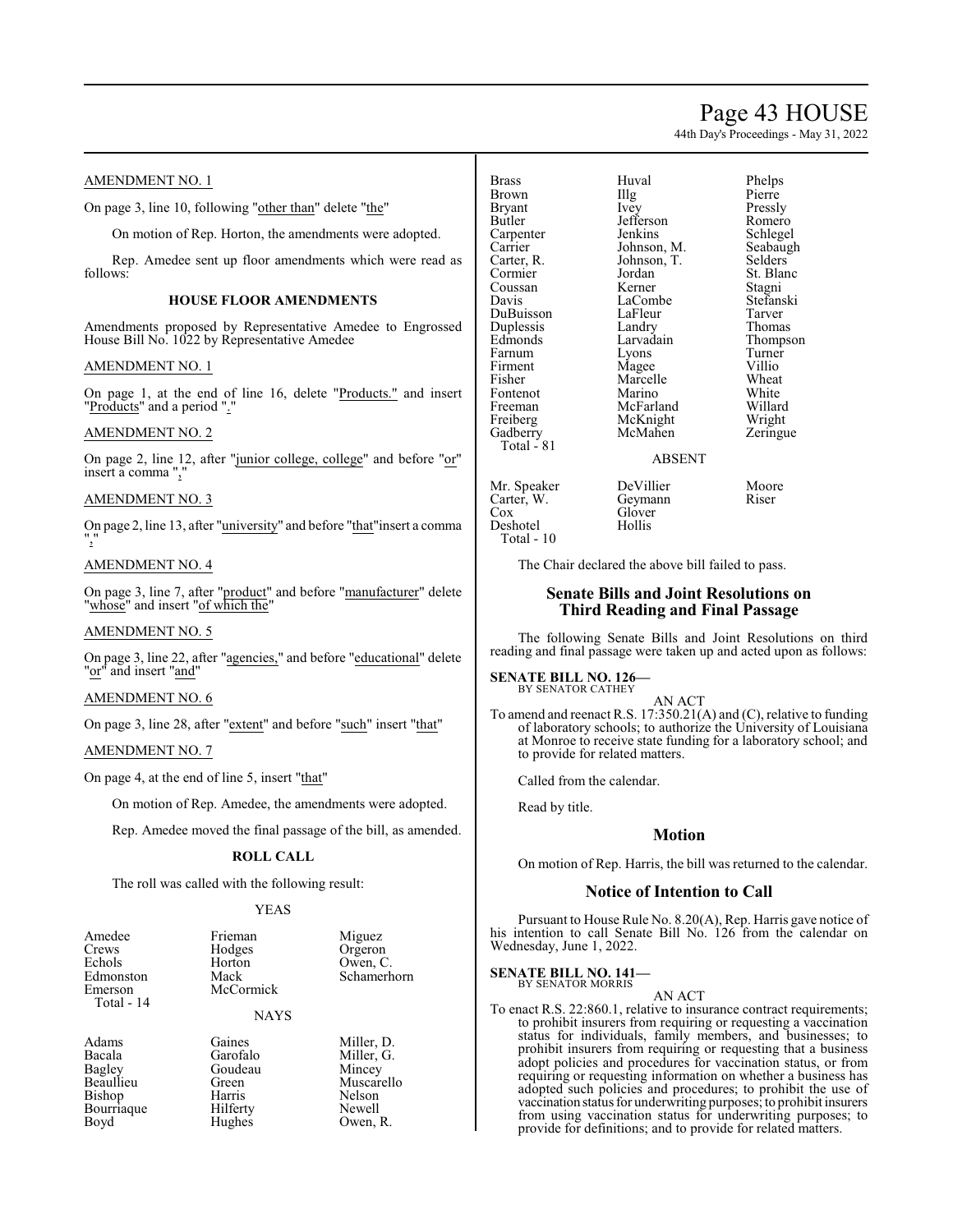# Page 44 HOUSE

44th Day's Proceedings - May 31, 2022

Called from the calendar.

Read by title.

# **Motion**

On motion of Rep. Harris, the bill was returned to the calendar.

# **Notice of Intention to Call**

Pursuant to House Rule No. 8.20(A), Rep. Harris gave notice of his intention to call Senate Bill No. 141 from the calendar on Wednesday, June 1, 2022.

# **Notice of Intention to Call**

Pursuant to House Rule No. 8.20(A), Rep. Brown gave notice of his intention to call Senate Bill No. 209 from the calendar on Wednesday, June 1, 2022.

# **Notice of Intention to Call**

Pursuant to House Rule No. 8.20(A), Rep. Bourriaque gave notice of his intention to call Senate Bill No. 447 from the calendar on Wednesday, June 1, 2022.

# **Suspension of the Rules**

On motion of Rep. Bishop, the rules were suspended in order to take up and consider Petitions, Memorials, and Communications at this time.

# **Petitions, Memorials, and Communications**

The following petitions, memorials, and communications were received and read:

# **STATE OF LOUISIANA Office of the Governor**

John Bel Edwards Governor

May 31, 2022

Honorable Page Cortez Louisiana Senate President Louisiana State Senate Post Office Box 94183 Baton Rouge, LA 70804

RE: Veto of Senate Bill 381 of the 2022 Regular Session

Dear President Cortez:

Please be advised that I have vetoed Senate Bill 381 of the 2022 Regular Session.

This bill is entitled the "Louisiana Credit Access Loan Act" and it purports to create additional loan opportunities for individuals who have difficulty obtaining loans through traditional banks. However, and despite the best efforts of the bill's author, I do not believe that this bill adequately protects the public from predatory lending practices. I have long been opposed to payday loan products which are designed to keep vulnerable individuals in debt, often times paying exponentially higher rates ofinterest than would otherwise be available at commercial banks. While I would be willing to support, and sign into law, a bill that reforms payday loans in a manner that provides appropriate safeguards on interest rates and fees, this bill unfortunately does not meet that standard.

Sincerely,

JOHN BEL EDWARDS Governor

# **Message from the Senate**

# **ASKING CONCURRENCE IN SENATE CONCURRENT RESOLUTIONS**

May 31, 2022

To the Honorable Speaker and Members of the House of Representatives:

I am directed to inform your honorable body that the Senate has adopted and asks your concurrence in the following Senate Concurrent Resolutions:

Senate Concurrent Resolution Nos. 70 and 72

Respectfully submitted,

YOLANDA J. DIXON Secretary of the Senate

# **Senate Concurrent Resolutions Lying Over**

The following Senate Concurrent Resolutions contained in the message were taken up and acted upon as follows:

# **SENATE CONCURRENT RESOLUTION NO. 70—** BY SENATOR BARROW

A CONCURRENT RESOLUTION To recognize and commemorate the  $50<sup>th</sup>$  anniversary of the enactment of Title IX and to celebrate its history and impact.

Read by title.

Lies over under the rules.

# **SENATE CONCURRENT RESOLUTION NO. 72—** BY SENATOR PEACOCK

A CONCURRENT RESOLUTION

To commend the creators of the film, The Five Priests, on being honored as an Official Selection and Monthly Winner at the Cannes World Film Festival for independent filmmakers along with twenty-six other international festivals of note.

Read by title.

Lies over under the rules.

# **Suspension of the Rules**

On motion of Rep. Bishop, the rules were suspended in order to take up and consider Petitions, Memorials, and Communications at this time.

# **Petitions, Memorials, and Communications**

The following petitions, memorials, and communications were received and read:

# **Message from the Senate**

# **SIGNED SENATE CONCURRENT RESOLUTIONS**

May 31, 2022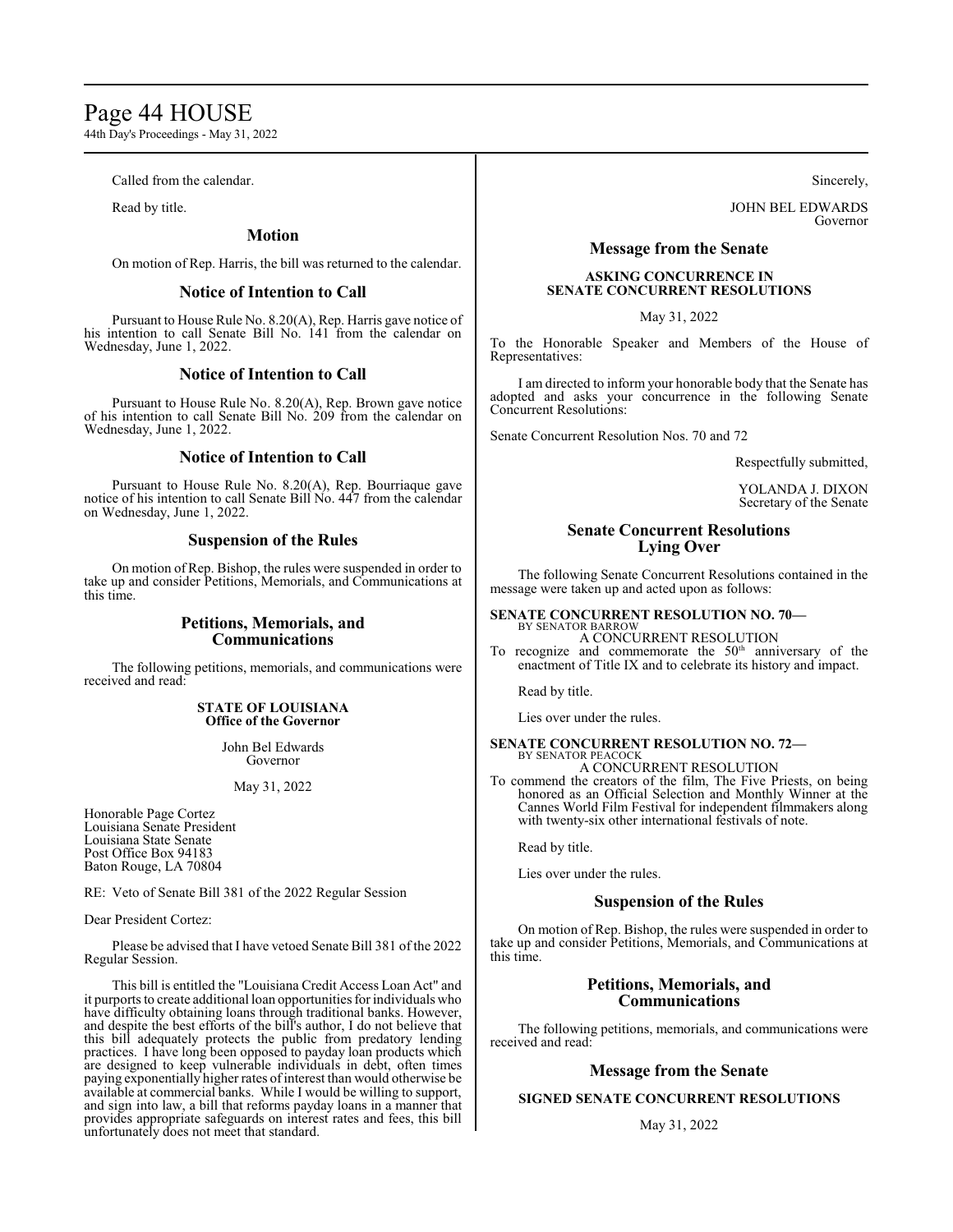# Page 45 HOUSE

44th Day's Proceedings - May 31, 2022

To the Honorable Speaker and Members of the House of Representatives:

I am directed to inform your honorable body that the President of the Senate has signed the following Senate Concurrent Resolutions:

Senate Concurrent Resolution Nos. 62, 65 and 66

and ask the Speaker of the House of Representatives to affix his signature to the same.

Respectfully submitted,

YOLANDA J. DIXON Secretary of the Senate

The Senate Concurrent Resolutions contained herein were signed by the Speaker of the House.

# **Message from the Senate**

# **DISAGREEMENT TO SENATE BILL**

# May 31, 2022

To the Honorable Speaker and Members of the House of Representatives:

I am directed to inform your honorable body that the Senate has refused to concur in the proposed House Amendments to Senate Bill No. 154 by Sen. Talbot, and ask the Speaker to appoint a committee to confer with a like committee from the Senate on the disagreement.

Respectfully submitted,

YOLANDA J. DIXON Secretary of the Senate

# **Message from the Senate**

# **DISAGREEMENT TO SENATE BILL**

## May 31, 2022

To the Honorable Speaker and Members of the House of Representatives:

I am directed to inform your honorable body that the Senate has refused to concur in the proposed House Amendments to Senate Bill No. 333 by Sen. Hewitt, and ask the Speaker to appoint a committee to confer with a like committee from the Senate on the disagreement.

Respectfully submitted,

YOLANDA J. DIXON Secretary of the Senate

# **Message from the Senate**

# **HOUSE BILLS**

## May 31, 2022

To the Honorable Speaker and Members of the House of Representatives:

I am directed to inform your honorable body that the Senate has finally passed the following House Bills:

House Bill No. 28 Returned without amendments House Bill No. 38 Returned without amendments

House Bill No. 39 Returned without amendments

House Bill No. 42 Returned without amendments

House Bill No. 97 Returned without amendments

House Bill No. 102 Returned with amendments

House Bill No. 124 Returned without amendments

House Bill No. 131 Returned without amendments

House Bill No. 133 Returned without amendments

House Bill No. 153 Returned with amendments

House Bill No. 173 Returned without amendments

House Bill No. 174 Returned without amendments

House Bill No. 202 Returned without amendments

House Bill No. 249 Returned without amendments

House Bill No. 261 Returned with amendments

House Bill No. 272 Returned with amendments

House Bill No. 282 Returned without amendments

House Bill No. 323 Returned with amendments

House Bill No. 330 Returned with amendments

House Bill No. 335 Returned without amendments

House Bill No. 361 Returned without amendments

House Bill No. 400 Returned without amendments

House Bill No. 402 Returned without amendments

House Bill No. 403 Returned without amendments

House Bill No. 409 Returned without amendments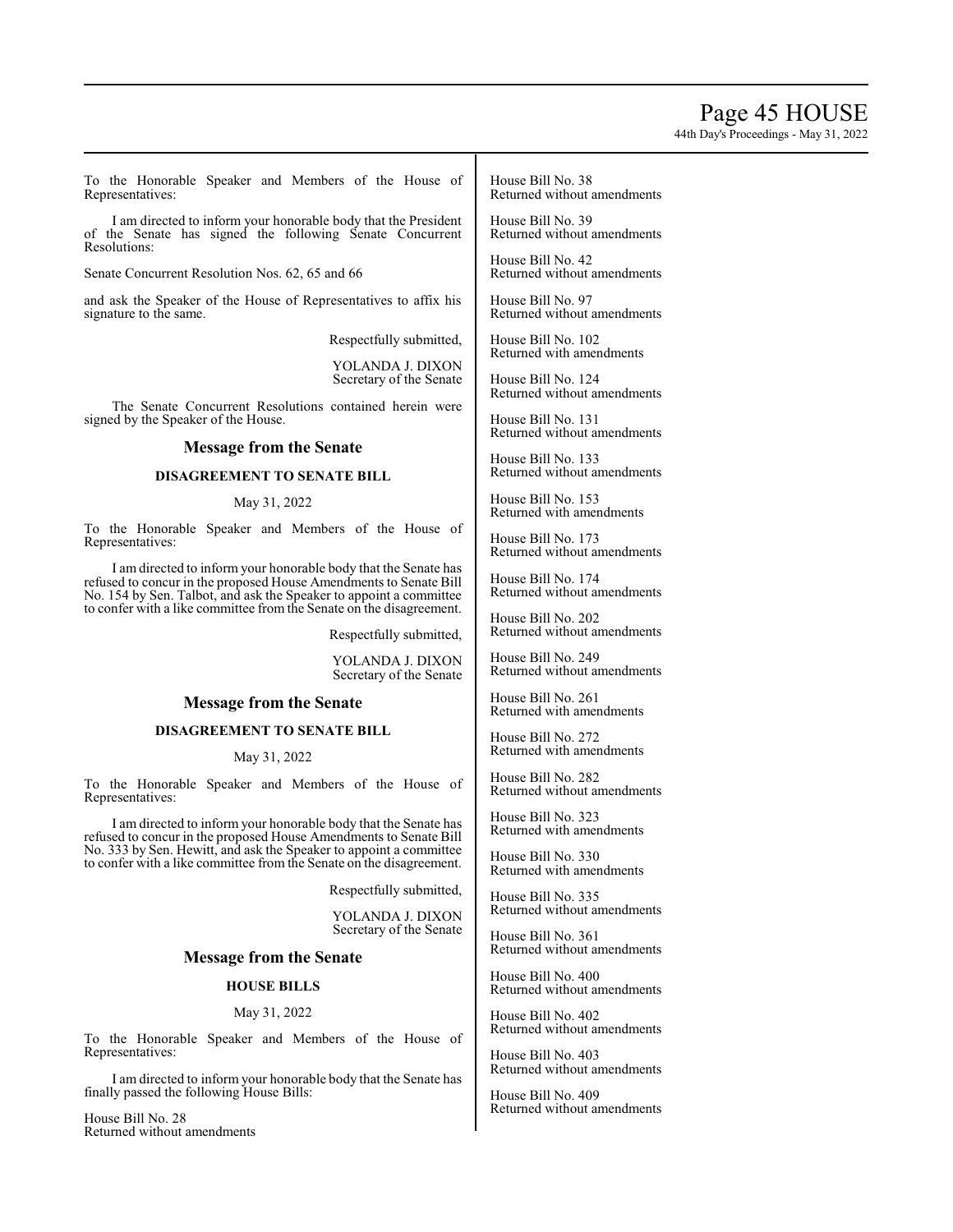# Page 46 HOUSE

44th Day's Proceedings - May 31, 2022

House Bill No. 460 Returned without amendments

House Bill No. 478 Returned without amendments

House Bill No. 489 Returned without amendments

House Bill No. 492 Returned without amendments

House Bill No. 507 Returned without amendments

House Bill No. 517 Returned without amendments

House Bill No. 524 Returned without amendments

House Bill No. 551 Returned with amendments

House Bill No. 568 Returned without amendments

House Bill No. 607 Returned without amendments

House Bill No. 620 Returned without amendments

House Bill No. 652 Returned with amendments

House Bill No. 661 Returned without amendments

House Bill No. 689 Returned with amendments

House Bill No. 691 Returned without amendments

House Bill No. 693 Returned with amendments

House Bill No. 703 Returned with amendments

House Bill No. 726 Returned without amendments

House Bill No. 727 Returned without amendments

House Bill No. 762 Returned with amendments

House Bill No. 803 Returned with amendments

House Bill No. 867 Returned with amendments

House Bill No. 887 Returned without amendments

House Bill No. 893 Returned with amendments House Bill No. 905 Returned without amendments

House Bill No. 938 Returned with amendments

House Bill No. 963 Returned with amendments

House Bill No. 966 Returned without amendments

House Bill No. 1055 Returned with amendments

Respectfully submitted,

YOLANDA J. DIXON Secretary of the Senate

# **Message from the Senate**

# **APPOINTMENT OF CONFERENCE COMMITTEE**

May 31, 2022

To the Honorable Speaker and Members of the House of Representatives:

I am directed to inform your honorable body that the President of the Senate has appointed the following committee to serve with a like committee from the House to confer on the disagreement to House Bill No. 200: Senators Foil, Ward and Carter.

Respectfully submitted,

YOLANDA J. DIXON Secretary of the Senate

# **Message from the Senate**

# **APPOINTMENT OF CONFERENCE COMMITTEE**

May 31, 2022

To the Honorable Speaker and Members of the House of Representatives:

I am directed to inform your honorable body that the President of the Senate has appointed the following committee to serve with a like committee from the House to confer on the disagreement to House Bill No. 294: Senators Talbot, Bernard and Stine.

Respectfully submitted,

YOLANDA J. DIXON Secretary of the Senate

# **Message from the Senate**

# **APPOINTMENT OF CONFERENCE COMMITTEE**

May 31, 2022

To the Honorable Speaker and Members of the House of Representatives:

I am directed to inform your honorable body that the President of the Senate has appointed the following committee to serve with a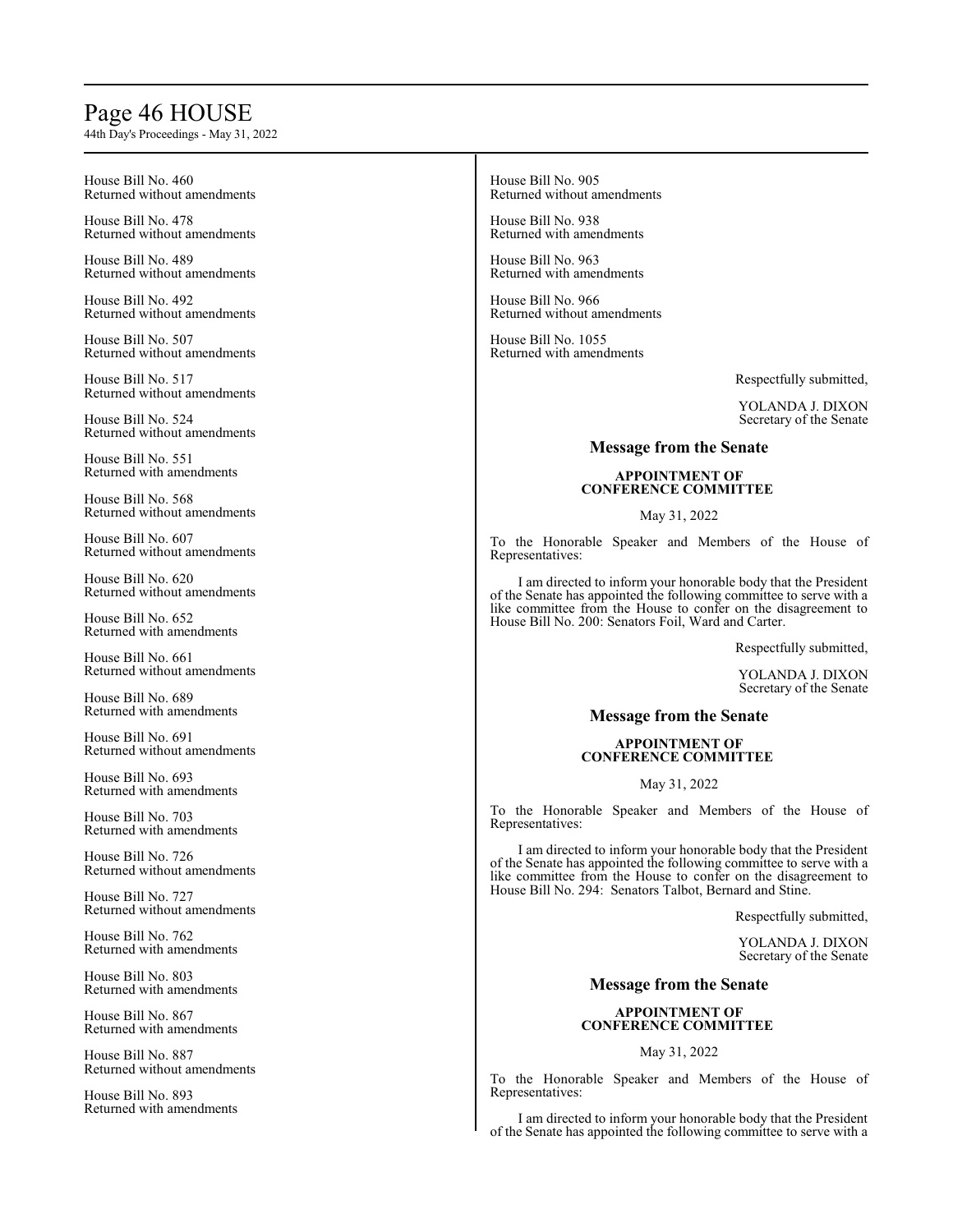# Page 47 HOUSE

44th Day's Proceedings - May 31, 2022

like committee from the House to confer on the disagreement to House Bill No. 312: Senators Fred Mills, Boudreaux and McMath.

Respectfully submitted,

YOLANDA J. DIXON Secretary of the Senate

# **Message from the Senate**

# **APPOINTMENT OF CONFERENCE COMMITTEE**

May 31, 2022

To the Honorable Speaker and Members of the House of Representatives:

I am directed to inform your honorable body that the President of the Senate has appointed the following committee to serve with a like committee from the House to confer on the disagreement to House Bill No. 374: Senators Lambert, Hensgens and Fesi.

Respectfully submitted,

YOLANDA J. DIXON Secretary of the Senate

# **Message from the Senate**

# **APPOINTMENT OF CONFERENCE COMMITTEE**

# May 31, 2022

To the Honorable Speaker and Members of the House of Representatives:

I am directed to inform your honorable body that the President of the Senate has appointed the following committee to serve with a like committee from the House to confer on the disagreement to House Bill No. 549: Senators Peacock, Carter and Robert Mills.

Respectfully submitted,

YOLANDA J. DIXON Secretary of the Senate

# **Message from the Senate**

# **APPOINTMENT OF CONFERENCE COMMITTEE**

# May 31, 2022

To the Honorable Speaker and Members of the House of Representatives:

I am directed to inform your honorable body that the President of the Senate has appointed the following committee to serve with a like committee from the House to confer on the disagreement to Senate Concurrent Resolution No. 14: Senators Foil, Milligan and Smith.

Respectfully submitted,

YOLANDA J. DIXON Secretary of the Senate

# **Message from the Senate**

# **APPOINTMENT OF CONFERENCE COMMITTEE**

May 31, 2022

To the Honorable Speaker and Members of the House of Representatives:

I am directed to inform your honorable body that the President of the Senate has appointed the following committee to serve with a like committee from the House to confer on the disagreement to Senate Bill No. 191: Senators Hewitt, Fields and Talbot.

Respectfully submitted,

YOLANDA J. DIXON Secretary of the Senate

# **Message from the Senate**

# **APPOINTMENT OF CONFERENCE COMMITTEE**

May 31, 2022

To the Honorable Speaker and Members of the House of Representatives:

I am directed to inform your honorable body that the President of the Senate has appointed the following committee to serve with a like committee from the House to confer on the disagreement to Senate Bill No. 282: Senators Jackson, Luneau and Morris.

Respectfully submitted,

YOLANDA J. DIXON Secretary of the Senate

# **Privileged Report of the Legislative Bureau**

May 31, 2022

To the Speaker and Members of the House of Representatives:

I am directed by your Legislative Bureau to submit the following report:

Senate Bill No. 63 Reported without amendments.

Senate Bill No. 178 Reported without amendments.

Senate Bill No. 235 Reported without amendments.

Senate Bill No. 472 Reported without amendments.

Senate Bill No. 476 Reported without amendments.

Respectfully submitted,

DODIE HORTON Chair

# **Privileged Report of the Committee on Enrollment**

May 31, 2022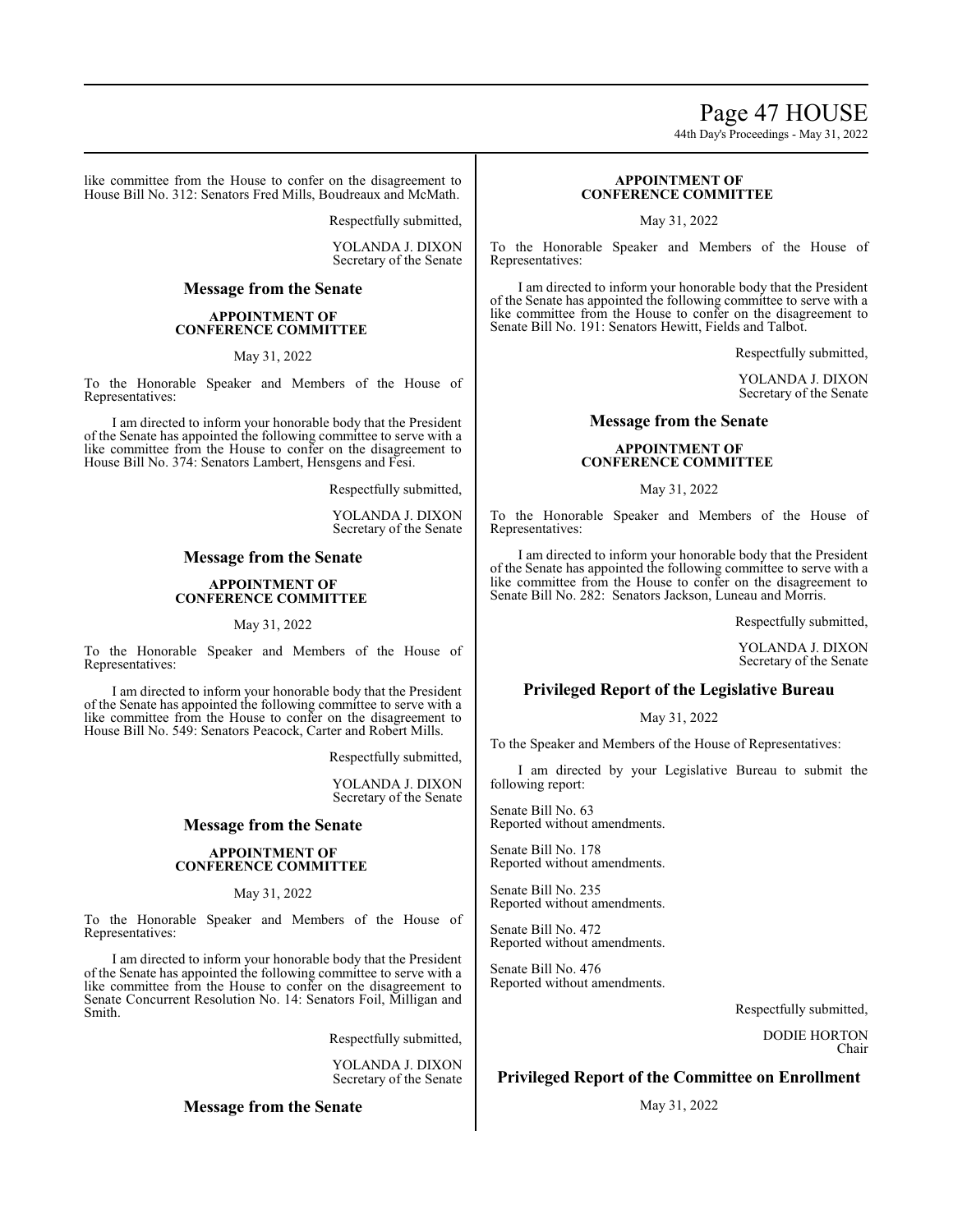# Page 48 HOUSE

44th Day's Proceedings - May 31, 2022

To the honorable Speaker and Members of the House of Representatives:

I am directed by your Committee on Enrollment to submit the following report:

The following House Resolutions have been properly enrolled:

## **HOUSE RESOLUTION NO. 99—**

BY REPRESENTATIVES JEFFERSON, ADAMS, AMEDEE, WILFORD<br>CARTER, DUPLESSIS, FIRMENT, FISHER, GLOVER, JENKINS, MIKE<br>JOHNSON, LAFLEUR, LANDRY, LYONS, MARCELLE, MIGUEZ,<br>MINCEY, PIERRE, ROMERO, SELDERS, AND THOMPSON A RESOLUTION

To urge and request members of the Louisiana House of Representatives to volunteer to substitute teach in a public school.

**HOUSE RESOLUTION NO. 130—** BY REPRESENTATIVES HODGES,CORMIER, EDMONSTON, FIRMENT, HORTON, LARVADAIN,CHARLES OWEN, SCHAMERHORN, SELDERS, AND WRIGHT A RESOLUTION

To urge and request the Department of Public Safety and Corrections, office of motor vehicles, to include in all driver education programs classroom or educational setting information about organ, eye, and tissue donation.

# **HOUSE RESOLUTION NO. 140—**

BY REPRESENTATIVES MINCEY, DEVILLIER, AND GAROFALO A RESOLUTION

To urge and request the state Department of Education to review public school instructional requirements established by state law and to submit a written report of findings to the House of Representatives of the Legislature of Louisiana not later than January 20, 2023.

# **HOUSE RESOLUTION NO. 146—** BY REPRESENTATIVE ROBBY CARTER

A RESOLUTION

To urge and request the state Department of Education and the Department of Transportation and Development to jointly study the feasibility and effectiveness of installing seat belts on school buses and to report their findings to the House Committee on Education not later than February 1, 2023.

## **HOUSE RESOLUTION NO. 155—** BY REPRESENTATIVE TURNER

A RESOLUTION

To create and provide for a study group to evaluate options and make recommendations for reforming healthcare workforce training and development in this state and to report its findings concerning these matters to the House of Representatives of the Legislature of Louisiana.

## **HOUSE RESOLUTION NO. 157—** BY REPRESENTATIVE JORDAN

A RESOLUTION

To urge and request the Department of Transportation and Development to include the Baton Rouge Metropolitan Airport in the passenger rail system between New Orleans and Baton Rouge.

# **HOUSE RESOLUTION NO. 158—**

BY REPRESENTATIVES FIRMENT AND GAROFALO A RESOLUTION

To urge and request the Louisiana Department of Health to conduct a study focused on the risks associated with gender reassignment procedures on minors, including genital and nongenital surgeries, and chemical treatments such as pubertyblockers and cross-sex hormones and to report its findings to certain legislative committees.

## **HOUSE RESOLUTION NO. 161—** BY REPRESENTATIVE HUGHES

A RESOLUTION

To urge and request the Board of Regents, the Louisiana Office of Student Financial Assistance, and public postsecondary education institutions to take certain actions to improve postsecondary education outcomes in Louisiana.

# **HOUSE RESOLUTION NO. 199—** BY REPRESENTATIVE MUSCARELLO

A RESOLUTION

To commend the Hammond Downtown Development District on being named the 2022 Great American Main Street by Main Street America.

# **HOUSE RESOLUTION NO. 200—**

BY REPRESENTATIVE DUPLESSIS A RESOLUTION

To commend Mona Lisa Saloy on being appointed Louisiana Poet Laureate.

# **HOUSE RESOLUTION NO. 201—**

BY REPRESENTATIVE TURNER A RESOLUTION

To commend the Choudrant High School baseball team on winning the Louisiana High School Athletic Association 2022 Class B state championship.

# **HOUSE RESOLUTION NO. 205—** BY REPRESENTATIVE HARRIS

A RESOLUTION

To commend Daryl Terry on the occasion of his sixtieth birthday.

Respectfully submitted,

# STEPHANIE HILFERTY Chairwoman

The above House Resolutions contained in the report were signed by the Speaker of the House and taken by the Clerk of the House to the Secretary of State in accordance with the rules of the House.

# **Privileged Report of the Committee on Enrollment**

# May 31, 2022

To the honorable Speaker and Members of the House of Representatives:

I am directed by your Committee on Enrollment to submit the following report:

The following House Concurrent Resolutions have been properly enrolled:

# **HOUSE CONCURRENT RESOLUTION NO. 13—**

BY REPRESENTATIVES CHARLES OWEN, ADAMS, AMEDEE,<br>CORMIER, CREWS, EDMONSTON, FIRMENT, FISHER, GAROFALO,<br>HARRIS, HODGES, HORTON, MIKE JOHNSON, MACK, ORGERON,<br>SEABAUGH, AND WRIGHT A CONCURRENT RESOLUTION

To encourage the Congress of the United States and the President of the United States to take proactive measures to stand firmly against the totalitarian efforts of the world Marxist/communist movement and to protect the citizens of our great state and this nation from the leviathan and evil that is the Chinese Communist Party.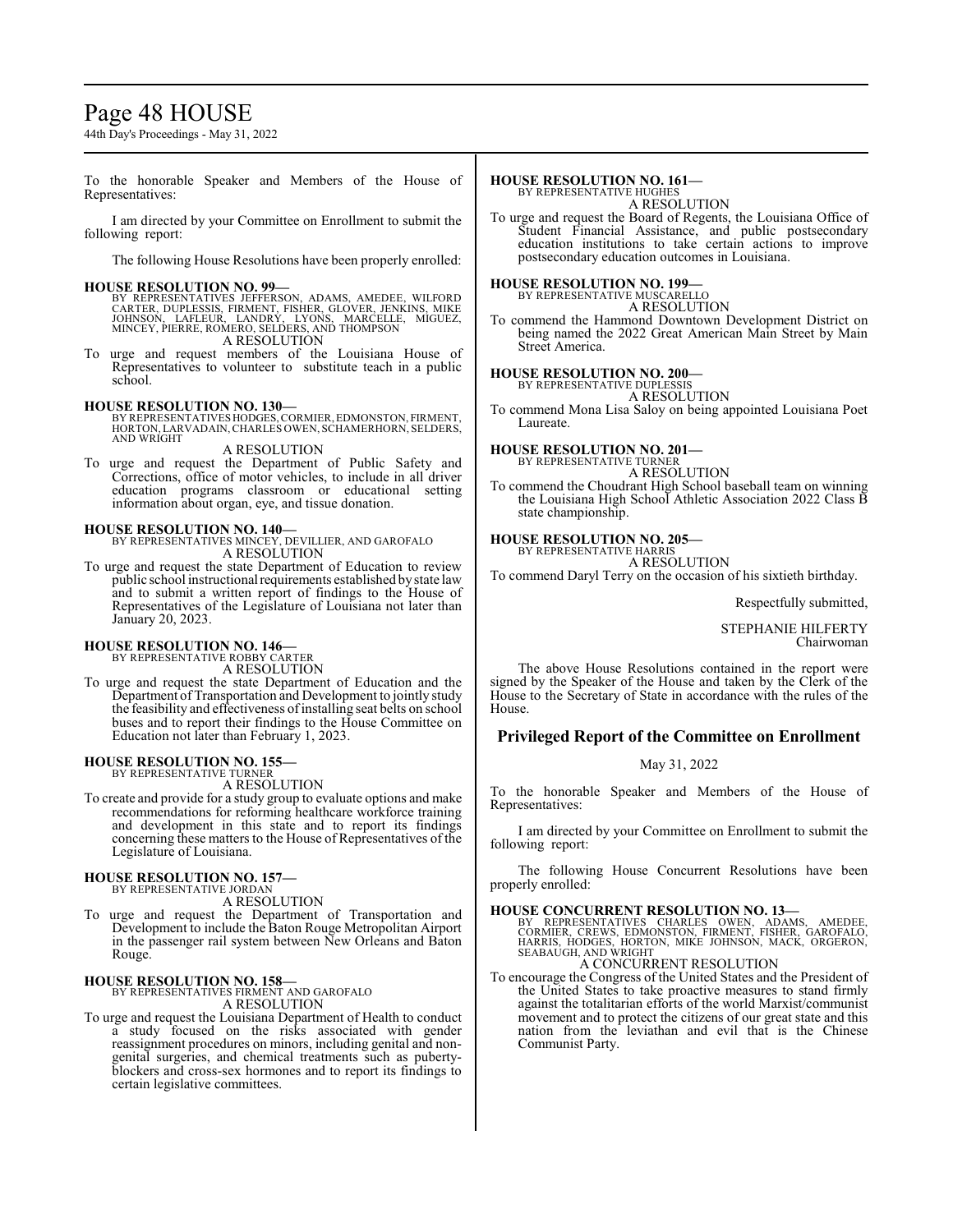# Page 49 HOUSE

44th Day's Proceedings - May 31, 2022

# **HOUSE CONCURRENT RESOLUTION NO. 65—**

BY REPRESENTATIVE ECHOLS A CONCURRENT RESOLUTION

To urge and request the Louisiana Alzheimer's Coalition to submit its Alzheimer's state plan to the office of the governor, speaker of the House of Representatives, president of the Senate, chairman of the House Committee on Health and Welfare, and chairman of the Senate Committee on Health and Welfare no later than March 31, 2023.

# **HOUSE CONCURRENT RESOLUTION NO. 83<br>BY REPRESENTATIVE GAROFALO<br>A CONCURRENT RESOLUTION**

To create the Louisiana All-Payer Claims Database Task Force to study and make recommendations regarding the implementation of an all-payer claims database to facilitate the aggregation and use of health insurance and government health benefits claims data in Louisiana.

**HOUSE CONCURRENT RESOLUTION NO. 84—** BY REPRESENTATIVES KERNER, BOURRIAQUE, GAROFALO, AND LANDRY

# A CONCURRENT RESOLUTION

To memorialize the United States Congress to take such actions as are necessary to review and reform the National Flood Insurance Program's pricing methodology known as Risk Rating 2.0.

# **HOUSE CONCURRENT RESOLUTION NO. 87—** BY REPRESENTATIVE MAGEE

A CONCURRENT RESOLUTION

To urge and request the Judicial Council of the Supreme Court of Louisiana to provide a recommendation for a statewide schedule of local criminal fees to the Legislature of Louisiana prior to the 2023 Regular Session of the Legislature.

# **HOUSE CONCURRENT RESOLUTION NO. 89—** BY REPRESENTATIVE DUSTIN MILLER A CONCURRENT RESOLUTION

To urge and request the Louisiana Department of Insurance to conduct a study concerning health insurance coverage for therapies and treatments for pediatric acute-onset neuropsychiatric syndrome (PANS); pediatric autoimmune neuropsychiatric disorders associated with streptococcal (strep) infections (PANDAS); and PANS and PANDAS considered as types of autoimmune encephalitis (AE).

# **HOUSE CONCURRENT RESOLUTION NO. 90—**

BY REPRESENTATIVE STEFANSKI A CONCURRENT RESOLUTION

To urge and request the State Board of Election Supervisors to study andmake recommendations regarding extending the time period between the primary and general election and to make recommendations regarding ways to accomplish the election of congressmen in Louisiana on federal election day.

# **HOUSE CONCURRENT RESOLUTION NO. 93—** BY REPRESENTATIVE EMERSON

A CONCURRENT RESOLUTION

To commend and honor the pregnancy care centers of Louisiana; to encourage Congress and federal and state government agencies to grant assistance to pregnancy care centers for medical equipment and abstinence education in a manner that does not compromise the centers' mission or religious integrity; and to express the sense of the legislature regarding actions of any national, state, or local groups attempting to prevent pregnancy care centers from effectively serving women and men facing unplanned pregnancies.

## **HOUSE CONCURRENT RESOLUTION NO. 99—** BY REPRESENTATIVE BAGLEY

A CONCURRENT RESOLUTION

To urge and request the Louisiana Department of Health to fully utilize the National Association of State Procurement Officials' ValuePoint process to procure Medicaid management information system components and services.

# **HOUSE CONCURRENT RESOLUTION NO. 115—** BY REPRESENTATIVE SCHEXNAYDER

A CONCURRENT RESOLUTION

To memorialize the United States Congress to support the partnership between nonprofit organizations and the federal government.

Respectfully submitted,

# STEPHANIE HILFERTY Chairwoman

The above House Concurrent Resolutions contained in the report were signed by the Speaker of the House and taken to the Senate by the Clerk of the House and were signed by the President of the Senate and taken by the Clerk of the House to the Secretary of State in accordance with the rules of the House.

# **Privileged Report of the Committee on Enrollment**

# May 31, 2022

To the honorable Speaker and Members of the House of Representatives:

I am directed by your Committee on Enrollment to submit the following report:

The following House Bills have been properly enrolled:

# **HOUSE BILL NO. 17—**

BY REPRESENTATIVES DEVILLIER AND ROMERO AND SENATORS HENSGENS, ROBERT MILLS, MIZELL, PEACOCK, AND PRICE AN ACT

To enact R.S. 11:1145.5, relative to the Louisiana School Employees' Retirement System; to provide for a benefit increase; to provide for eligibility and funding; to provide for payment and timing of the benefit increase; and to provide for related matters.

**HOUSE BILL NO. 55—**<br>BY REPRESENTATIVES BUTLER, AMEDEE, BRYANT, CARRIER,<br>WILFORD CARTER, CORMIER, EDMONDS, EDMONSTON, FISHER,<br>GADBERRY, HARRIS, HUGHES, JENKINS, LAFLEUR, LANDRY,<br>LARVADAIN,LYYONS,MARCELLE,MCFARLAND,PRESSLY, AN ACT

To amend and reenact R.S. 40:1250.31(A)(1), relative to the medical assistance program of this state known as Medicaid; to provide for Medicaid coverage of dental care for certain persons with developmental or intellectual disabilities; to extend Medicaid coverage for dental care to certain Medicaid enrollees who reside in intermediate care facilities for people with developmental disabilities; to provide for an effective date; and to provide for related matters.

## **HOUSE BILL NO. 72—** BY REPRESENTATIVE MAGEE

AN ACT To amend and reenact R.S. 40:1496(F), relative to Terrebonne Parish Fire Protection District Number Six; to provide for membership of its board of commissioners; to provide for an effective date; and to provide for related matters.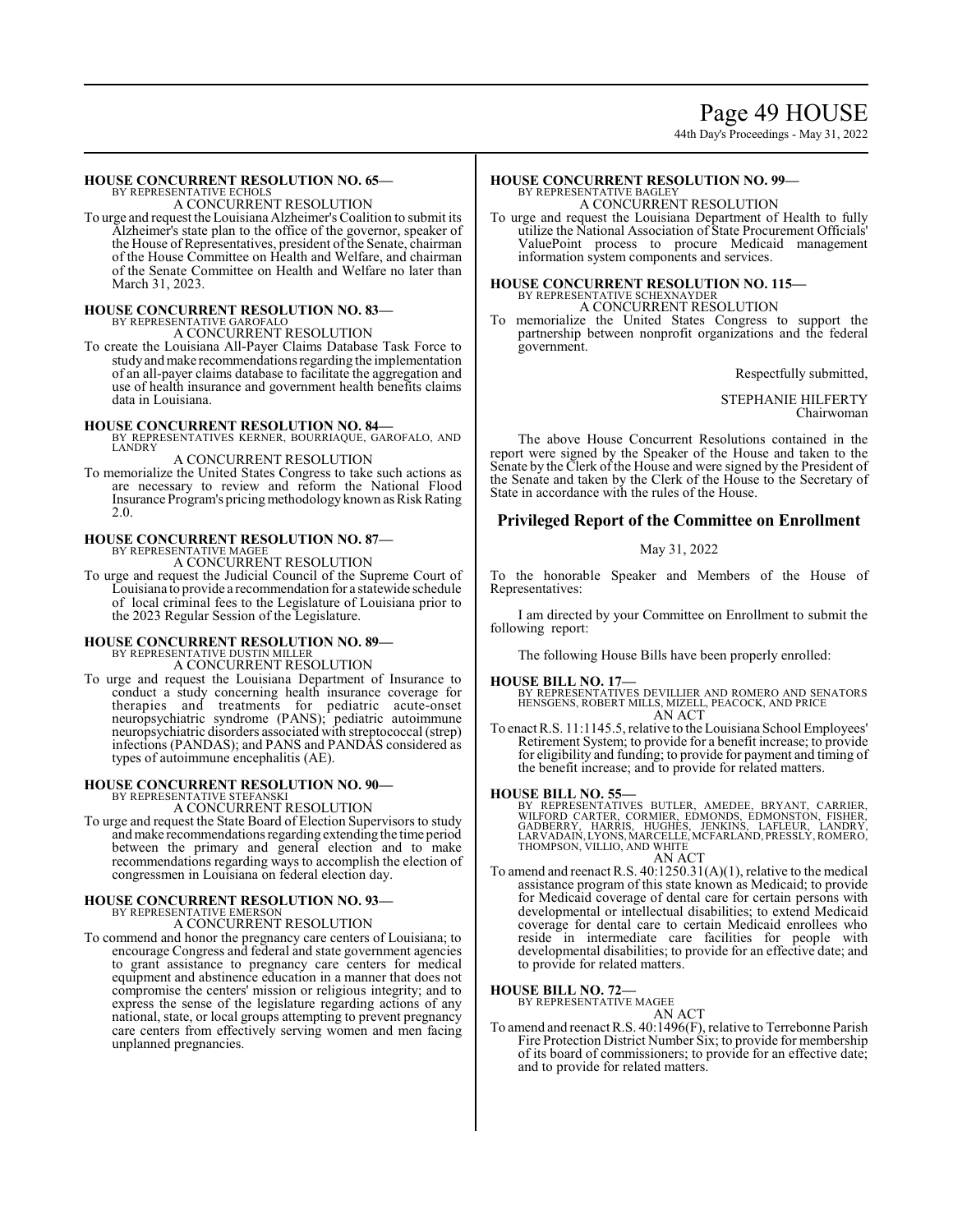# Page 50 HOUSE

44th Day's Proceedings - May 31, 2022

# **HOUSE BILL NO. 78—**

BY REPRESENTATIVE ZERINGUE AN ACT

To amend and reenact R.S. 24:513(A)(2) and (3) and R.S. 39:75(A)(3), 80(A) and (B)(1)(introductory paragraph),  $39:75(A)(3)$ ,  $80(A)$  and  $(B)(1)($ introductory  $1302(3)(i)$ , and  $1538(E)$  and to repeal R.S.  $24:513(J)(1)(c)(v)$ , relative to certain annual state financial reports; to provide definitions; to provide requirements; to provide for resolution in the event of conflict with other provisions of law; to provide an effective date; and to provide for related matters.

## **HOUSE BILL NO. 150—** BY REPRESENTATIVE ST. BLANC

AN ACT

To amend and reenact R.S. 34:322.1(C) and (E) and 2472(B), relative to the Morgan City Harbor and Terminal District and certain port commissions; to extend the length of the term of commissioners; to provide for the domicile and regular meeting place of certain port commissions; and to provide for related matters.

# **HOUSE BILL NO. 155—** BY REPRESENTATIVE FISHER

AN ACT

To enact R.S. 47:2238.9, relative to property adjudicated to the city of Monroe; to provide relative to the city's authority and procedures relating to the acquisition and disposition of such property; and to provide for related matters.

# **HOUSE BILL NO. 237—**

BY REPRESENTATIVE JENKINS

AN ACT

To amend and reenact Item (g)(4)(b) of Paragraph 22 of Article XIV, Section 15.1 of the 1921 Constitution of Louisiana, as amended, continued as a statute pursuant to Article X, Section 18 of the 1974 Constitution of Louisiana, and R.S.  $33:2492(7)(d)(ii)$  and to repeal R.S.  $33:2552(7)(d)(ii)$ , relative to the municipal fire and police civil service; to provide relative to the administration of tests by the state examiner; to make certain provisions applicable only to the city of Shreveport; and to provide for related matters.

# **HOUSE BILL NO. 244—** BY REPRESENTATIVE MINCEY

AN ACT

To enact R.S. 17:154.1(C) and 1945.3 and to repeal Subpart H of Part III of Chapter 1 of Title 17, comprised of R.S. 17:341 through 348, relative to public school calendars; to require public school governing authorities to determine school calendars; to provide relative to the powers and duties of the State Board of Elementary and Secondary Education and the state Department of Education with respect to school calendars; and to provide for related matters.

## **HOUSE BILL NO. 245—** BY REPRESENTATIVE MINCEY

AN ACT

To enact Children's Code Articles 1432(D) and 1433(F) and R.S. 17:184, relative to information required for a minor to be taken from school into protective custody; to require that certain information be provided to a school administrator; and to provide for related matters.

# **HOUSE BILL NO. 263—**

BY REPRESENTATIVE MINCEY AN ACT

To enact R.S. 17:81(BB), relative to the powers and duties of public school governing authorities; to require public schools and school districts to establish student check-out policies; to require a periodic review of such policies; and to provide for related matters.

# **HOUSE BILL NO. 270—**

BY REPRESENTATIVE STAGNI

AN ACT

To enact R.S. 33:4712.24, relative to the naming of public buildings by the city of Kenner; to authorize the governing authority of the city of Kenner to name the Kenner council on aging building in honor of a living person; to provide for an effective date; and to provide for related matters.

# **HOUSE BILL NO. 301—** BY REPRESENTATIVE EDMONDS

AN ACT

To enact R.S. 32:413(E), relative to the designation of duplicate on a driver's license; to provide for the issuance of a duplicate driver's license; to prohibit a duplicate designation on a driver's license; and to provide for related matters.

# **HOUSE BILL NO. 308—**

BY REPRESENTATIVE JEFFERSON AN ACT

To amend and reenact R.S. 23:1592(F), relative to unemployment compensation benefits; to provide for an increase in the minimum weekly benefit amount; and to provide for related matters.

# **HOUSE BILL NO. 349—** BY REPRESENTATIVE BRYANT



To amend and reenact R.S. 17:493(D), relative to the removal of school bus operators; to provide for appeals of disciplinary actions under certain circumstances; to provide for effectiveness; and to provide for related matters.

# **HOUSE BILL NO. 363—**

BY REPRESENTATIVES BRYANT, ADAMS, BOYD, BRASS, DUPLESSIS, EDMONSTON, FISHER, FREEMAN, FREIBERG, GAINES, GLOVER, GREEN, HARRIS, HUGHES, JEFFERSON, JENKINS, TRAVIS JOHNSON, JORDAN, LACOMBE, LAFLEUR, LARVADAIN, LYONS, MAGEE,<br>MARCELLE,NEWELL,CHARLES OWEN,PIERRE,SELDERS,STAGNI,<br>AND WILLARD

## AN ACT

To amend and reenact R.S. 17:3902(B)(5), relative to the evaluation of teachers and administrators; to require that student learning targets used to inform the student growth component of an evaluation be developed in a meeting of each person being evaluated and his evaluator; to prohibit such targets not developed in this manner from being used in evaluations; and to provide for related matters.

## **HOUSE BILL NO. 421—**

BY REPRESENTATIVE GREGORY MILLER

AN ACT

To amend and reenact R.S. 38:304(A), relative to the requirements for a levee commissioner; to provide relative to the language and education requirement for a levee commissioner; and to provide for related matters.

# **HOUSE BILL NO. 455—**

BY REPRESENTATIVE MINCEY

AN ACT To amend and reenact R.S. 17:11(A), relative to approval of nonpublic schools; to provide for teacher qualifications; to provide for the powers and duties of the State Board of Elementaryand SecondaryEducation; and to provide for related matters.

# **HOUSE BILL NO. 469—**

BY REPRESENTATIVE TRAVIS JOHNSON

- AN ACT
- To enact Chapter 33 of Title 25 of the Louisiana Revised Statutes of 1950, to be comprised ofR.S. 25:1301 through 1306, relative to the "Delta Bike Trail Commission"; to create and provide with respect to the Delta Bike Trail Commission; to provide for the membership of the commission; to provide for the duties and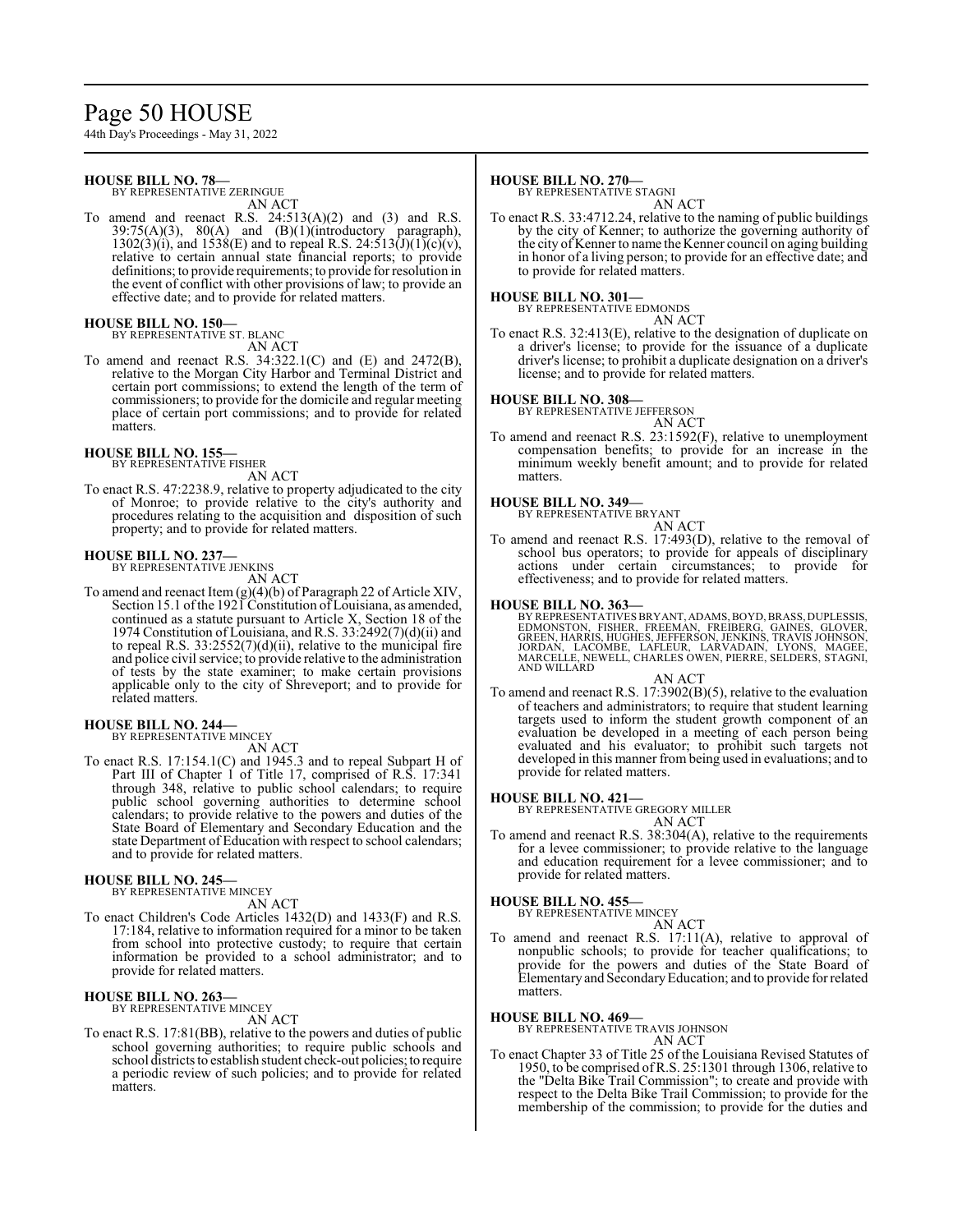# Page 51 HOUSE

44th Day's Proceedings - May 31, 2022

responsibilities of the commission; and to provide for related matters.

# **HOUSE BILL NO. 470—** BY REPRESENTATIVE MCKNIGHT

AN ACT

To enact R.S. 17:3914(N), relative to personally identifiable information of public school students; to require the disclosure ofsocial security numbers of certain students; to provide for the sharing of information with the Louisiana Workforce Commission; and to provide for related matters.

# **HOUSE BILL NO. 509—**

BY REPRESENTATIVE MINCEY

- AN ACT
- To enact R.S. 17:420, relative to public school teachers; to require the state Department of Education to maintain a database and to report to the legislative education committees on training that professional teachers are required to complete; and to provide for related matters.

**HOUSE BILL NO. 510—** BY REPRESENTATIVE MINCEY AND SENATOR BARROW AN ACT

To enact R.S. 17:420, relative to public school teachers; to provide relative to the effectiveness of requirements for training of professional teachers; and to provide for related matters.

# **HOUSE BILL NO. 587—**

BY REPRESENTATIVES HILFERTY AND WILLARD AN ACT

To amend and reenact R.S. 38:330.12.1(C)(5) and (7), relative to the composition of the Lakefront Management Authority Board; to provide relative to the appointment of authority members; and to provide for related matters.

# **HOUSE BILL NO. 622—**

BY REPRESENTATIVE BEAULLIEU AN ACT

To amend and reenact R.S. 23:1605(D) through (G) and to enact R.S.  $23:1605(C)(5)$ , (H), and (I), relative to unemployment compensation; to require the Louisiana Workforce Commission to conduct certain checks with respect to unemployment compensation; to require the recovery of overpayments; and to provide for related matters.

# **HOUSE BILL NO. 647—**

BY REPRESENTATIVE HILFERTY

- AN ACT To amend and reenact R.S. 33:9091.14(D)(1), (2), (4), (5), and (6),
- relative to Orleans Parish; to provide relative to the Mid-City Security District; to provide relative to the governing board of the district; to provide relative to the membership of the board; to provide relative to board appointments and officers; to provide for an effective date; and to provide for related matters.

# **HOUSE BILL NO. 777—**

BY REPRESENTATIVE GLOVER

- AN ACT
- To amend and reenact R.S. 33:2476.6, relative to the municipal fire and police civil service board in certain municipalities; to provide relative to the office of board secretary; to provide relative to the salary and benefits of the secretary; and to provide for related matters.

# **HOUSE BILL NO. 797—**

BY REPRESENTATIVE DUPLESSIS AN ACT

To amend and reenact R.S. 33:9039.62, 9039.68(A)(3) and (B)(1),  $(2)(b)$ , and  $(3)$ , 9039.69 $(A)(3)$  and  $(5)$ , and 9039.72 $(A)(14)$  and to enact R.S. 33:9039.63.1, 9039.68(B)(2)(c), 9039.69(C), and 9039.72(D), relative to Orleans Parish; to provide relative to the BioDistrict New Orleans; to provide relative to the boundaries and powers and duties of the district; to provide relative to the creation of subdistricts; to require that district projects be in compliance with certain rules and regulations; to provide for an effective date; and to provide for related matters.

# **HOUSE BILL NO. 817—**

BY REPRESENTATIVE MIKE JOHNSON

AN ACT To amend and reenact R.S. 15:1202(A), relative to the membership of the Louisiana Commission on Law Enforcement and Administration of Criminal Justice; to add a member to the commission; to provide for related matters.

# **HOUSE BILL NO. 820—**

BY REPRESENTATIVE VILLIO

AN ACT

To enact R.S. 14:230.1, relative to forfeiture; to provide for definitions; to provide relative to seizure and forfeiture; to provide relative to criminal offenses; to provide for exceptions; to provide for court proceedings; to provide relative to actions of law enforcement; to provide relative to court judgments; to provide for certain time periods; to provide relative to the applicability of remedies; to provide for the allocation of proceeds; and to provide for related matters.

# **HOUSE BILL NO. 852—**

BY REPRESENTATIVES SCHLEGEL, AMEDEE, BACALA, BRASS,<br>CARRIER, CREWS, DAVIS, DUBUISSON, ECHOLS, EDMONDS,<br>FIRMENT, FISHER, FONTENOT, FREEMAN, FREIBERG, GAROFALO,<br>GLOVER, GREEN, HARRIS, HORTON, HUGHES, ILLG, IVEY,<br>JEFFERSON, J VILLIO, AND WHITE

# AN ACT

To enact Part IV of Chapter 43 of Title 17 of the Louisiana Revised Statutes of 1950, comprised of R.S. 17:4033.1, relative to providing books and reading materials for certain public school students; to establish the Reading Enrichment and Academic Deliverables Program; to provide for student eligibility, program administration, and funding; and to provide for related matters.

# **HOUSE BILL NO. 864—**

BY REPRESENTATIVES DAVIS, CARRIER, CREWS, DUBUISSON,<br>GREEN,HORTON,KERNER,LANDRY,LARVADAIN,LYONS,MARINO,<br>MCKNIGHT, NEWELL, PIERRE, SCHAMERHORN, SEABAUGH, SELDERS, ST. BLANC, STAGNI, WHEAT, AND WRIGHT AND SENATOR **WARD** 

AN ACT

To amend and reenact R.S. 34:1133(B), (C)(7), and (G), 1134(A), and  $1135(B)$  and to enact R.S.  $34:1136(D)$ , relative to the Board of Louisiana River Pilot Review and Oversight; to provide for the membership of the board; to provide for per diem for the judge member; to provide for a procedure regarding review of proposed rules; to provide for board funds; and to provide for related matters.

# **HOUSE BILL NO. 869—** BY REPRESENTATIVE ROMERO

AN ACT

To designate a portion of United States Highway 90 in Jefferson Davis Parish as the "Winston Guillory Memorial Highway"; to designate a portion of Louisiana Highway 14 in Jefferson Davis Parish as the "Marion "Butch" Fox Memorial Highway"; to designate a portion of Louisiana Highway 21 in Washington Parish as the "Lt. Brian Anthony Nichols "Lt. Nic" Memorial Highway"; and to provide for related matters.

# **HOUSE BILL NO. 874—**

BY REPRESENTATIVE STAGNI AN ACT

To amend and reenact Subparagraphs(9)(b), (c), and (e) and Subsubparagraph(9)(d)(i) of Article XIV, Section 15.1 of the 1921 Constitution of Louisiana, as amended, continued as a statute pursuant to Article X, Section 18 of the 1974 Constitution of Louisiana, and R.S. 33:2479(H), relative to the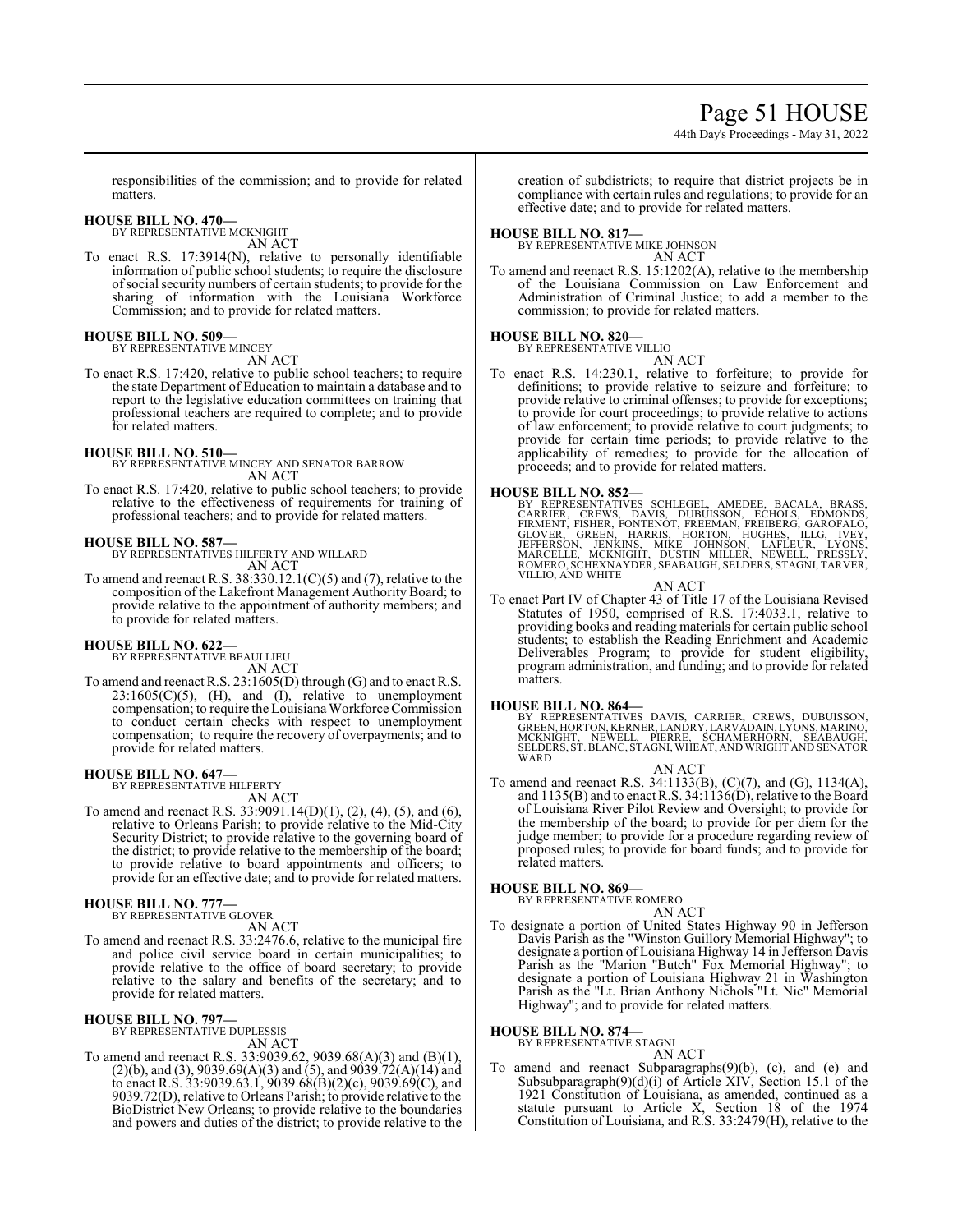# Page 52 HOUSE

44th Day's Proceedings - May 31, 2022

municipal fire and police civil service; to provide relative to the appointment, supervision, and discharge of the deputy state examiner; to remove certain powers granted to the State Civil Service Commission with respect to the deputy state examiner; and to provide for related matters.

# **HOUSE BILL NO. 879—**

BY REPRESENTATIVE GADBERRY AN ACT

To amend and reenact R.S. 33:1233(A)(3), relative to parish governing authorities; to provide relative to the compensation of parish governing authority members; to provide relative to an authorized expense allowance; to increase the maximumamount authorized to be paid; and to provide for related matters.

## **HOUSE BILL NO. 886—** BY REPRESENTATIVE STAGNI

AN ACT

To amend and reenact R.S. 33:2493(A)(5)(introductory paragraph) and (e) and 2553(A)(5)(introductory paragraph) and (e), relative to the municipal fire and police civil service; to provide relative to the admission to tests; to provide relative to test applications; to grant certain powers to the state examiner with respect to such applications; and to provide for related matters.

# **HOUSE BILL NO. 895—**

BY REPRESENTATIVES MAGEE AND LANDRY AN ACT

To enact Chapter 17-E of Title 25 of the Louisiana Revised Statutes of 1950, to be comprised of R.S. 25:850.21, relative to Orleans Parish; to create the LaSalle Cultural Corridor District; to provide relative to the boundaries, purpose, governance, and powers and duties of the district; and to provide for related matters.

# **HOUSE BILL NO. 906—**

BY REPRESENTATIVE WHEAT AN ACT

To repeal R.S. 33:383(A)(3), relative to municipal elections in certain Lawrason Act municipalities; to remove a requirement to use the gubernatorial election date for such elections by certain municipalities; and to provide for related matters.

# **HOUSE BILL NO. 1032—**

BY REPRESENTATIVE ZERINGUE AN ACT

- To enact R.S. 48:461.26(E)(3), relative to outdoor advertising; to provide an exception to outdoor advertisement for an institution of postsecondary education, an institution of higher education, or a foundation affiliated with the institution; and to provide for related matters.
- **HOUSE BILL NO. 1067** (Substitute for House Bill No. 241 by Representative Riser)**—** BY REPRESENTATIVE RISER

AN ACT

To amend and reenact the heading of Part XIII of Chapter 11 of Title 23 of the Louisiana Revised Statutes of 1950, R.S. 23:1771, 1773, and 1775(B) and (C)(2), and R.S. 47:1508(B)(28), to enact R.S. 23:1775(F) and R.S. 47:1576.3 and 1576.4, and to repeal R.S. 23:1772, 1774, and 1776, relative to the Fresh Start Proper Worker Classification Initiative and the Voluntary Disclosure Program; to provide for definitions; to provide for eligibility requirements for participation in the Voluntary Disclosure Program; to provide for the payment of unemployment taxes and penalties; to provide for withholding taxes, interest, and penalties; to provide for compliance with federal laws and regulations; to provide for a safe harbor; to provide for unemployment interest; to provide for a public records exception; to require the Department of Revenue to promulgate rules and regulations; and to provide for related matters.

Respectfully submitted,

# STEPHANIE HILFERTY Chairwoman

The above House Bills contained in the report were signed by the Speaker of the House and taken to the Senate by the Clerk and were signed by the President of the Senate and taken by the Clerk of the House to the Governor for executive approval.

# **Introduction of Resolutions, House and House Concurrent**

The following members introduced the following entitled House and House Concurrent Resolutions, which were read the first time by their titles and placed upon the calendar for their second reading:

# **HOUSE RESOLUTION NO. 215—**

BY REPRESENTATIVE BRYANT A RESOLUTION

To urge and request the state of Louisiana, represented by the Department of Justice, and the Louisiana State Police to expedite legal proceedings regarding the incident involving Louisiana State Police officers that ultimately led to the death of Ronald Greene.

Read by title.

Lies over under the rules.

# **HOUSE RESOLUTION NO. 216—**

BY REPRESENTATIVE DUPLESSIS A RESOLUTION

To commend Tonya Boyd-Cannon for her accomplishments.

Read by title.

On motion of Rep. Duplessis, and under a suspension of the rules, the resolution was adopted.

# **HOUSE RESOLUTION NO. 217—**

BY REPRESENTATIVE FIRMENT A RESOLUTION

To urge and request the state Department of Education to study the risks and benefits of allowing certain school employees to carry concealed firearms on school grounds and to report its findings, including recommendations for changes to state law, to the House of Representatives not later than sixty days prior to the convening of the 2023 Regular Session of the Legislature.

Read by title.

Lies over under the rules.

## **HOUSE RESOLUTION NO. 218—** BY REPRESENTATIVES MIGUEZ AND LAFLEUR A RESOLUTION

To urge and request the state Department of Education to study school safety issues and submit a written report of findings and conclusions, including any recommendations for related legislation, to the House Committee on Education not later than sixty days prior to the beginning of the 2023 Regular Session of the Legislature.

Read by title.

Lies over under the rules.

# **Senate Bills and Joint Resolutions on Second Reading to be Referred**

The following Senate Bills and Joint Resolutions on second reading to be referred were taken up, read, and referred to committees, as follows: